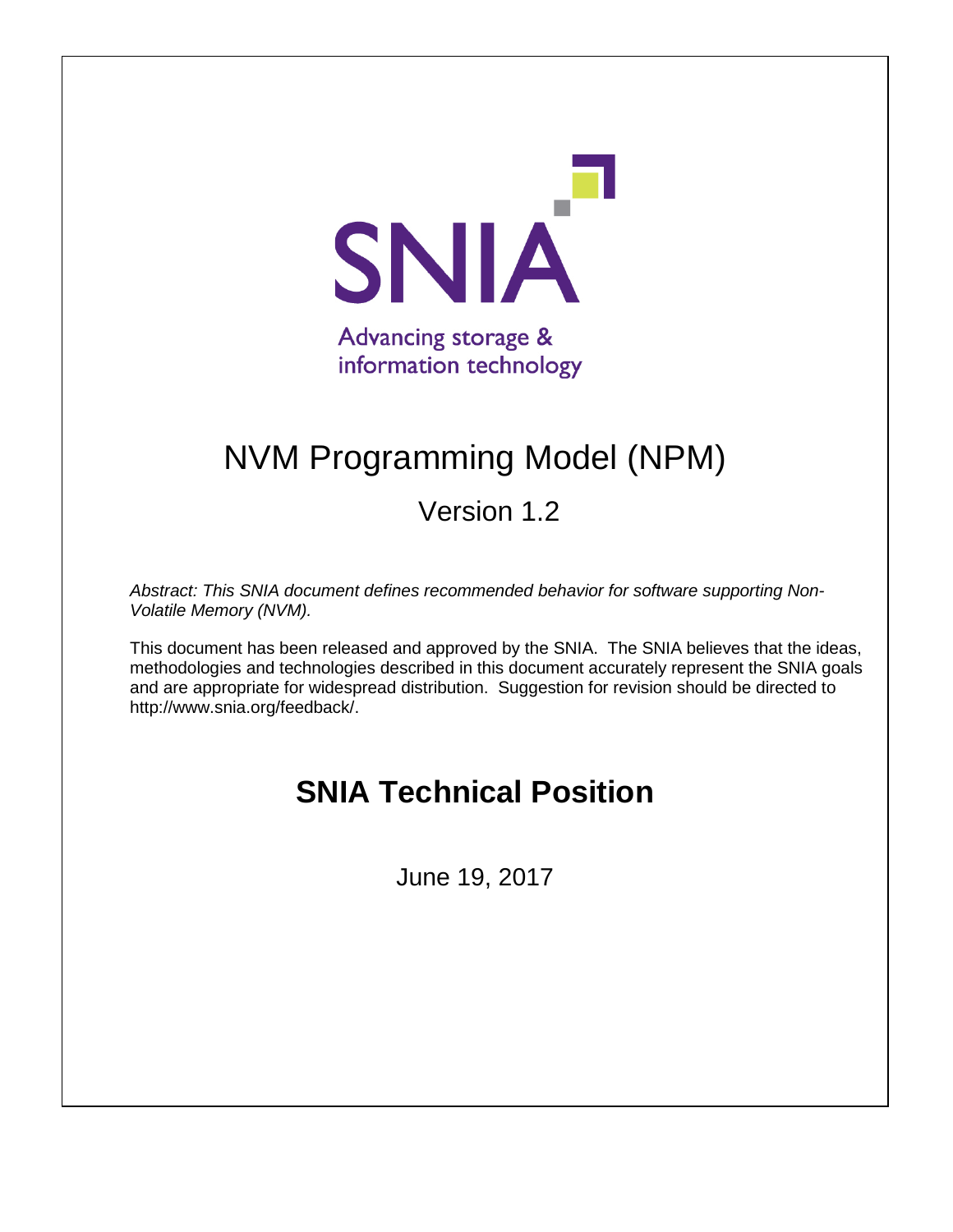## **USAGE**

The SNIA hereby grants permission for individuals to use this document for personal use only, and for corporations and other business entities to use this document for internal use only (including internal copying, distribution, and display) provided that:

- 1. Any text, diagram, chart, table or definition reproduced shall be reproduced in its entirety with no alteration, and,
- 2. Any document, printed or electronic, in which material from this document (or any portion hereof) is reproduced shall acknowledge the SNIA copyright on that material, and shall credit the SNIA for granting permission for its reuse.

Other than as explicitly provided above, you may not make any commercial use of this document, sell any or this entire document, or distribute this document to third parties. All rights not explicitly granted are expressly reserved to SNIA.

Permission to use this document for purposes other than those enumerated above may be requested by e-mailing tcmd@snia.org. Please include the identity of the requesting individual and/or company and a brief description of the purpose, nature, and scope of the requested use.

All code fragments, scripts, data tables, and sample code in this SNIA document are made available under the following license:

BSD 3-Clause Software License

Copyright (c) 2017, The Storage Networking Industry Association.

Redistribution and use in source and binary forms, with or without modification, are permitted provided that the following conditions are met:

\* Redistributions of source code must retain the above copyright notice, this list of conditions and the following disclaimer.

\* Redistributions in binary form must reproduce the above copyright notice, this list of conditions and the following disclaimer in the documentation and/or other materials provided with the distribution.

\* Neither the name of The Storage Networking Industry Association (SNIA) nor the names of its contributors may be used to endorse or promote products derived from this software without specific prior written permission.

THIS SOFTWARE IS PROVIDED BY THE COPYRIGHT HOLDERS AND CONTRIBUTORS "AS IS" AND ANY EXPRESS OR IMPLIED WARRANTIES, INCLUDING, BUT NOT LIMITED TO, THE IMPLIED WARRANTIES OF MERCHANTABILITY AND FITNESS FOR A PARTICULAR PURPOSE ARE DISCLAIMED. IN NO EVENT SHALL THE COPYRIGHT OWNER OR CONTRIBUTORS BE LIABLE FOR ANY DIRECT, INDIRECT, INCIDENTAL, SPECIAL, EXEMPLARY, OR CONSEQUENTIAL DAMAGES (INCLUDING, BUT NOT LIMITED TO, PROCUREMENT OF SUBSTITUTE GOODS OR SERVICES; LOSS OF USE, DATA, OR PROFITS; OR BUSINESS INTERRUPTION) HOWEVER CAUSED AND ON ANY THEORY OF LIABILITY, WHETHER IN CONTRACT, STRICT LIABILITY, OR TORT (INCLUDING NEGLIGENCE OR OTHERWISE) ARISING IN ANY WAY OUT OF THE USE OF THIS SOFTWARE, EVEN IF ADVISED OF THE POSSIBILITY OF SUCH DAMAGE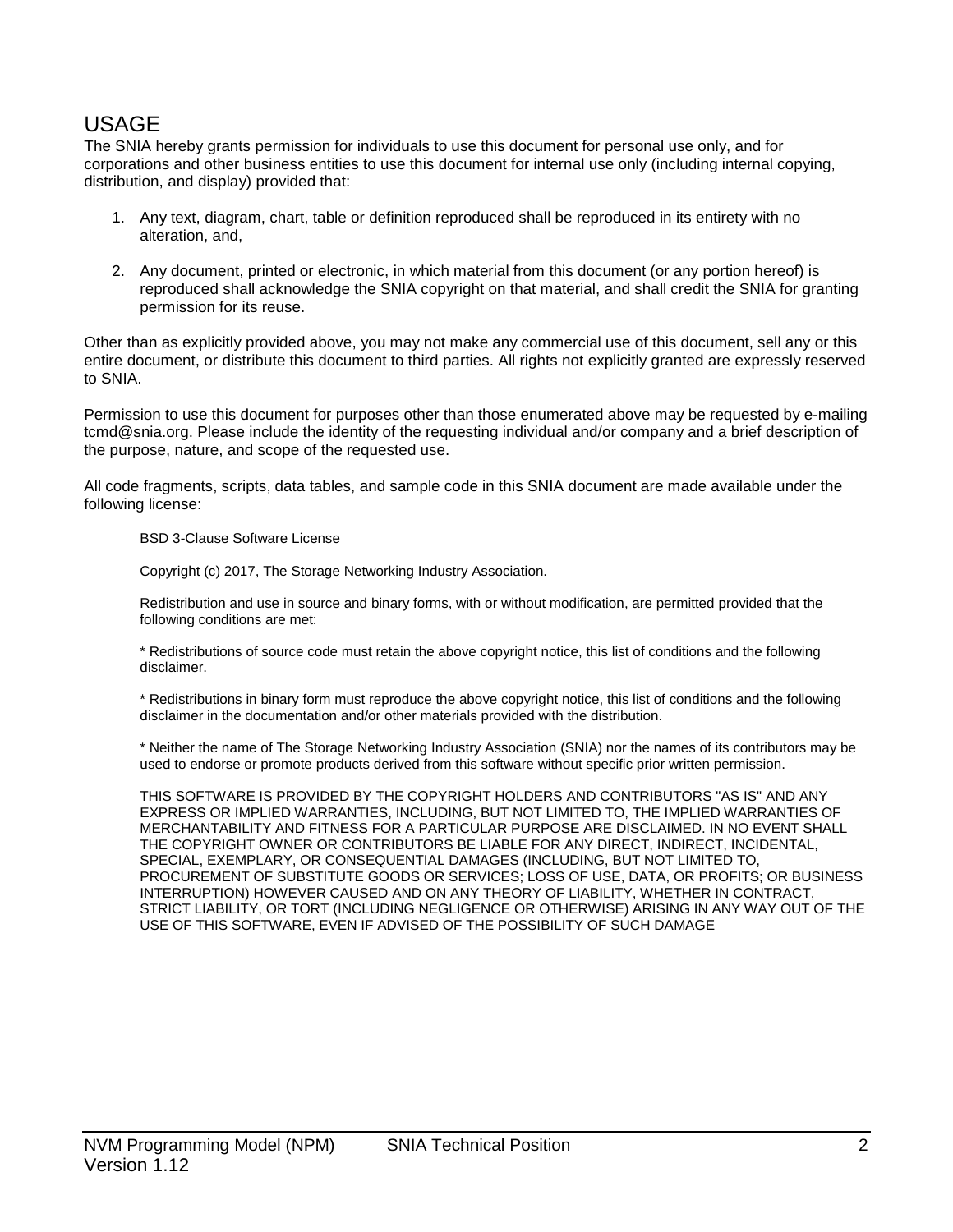## **DISCLAIMER**

The information contained in this publication is subject to change without notice. The SNIA makes no warranty of any kind with regard to this specification, including, but not limited to, the implied warranties of merchantability and fitness for a particular purpose. The SNIA shall not be liable for errors contained herein or for incidental or consequential damages in connection with the furnishing, performance, or use of this specification.

Suggestions for revisions should be directed to [http://www.snia.org/feedback/.](http://www.snia.org/feedback/)

Copyright © 2017 SNIA. All rights reserved. All other trademarks or registered trademarks are the property of their respective owners.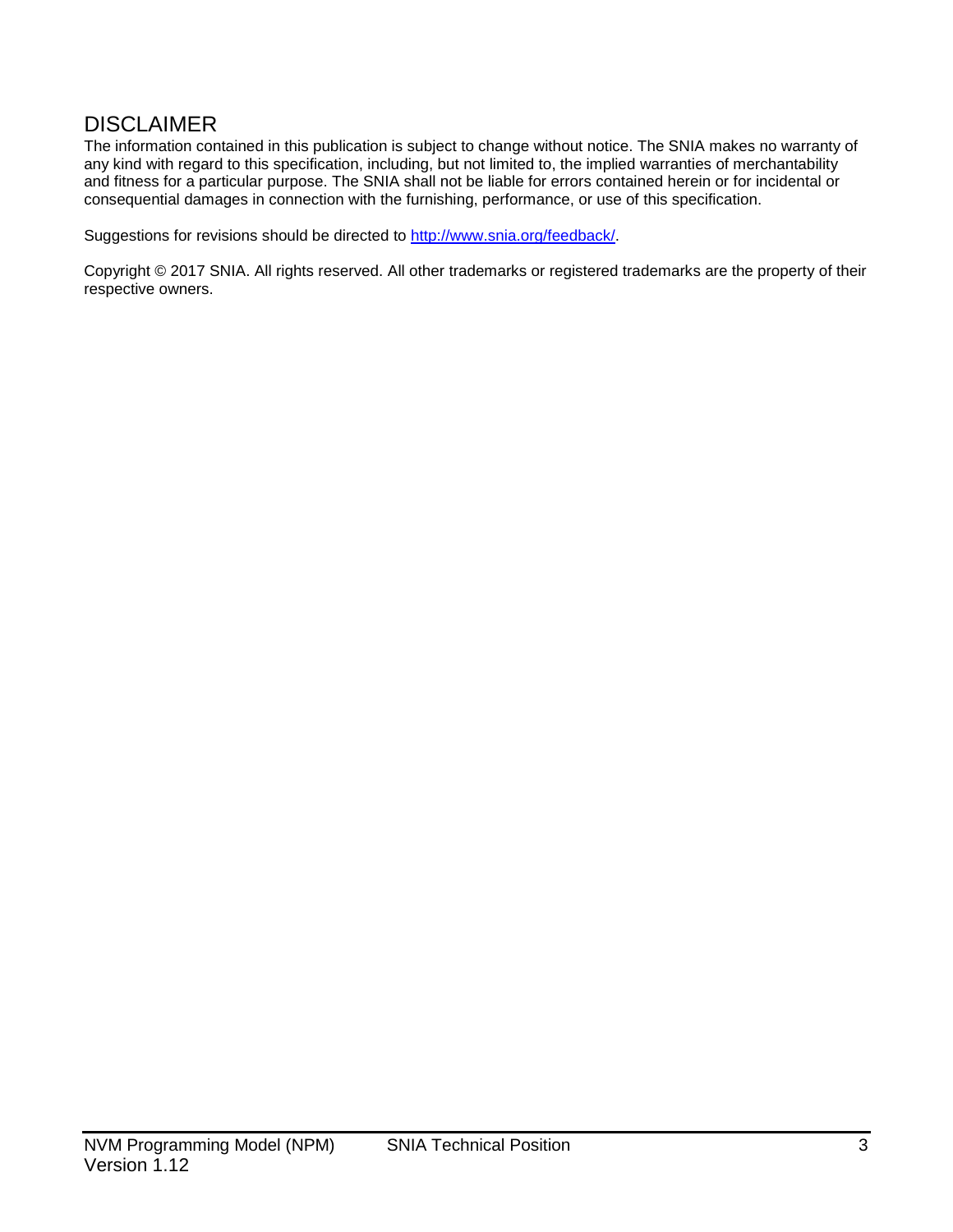## **Revision History**

Changes since version 1:

- The former informative Consistency annex is reworded and moved to two places in the specification body:
	- o New section [6.10](#page-23-0) **[Aligned operations on fundamental data types](#page-23-0)**
	- o New section [10.1.1](#page-59-0) [Applications and PM Consistency](#page-59-0) in NVM.PM.FILE
- A number of editorial fixes to make spelling, terminology, and spacing more consistent

Changes from version 1.1 to version 1.2:

- The former informative PM error handling annex is elaborated, improved and moved to the following places in the specification body:
	- o New section 10.1.2 PM Error Handling.
	- o New action 10.2.10 NVM.PM.FILE.CHECK\_ERROR
	- o New action 10.2.11 NVM.PM.FILE.CLEAR\_ERROR
	- o New attribute 10.3.9 NVM.PM.FILE.ERROR\_EVENT\_MINIMAL\_CAPABILITY
	- o New attribute 10.3.10 NVM.PM.FILE.ERROR\_EVENT\_PRECISE\_CAPABILITY
	- o New attribute 10.3.11 NVM.PM.FILE.ERROR\_EVENT\_ERROR\_UNIT\_CAPABILITY
	- o New attribute 10.3.12 NVM.PM.FILE.ERROR\_EVENT\_MAPPED\_SUPPORT\_CAPABILITY
	- o New attribute 10.3.12 NVM.PM.FILE.ERROR\_EVENT\_LIVE\_SUPPORT\_CAPABILITY
- The wording in section 10.2.7 NVM.PM.FILE.OPTIMIZED\_FLUSH\_AND\_VERIFY is corrected to make clear that the action does not require verification of the data in the persistence domain, but merely requires reporting of any errors diagnosed during the process of writing the data to the persistence domain.
- New section 10.2.8 NVM.PM.FILE.OPTIMIZED\_FLUSH\_ALLOWED introduces a new action that indicates on a per-file basis whether the application may invoke the OPTIMIZED\_FLUSH action or instead is required to call fsync or msync (or the Windows analogs).
	- o Some DAX-capable file systems may require that the application call msync or the Windows equivalent and do not permit the application to call OPTIMIZED\_FLUSH in its place, for some subset of the files in the file system.
	- $\circ$  This situation arises when the file system requires the msync system call in order to force updated file data or metadata to the persistence domain. For example, when a new page is allocated to a sparse file due to a page fault, some DAX filesystems do not eagerly force the allocation metadata to the persistence domain, but instead require an fsync or msync call to guarantee that the metadata is persistent. Similarly, if the filesystem is performing compression or encryption, it will require an fsync or msync to persist the data.
- New section 10.2.9 NVM.PM.FILE.DEEP\_FLUSH introduces a new action that provides improved reliability when persisting data but at a potentially higher latency cost. The intent of this new action is to enable DAX file systems and applications to limit the loss of data when normal persistence fails.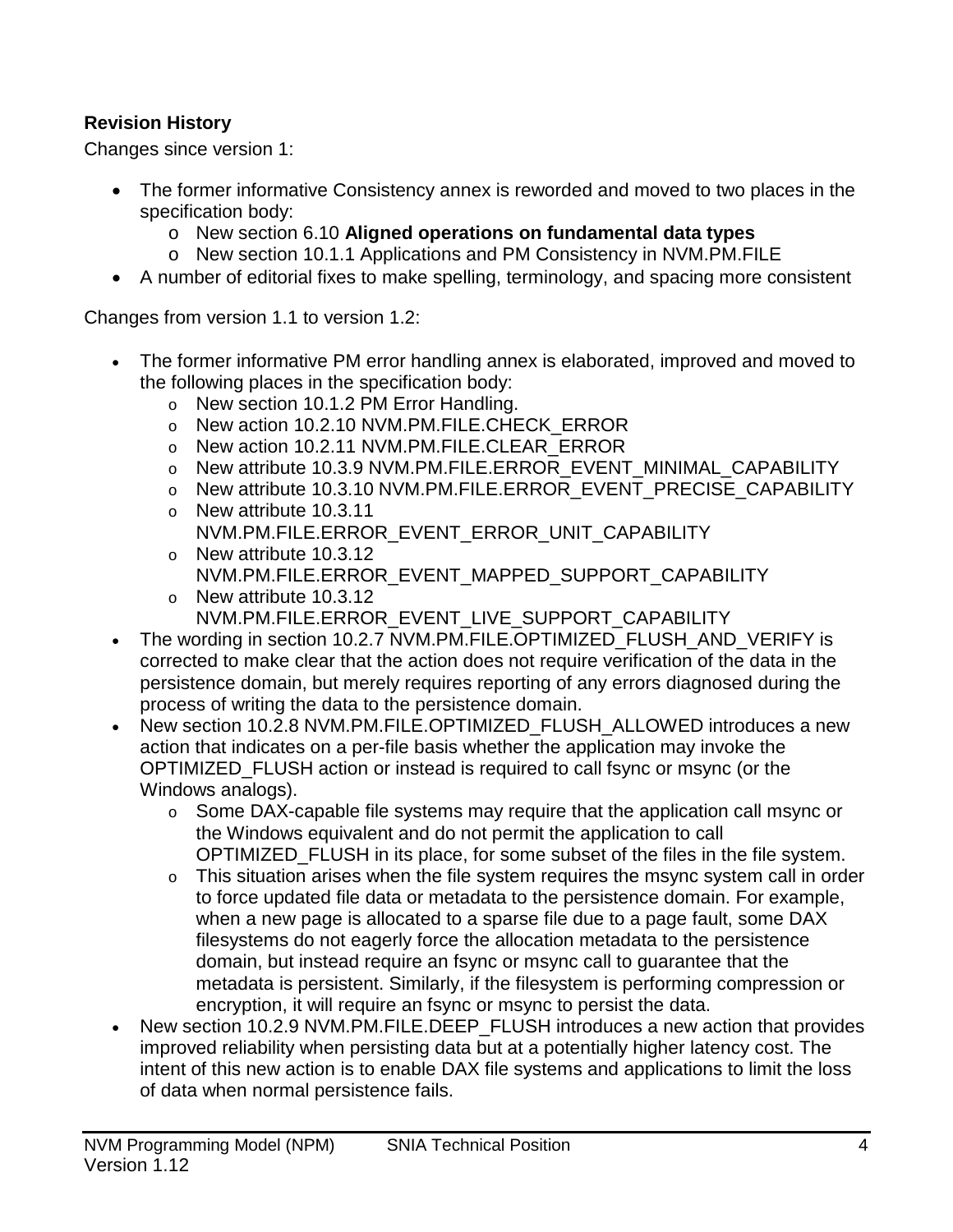- $\circ$  ADR persistence is only probabilistic; thermal conditions or other unforeseen conditions may increase the time needed to flush data in the power-protected domain to the persistent media beyond the hold-up time of the power supply. In such an event, we would like to limit the scope of the damage to less than all the data on the persistent memory devices.
- $\circ$  For example, if there are multiple file systems on the persistent memory devices, and some of them are not mounted when ADR fails, then the data in those file systems is not corrupted and can be preserved across the persistence failure. Similarly if a file is not open when ADR fails, and all of the data and file system metadata needed to access the file has been persisted, then the file is not corrupted and can be preserved across the persistence failure.

The DEEP\_FLUSH action provides the tool needed by file systems to force data and metadata to a more reliable persistence domain, so that upon recovery the file system can detect whether it had been mounted, and, if mounted, whether the it's metadata is intact. Applications can then use DEEP\_FLUSH to preserve data that upon recovery after a persistence failure would allow the application to determine whether the file had been open, and thus potentially corrupted, or closed, and thus can be preserved.

- o Attribute 10.3.8 NVM.PM.FILE.DEEP\_FLUSH\_CAPABLE enables an application to determine if the DEEP\_FLUSH action is supported.
- A number of editorial fixes to make spelling, terminology, and spacing more consistent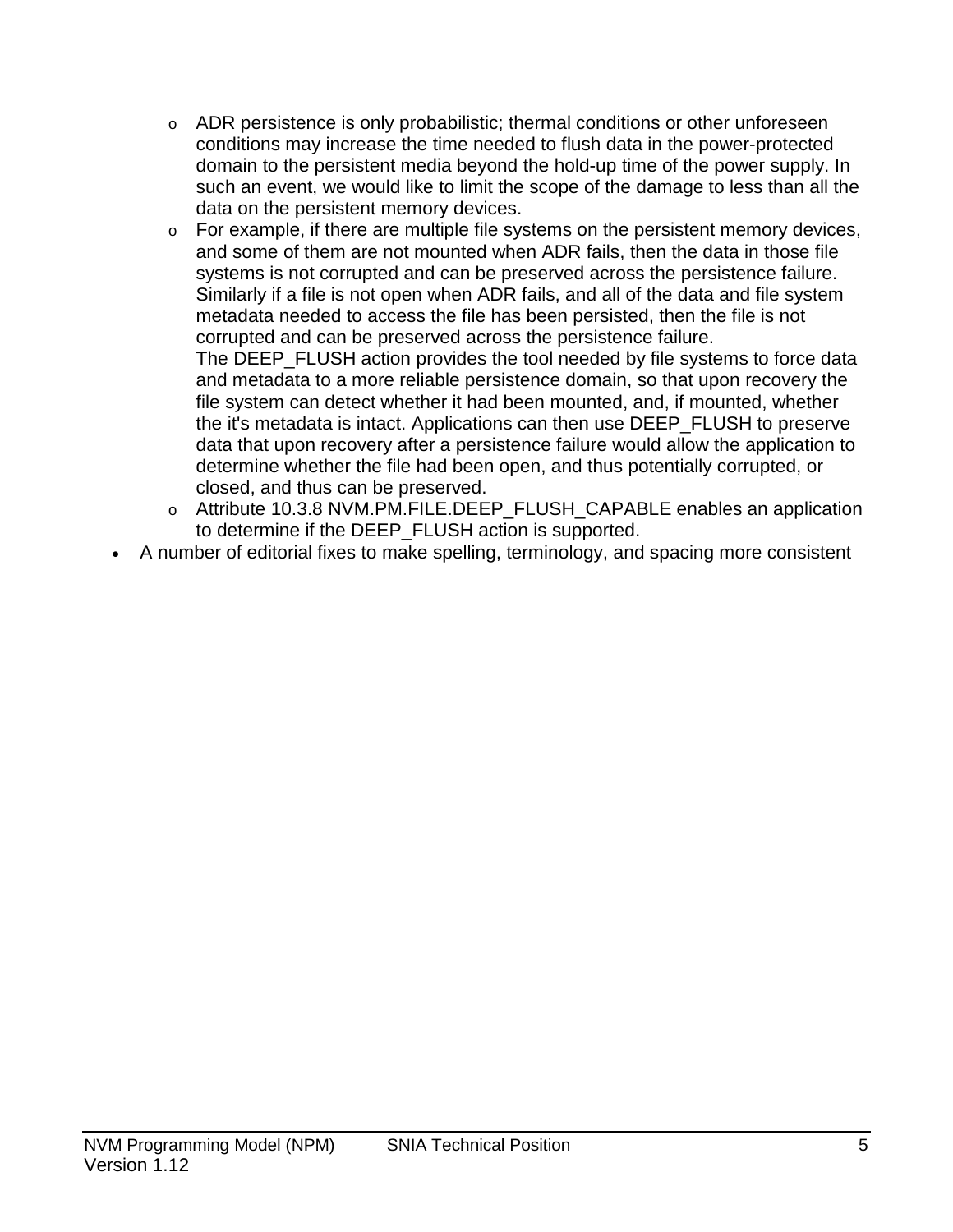## **Table of Contents**

| 1                       |  |                                                                               |    |  |
|-------------------------|--|-------------------------------------------------------------------------------|----|--|
| $\mathbf{2}$            |  |                                                                               |    |  |
| $\mathbf{3}$            |  |                                                                               |    |  |
| 3.1                     |  |                                                                               |    |  |
| 3.2                     |  |                                                                               |    |  |
| 3.3                     |  |                                                                               |    |  |
| 3.4                     |  |                                                                               |    |  |
| $\overline{\mathbf{4}}$ |  | OVERVIEW OF THE NVM PROGRAMMING MODEL (INFORMATIVE)  16                       |    |  |
| 4.1                     |  |                                                                               |    |  |
| 4.2                     |  |                                                                               |    |  |
| 4.3                     |  |                                                                               |    |  |
| 4.4                     |  |                                                                               |    |  |
| 5                       |  |                                                                               |    |  |
| 5.1                     |  |                                                                               |    |  |
| 5.2                     |  |                                                                               |    |  |
| 5.3                     |  |                                                                               |    |  |
| 5.4                     |  |                                                                               |    |  |
| 6                       |  |                                                                               |    |  |
| 6.1                     |  |                                                                               |    |  |
| 6.2                     |  |                                                                               |    |  |
| 6.3                     |  |                                                                               |    |  |
| 6.4                     |  |                                                                               |    |  |
| 6.5                     |  |                                                                               | 23 |  |
| 6.6                     |  |                                                                               |    |  |
| 6.7                     |  |                                                                               |    |  |
|                         |  | NVM Programming Model (NPM)<br><b>SNIA Technical Position</b><br>Version 1.12 | 6  |  |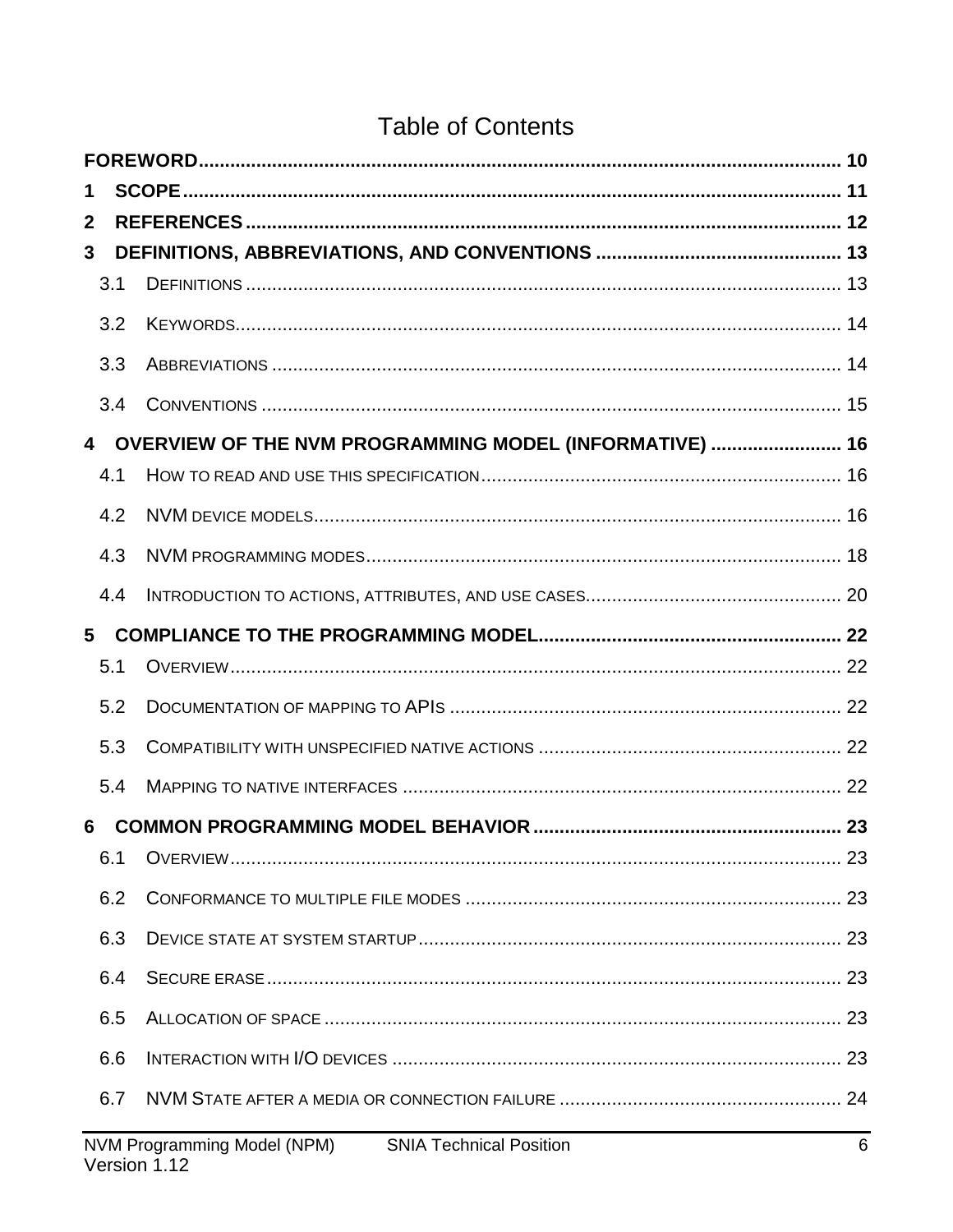| 6.8          |  |
|--------------|--|
| 6.9          |  |
| 6.10         |  |
| 6.11         |  |
| 6.12         |  |
| 6.13         |  |
| $\mathbf{7}$ |  |
| 7.1          |  |
| 7.2          |  |
| 7.3          |  |
| 7.4          |  |
|              |  |
| 8.1          |  |
|              |  |
| 8.2          |  |
| 8.3          |  |
| 8.4          |  |
| 9            |  |
| 9.1          |  |
| 9.2          |  |
| 9.3          |  |
| 9.4          |  |
| 10           |  |
| 10.1         |  |
| 10.2         |  |
| 10.3         |  |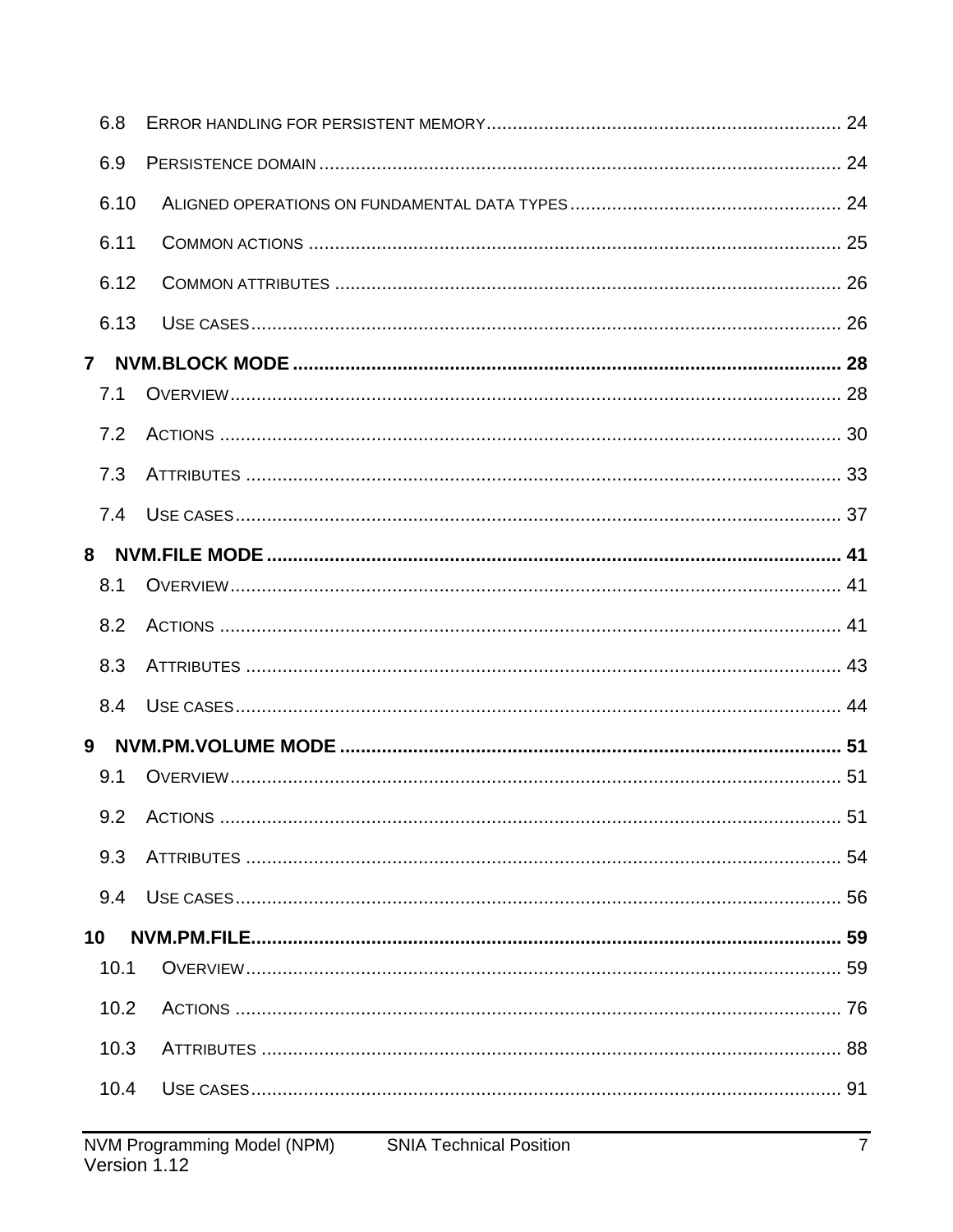| ANNEX A        |  |  |
|----------------|--|--|
| <b>ANNEX B</b> |  |  |
| D.1            |  |  |
|                |  |  |
|                |  |  |
|                |  |  |
| D.5            |  |  |
| D.6            |  |  |
| D.7            |  |  |
| D.8            |  |  |
| D.9            |  |  |
| D.10           |  |  |
| D.11           |  |  |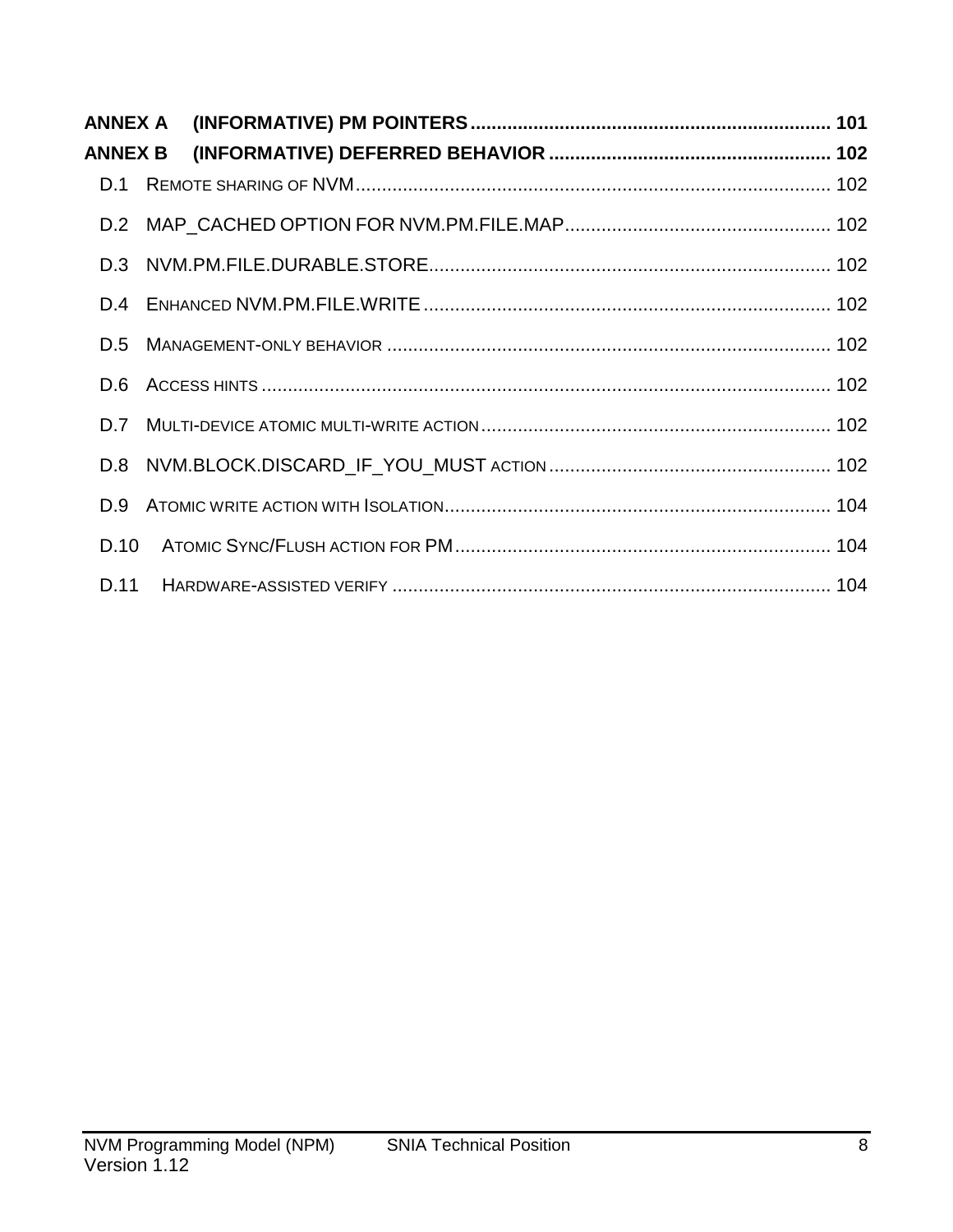# Table of Figures

| Figure 19 - Linux Machine Check error flow with proposed new interface 75 |  |
|---------------------------------------------------------------------------|--|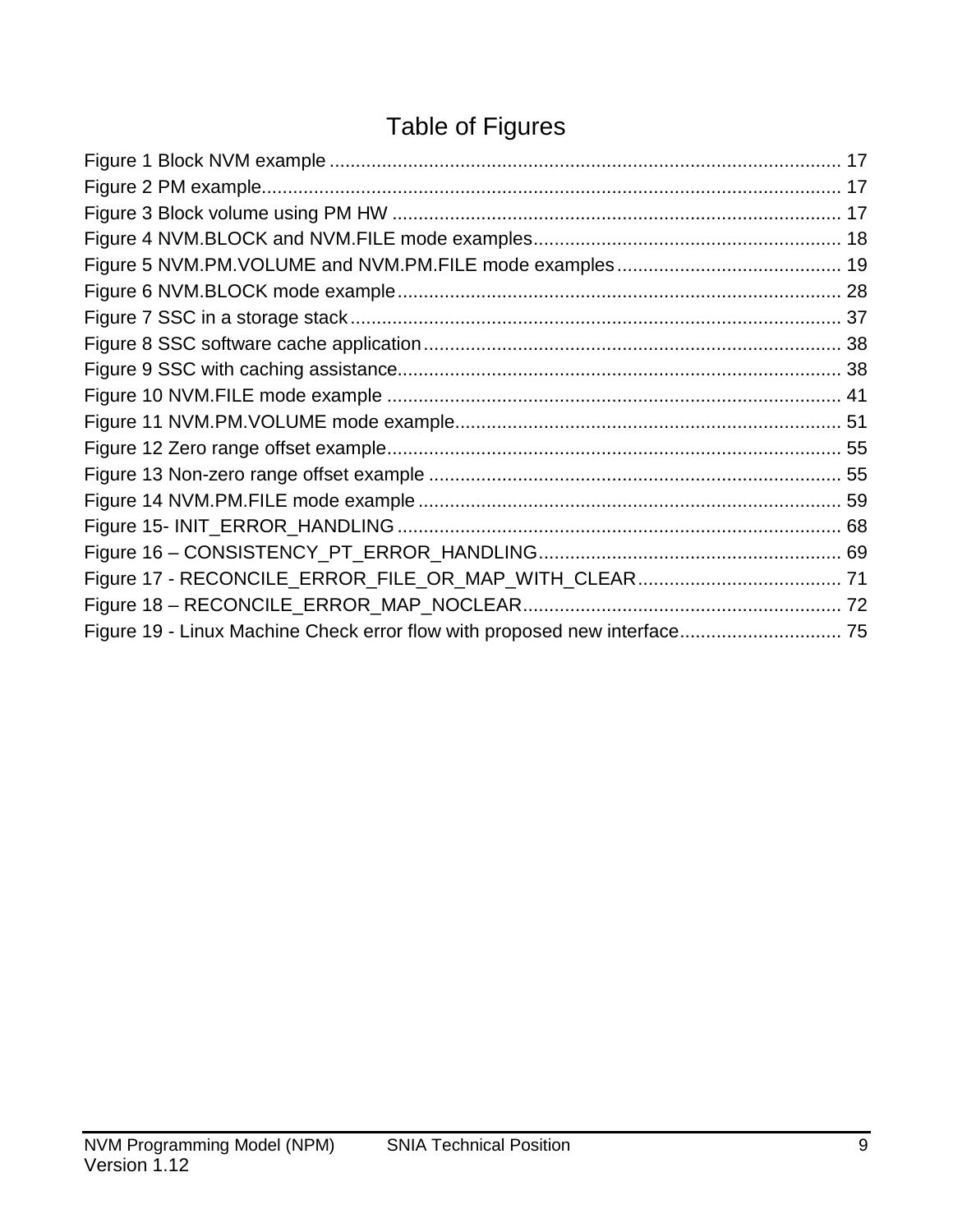## <span id="page-9-0"></span>FOREWORD

The SNIA NVM Programming Technical Working Group was formed to address the ongoing proliferation of new non-volatile memory (NVM) functionality and new NVM technologies. An extensible NVM Programming Model is necessary to enable an industry wide community of NVM producers and consumers to move forward together through a number of significant storage and memory system architecture changes.

This SNIA specification defines recommended behavior between various user space and operating system (OS) kernel components supporting NVM. This specification does not describe a specific API. Instead, the intent is to enable common NVM behavior to be exposed by multiple operating system specific interfaces.

After establishing context, the specification describes several operational modes of NVM access. Each mode is described in terms of use cases, actions and attributes that inform user and kernel space components of functionality that is provided by a given compliant implementation.

#### **Acknowledgements**

The SNIA NVM Programming Technical Working Group, which developed and reviewed this standard, would like to recognize the significant contributions made by the following members:

*Organization Represented Name of Representative* EMC Bob Beauchamp Hewlett Packard **Hans Boehm** NetApp Steve Byan Hewlett Packard Enterprise **Joe Foster** Fusion-io Walt Hubis Red Hat **Network** Contract Contract Contract Contract Contract Contract Contract Contract Contract Contract Contract Contract Contract Contract Contract Contract Contract Contract Contract Contract Contract Contract Contra Fusion-io **Ned Plasson** Rougs, LLC Tony Roug Intel Corporation **Andy Rudoff** Microsoft Spencer Shepler Fusion-io **Nisha Talagata** Microsoft **Tom Talpey** Hewlett Packard Enterprise **Doug Voigt** Intel Corporation **Paul von Behren** Vmware **Paul Willmann**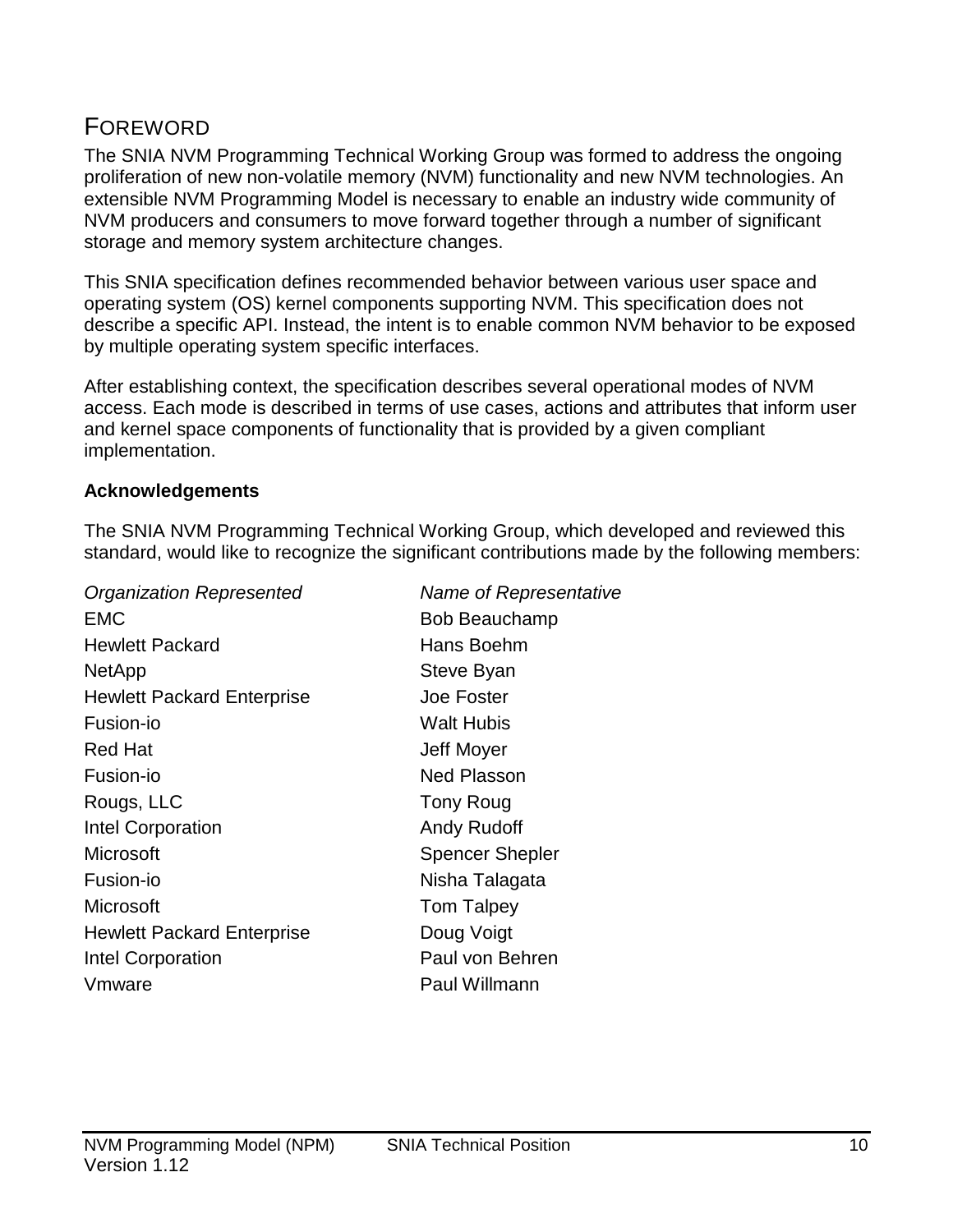# <span id="page-10-0"></span>**1 Scope**

This specification is focused on the points in system software where NVM is exposed either as a hardware abstraction within an operating system kernel (e.g., a volume) or as a data abstraction (e.g., a file) to user space applications. The technology that motivates this specification includes flash memory packaged as solid state disks and PCI cards as well as other solid state non-volatile devices, including those which can be accessed as memory.

It is not the intent to exhaustively describe or in any way deprecate existing modes of NVM access. The goal of the specification is to augment the existing common storage access models (e.g., volume and file access) to add new NVM access modes. Therefore this specification describes the discovery and use of capabilities of NVM media, connections to the NVM, and the system containing the NVM that are emerging in the industry as vendor specific implementations. These include:

- supported access modes,
- visibility in memory address space,
- atomicity and durability,
- recognizing, reporting, and recovering from errors and failures,
- data granularity, and
- capacity reclamation.

This revision of the specification focuses on NVM behaviors that enable user and kernel space software to locate, access, and recover data. It does not describe behaviors that are specific to administrative or diagnostic tasks for NVM. There are several reasons for intentionally leaving administrative behavior out of scope.

- For new types of storage programming models, the access must be defined and agreed on before the administration can be defined. Storage management behavior is typically defined in terms of how it enables and diagnoses the storage programming model.
- Administrative tasks often require human intervention and are bound to the syntax for the administration. This document does not define syntax. It focuses only on the semantics of the programming model.
- Defining diagnostic behaviors (e.g., wear-leveling) as vendor-agnostic is challenging across all vendor implementations. A common recommended behavior may not allow an approach optimal for certain hardware.

This revision of the specification does not address sharing data across computing nodes. This revision of the specification assumes that sharing data between processes and threads follows the native OS and hardware behavior.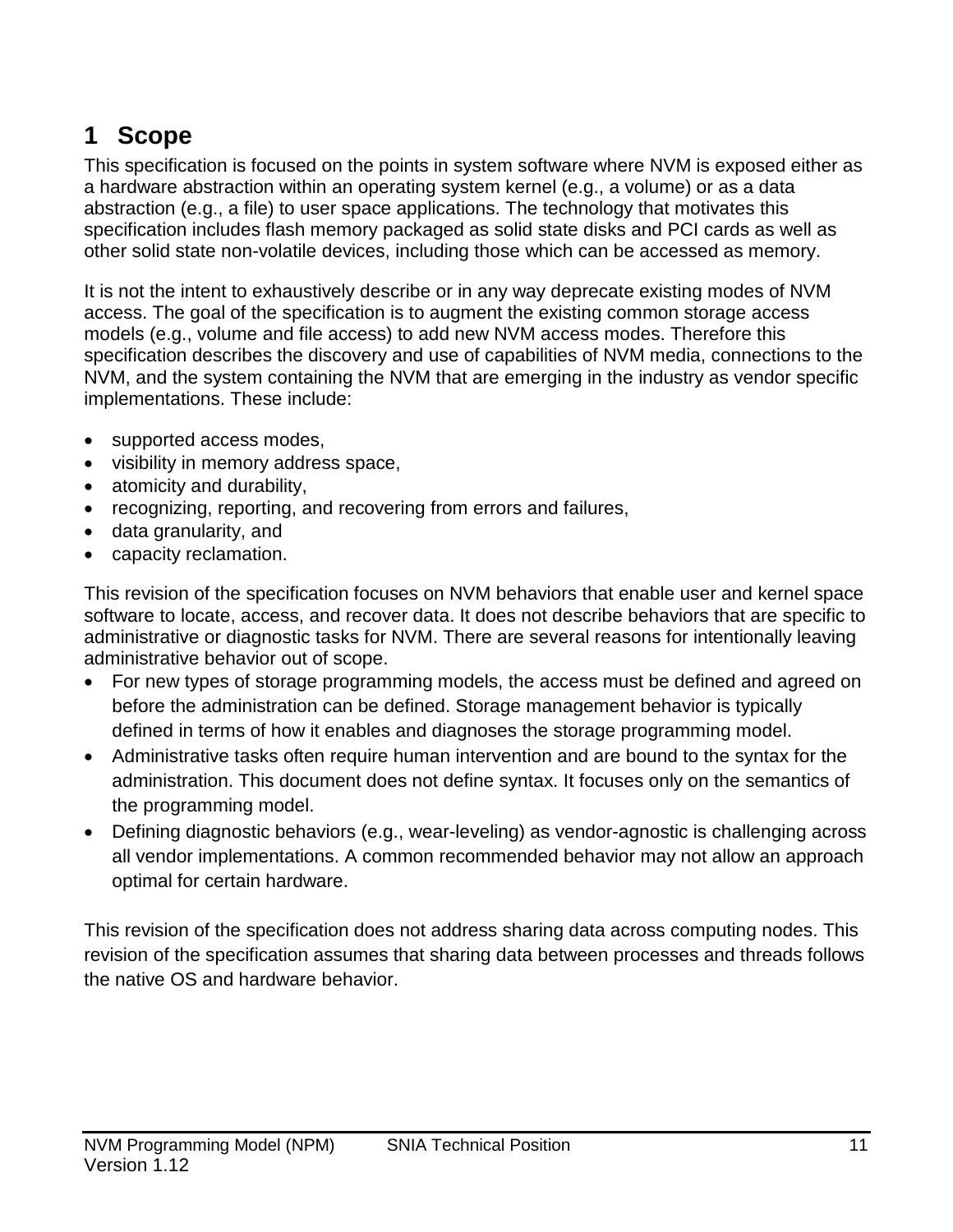## <span id="page-11-0"></span>**2 References**

The following referenced documents are indispensable for the application of this document.

For references available from ANSI, contact ANSI Customer Service Department at (212) 642- 49004980 (phone), (212) 302-1286 (fax) or via the World Wide Web at http://www.ansi.org.

| SPC-3            | ISO/IEC 14776-453, SCSI Primary Commands - 3 [ANSI INCITS 408-<br>2005]                                                                                                                                                                          |
|------------------|--------------------------------------------------------------------------------------------------------------------------------------------------------------------------------------------------------------------------------------------------|
|                  | Approved standard, available from ANSI.                                                                                                                                                                                                          |
| SBC-2            | ISO/IEC 14776-322, SCSI Block Commands - 2 [T10/BSR INCITS 514]                                                                                                                                                                                  |
|                  | Approved standard, available from ANSI.                                                                                                                                                                                                          |
| ACS-2            | ANSI INCITS 482-2012, Information technology - ATA/ATAPI Command<br>Set-2                                                                                                                                                                        |
|                  | Approved standard, available from ANSI.                                                                                                                                                                                                          |
| <b>NVMe 1.1</b>  | NVM Express Revision 1.1,                                                                                                                                                                                                                        |
|                  | Approved standard, available from http://nvmexpress.org                                                                                                                                                                                          |
| SPC-4            | SO/IEC 14776-454, SCSI Primary Commands - 4 (SPC-4) (T10/1731-D)                                                                                                                                                                                 |
|                  | Under development, available from http://www.t10.org.                                                                                                                                                                                            |
| SBC-4            | ISO/IEC 14776-324, SCSI Block Commands - 4 (SBC-4) [BSR INCITS<br>506]                                                                                                                                                                           |
|                  | Under development, available from http://www.t10.org.                                                                                                                                                                                            |
| T10 13-<br>064r0 | T10 proposal 13-064r0, Rob Elliot, Ashish Batwara, SBC-4 SPC-5<br><b>Atomic writes</b>                                                                                                                                                           |
|                  | Proposal, available from http://www.t10.org.                                                                                                                                                                                                     |
| <b>ACS-2r7</b>   | Information technology - ATA/ATAPI Command Set - 2 r7 (ACS-2)                                                                                                                                                                                    |
|                  | Under development, available from http://www.t13.org.                                                                                                                                                                                            |
| Intel SPG        | Intel Corporation, Intel 64 and IA-32 Architectures Software Developer's<br>Manual Combined Volumes 3A, 3B, and 3C: System Programming<br>Guide, Parts 1 and 2, available from<br>http://download.intel.com/products/processor/manual/325384.pdf |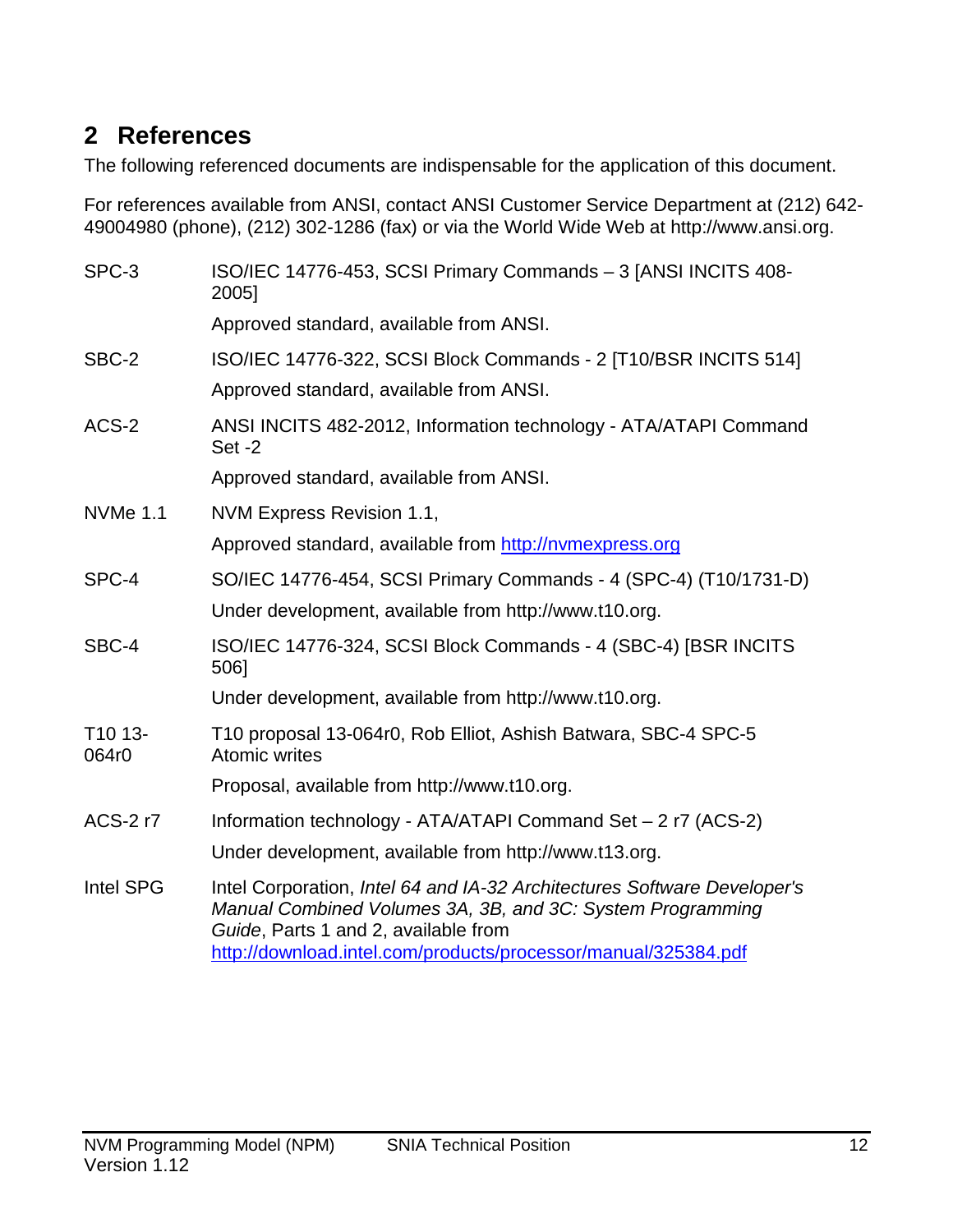## <span id="page-12-0"></span>**3 Definitions, abbreviations, and conventions**

For the purposes of this document, the following definitions and abbreviations apply.

## <span id="page-12-1"></span>**3.1 Definitions**

## 3.1.1 **durable**

committed to a persistence domain (see [3.1.7\)](#page-12-2)

### 3.1.2 **load and store operations**

commands to move data between CPU registers and memory

### 3.1.3 **memory-mapped file**

segment of virtual memory which has been assigned a direct byte-for-byte correlation with some portion of a file

#### 3.1.4 **non-volatile memory**

any type of memory-based, persistent media; including flash memory packaged as solid state disks, PCI cards, and other solid state non-volatile devices

#### 3.1.5 **NVM block capable driver**

driver supporting the native operating system interfaces for a block device

#### 3.1.6 **NVM volume**

subset of one or more NVM devices, treated by software as a single logical entity

See [4.2](#page-15-2) [NVM device models](#page-15-2)

#### <span id="page-12-2"></span>3.1.7 **persistence domain**

location for data that is guaranteed to preserve the data contents across a restart of the device containing the data

See [6.9](#page-23-3) [Persistence domain](#page-23-3)

#### 3.1.8 **persistent memory**

storage technology with performance characteristics suitable for a load and store programming model

#### 3.1.9 **programming model**

set of software interfaces that are used collectively to provide an abstraction for hardware with similar capabilities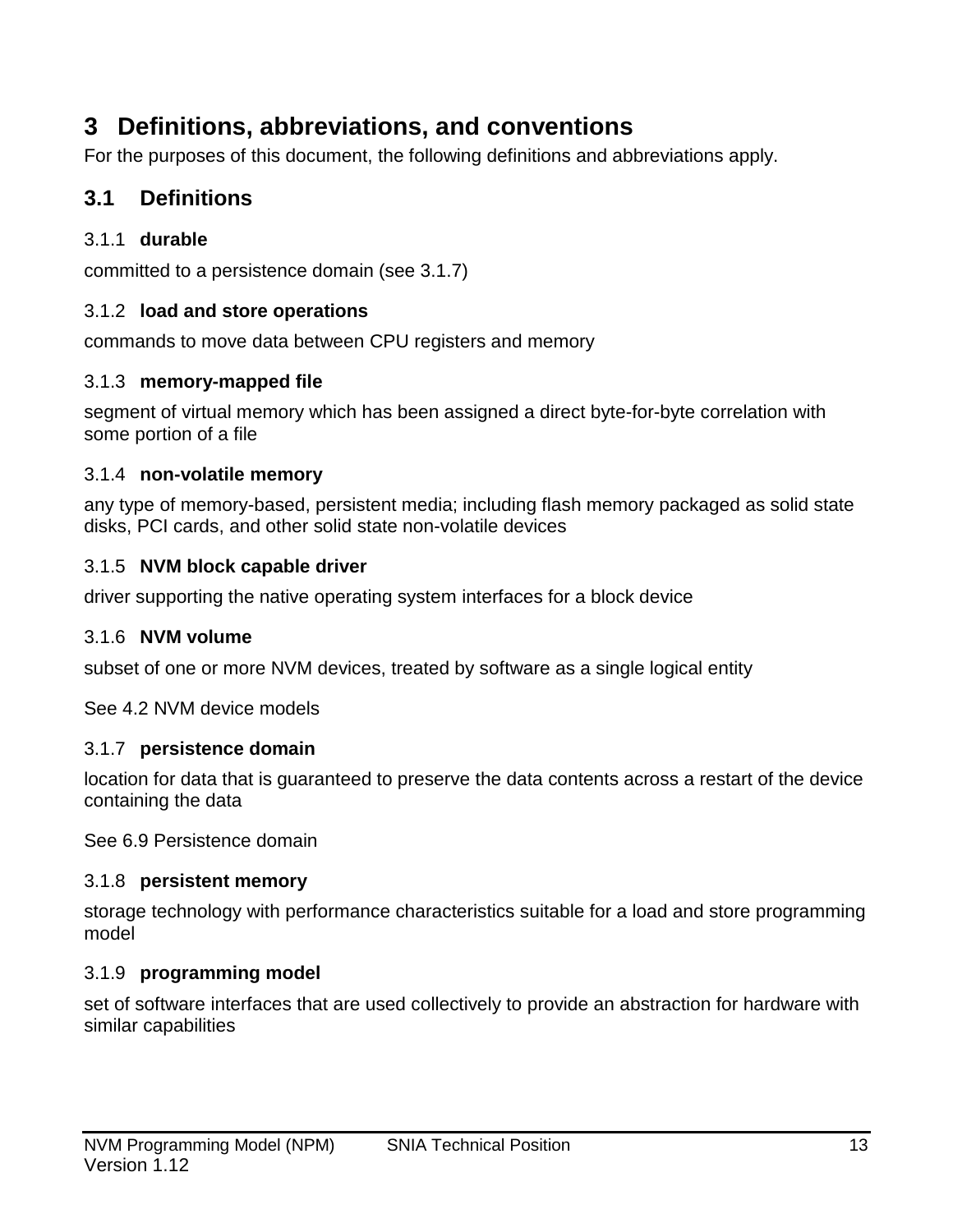## <span id="page-13-0"></span>**3.2 Keywords**

In the remainder of the specification, the following keywords are used to indicate text related to compliance:

#### 3.2.1 **mandatory**

a keyword indicating an item that is required to conform to the behavior defined in this standard

### 3.2.2 **may**

a keyword that indicates flexibility of choice with no implied preference; "may" is equivalent to "may or may not"

#### 3.2.3 **may not**

keywords that indicate flexibility of choice with no implied preference; "may not" is equivalent to "may or may not"

#### 3.2.4 **need not**

keywords indicating a feature that is not required to be implemented; "need not" is equivalent to "is not required to"

#### 3.2.5 **optional**

a keyword that describes features that are not required to be implemented by this standard; however, if any optional feature defined in this standard is implemented, then it shall be implemented as defined in this standard

#### 3.2.6 **shall**

a keyword indicating a mandatory requirement; designers are required to implement all such mandatory requirements to ensure interoperability with other products that conform to this standard

#### 3.2.7 **should**

a keyword indicating flexibility of choice with a strongly preferred alternative

## <span id="page-13-1"></span>**3.3 Abbreviations**

ACID Atomicity, Consistency, Isolation, Durability

- NVM Non-Volatile Memory
- PM Persistent Memory
- SSD Solid State Disk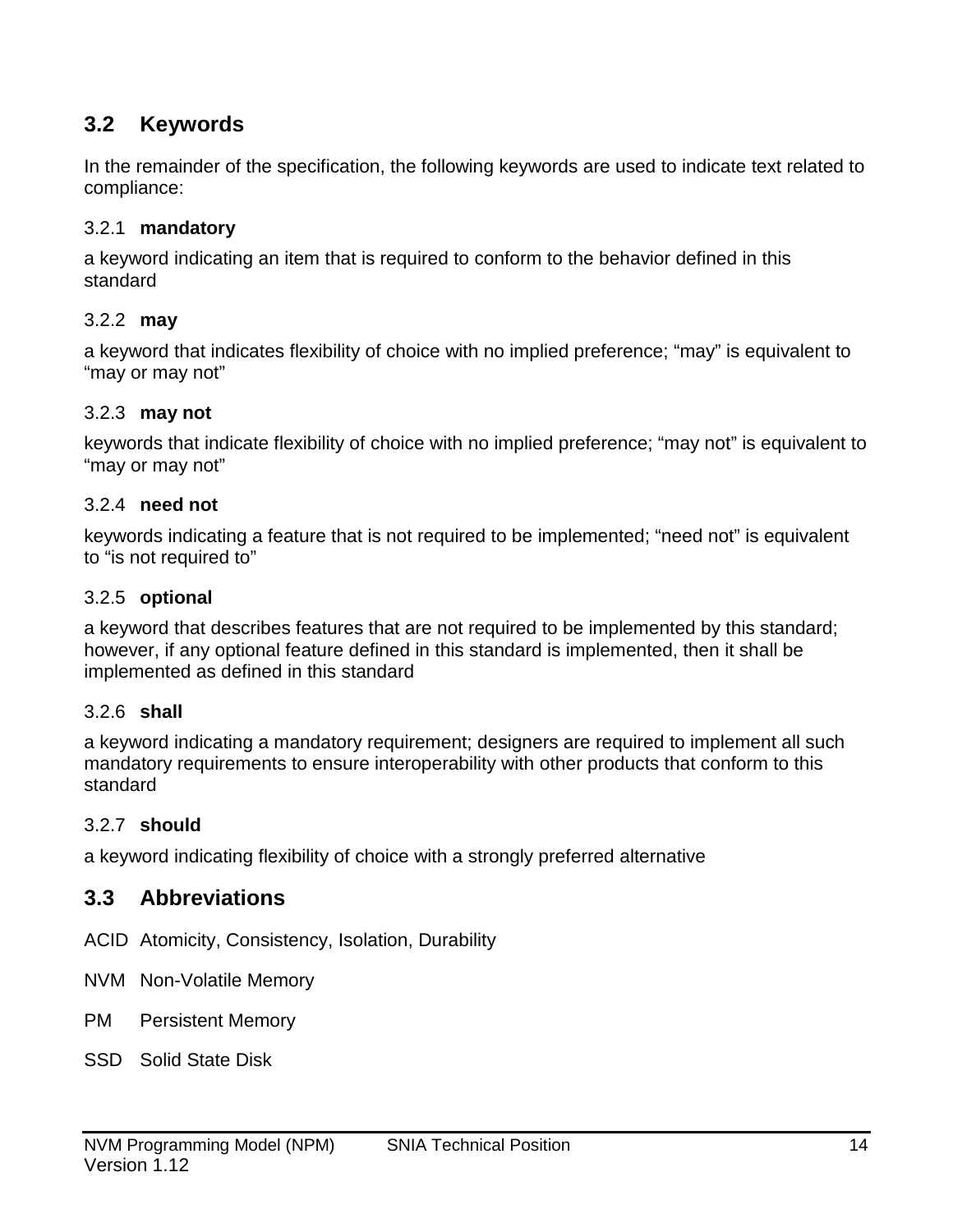## <span id="page-14-0"></span>**3.4 Conventions**

#### **Representation of modes in figures**

Modes are represented by red, wavy lines in figures, as shown below:

wwwwwww

 The wavy lines have labels identifying the mode name (which in turn, identifies a clause of the specification).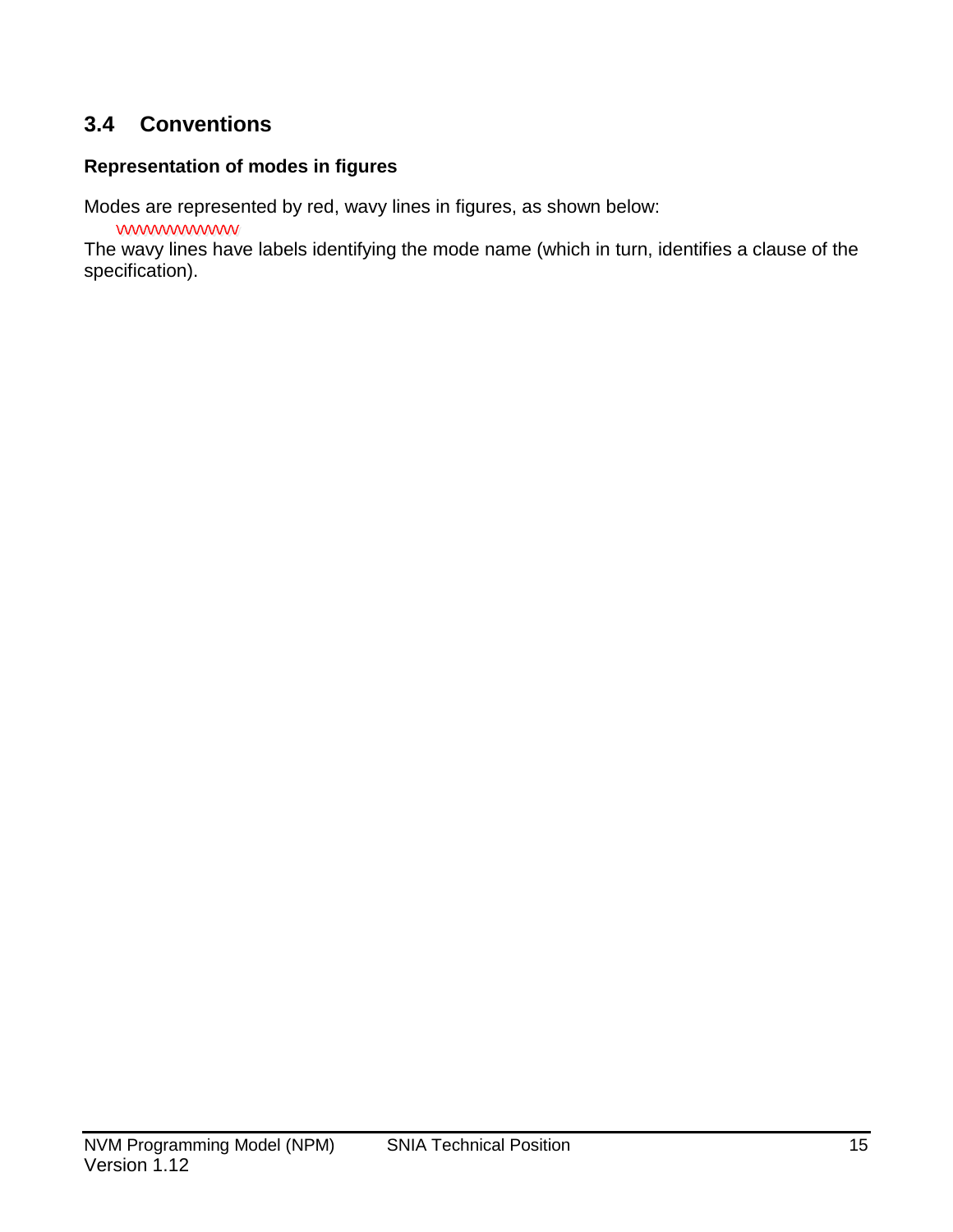## <span id="page-15-0"></span>**4 Overview of the NVM Programming Model (informative)**

## <span id="page-15-1"></span>**4.1 How to read and use this specification**

Documentation for I/O programming typically consists of a set of OS-specific Application Program Interfaces (APIs). API documentation describes the syntax and behavior of the API. This specification intentionally takes a different approach and describes the behavior of NVM programming interfaces, but allows the syntax to integrate with similar operating system interfaces. A recommended approach for using this specification is:

1. Determine which mode applies (read [4.3](#page-17-0) [NVM programming modes\)](#page-17-0).

2. Refer to the mode section to learn about the functionality provided by the mode and how it relates to native operating system APIs; the use cases provide examples. The mode specific section refers to other specification sections that may be of interest to the developer.

3. Determine which mode actions and attributes relate to software objectives.

4. Locate the vendor/OS mapping document (see [5.2\)](#page-21-2) to determine which APIs map to the actions and attributes.

For an example, a developer wants to update an existing application to utilize persistent memory hardware. The application is designed to bypass caches to assure key content is durable across power failures; the developer wants to learn about the persistent memory programming model. For this example:

1. The NVM programming modes section identifies NVM.PM.FILE mode (see [10](#page-58-0) [NVM.PM.FILE\)](#page-58-0) as the starting point for application use of persistent memory.

2. The NVM.PM.FILE mode text describes the general approach for accessing PM (similar to native memory-mapped files) and the role of PM aware file system.

3. The NVM.PM.FILE mode identifies the NVM.PM.FILE.MAP and NVM.PM.FILE.SYNC actions and attributes that allow an application to discover support for optional features.

4. The operating system vendor's mapping document describes the mapping between NVM.PM.FILE.MAP/SYNC and API calls, and also provides information about supported PMaware file systems.

## <span id="page-15-2"></span>**4.2 NVM device models**

## 4.2.1 **Overview**

This section describes device models for NVM to help readers understand how key terms in the programming model relate to other software and hardware. The models presented here generally apply across operating systems, file systems, and hardware; but there are differences across implementations. This specification strives to discuss the model generically, but mentions key exceptions.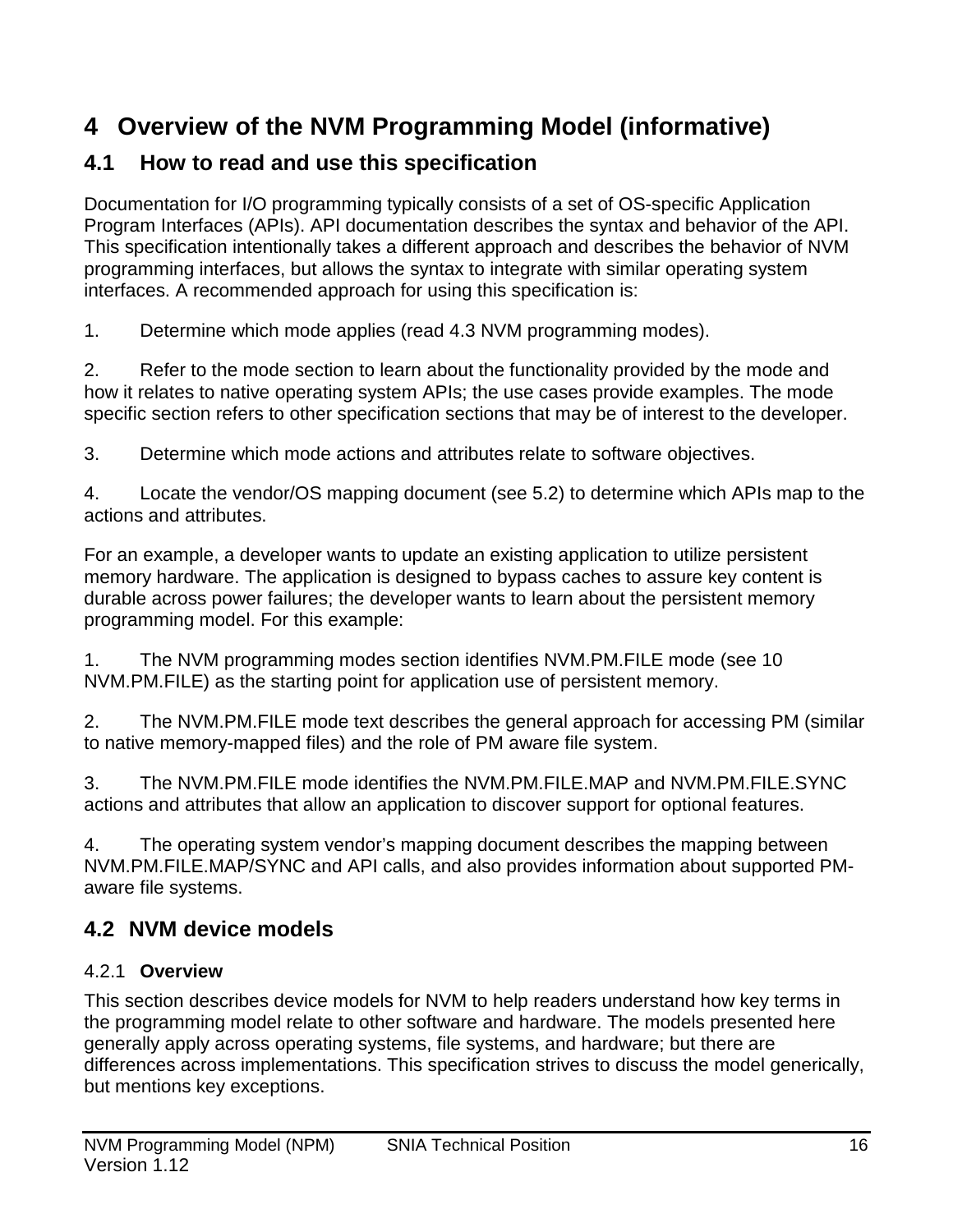One of the challenges discussing the software view of NVM is that the same terms are often used to mean different things. For example, between commonly used management applications, programming interfaces, and operating system documentation, *volume* may refer to a variety of things. Within this specification, *NVM volume* has a specific meaning.

An NVM volume is a subset of one or more NVM devices, treated by software as a single logical entity. For the purposes of this specification, a volume is a container of storage. A volume may be block capable and may be persistent memory capable. The consumer of a volume sees its content as a set of contiguous addresses, but the unit of access for a volume differs across different modes and device types. Logical addressability and physical allocation may be different.

In the examples in this section, "NVM block device" refers to NVM hardware that emulates a disk and is accessed in software by reading or writing ranges of blocks. "PM device" refers to NVM hardware that may be accessed via load and store operations.

### 4.2.2 **Block NVM example**

Consider a single drive form factor SSD where the entire SSD capacity is dedicated to a file system. In this case, a single NVM block volume maps to a single hardware device. A file system (not depicted) is mounted on the NVM block volume.

The same model may apply to NVM block hardware other than an SDD (including flash on PCIe cards).

## 4.2.3 **Persistent memory example**

This example depicts a NVDIMM and PM volume. A PM-aware file system (not depicted) would be mounted on the PM volume.

The same model may apply to PM hardware other than an NVDIMM (including SSDs, PCIe cards, etc.).

## 4.2.4 **NVM block volume using PM hardware**

In this example, the persistent memory implementation includes a driver that uses a range of persistent memory (a PM volume) and makes it appear to be a block NVM device in the legacy block stack. This emulated block device could be aggregated or de-aggregated like legacy block devices. In this example, the

emulated block device is mapped 1-1 to an NVM block volume and non-PM file system.

Note that there are other models for connecting a non-PM file system to PM hardware.

# **Figure 1 Block NVM example**



#### **Figure 2 PM example**



#### **Figure 3 Block volume using PM HW**

| NVM block volume |
|------------------|
|                  |
| PM volume        |
|                  |
| PM hardware      |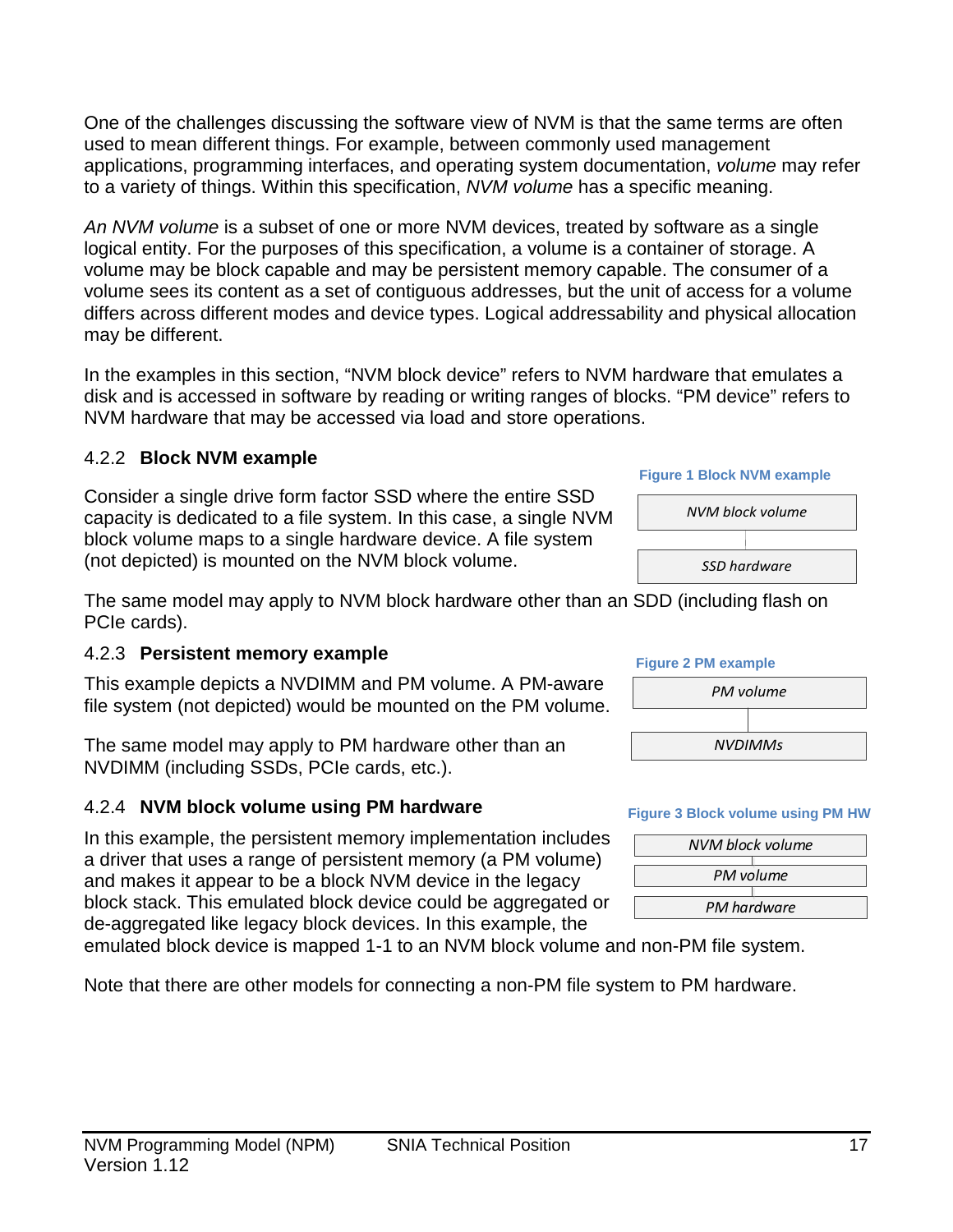## <span id="page-17-0"></span>**4.3 NVM programming modes**

## 4.3.1 **NVM.BLOCK mode overview**

NVM.BLOCK and NVM.FILE modes are used when NVM devices provide block storage behavior to software (in other words, emulation of hard disks). The NVM may be exposed as a single or as multiple NVM volumes. Each NVM volume supporting these modes provides a range of logically-contiguous blocks. NVM.BLOCK mode is used by operating system components (for example, file systems) and by applications that are aware of block storage characteristics and the block addresses of application data.

This specification does not document existing block storage software behavior; the NVM.BLOCK mode describes NVM extensions including:

- Discovery and use of atomic write and discard features
- The discovery of granularities (length or alignment characteristics)
- Discovery and use of ability for applications or operating system components to mark blocks as unreadable



<span id="page-17-1"></span>**Figure 4 NVM.BLOCK and NVM.FILE mode examples**

## 4.3.2 **NVM.FILE mode overview**

NVM.FILE mode is used by applications that are not aware of details of block storage hardware or addresses. Existing applications written using native file I/O behavior should work unmodified with NVM.FILE mode; adding support in the application for NVM extensions may optimize the application.

An application using NVM.FILE mode may or may not be using memory-mapped file I/O behavior.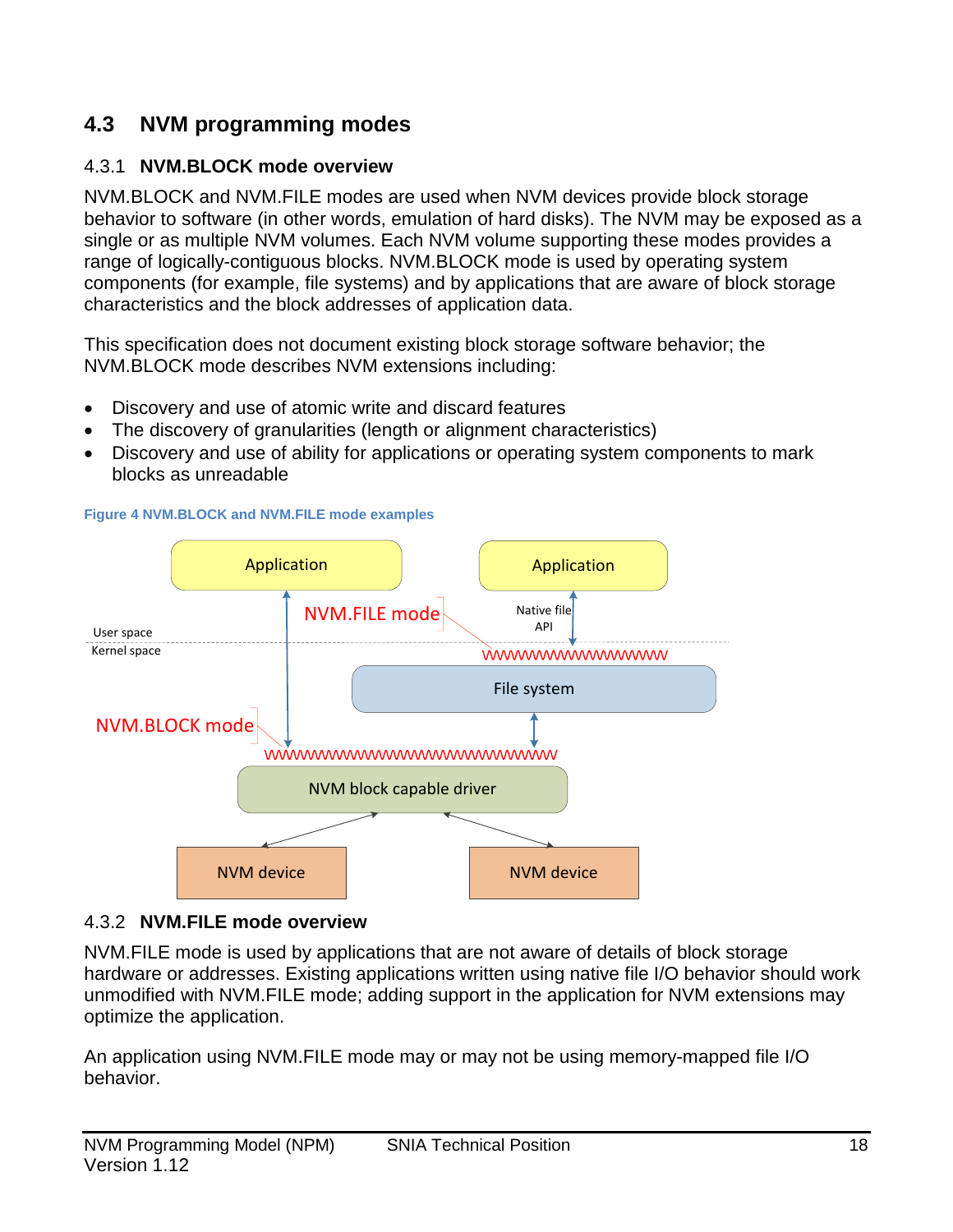The NVM.FILE mode describes NVM extensions including:

- Discovery and use of atomic write features
- The discovery of granularities (length or alignment characteristics)

## 4.3.3 **NVM.PM.VOLUME mode overview**

NVM.PM.VOLUME mode describes the behavior for operating system components (such as file systems) accessing persistent memory. NVM.PM.VOLUME mode provides a software abstraction for Persistent Memory hardware and profiles functionality for operating system components including:

• the list of physical address ranges associated with each PM volume



#### <span id="page-18-0"></span>**Figure 5 NVM.PM.VOLUME and NVM.PM.FILE mode examples**

## 4.3.4 **NVM.PM.FILE mode overview**

NVM.PM.FILE mode describes the behavior for applications accessing persistent memory. The commands implementing NVM.PM.FILE mode are similar to those using NVM.FILE mode, but NVM.PM.FILE mode may not involve I/O to the page cache. NVM.PM.FILE mode documents behavior including:

- mapping PM files (or subsets of files) to virtual memory addresses
- syncing portions of PM files to the persistence domain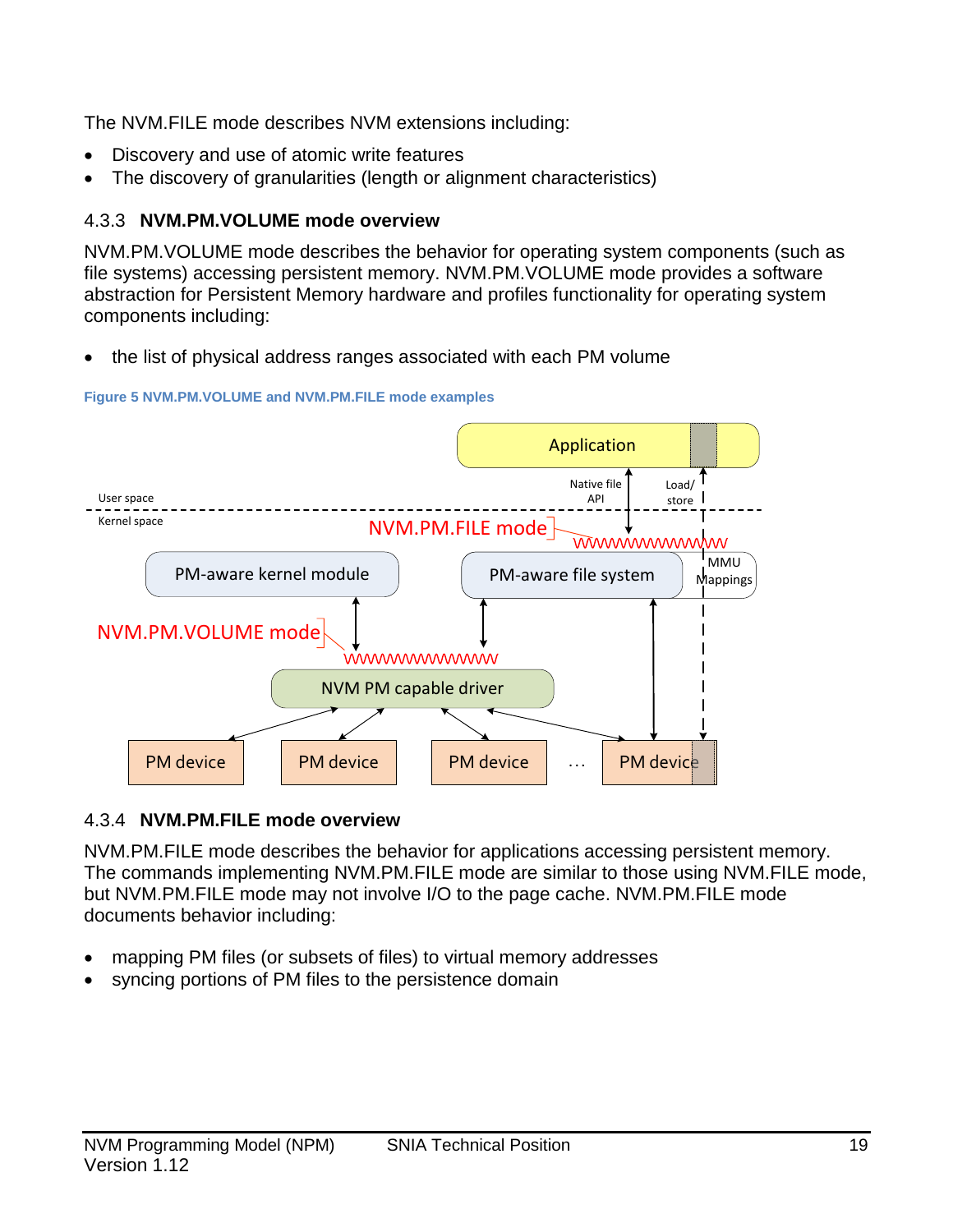## <span id="page-19-0"></span>**4.4 Introduction to actions, attributes, and use cases**

### 4.4.1 **Overview**

This specification uses four types of elements to describe NVM behavior. Use cases are the highest order description. They describe complete scenarios that accomplish a goal. Actions are more specific in that they describe an operation that represents or interacts with NVM. Attributes comprise information about NVM. Property Group Lists describe groups of related properties that may be considered attributes of a data structure or class; but the specification allows flexibility in the implementation.

### 4.4.2 **Use cases**

In general, a use case states a goal or trigger and a result. It captures the intent of an application and describes how actions are used to accomplish that intent. Use cases illustrate the use of actions and help to validate action definitions. Use cases also describe system behaviors that are not represented as actions. Each use case includes the following information:

- a purpose and context including actors involved in the use case;
- triggers and preconditions indicating when a use case applies;
- inputs, outputs, events and actions that occur during the use case;
- references to related materials or concepts including other use cases that use or extend the use case.

#### 4.4.3 **Actions**

Actions are defined using the following naming convention:

#### <context>.<mode>.<verb>

The actions in this specification all have a context of "NVM". The mode refers to one of the NVM models documented herein (or "COMMON" for actions used in multiple modes). The verb states what the action does. Examples of actions include "NVM.COMMON.GET\_ATTRIBUTE" and "NVM.FILE.ATOMIC WRITE". In some cases native actions that are not explicitly specified by the programming model are referenced to illustrate usage.

The description of each action includes:

- parameters and results of the action
- details of the action's behavior
- compatibility of the action with pre-existing APIs in the industry

A number of actions involve options that can be specified each time the action is used. The options are given names that begin with the name of the action and end with a descriptive term that is unique for the action. Examples include NVM.PM.FILE.MAP\_COPY\_ON\_WRITE and NVM.PM.FILE.MAP\_SHARED.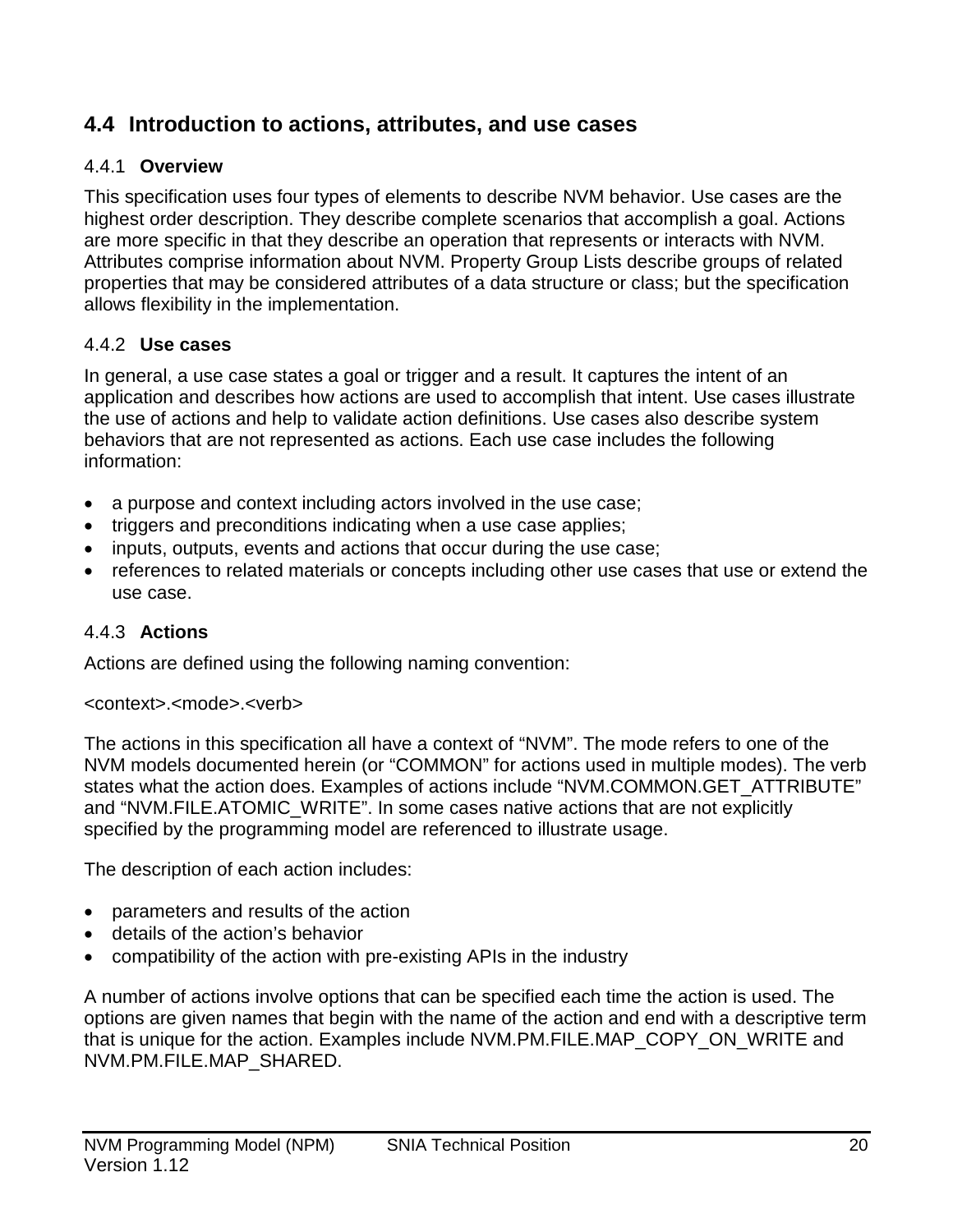A number of actions are optional. For each of these, there is an attribute that indicates whether the action is supported by the implementation in question. By convention these attributes end with the term "CAPABLE" such as NVM.BLOCK.ATOMIC\_WRITE\_CAPABLE. Supported options are also enumerated by attributes that end in "CAPABLE".

## 4.4.4 **Attributes**

Attributes describe properties or capabilities of a system. This includes indications of which actions can be performed in that system and variations on the internal behavior of specific actions. For example attributes describe which NVM modes are supported in a system, and the types of atomicity guarantees available.

In this programming model, attributes are not arbitrary key value pairs that applications can store for unspecified purposes. Instead the NVM attributes are intended to provide a common way to discover and configure certain aspects of systems based on agreed upon interpretations of names and values. While this can be viewed as a key value abstraction it does not require systems to implement a key value repository. Instead, NVM attributes are mapped to a system's native means of describing and configuring those aspects associated with said attributes. Although this specification calls out a set of attributes, the intent is to allow attributes to be extended in vendor unique ways through a process that enables those extensions to become attributes and/or attribute values in a subsequent version of the specification or in a vendor's mapping document.

## <span id="page-20-0"></span>4.4.5 **Property group lists**

A **property group** is set of property values used together in lists; typically **property group lists** are inputs or outputs to actions. The implementation may choose to implement a property group as a new data structure or class, use properties in existing data structures or classes, or other mechanisms as long as the caller can determine which collection of values represent the members of each list element.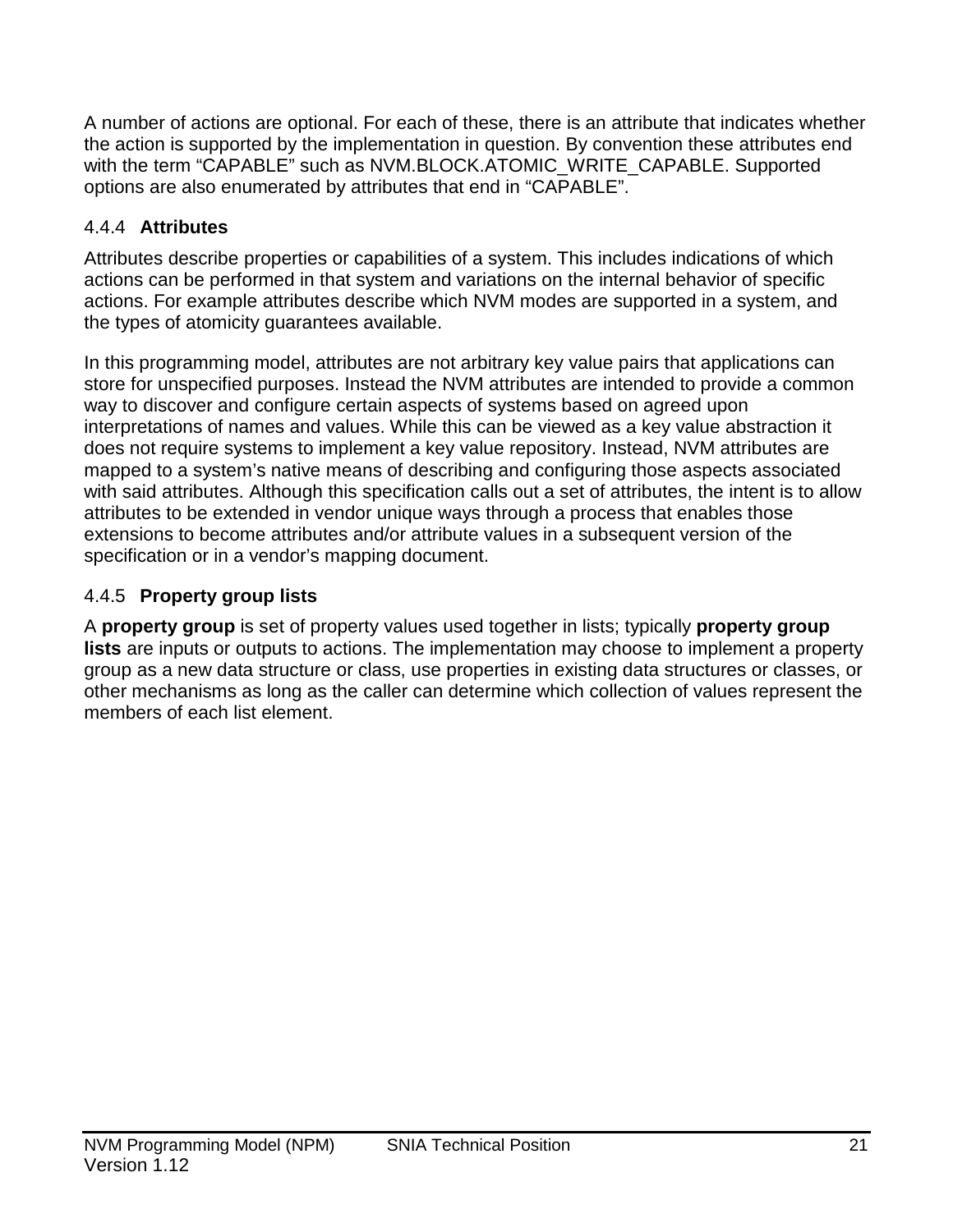# <span id="page-21-0"></span>**5 Compliance to the programming model**

## <span id="page-21-1"></span>**5.1 Overview**

Since a programming model is intentionally abstract, proof of compliance is somewhat indirect. The intent is that a compliant implementation, when properly configured, can be used in such a way as to exhibit the behaviors described by the programming model without unnecessarily impacting other aspects of the implementation.

Compliance of an implementation shall be interpreted as follows.

## <span id="page-21-2"></span>**5.2 Documentation of mapping to APIs**

In order to be considered compliant with this programming model, implementations must provide documentation of the mapping of attributes and actions in the programming model to their counterparts in the implementation.

## <span id="page-21-3"></span>**5.3 Compatibility with unspecified native actions**

Actions and attributes of the native block and file access methods that correspond to the modes described herein shall continue to function as defined in those native methods. This specification does not address unmodified native actions except in passing to illustrate their usage.

## <span id="page-21-4"></span>**5.4 Mapping to native interfaces**

Implementations are expected to provide the behaviors specified herein by mapping them as closely as possible to native interfaces. An implementation is not required to have a one-to-one mapping between actions (or attributes) and APIs – for example, an implementation may have an API that implements multiple actions.

NVM Programming Model action descriptions do not enumerate all possible results of each action. Only those that modify programming model specific behavior are listed. The results that are referenced herein shall be discernible from the set of possible results returned by the native action in a manner that is documented with action mapping.

Attributes with names ending in \_CAPABLE are used to inform a caller whether an optional action or attribute is supported by the implementations. The mandatory requirement for \_CAPABLE attributes can be met by the mapping document describing the implementation's default behavior for reporting unsupported features. For example: the mapping document could state that if a flag with a name based on the attribute is undefined, then the action/attribute is not supported.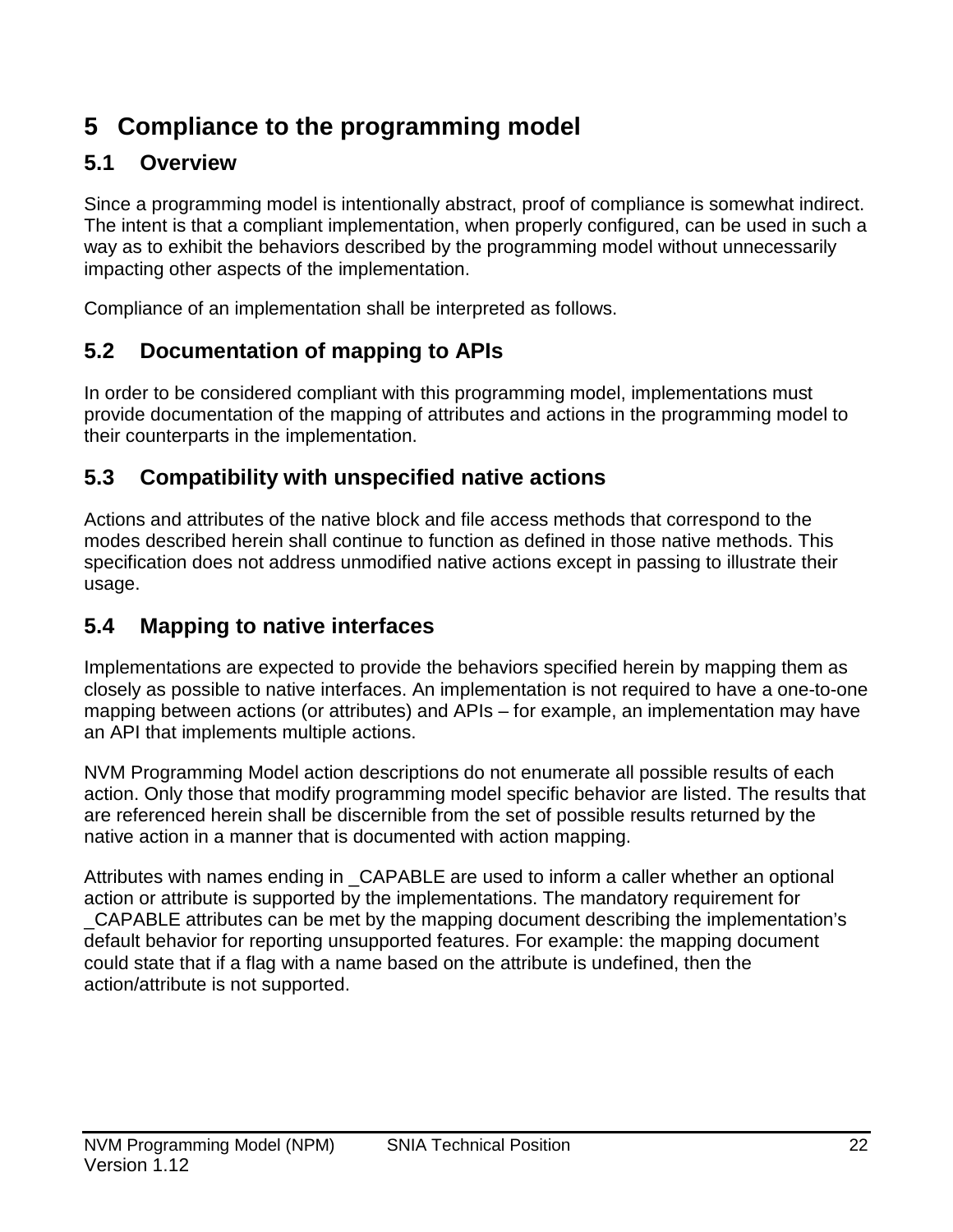## <span id="page-22-0"></span>**6 Common programming model behavior**

## <span id="page-22-1"></span>**6.1 Overview**

This section describes behavior that is common to multiple modes and also behavior that is independent from the modes.

## <span id="page-22-2"></span>**6.2 Conformance to multiple file modes**

A single computer system may include implementations of both NVM.FILE and NVM.PM.FILE modes. A given file system may be accessed using either or both modes provided that the implementations are intended by their vendor(s) to interoperate. Each implementation shall specify its own mapping to the NVM Programming Model.

A single file system implementation may include both NVM.FILE and NVM.PM.FILE modes. The mapping of the implementation to the NVM Programming Model must describe how the actions and attributes of different modes are distinguished from one another.

Implementation specific errors may result from attempts to use NVM.PM.FILE actions on files that were created in NVM.FILE mode or vice versa. The mapping of each implementation to the NVM Programming Model shall specify any limitations related multi-mode access.

## <span id="page-22-3"></span>**6.3 Device state at system startup**

Prior to use, a file system is associated with one or more volumes and/or NVM devices.

The NVM devices shall be in a state appropriate for use with file systems. For example, if transparent RAID is part of the solution, components implementing RAID shall be active so the file system sees a unified virtual device rather than individual RAID components.

## <span id="page-22-4"></span>**6.4 Secure erase**

Secure erase of a volume or device is an administrative act with no defined programming model action.

## <span id="page-22-5"></span>**6.5 Allocation of space**

Following native operating system behavior, this programming model does not define specific actions for allocating space. Most allocation behavior is hidden from the user of the file, volume or device.

## <span id="page-22-6"></span>**6.6 Interaction with I/O devices**

Interaction between Persistent Memory and I/O devices (for example, DMA) shall be consistent with native operating system interactions between devices and volatile memory.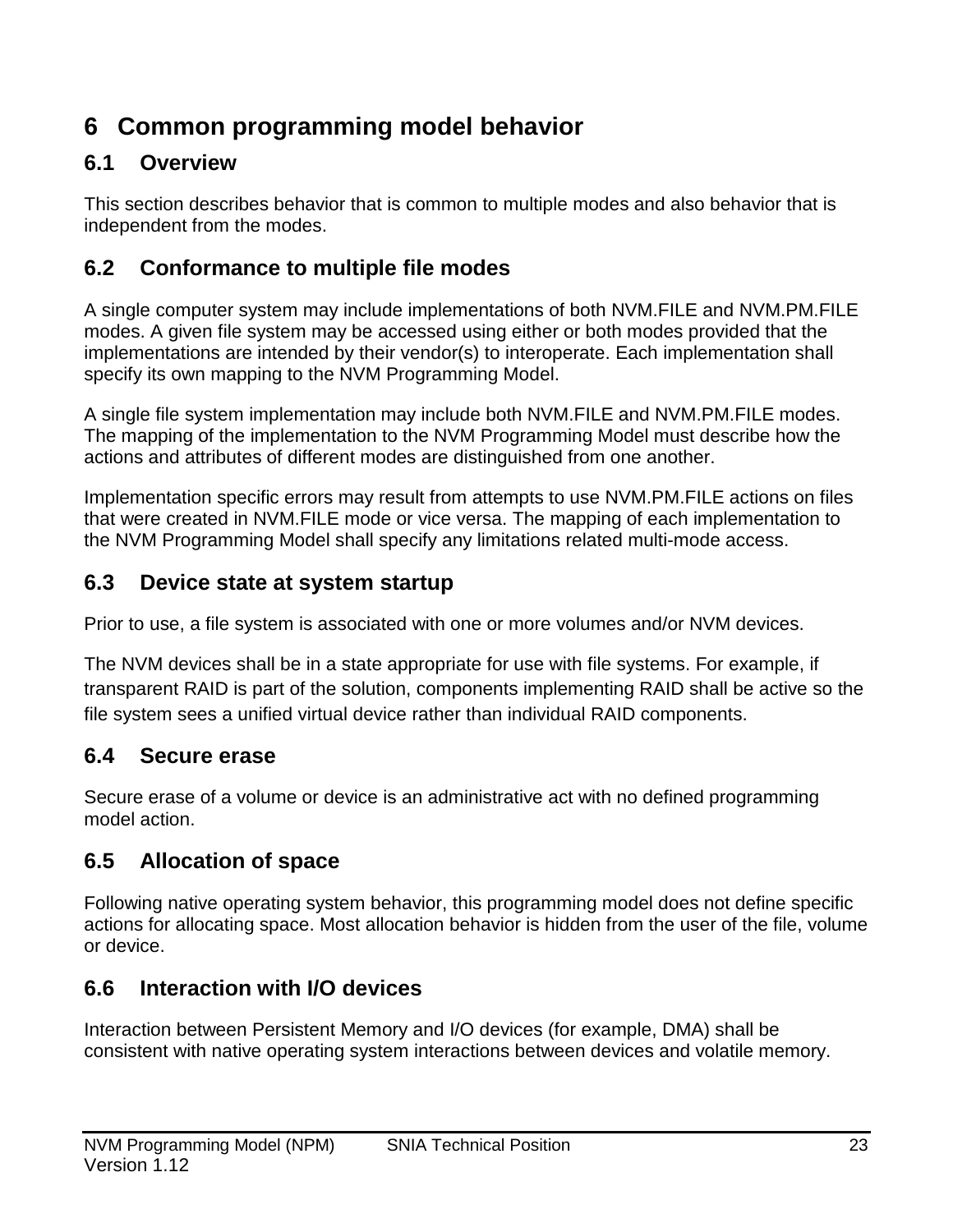## <span id="page-23-1"></span>**6.7 NVM State after a media or connection failure**

There is no action defined to determine the state of NVM for circumstances such as a media or connection failure. Vendors may provide techniques such as redundancy algorithms to address this, but the behavior is outside the scope of the programming model.

## <span id="page-23-2"></span>**6.8 Error handling for persistent memory**

The handling of errors in memory-mapped file implementations varies across operating systems. Existing implementations support memory error reporting however there is not sufficient similarity for a uniform approach to persistent memory error handling behavior. Additional work is required to define an error handling approach. The following factors are to be taken into account when dealing with errors.

- The application is in the best position to perform recovery as it may have access to additional sources of data necessary to rewrite a bad memory address.
- Notification of a given memory error occurrence may need to be delivered to both kernel and user space consumers (e.g., file system and application)
- Various hardware platforms have different capabilities to detect and report memory errors
- Attributes and possibly actions related to error handling behavior are needed in the NVM Programming model

A proposal for persistent memory error handling appears as an appendix; see Annex B.

## <span id="page-23-3"></span>**6.9 Persistence domain**

NVM PM hardware supports the concept of a persistence domain. Once data has reached a persistence domain, it may be recoverable during a process that results from a system restart. Recoverability depends on whether the pattern of failures affecting the system during the restart can be tolerated by the design and configuration of the persistence domain.

Multiple persistence domains may exist within the same system. It is an administrative act to align persistence domains with volumes and/or file systems. This must be done in such a way that NVM Programming Model behavior is assured from the point of view of each compliant volume or file system.

## <span id="page-23-0"></span>**6.10 Aligned operations on fundamental data types**

Data alignment means putting the data at a memory offset equal to some multiple of the word size, which increases the system's performance due to the way the CPU handles memory (from Wikipedia "Data structure alignment"). Data types are *fundamental* when they are native to programming languages or libraries.

Aligned operations on data types are usually exactly the same operations that under normal operation become visible to other threads/data producers atomically. They are already welldefined for most settings: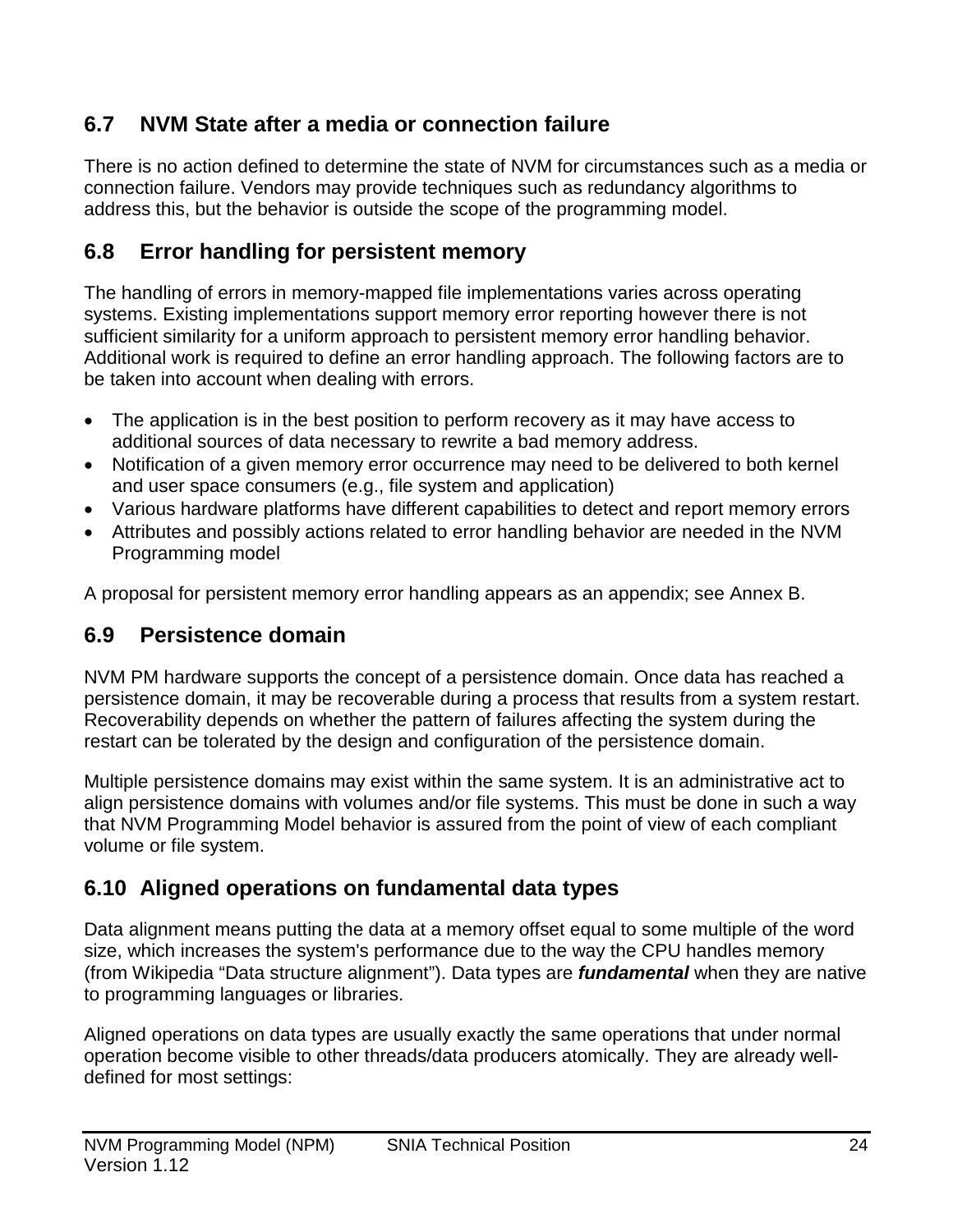- Instruction Set Architectures already define them.
	- o E.g., for x86, MOV instructions with naturally aligned operands of at most 64 bits qualify.
- They're generated by known high-level language constructs, e.g.:
	- o C++11 lock-free atomic<T>, C11 \_Atomic(T), Java & C# volatile, OpenMP atomic directives.

For optimal performance, fundamental data types fit within CPU cache lines.

## <span id="page-24-0"></span>**6.11 Common actions**

## <span id="page-24-1"></span>6.11.1 **NVM.COMMON.GET\_ATTRIBUTE**

Requirement: mandatory

Get the value of one or more attributes. Implementations conforming to the specification shall provide the get attribute behavior, but multiple programmatic approaches may be used.

### **Inputs:**

- reference to appropriate instance (for example, reference to an NVM volume)
- attribute name

## **Outputs:**

• value of attribute

The vendor's mapping document shall describe the possible errors reported for all applicable programmatic approaches.

## <span id="page-24-2"></span>6.11.2 **NVM.COMMON.SET\_ATTRIBUTE**

Requirement: optional

Note: at this time, no settable attributes are defined in this specification, but they may be added in a future revision.

Set the value of one attribute. Implementations conforming to the specification shall provide the set attribute behavior, but multiple programmatic approaches may be used.

## **Inputs:**

- reference to appropriate instance
- attribute name
- value to be assigned to the attribute

The vendor's mapping document shall describe the possible errors reported for all applicable programmatic approaches.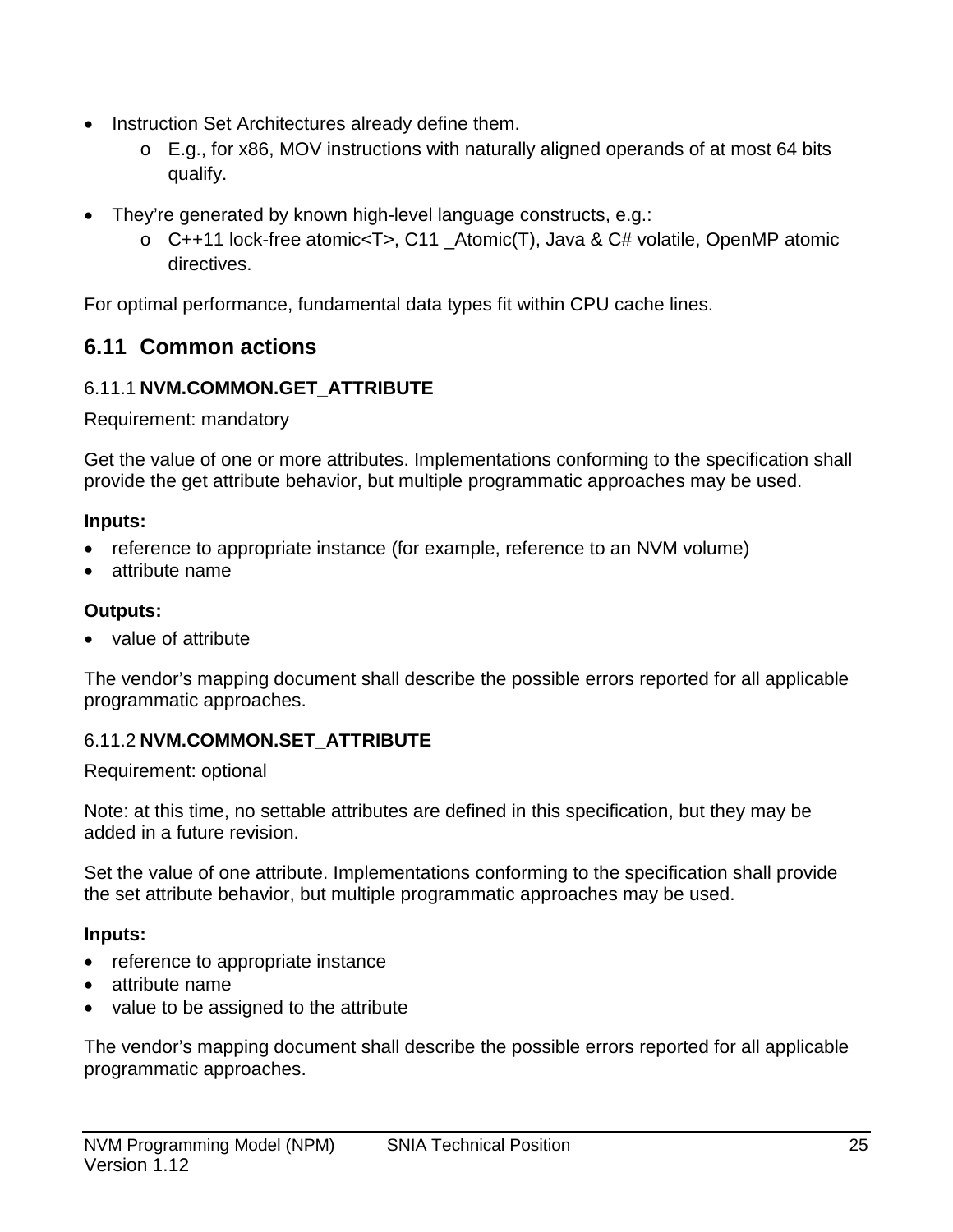## <span id="page-25-0"></span>**6.12 Common attributes**

### <span id="page-25-3"></span>6.12.1 **NVM.COMMON.SUPPORTED\_MODES**

Requirement: mandatory

SUPPORTED MODES returns a list of the modes supported by the NVM implementation.

Possible values: NVM.BLOCK, NVM.FILE, NVM.PM.FILE, NVM.PM.VOLUME

NVM.COMMON.SET\_ATTRIBUTE is not supported for NVM.COMMON.SUPPORTED\_MODES.

#### <span id="page-25-2"></span>6.12.2 **NVM.COMMON.FILE\_MODE**

Requirement: mandatory if NVM.FILE or NVM.PM.FILE is supported

Returns the supported file modes (NVM.FILE and/or NVM.PM.FILE) provided by a file system.

Target: a file path

Output value: a list of values: "NVM.FILE" and/or "NVM.PM.FILE"

See [6.2](#page-22-2) [Conformance to multiple file modes.](#page-22-2)

### <span id="page-25-1"></span>**6.13 Use cases**

#### 6.13.1 **Application determines which mode is used to access a file system**

#### **Purpose/triggers:**

An application needs to determine whether the underlying file system conforms to NVM.FILE mode, NVM.PM.FILE mode, or both.

#### **Scope/context:**

Some actions and attributes are defined differently in NVM.FILE and NVM.PM.FILE; applications may need to be designed to handle these modes differently. This use case describes steps in an application's initialization logic to determine the mode(s) supported by the implementation and set a variable indicating the preferred mode the application will use in subsequent actions. This application prefers to use NVM.PM.FILE behavior if both modes are supported.

#### **Success scenario:**

- 1) Invoke NVM.COMMON.GET\_ATTRIBUTE (NVM.COMMON.FILE\_MODE) targeting a file path; the value returned provides information on which modes may be used to access the data.
- 2) If the response includes "NVM.FILE", then the actions and attributes described for the NVM.FILE mode are supported. Set the preferred mode for this file system to NVM.FILE.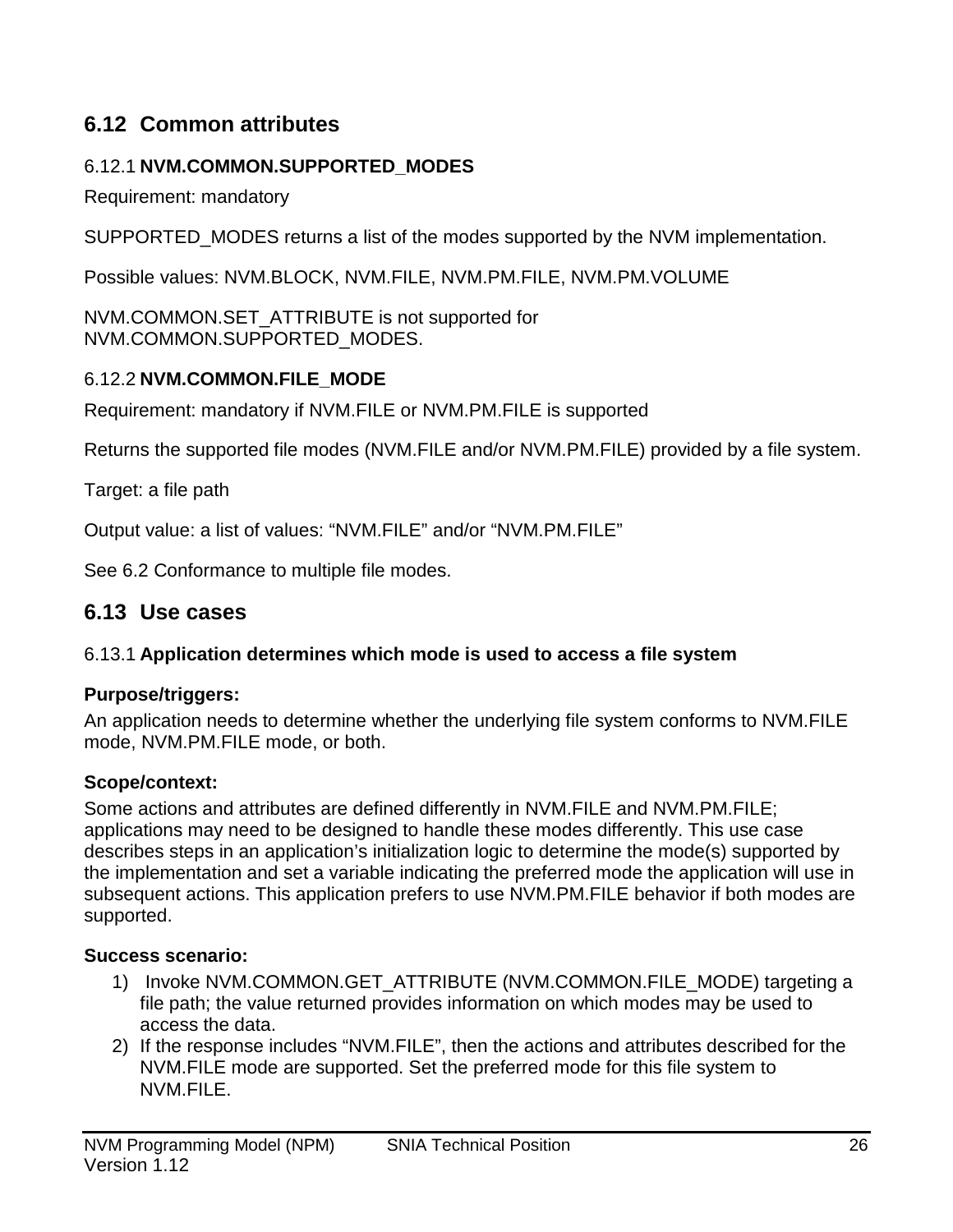3) If the response includes "NVM.PM.FILE", then the actions and attributes described for the NVM.PM.FILE mode are supported. Set the preferred mode for this file system to NVM.PM.FILE.

### **Outputs:**

#### **Postconditions:**

A variable representing the preferred mode for the file system has been initialized.

See also:

[6.2](#page-22-2) [Conformance to multiple file modes](#page-22-2) [6.12.2](#page-25-2) [NVM.COMMON.FILE\\_MODE](#page-25-2)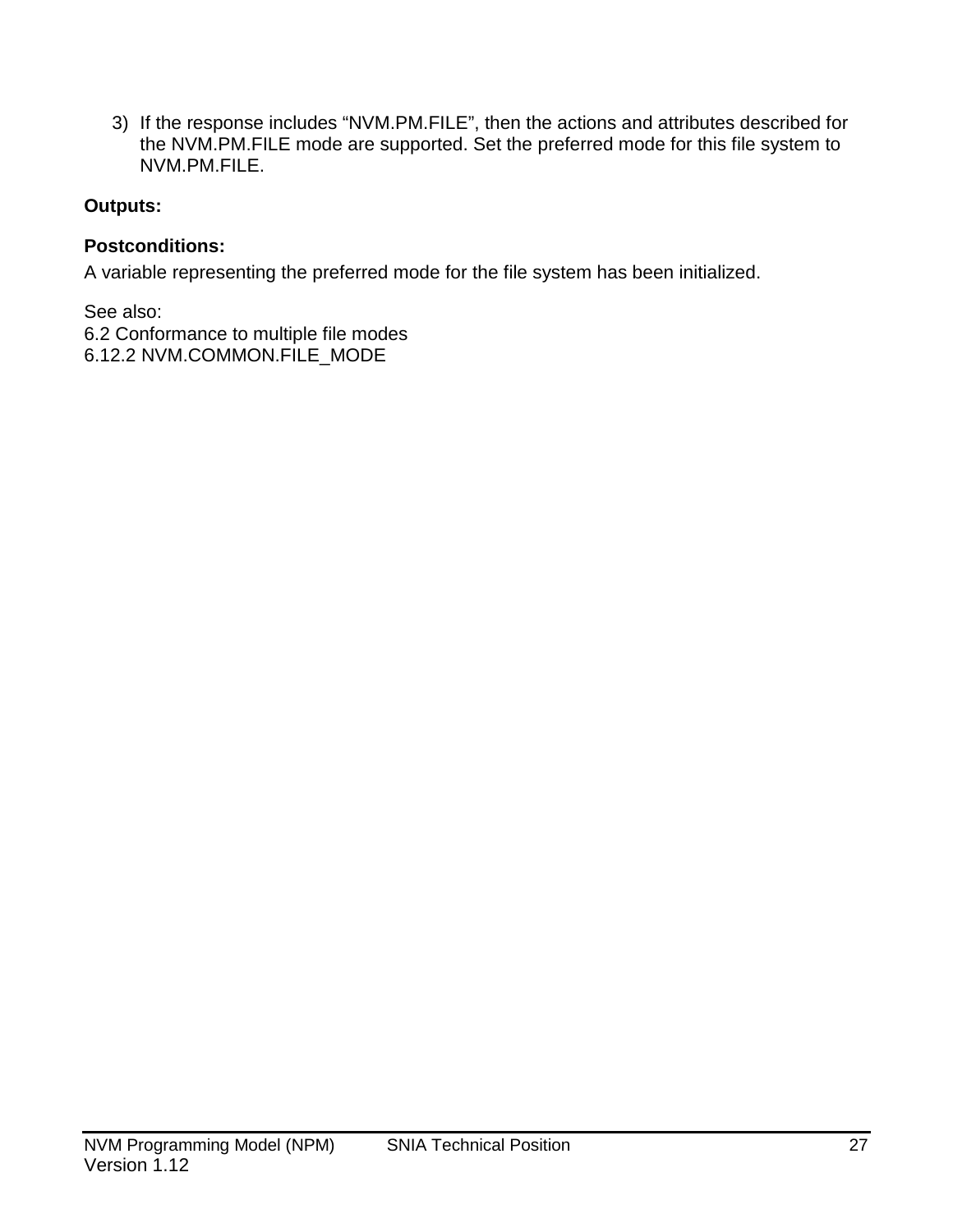# <span id="page-27-0"></span>**7 NVM.BLOCK mode**

## <span id="page-27-1"></span>**7.1 Overview**

NVM.BLOCK mode provides programming interfaces for NVM implementations behaving as block devices. The programming interfaces include the native operating system behavior for sending I/O commands to a block driver and adds NVM extensions. To support this mode, the NVM devices are supported by an NVM block capable driver that provides the command interface to the NVM. This specification does not document the native operating system block programming capability; it is limited to the NVM extensions.



<span id="page-27-2"></span>**Figure 6 NVM.BLOCK mode example**

Support for NVM.BLOCK mode requires that the NVM implementation support all behavior not covered in this section consistently with the native operating system behavior for native block devices.

The NVM extensions supported by this mode include:

- Discovery and use of atomic write and discard features
- The discovery of granularities (length or alignment characteristics)
- Discovery and use of per-block metadata used for verifying integrity
- Discovery and use of ability for applications or operating system components to mark blocks as unreadable

## 7.1.1 **Discovery and use of atomic write features**

Atomic Write support provides applications with the capability to assure that all the data for an operation is written to the persistence domain or, if a failure occurs, it appears that no operation took place. Applications may use atomic write operations to assure consistent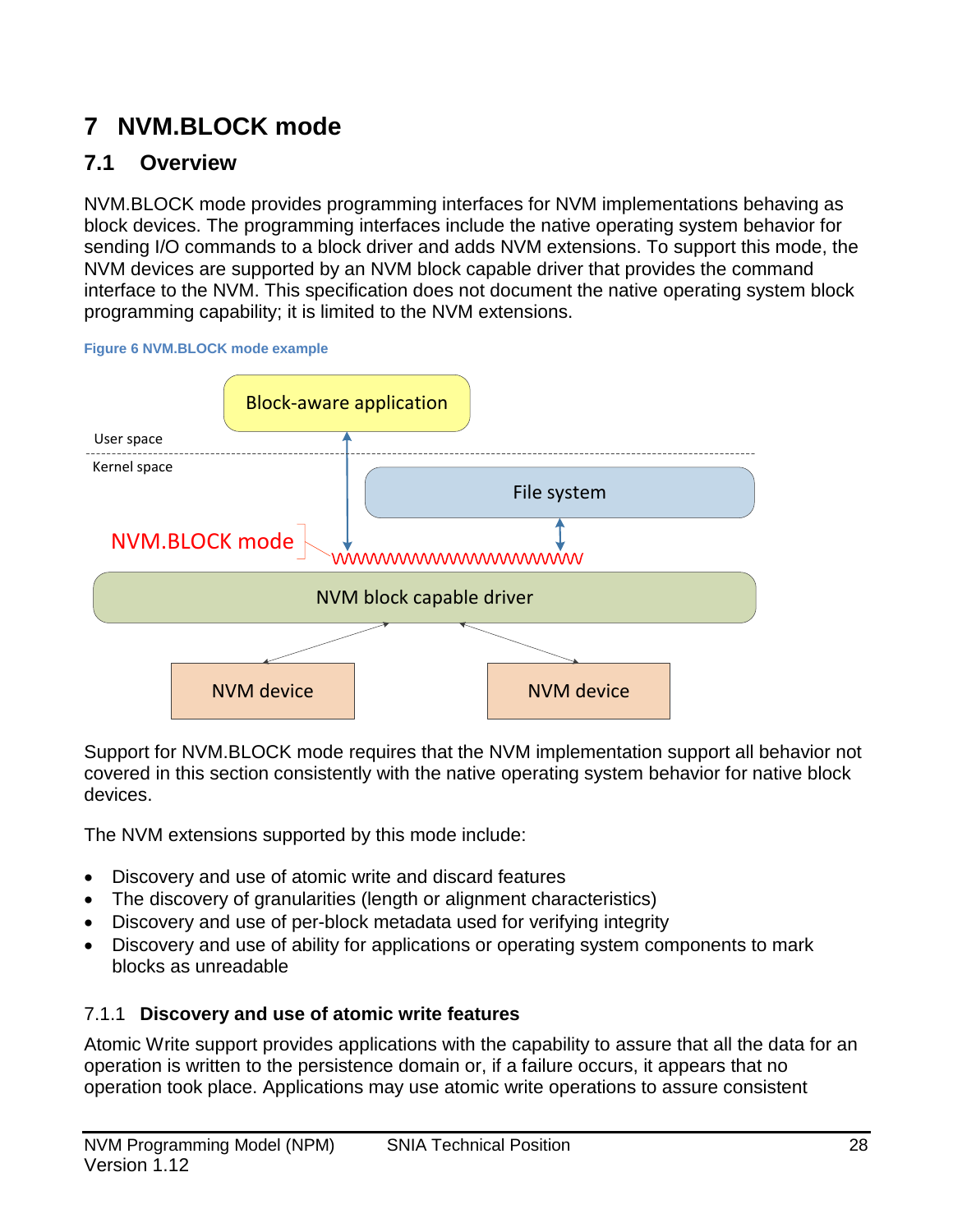behavior during a failure condition or to assure consistency between multiple processes accessing data simultaneously.

## 7.1.2 **The discovery of granularities**

Attributes are introduced to allow applications to discover granularities associated with NVM devices.

## 7.1.3 **Discovery and use of capability to mark blocks as unreadable**

An action (NVM.BLOCK.SCAR) is defined allowing an application to mark blocks as unreadable.

## 7.1.4 **NVM.BLOCK consumers: operating system and applications**

NVM.BLOCK behavior covers two types of software: NVM-aware operating system components and block-optimized applications.

### **7.1.4.1 NVM.BLOCK operating system components**

NVM-aware operating system components use block storage and have been enhanced to take advantage of NVM features. Examples include file systems, logical volume managers, software RAID, and hibernation logic.

## **7.1.4.2 Block-optimized applications**

Block-optimized applications use a hybrid behavior utilizing files and file I/O operations, but construct file I/O commands in order to cause drivers to issue desired block commands. Operating systems and file systems typically provide mechanisms to enable block-optimized application. The techniques are system specific, but may include:

- A mechanism for a block-optimized application to request that the file system move data directly between the device and application memory, bypassing the buffering typically provided by the file system.
- The operating system or file system may require the application to align requests on block boundaries.

The file system and operating system may allow block-optimized applications to use memorymapped files.

## **7.1.4.3 Mapping documentation**

NVM.BLOCK operating system components may use I/O commands restricted to kernel space to send I/O commands to drivers. NVM.BLOCK applications may use a constrained set of file I/O operations to send commands to drivers. As applicable, the implementation shall provide documentation mapping actions and/or attributes for all supported techniques for NVM.BLOCK behavior.

The implementation shall document the steps to utilize supported capabilities for blockoptimized applications and the constraints (e.g., block alignment) compared to NVM.FILE behavior.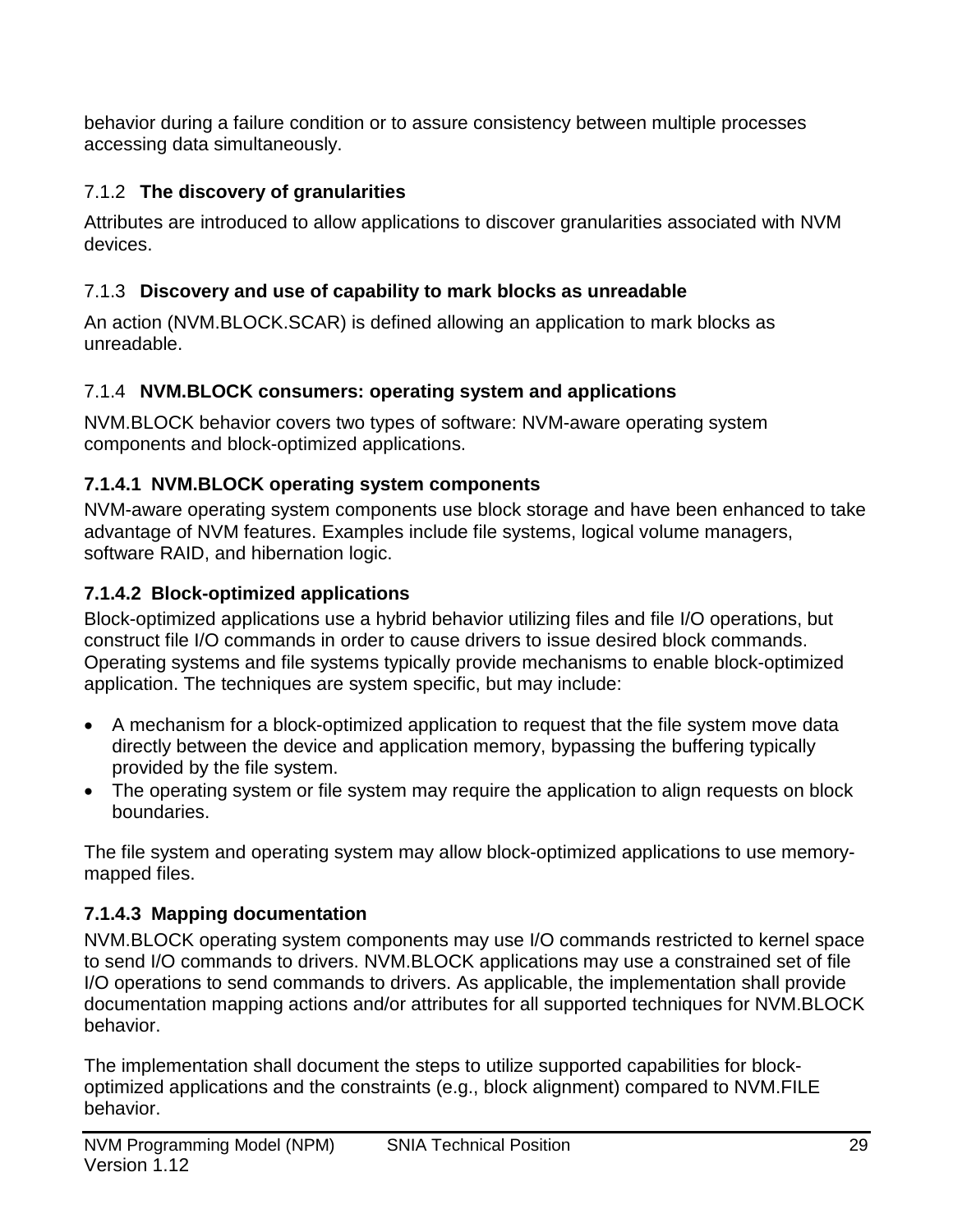## <span id="page-29-0"></span>**7.2 Actions**

#### 7.2.1 **Actions that apply across multiple modes**

The following actions apply to NVM.BLOCK mode as well as other modes. NVM.COMMON.GET\_ATTRIBUTE (see [6.11.1\)](#page-24-1) NVM.COMMON.SET\_ATTRIBUTE (see [6.11.2\)](#page-24-2)

### 7.2.2 **NVM.BLOCK.ATOMIC\_WRITE**

Requirement: mandatory if ATOMIC\_WRITE\_CAPABLE (see [7.3.1\)](#page-32-1) is true

Block-optimized applications or operating system components may use ATOMIC\_WRITE to assure consistent behavior during a power failure condition. This specification does not specify the order in which this action occurs relative to other I/O operations, including other ATOMIC WRITE or ATOMIC MULTIWRITE actions. This specification does not specify when the data written becomes visible to other threads.

#### **Inputs:**

- the starting memory address
- a reference to the block device
- the starting block address
- the length

The interpretation of addresses and lengths (block or byte, alignment) should be consistent with native write actions. Implementations shall provide documentation on the requirements for specifying the starting addresses, block device, and length.

#### **Return values:**

- Success shall be returned if all blocks are updated in the persistence domain
- an error shall be reported if the length exceeds ATOMIC\_WRITE\_MAX\_DATA\_LENGTH (see [7.3.3\)](#page-32-2)
- an error shall be reported if the starting address is not evenly divisible by ATOMIC\_WRITE\_STARTING\_ADDRESS\_GRANULARITY (see [7.3.4\)](#page-33-0)
- an error shall be reported if the length is not evenly divisible by ATOMIC\_WRITE\_LENGTH\_GRANULARITY (see [7.3.5\)](#page-33-1)
- If anything does or will prevent all of the blocks from being updated in the persistence domain before completion of the operation, an error shall be reported and all the logical blocks affected by the operation shall contain the data that was present before the device server started processing the write operation (i.e., the old data, as if the atomic write operation had no effect). If the NVM and processor are both impacted by a power failure, no error will be returned since the execution context is lost.
- the different errors described above shall be discernible by the consumer and shall be discernible from media errors

#### **Relevant attributes:**

ATOMIC\_WRITE\_MAX\_DATA\_LENGTH (see [7.3.3\)](#page-32-2)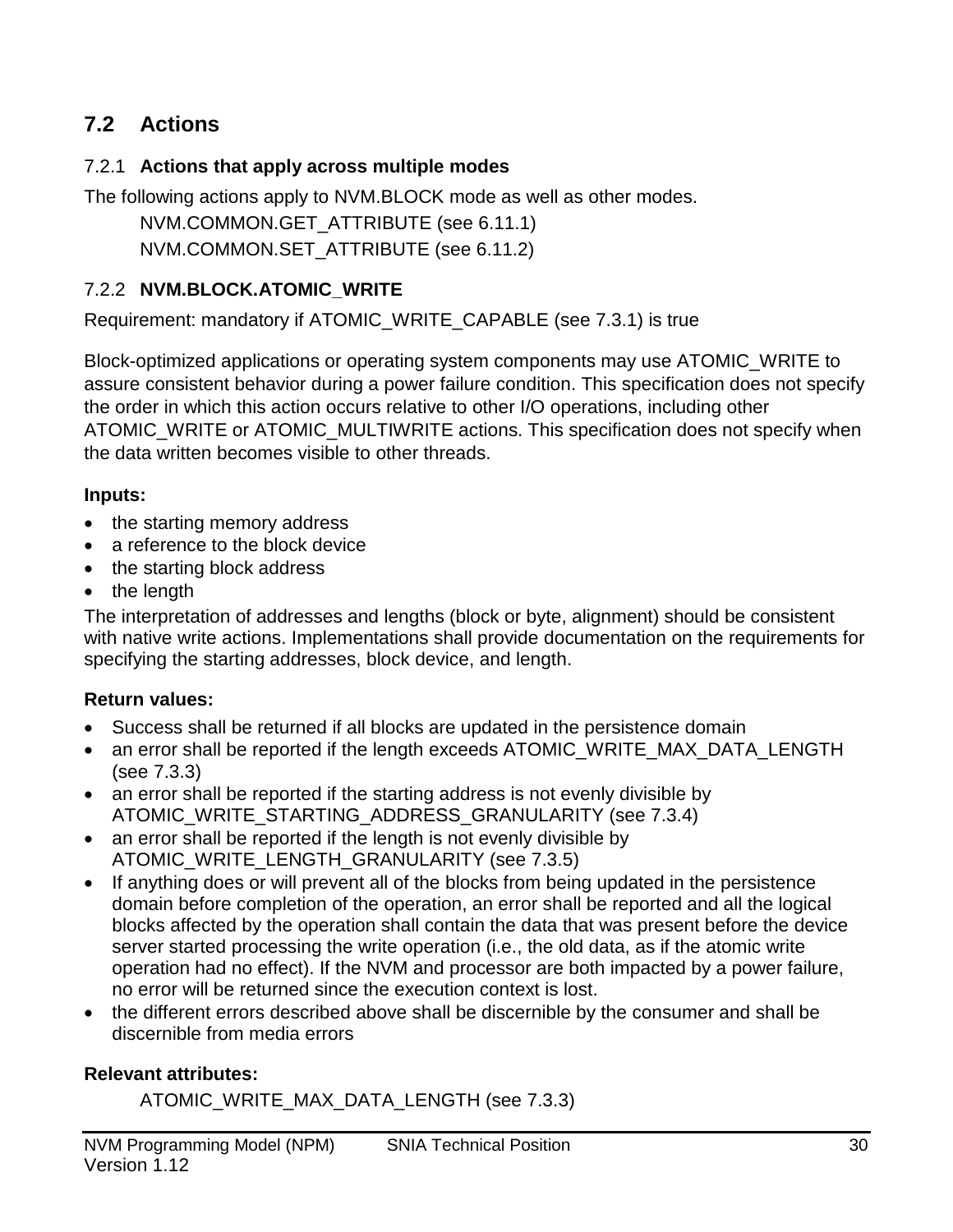ATOMIC\_WRITE\_STARTING\_ADDRESS\_GRANULARITY (see [7.3.4\)](#page-33-0) ATOMIC\_WRITE\_LENGTH\_GRANULARITY (see [7.3.5\)](#page-33-1) ATOMIC\_WRITE\_CAPABLE (see [7.3.1\)](#page-32-1)

## 7.2.3 **NVM.BLOCK.ATOMIC\_MULTIWRITE**

Requirement: mandatory if ATOMIC\_MULTIWRITE\_CAPABLE (see [7.3.6\)](#page-33-2) is true

Block-optimized applications or operating system components may use ATOMIC MULTIWRITE to assure consistent behavior during a power failure condition. This action allows a caller to write non-adjacent extents atomically. The caller of ATOMIC\_MULTIWRITE provides a Property Group List (see [4.4.5\)](#page-20-0) where the properties describe the memory and block extents (see Inputs below); all of the extents are written as a single atomic operation. This specification does not specify the order in which this action occurs relative to other I/O operations, including other ATOMIC\_WRITE or ATOMIC\_MULTIWRITE actions. This specification does not specify when the data written becomes visible to other threads.

## **Inputs:**

A Property Group List (see [4.4.5\)](#page-20-0) where the properties are:

- memory address starting address
- length of data to write (in bytes)
- a reference to the device being written to
- the starting LBA on the device

Each property group represents an I/O. The interpretation of addresses and lengths (block or byte, alignment) should be consistent with native write actions. Implementations shall provide documentation on the requirements for specifying the ranges.

## **Return values:**

- Success shall be returned if all block ranges are updated in the persistence domain
- an error shall be reported if the block ranges overlap
- an error shall be reported if the total size of memory input ranges exceeds ATOMIC\_MULTIWRITE\_MAX\_DATA\_LENGTH (see [7.3.8\)](#page-33-3)
- an error shall be reported if the starting address in any input memory range is not evenly divisible by ATOMIC\_MULTIWRITE\_STARTING\_ADDRESS\_GRANULARITY (see [7.3.9\)](#page-33-4)
- an error shall be reported if the length in any input range is not evenly divisible by ATOMIC\_MULTIWRITE\_LENGTH\_GRANULARITY (see [7.3.10\)](#page-33-5)
- If anything does or will prevent all of the writes from being applied to the persistence domain before completion of the operation, an error shall be reported and all the logical blocks affected by the operation shall contain the data that was present before the device server started processing the write operation (i.e., the old data, as if the atomic write operation had no effect). If the NVM and processor are both impacted by a power failure, no error will be returned since the execution context is lost.
- the different errors described above shall be discernible by the consumer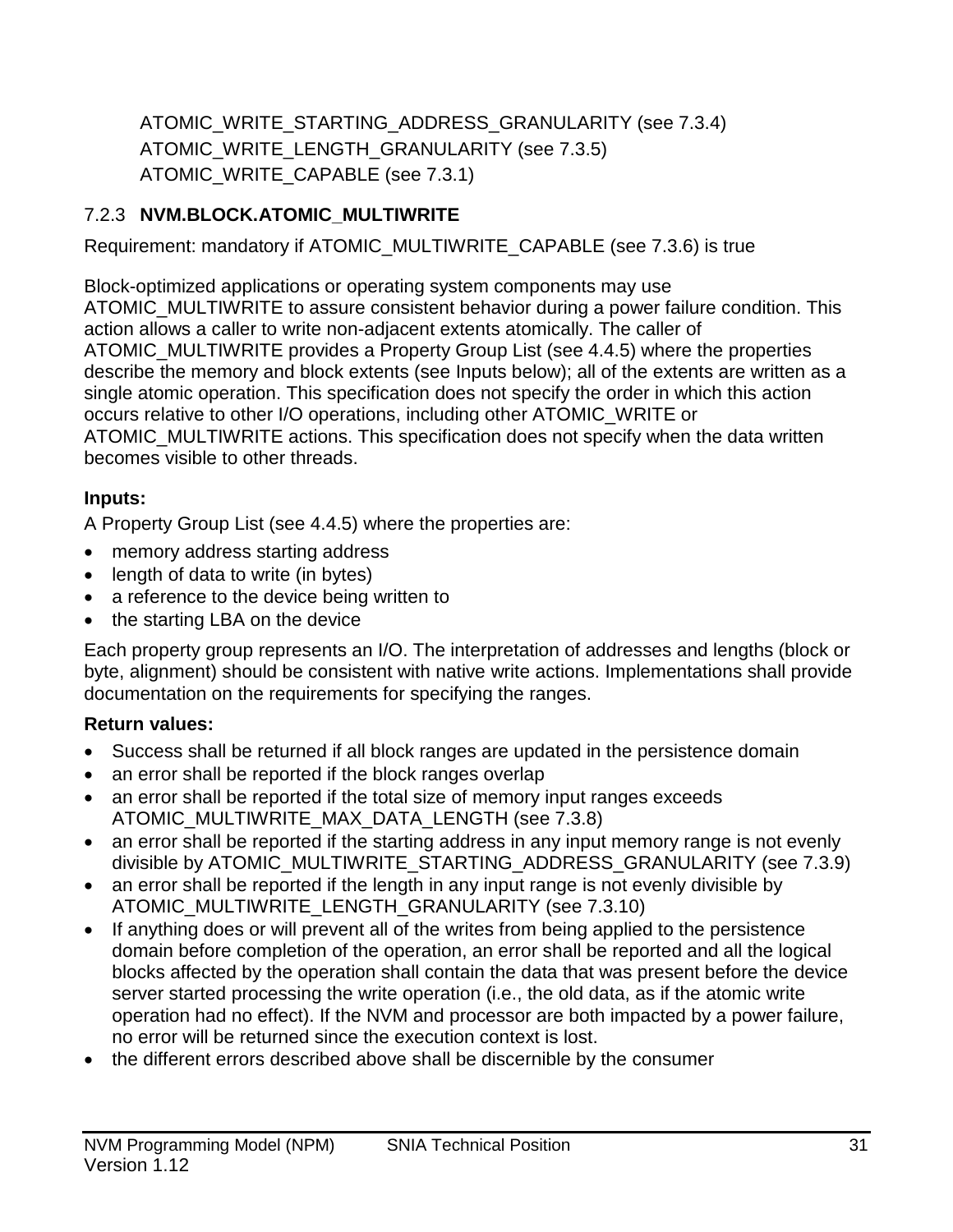### **Relevant attributes:**

ATOMIC\_MULTIWRITE\_MAX\_IOS (see [7.3.7\)](#page-33-6) ATOMIC\_MULTIWRITE\_MAX\_DATA\_LENGTH (see [7.3.8\)](#page-33-3) ATOMIC\_MULTIWRITE\_STARTING\_ADDRESS\_GRANULARITY (see [7.3.9\)](#page-33-4) ATOMIC\_MULTIWRITE\_LENGTH\_GRANULARITY (see [7.3.10\)](#page-33-5) ATOMIC\_MULTIWRITE\_CAPABLE (see [7.3.6\)](#page-33-2)

## 7.2.4 **NVM.BLOCK.DISCARD\_IF\_YOU\_CAN**

Requirement: mandatory if DISCARD\_IF\_YOU\_CAN\_CAPABLE (see [7.3.17\)](#page-35-0) is true

This action notifies the NVM device that some or all of the blocks which constitute a volume are no longer needed by the application. This action is a hint to the device.

Although the application has logically discarded the data, it may later read this range. Since the device is not required to physically discard the data, its response is undefined: it may return successful response status along with unknown data (e.g., the old data, a default "undefined" data, or random data), or it may return an unsuccessful response status with an error.

Inputs: a range of blocks (starting LBA and length in logical blocks)

Status: Success indicates the request is accepted but not necessarily acted upon.

## 7.2.5 **NVM.BLOCK.DISCARD\_IMMEDIATELY**

Requirement: mandatory if DISCARD\_IMMEDIATELY\_CAPABLE (see [7.3.18\)](#page-35-1) is true

Requires that the data block be unmapped (see [NVM.BLOCK.EXISTS](#page-31-0) [7.2.6\)](#page-31-0) before the next READ or WRITE reference even if garbage collection of the block has not occurred yet,

DISCARD\_IMMEDIATELY commands cannot be acknowledged by the NVM device until the DISCARD IMMEDIATELY has been durably written to media in a way such that upon recovery from a power-fail event, the block is guaranteed to remain discarded.

Inputs: a range of blocks (starting LBA and length in logical blocks)

The values returned by subsequent read operations are specified by the DISCARD\_IMMEDIATELY\_RETURNS (see [7.3.19\)](#page-35-2) attribute.

Status: Success indicates the request is completed.

See also EXISTS [\(7.2.6\)](#page-31-0), DISCARD\_IMMEDIATELY\_RETURNS [\(7.3.19\)](#page-35-2), DISCARD\_IMMEDIATELY\_CAPABLE [\(7.3.18\)](#page-35-1).

## <span id="page-31-0"></span>7.2.6 **NVM.BLOCK.EXISTS**

Requirement: mandatory if EXISTS\_CAPABLE (see [7.3.12\)](#page-34-0) is true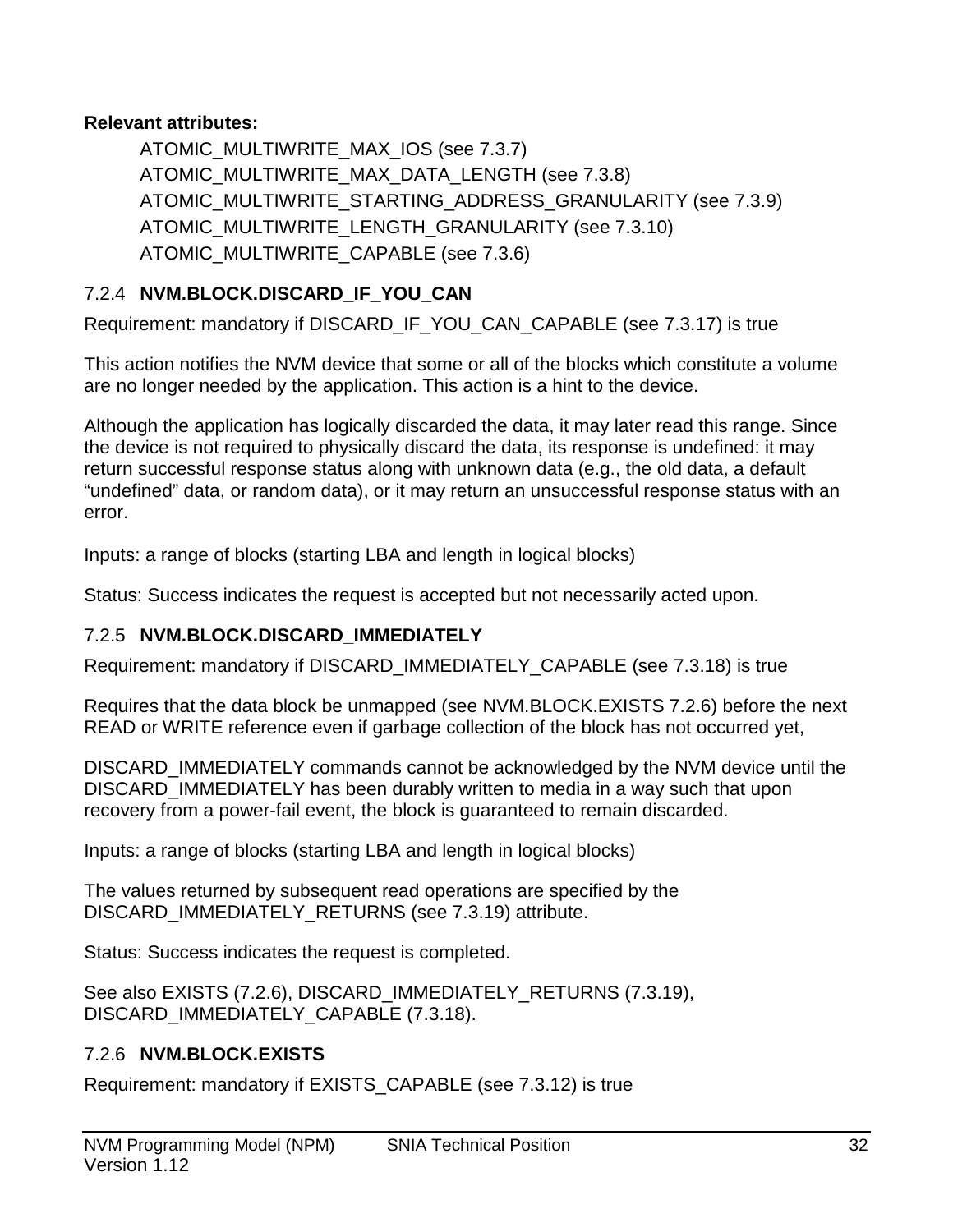An NVM device may allocate storage through a thin provisioning mechanism or one of the discard actions. As a result, a block can exist in one of three states:

- **Mapped**: the block has had data written to it
- **Unmapped**: the block has not been written, and there is no memory allocated
- **Allocated**: the block has not been written, but has memory allocated to it

The EXISTS action allows the NVM user to determine if a block has been allocated.

Inputs: an LBA

Output: the state (mapped, unmapped, or allocated) for the input block

Result: the status of the action

## <span id="page-32-3"></span>7.2.7 **NVM.BLOCK.SCAR**

Requirement: mandatory if SCAR\_CAPABLE (see [7.3.13\)](#page-34-1) is true

This action allows an application to request that subsequent reads from any of the blocks in the address range will cause an error. This action uses an implementation-dependent means to insure that all future reads to any given block from the scarred range will cause an error until new data is stored to any given block in the range. A block stays scarred until it is updated by a write operation.

Inputs: reference to a block volume, starting offset, length

Outputs: status

Relevant attributes:

NVM.BLOCK.SCAR\_CAPABLE [\(7.3.13\)](#page-34-1) – Indicates that the SCAR action is supported.

## <span id="page-32-0"></span>**7.3 Attributes**

## <span id="page-32-1"></span>7.3.1 **Attributes that apply across multiple modes**

The following attributes apply to NVM.BLOCK mode as well as other modes. NVM.COMMON.SUPPORTED\_MODES (see [6.12.1\)](#page-25-3)

## 7.3.2 **NVM.BLOCK.ATOMIC\_WRITE\_CAPABLE**

Requirement: mandatory

This attribute indicates that the implementation is capable of the NVM.BLOCK.ATOMIC\_WRITE action.

## <span id="page-32-2"></span>7.3.3 **NVM.BLOCK.ATOMIC\_WRITE\_MAX\_DATA\_LENGTH**

Requirement: mandatory if ATOMIC\_WRITE\_CAPABLE (see [7.3.1\)](#page-32-1) is true.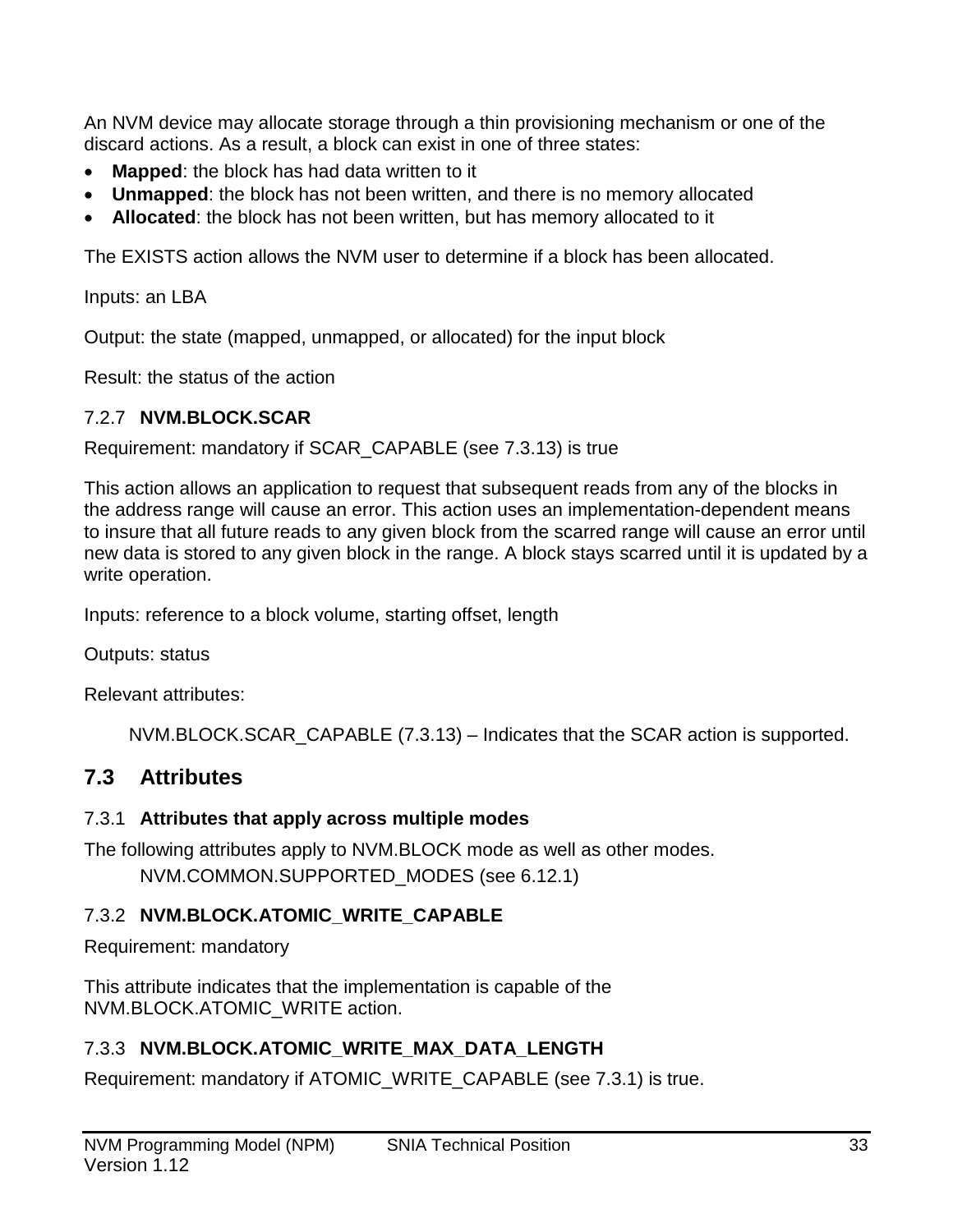ATOMIC\_WRITE\_MAX\_DATA\_LENGTH is the maximum length of data that can be transferred by an ATOMIC\_WRITE action.

## <span id="page-33-0"></span>7.3.4 **NVM.BLOCK.ATOMIC\_WRITE\_STARTING\_ADDRESS\_GRANULARITY**

Requirement: mandatory if ATOMIC\_WRITE\_CAPABLE (see [7.3.1\)](#page-32-1) is true.

ATOMIC\_WRITE\_STARTING\_ADDRESS\_GRANULARITY is the granularity of the starting memory address for an ATOMIC\_WRITE action. Address inputs to ATOMIC\_WRITE shall be evenly divisible by ATOMIC WRITE\_STARTING\_ADDRESS\_GRANULARITY.

## <span id="page-33-1"></span>7.3.5 **NVM.BLOCK.ATOMIC\_WRITE\_LENGTH\_GRANULARITY**

Requirement: mandatory if ATOMIC\_WRITE\_CAPABLE (see [7.3.1\)](#page-32-1) is true.

ATOMIC WRITE LENGTH GRANULARITY is the granularity of the length of data transferred by an ATOMIC\_WRITE action. Length inputs to ATOMIC\_WRITE shall be evenly divisible by ATOMIC\_WRITE\_LENGTH\_GRANULARITY.

## <span id="page-33-2"></span>7.3.6 **NVM.BLOCK.ATOMIC\_MULTIWRITE\_CAPABLE**

Requirement: mandatory

ATOMIC\_MULTIWRITE\_CAPABLE indicates that the implementation is capable of the NVM.BLOCK.ATOMIC\_MULTIWRITE action.

## <span id="page-33-6"></span>7.3.7 **NVM.BLOCK.ATOMIC\_MULTIWRITE\_MAX\_IOS**

Requirement: mandatory if ATOMIC\_MULTIWRITE\_CAPABLE (see [7.3.6\)](#page-33-2) is true

ATOMIC MULTIWRITE MAX IOS is the maximum length of the number of IOs (i.e., the size of the Property Group List) that can be transferred by an ATOMIC\_MULTIWRITE action.

## <span id="page-33-3"></span>7.3.8 **NVM.BLOCK.ATOMIC\_MULTIWRITE\_MAX\_DATA\_LENGTH**

Requirement: mandatory if ATOMIC\_MULTIWRITE\_CAPABLE (see [7.3.6\)](#page-33-2) is true

ATOMIC\_MULTIWRITE\_MAX\_DATA\_LENGTH is the maximum length of data that can be transferred by an ATOMIC\_MULTIWRITE action.

## <span id="page-33-4"></span>7.3.9 **NVM.BLOCK.ATOMIC\_MULTIWRITE\_STARTING\_ADDRESS\_GRANULARITY**

Requirement: mandatory if ATOMIC\_MULTIWRITE\_CAPABLE (see [7.3.6\)](#page-33-2) is true

ATOMIC\_MULTIWRITE\_STARTING\_ADDRESS\_GRANULARITY is the granularity of the starting address of ATOMIC\_MULTIWRITE inputs. Address inputs to ATOMIC\_MULTIWRITE shall be evenly divisible by ATOMIC\_MULTIWRITE\_STARTING\_ADDRESS\_GRANULARITY.

## <span id="page-33-5"></span>7.3.10 **NVM.BLOCK.ATOMIC\_MULTIWRITE\_LENGTH\_GRANULARITY**

Requirement: mandatory if ATOMIC\_MULTIWRITE\_CAPABLE (see [7.3.6\)](#page-33-2) is true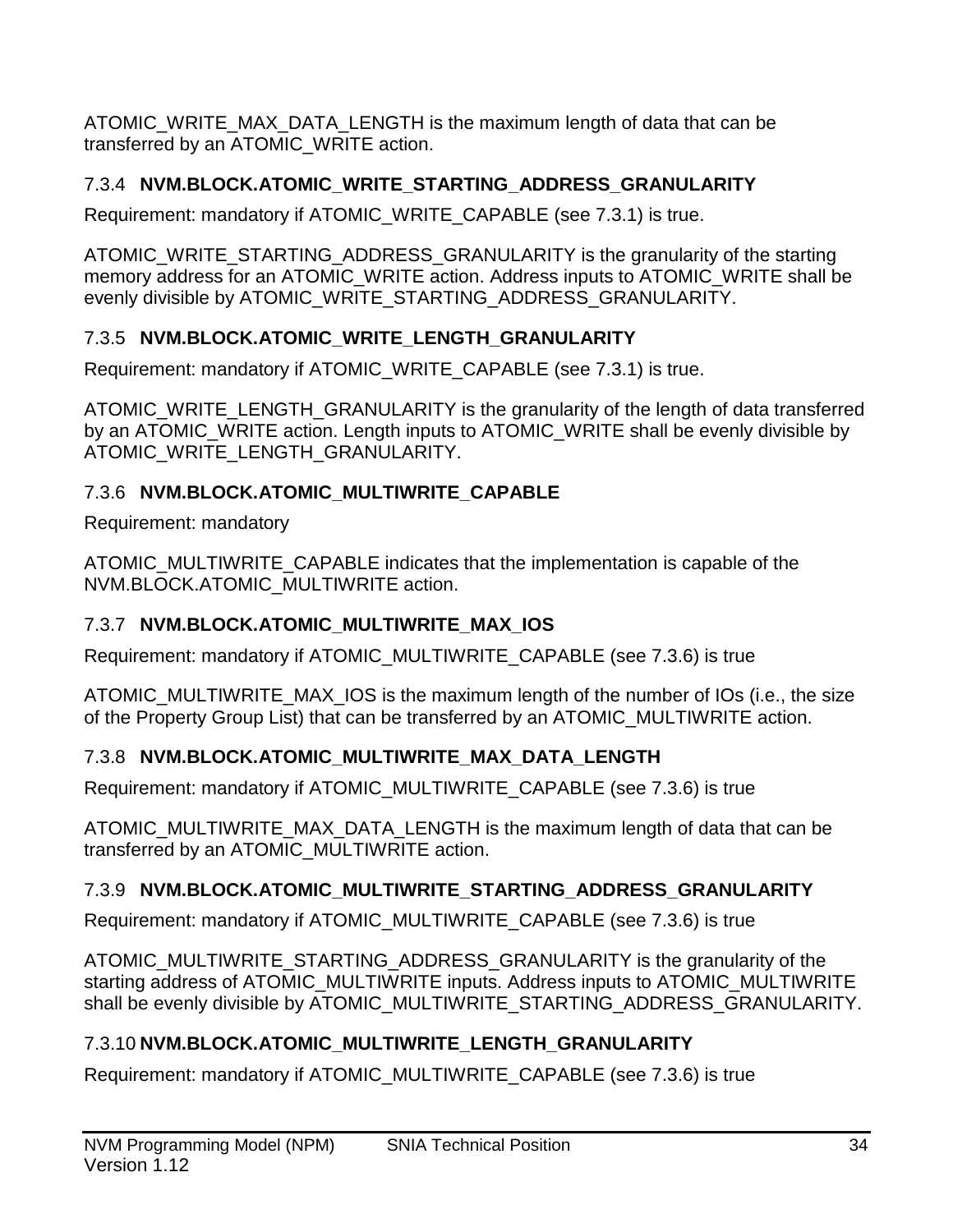ATOMIC\_MULTIWRITE\_LENGTH\_GRANULARITY is the granularity of the length of ATOMIC\_MULTIWRITE inputs. Length inputs to ATOMIC\_MULTIWRITE shall be evenly divisible by ATOMIC\_MULTIWRITE\_LENGTH\_GRANULARITY.

## 7.3.11 **NVM.BLOCK.WRITE\_ATOMICITY\_UNIT**

Requirement: mandatory

If a write is submitted of this size or less, the caller is guaranteed that if power is lost before the data is completely written, then the NVM device shall ensure that all the logical blocks affected by the operation contain the data that was present before the device server started processing the write operation (i.e., the old data, as if the atomic write operation had no effect).

If the NVM device can't assure that at least one LOGICAL\_BLOCKSIZE (see [7.3.14\)](#page-34-2) extent can be written atomically, WRITE\_ATOMICITY\_UNIT shall be set to zero.

The unit is NVM.BLOCK.LOGICAL\_BLOCKSIZE (see [7.3.14\)](#page-34-2).

## <span id="page-34-0"></span>7.3.12 **NVM.BLOCK.EXISTS\_CAPABLE**

Requirement: mandatory

This attribute indicates that the implementation is capable of the NVM.BLOCK.EXISTS action.

## <span id="page-34-1"></span>7.3.13 **NVM.BLOCK.SCAR\_CAPABLE**

Requirement: mandatory

This attribute indicates that the implementation is capable of the NVM.BLOCK.SCAR (see [7.2.7\)](#page-32-3) action.

## <span id="page-34-2"></span>7.3.14 **NVM.BLOCK.LOGICAL\_BLOCK\_SIZE**

Requirement: mandatory

LOGICAL BLOCK SIZE is the smallest unit of data (in bytes) that may be logically read or written from the NVM volume.

## 7.3.15 **NVM.BLOCK.PERFORMANCE\_BLOCK\_SIZE**

Requirement: mandatory

PERFORMANCE\_BLOCK\_SIZE is the recommended granule (in bytes) the caller should use in I/O requests for optimal performance; starting addresses and lengths should be multiples of this attribute. For example, this attribute may help minimizing device-implemented read/modify/write behavior.

## 7.3.16 **NVM.BLOCK.ALLOCATION\_BLOCK\_SIZE**

Requirement: mandatory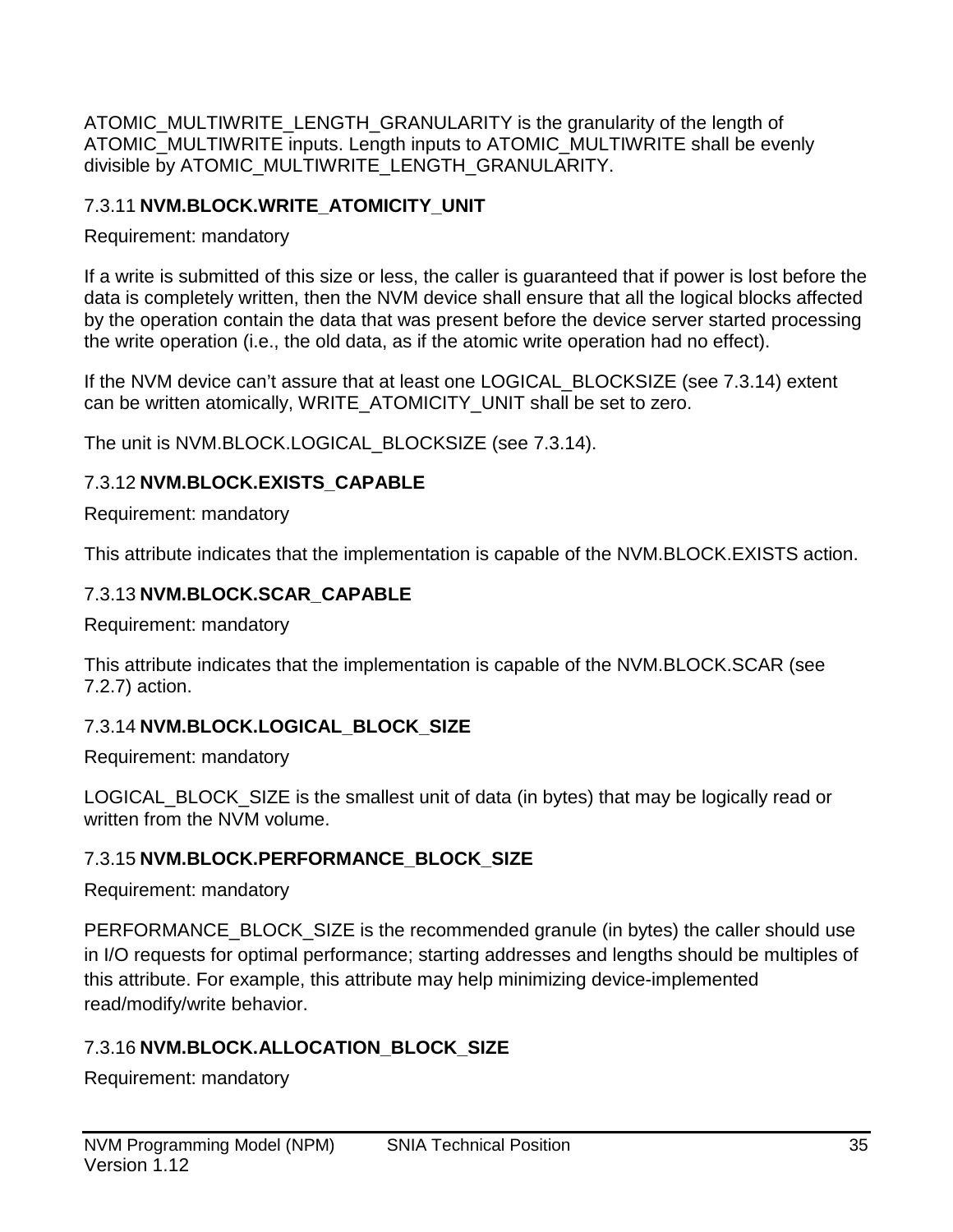ALLOCATION\_BLOCK\_SIZE is the recommended granule (in bytes) for allocation and alignment of data. Allocations smaller than this attribute (even if they are multiples of LOGICAL\_BLOCK\_SIZE) may work, but may not yield optimal lifespan.

## <span id="page-35-0"></span>7.3.17 **NVM.BLOCK.DISCARD\_IF\_YOU\_CAN\_CAPABLE**

Requirement: mandatory

DISCARD IF YOU CAN CAPABLE shall be set to true if the implementation supports DISCARD\_IF\_YOU\_CAN.

## <span id="page-35-1"></span>7.3.18 **NVM.BLOCK.DISCARD\_IMMEDIATELY\_CAPABLE**

Requirement: mandatory

Returns true if the implementation supports DISCARD\_IMMEDIATELY.

## <span id="page-35-2"></span>7.3.19 **NVM.BLOCK.DISCARD\_IMMEDIATELY\_RETURNS**

Requirement: mandatory if DISCARD\_IMMEDIATELY\_CAPABLE (see [7.3.18\)](#page-35-1) is true

The value returned from read operations to blocks specified by a DISCARD\_IMMEDIATELY action with no subsequent write operations. The possible values are:

- A value that is returned to each read of an unmapped block (see [NVM.BLOCK.EXISTS](#page-31-0) [7.2.6\)](#page-31-0) until the next write action
- Unspecified

## 7.3.20 **NVM.BLOCK.FUNDAMENTAL\_BLOCK\_SIZE**

Requirement: mandatory

FUNDAMENTAL\_BLOCK\_SIZE is the number of bytes that may become unavailable due to an error on an NVM device.

A zero value means that the device is unable to provide a guarantee on the number of adjacent bytes impacted by an error.

This attribute is relevant when the device does not support write atomicity.

If FUNDAMENTAL\_BLOCK\_SIZE is smaller than LOGICAL\_BLOCK\_SIZE (see [7.3.14\)](#page-34-2), an application may organize data in terms of FUNDAMENTAL\_BLOCK\_SIZE to avoid certain torn write behavior. If FUNDAMENTAL\_BLOCK\_SIZE is larger than LOGICAL\_BLOCK\_SIZE, an application may organize data in terms of FUNDAMENTAL\_BLOCK\_SIZE to assure two key data items do not occupy an extent that is vulnerable to errors.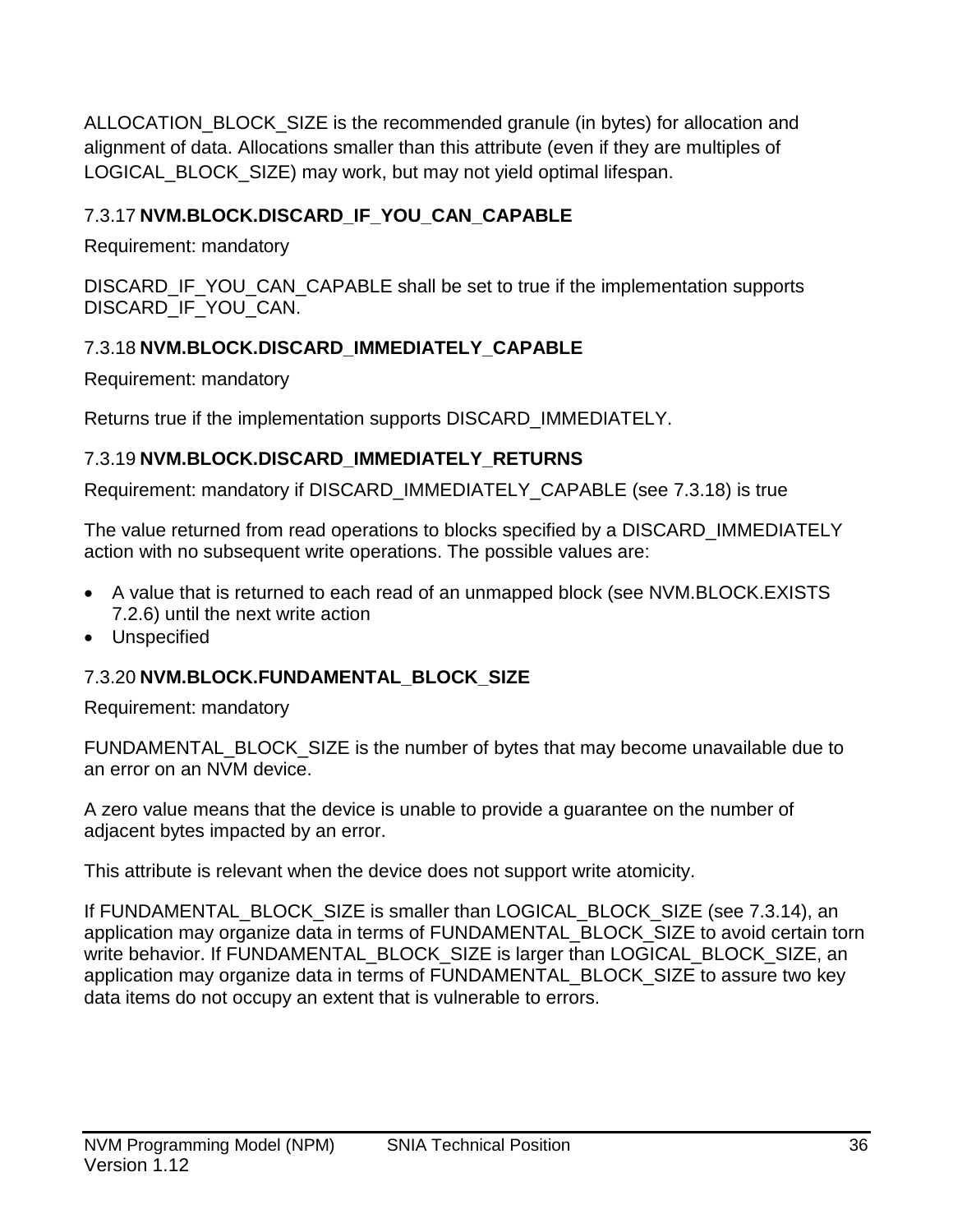# **7.4 Use cases**

#### 7.4.1 **Flash as cache use case**

#### **Purpose/triggers:**

Use Flash based NVM as a data cache.

#### **Scope/context:**

<span id="page-36-0"></span>Flash memory's fast random I/O performance and non-volatile characteristic make it a good candidate as a Solid State Cache device (SSC). This use case is described in [Figure 7](#page-36-0) SSC in [a storage stack.](#page-36-0)

| <b>Host Processor</b>              |                                    |                                    |  |  |
|------------------------------------|------------------------------------|------------------------------------|--|--|
| Host Processor L1, L2 Cache        |                                    |                                    |  |  |
| Memory (RAM)                       |                                    |                                    |  |  |
| <b>Solid State Cache (SSC)</b>     |                                    |                                    |  |  |
| <b>NAS</b><br><b>Backing Store</b> | <b>SSD</b><br><b>Backing Store</b> | <b>HDD</b><br><b>Backing Store</b> |  |  |



A possible software application is shown in Figure 8 [SSC software cache application.](#page-37-0) In this case, the cache manager employs the Solid State Cache to improve caching performance and to maintain persistence and cache coherency across power fail.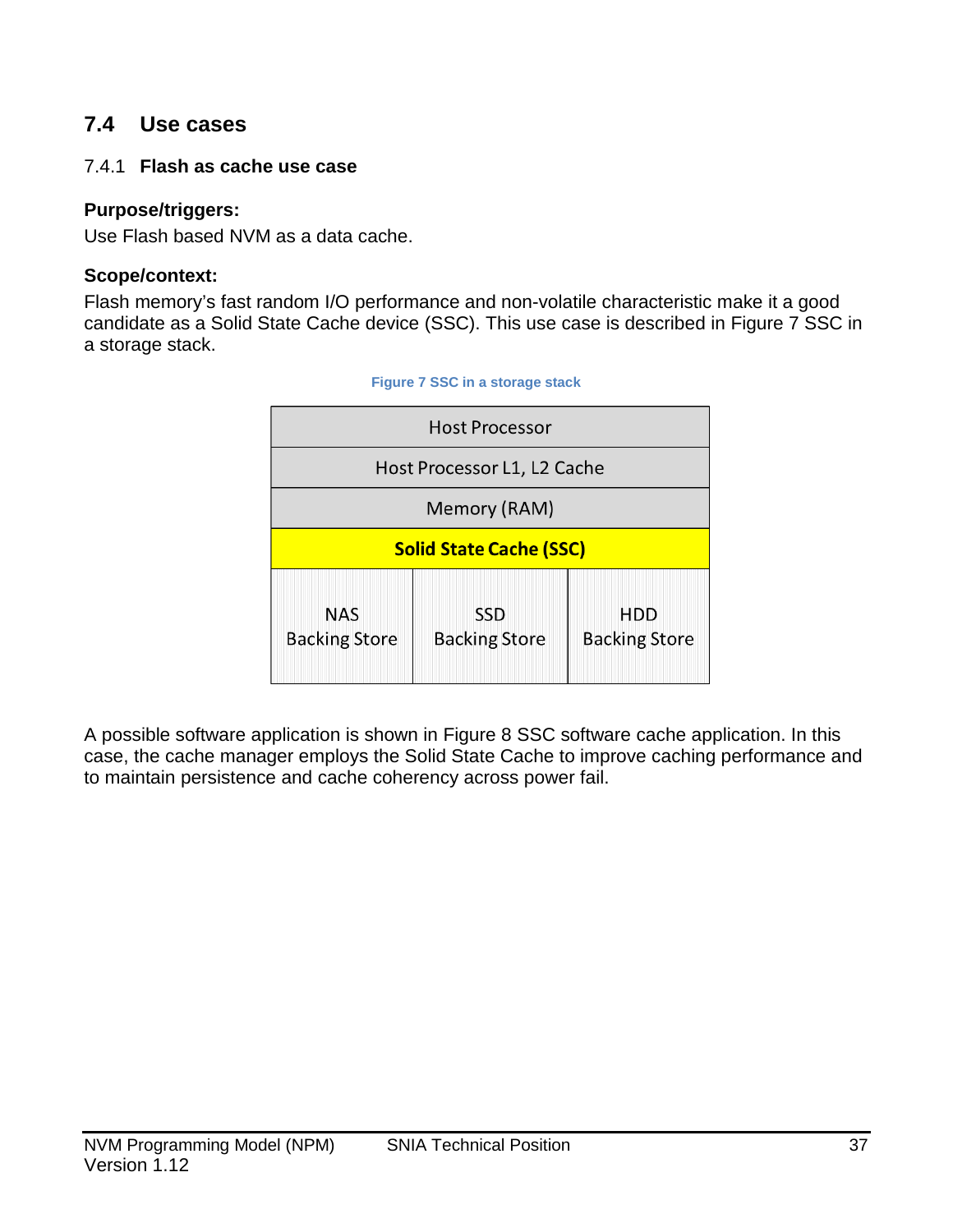#### **Figure 8 SSC software cache application**

<span id="page-37-0"></span>

<span id="page-37-1"></span>It is also possible to use an enhanced SSC to perform some of the functions that the cache manager must normally contend with as shown in Figure 9 [SSC with caching assistance.](#page-37-1)



In this use case, the Solid State Cache (SSC) provides a sparse address space that may be much larger than the amount of physical NVM memory and manages the cache through its own admission and eviction policies. The backing store is used to persist the data when the cache becomes full. As a result, the block state for each block of virtual storage in the cache must be maintained by the SSC. The SSC must also present a consistent cache interface that can persist the cached data across a power fail and never returns stale data.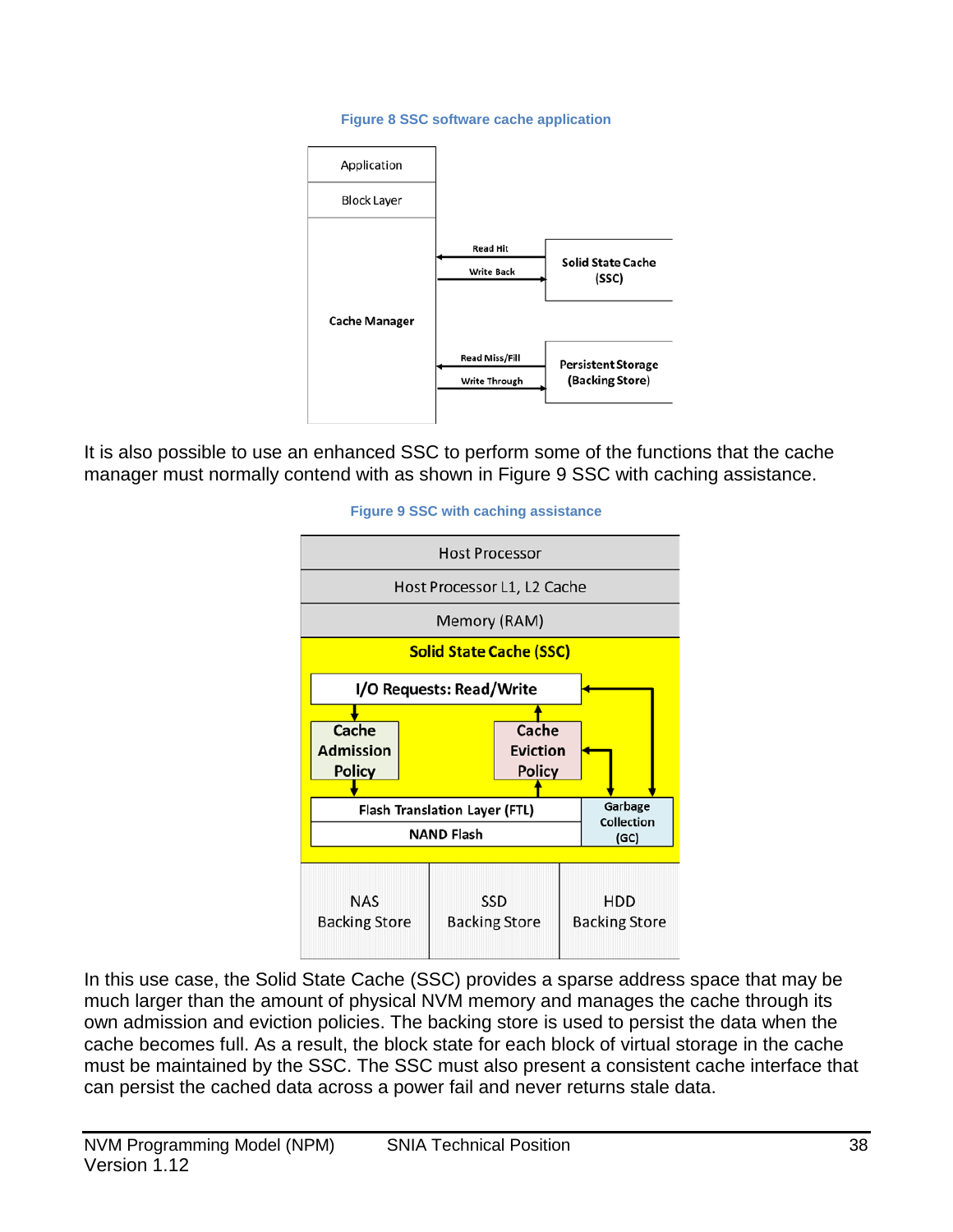In either of these cases, two important extensions to existing storage commands must be present:

**Eviction:** An explicit eviction mechanism is required to invalidate cached data in the SSC to allow the cache manager to precisely control the contents of the SSC. This means that the SSC must insure that the eviction is durable before completing the request. This mechanism is generally referred to as a persistent trim. This is the NVM.BLOCK.DISCARD\_IMMEDIATELY functionality.

**Exists:** The EXISTS action allows the cache manager to determine the state of a block, or of a range of blocks, in the SSC. This action is used to test for the presence of data in the cache, or to determine which blocks in the SSC are dirty and need to be flushed to backing storage. This is the NVM.BLOCK.EXISTS functionality.

The most efficient mechanism for a cache manager would be to simply read the requested data from the SSC which would the return either the data or an error indicated that the requested data was not in the cache. This approach is problematic, since most storage drivers and software require reads to be successful and complete by returning data - not an error. Device that return errors for normal read operations are usually put into an offline state by the system drivers. Further, the data that a read returns must be consistent from one read operation to the next, provided that no intervening writes occur. As a result, a two stage process must be used by the cache manager. The cache manager first issues an EXISTS action to determine if the requested data is present in the cache. Based on the result, the cache manager decides whether to read the data from the SSC or from the backing storage.

### **Success scenario:**

The requested data is successfully read from or written to the SSC.

# **See also:**

- [7.2.5](#page-31-0) NVM.BLOCK.DISCARD\_IMMEDIATELY
- [7.2.6](#page-31-1) NVM.BLOCK.EXISTS
- Ptrim() + Exists(): Exposing New FTL Primitives to Applications, David Nellans, Michael Zappe, Jens Axboe, David Flynn, 2011 Non-Volatile Memory Workshop. See: <http://david.nellans.org/files/NVMW-2011.pdf>
- FlashTier: a Lightweight, Consistent, and Durable Storage Cache, Mohit Saxena, Michael M. Swift and Yiying Zhang, University of Wisconsin-Madison. See: [http://pages.cs.wisc.edu/~swift/papers/eurosys12\\_flashtier.pdf](http://pages.cs.wisc.edu/%7Eswift/papers/eurosys12_flashtier.pdf) HEC: Improving Endurance of High Performance Flash-based Cache Devices, Jingpei Yang, Ned Plasson, Greg Gillis, Nisha Talagala, Swaminathan Sundararaman, Robert Wood, Fusion-io, Inc., SYSTOR '13, June 30 - July 02 2013, Haifa, Israel
- Unioning of the Buffer Cache and Journaling Layers with Non-volatile Memory, Eunji Lee, Hyokyung Bahn, and Sam H. Noh. See: https://www.usenix.org/system/files/conference/fast13/fast13-final114\_0.pdf

# 7.4.2 **SCAR use case**

# **Purpose/triggers:**

Demonstrate the use of the SCAR action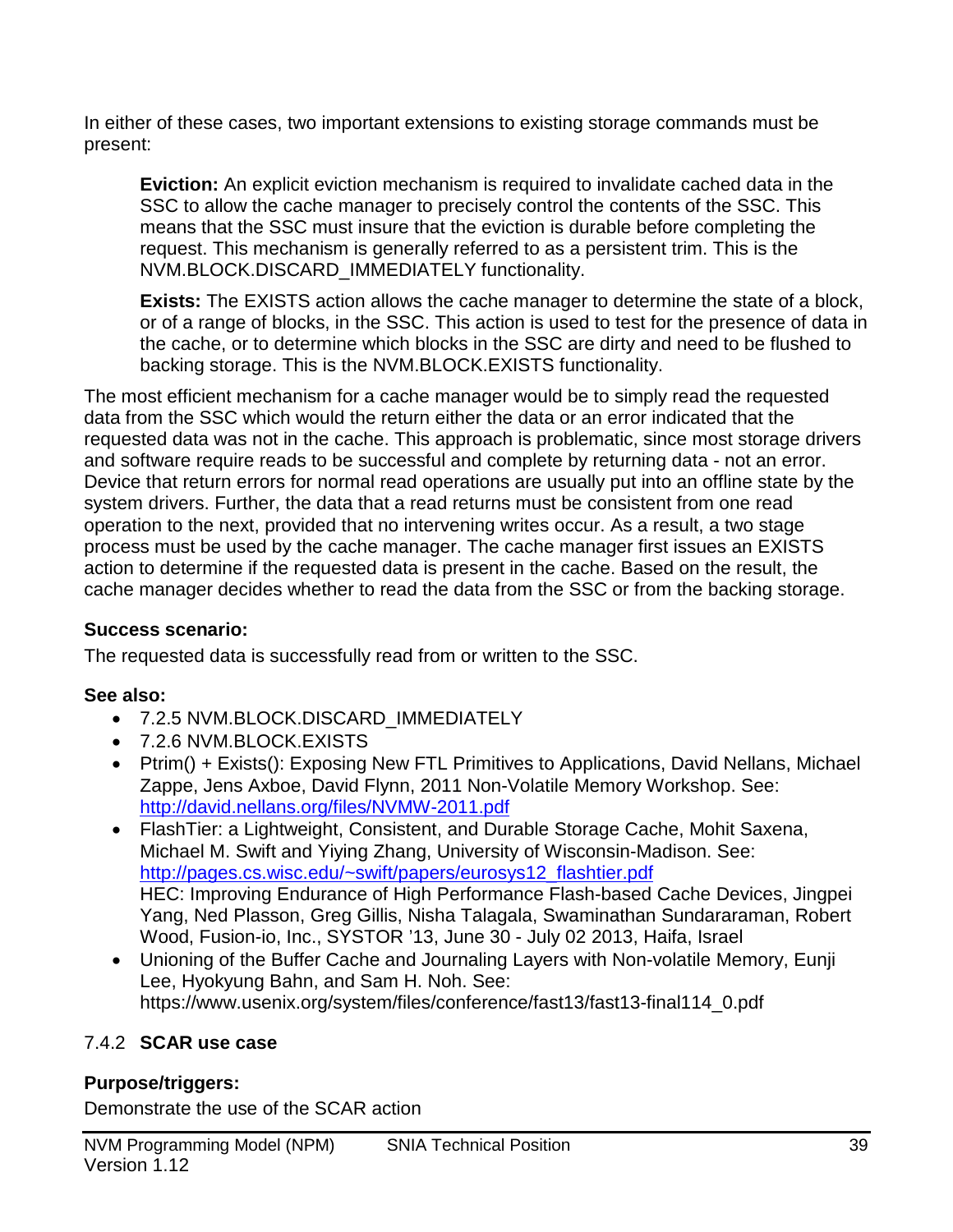#### **Scope/context:**

This generic use case for SCAR involves two processes.

- The "detect block errors process" detects errors in certain NVM blocks, and uses SCAR to communicate to other processes that the contents of these blocks cannot be reliably read, but can be safely re-written.
- The "recover process" sees the error reported as the result of SCAR. If this process can regenerate the contents of the block, the application can continue with no error.

For this use case, the "detect block errors process" is a RAID component doing a background scan of NVM blocks. In this case, the NVM is not in a redundant RAID configuration so block READ errors can't be transparently recovered. The "recover process" is a cache component using the NVM as a cache for RAID volumes. Upon receipt of the SCAR error on a read, this component evaluates whether the block contents also reside on the cached volume; if so, it can copy the corresponding volume block to the NVM. This write to NVM will clear the SCAR error condition.

#### **Preconditions:**

The "detect block errors process" detected errors in certain NVM blocks, and used SCAR to mark these blocks.

#### **Success scenario:**

- 1. The cache manager intercepts a read request from an application
- 2. The read request to the NVM cache returns a status indicating the requested blocks have been marked by a SCAR action
- 3. The cache manager uses an implementation-specific technique and determines the blocks marked by a SCAR are also available on the cached volume
- 4. The cache manager copies the blocks from the cached volume to the NVM
- 5. The cache manager returns the requested block to the application with a status indicating the read succeeded

#### **Postconditions:**

The blocks previously marked with a SCAR action have been repaired.

#### **Failure Scenario:**

- 1. In Success Scenario step 3 or 4, the cache manager discovers the corresponding blocks on the volume are invalid or cannot be read.
- 2. The cache manager returns a status to the application indicating the blocks cannot be read.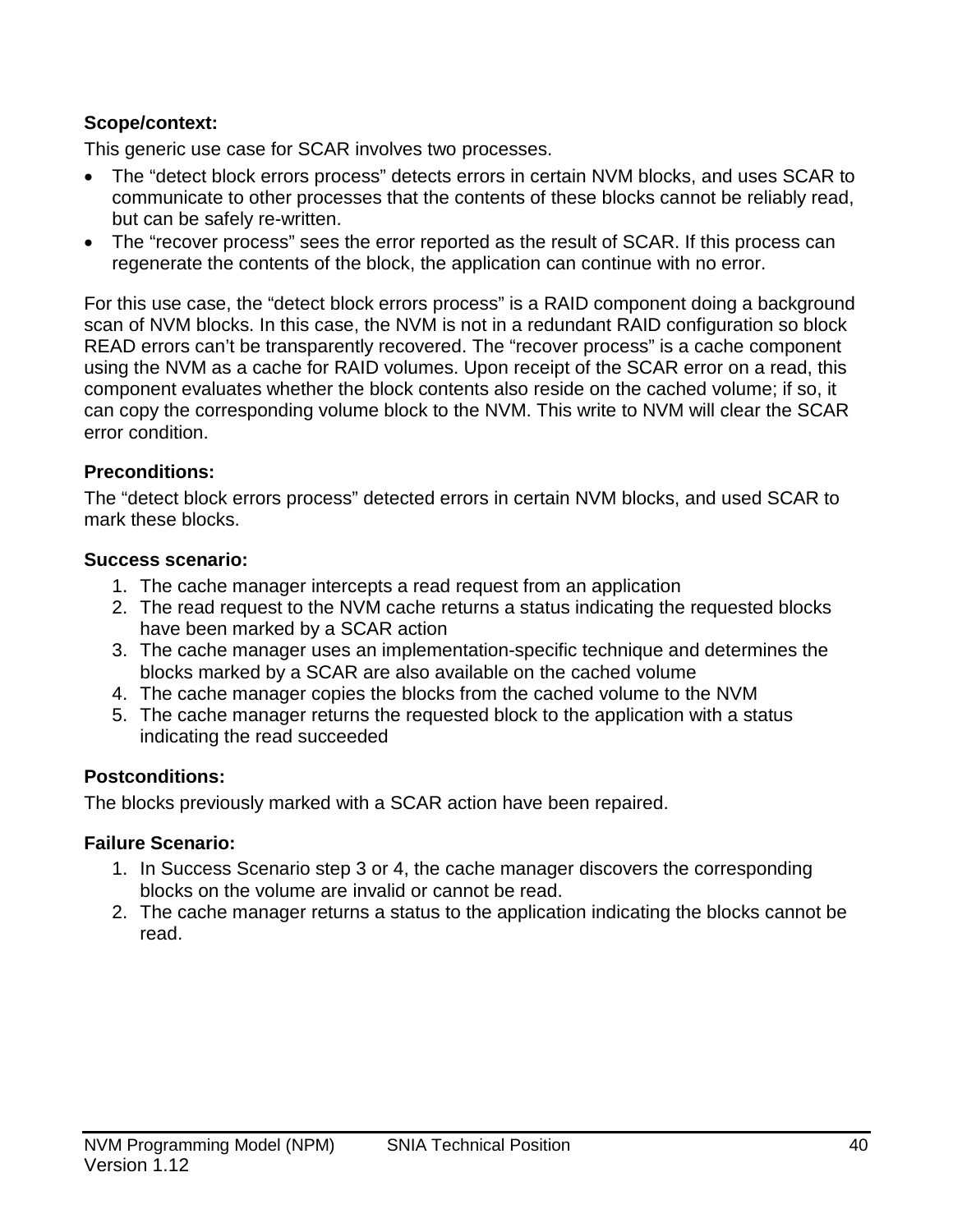# **8 NVM.FILE mode**

# **8.1 Overview**

NVM.FILE mode addresses NVM-specification extensions to native file I/O behavior (the approach to I/O used by most applications). Support for NVM.FILE mode requires that the NVM solution ought to support all behavior not covered in this section consistently with the native operating system behavior for native block devices.





# 8.1.1 **Discovery and use of atomic write features**

Atomic Write features in NVM.FILE mode are available to block-optimized applications (see [7.1.4.2](#page-28-0) [Block-optimized applications\)](#page-28-0).

# 8.1.2 **The discovery of granularities**

The NVM.FILE mode exposes the same granularity attributes as NVM.BLOCK.

# 8.1.3 **Relationship between native file APIs and NVM.BLOCK.DISCARD**

NVM.FILE mode does not define specific action that cause TRIM/DISCARD behavior. File systems may invoke NVM.BLOCK DISCARD actions when native operating system APIs (such as POSIX truncate or Windows SetEndOfFile).

# **8.2 Actions**

# 8.2.1 **Actions that apply across multiple modes**

The following actions apply to NVM.FILE mode as well as other modes.

NVM.COMMON.GET\_ATTRIBUTE (see [6.11.1\)](#page-24-0) NVM.COMMON.SET\_ATTRIBUTE (see [6.11.2\)](#page-24-1)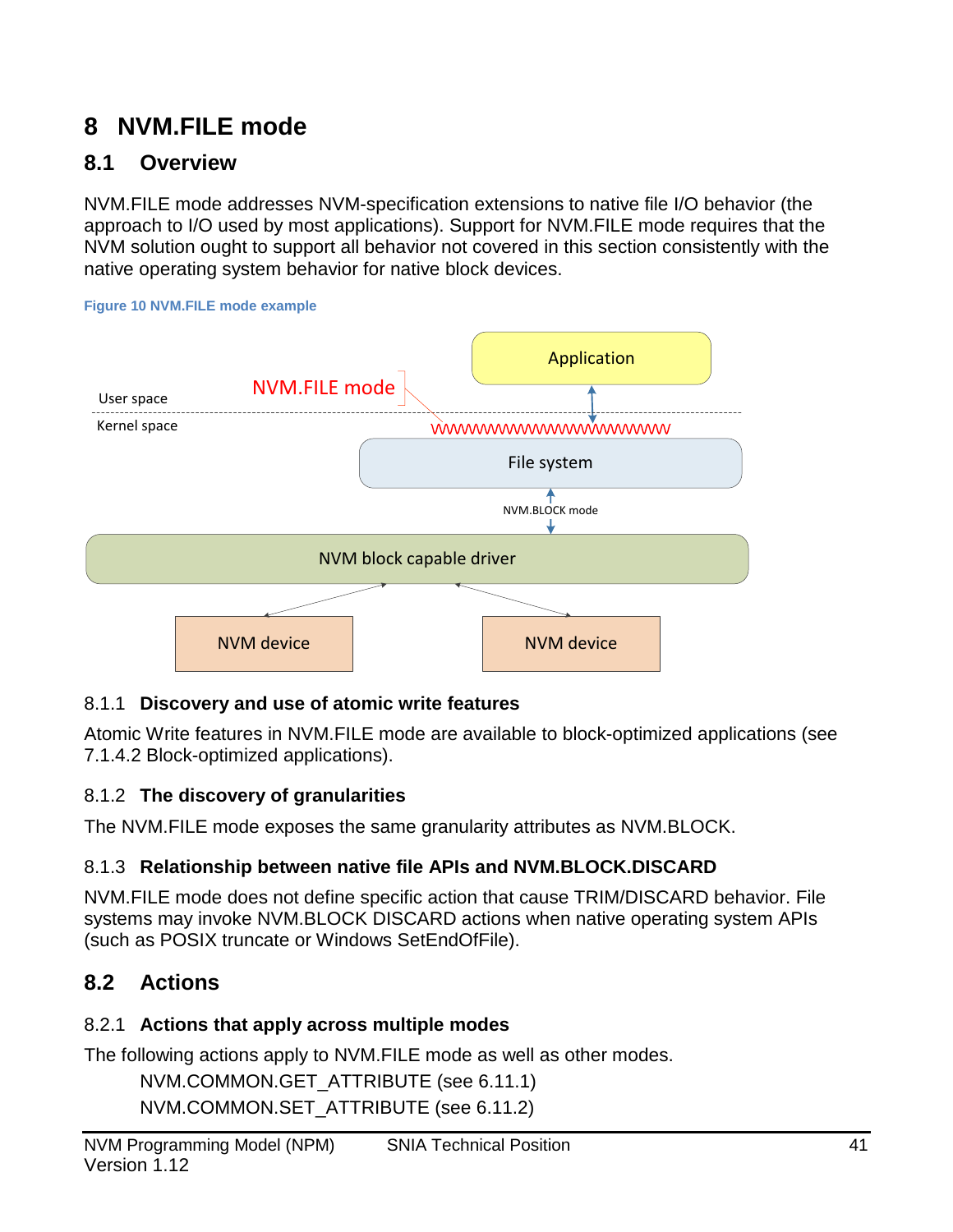# 8.2.2 **NVM.FILE.ATOMIC\_WRITE**

Requirement: mandatory if ATOMIC\_WRITE\_CAPABLE (see [8.3.2\)](#page-42-0) is true

Block-optimized applications may use ATOMIC\_WRITE to assure consistent behavior during a failure condition. This specification does not specify the order in which this action occurs relative to other I/O operations, including other ATOMIC\_WRITE and ATOMIC\_MULTIWRITE actions. This specification does not specify when the data written becomes visible to other threads.

The inputs, outputs, and error conditions are similar to those for NVM.BLOCK.ATOMIC\_WRITE, but typically the application provides file names and file relative block addresses rather than device name and LBA.

Relevant attributes:

ATOMIC\_WRITE\_MAX\_DATA\_LENGTH ATOMIC\_WRITE\_STARTING\_ADDRESS\_GRANULARITY ATOMIC WRITE LENGTH GRANULARITY ATOMIC\_WRITE\_CAPABLE

# 8.2.3 **NVM.FILE.ATOMIC\_MULTIWRITE**

Requirement: mandatory if ATOMIC\_MULTIWRITE\_CAPABLE (see [8.3.6\)](#page-42-1) is true

Block-optimized applications may use ATOMIC\_MULTIWRITE to assure consistent behavior during a failure condition. This action allows a caller to write non-adjacent extents atomically. The caller of ATOMIC\_MULTIWRITE provides properties defining memory and block extents; all of the extents are written as a single atomic operation. This specification does not specify the order in which this action occurs relative to other I/O operations, including other ATOMIC\_WRITE and ATOMIC\_MULTIWRITE actions. This specification does not specify when the data written becomes visible to other threads.

The inputs, outputs, and error conditions are similar to those for NVM.BLOCK.ATOMIC\_MULTIWRITE, but typically the application provides file names and file relative block addresses rather than device name and LBA.

Relevant attributes:

ATOMIC\_MULTIWRITE\_MAX\_IOS ATOMIC\_MULTIWRITE\_MAX\_DATA\_LENGTH ATOMIC\_MULTIWRITE\_STARTING\_ADDRESS\_GRANULARITY ATOMIC\_MULTIWRITE\_LENGTH\_GRANULARITY ATOMIC\_MULTIWRITE\_CAPABLE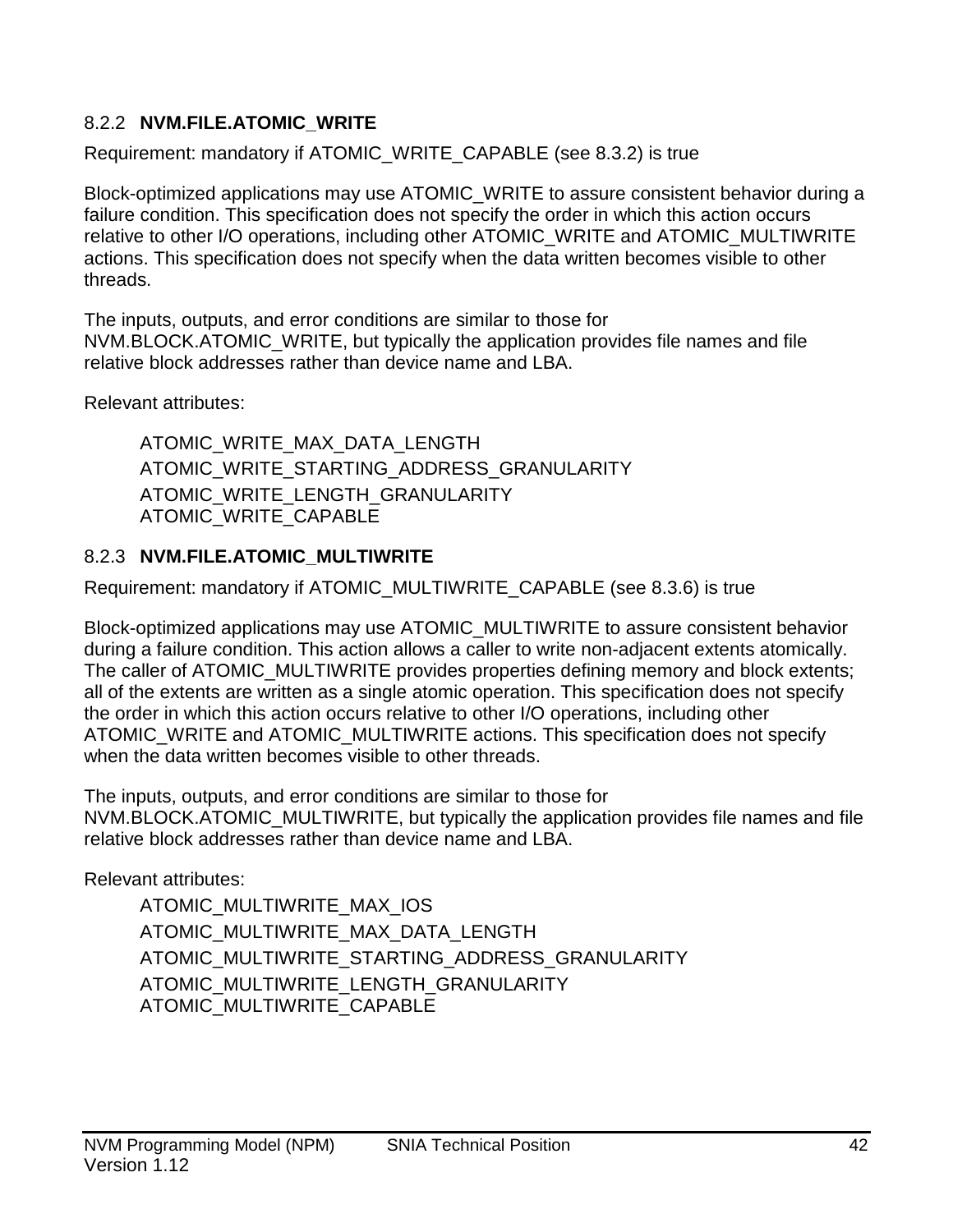# **8.3 Attributes**

Some attributes share behavior with their NVM.BLOCK counterparts. NVM.FILE attributes are provided because the actual values may change due to the implementation of the file system.

#### 8.3.1 **Attributes that apply across multiple modes**

The following attributes apply to NVM.FILE mode as well as other modes.

NVM.COMMON.SUPPORTED\_MODES (see [6.12.1\)](#page-25-0) NVM.COMMON.FILE\_MODE (see [6.12.2\)](#page-25-1)

#### <span id="page-42-0"></span>8.3.2 **NVM.FILE.ATOMIC\_WRITE\_CAPABLE**

Requirement: mandatory

This attribute indicates that the implementation is capable of the NVM.BLOCK.ATOMIC\_WRITE action.

### 8.3.3 **NVM.FILE.ATOMIC\_WRITE\_MAX\_DATA\_LENGTH**

Requirement: mandatory

ATOMIC\_WRITE\_MAX\_DATA\_LENGTH is the maximum length of data that can be transferred by an ATOMIC\_WRITE action.

#### 8.3.4 **NVM.FILE.ATOMIC\_WRITE\_STARTING\_ADDRESS\_GRANULARITY**

Requirement: mandatory

ATOMIC\_WRITE\_STARTING\_ADDRESS\_GRANULARITY is the granularity of the starting memory address for an ATOMIC WRITE action. Address inputs to ATOMIC WRITE shall be evenly divisible by ATOMIC WRITE\_STARTING\_ADDRESS\_GRANULARITY.

#### 8.3.5 **NVM.FILE.ATOMIC\_WRITE\_LENGTH\_GRANULARITY**

Requirement: mandatory

ATOMIC\_WRITE\_LENGTH\_GRANULARITY is the granularity of the length of data transferred by an ATOMIC\_WRITE action. Length inputs to ATOMIC\_WRITE shall be evenly divisible by ATOMIC WRITE STARTING ADDRESS GRANULARITY.

#### <span id="page-42-1"></span>8.3.6 **NVM.FILE.ATOMIC\_MULTIWRITE\_CAPABLE**

Requirement: mandatory

This attribute indicates that the implementation is capable of the NVM.FILE.ATOMIC\_MULTIWRITE action.

#### 8.3.7 **NVM.FILE.ATOMIC\_MULTIWRITE\_MAX\_IOS**

Requirement: mandatory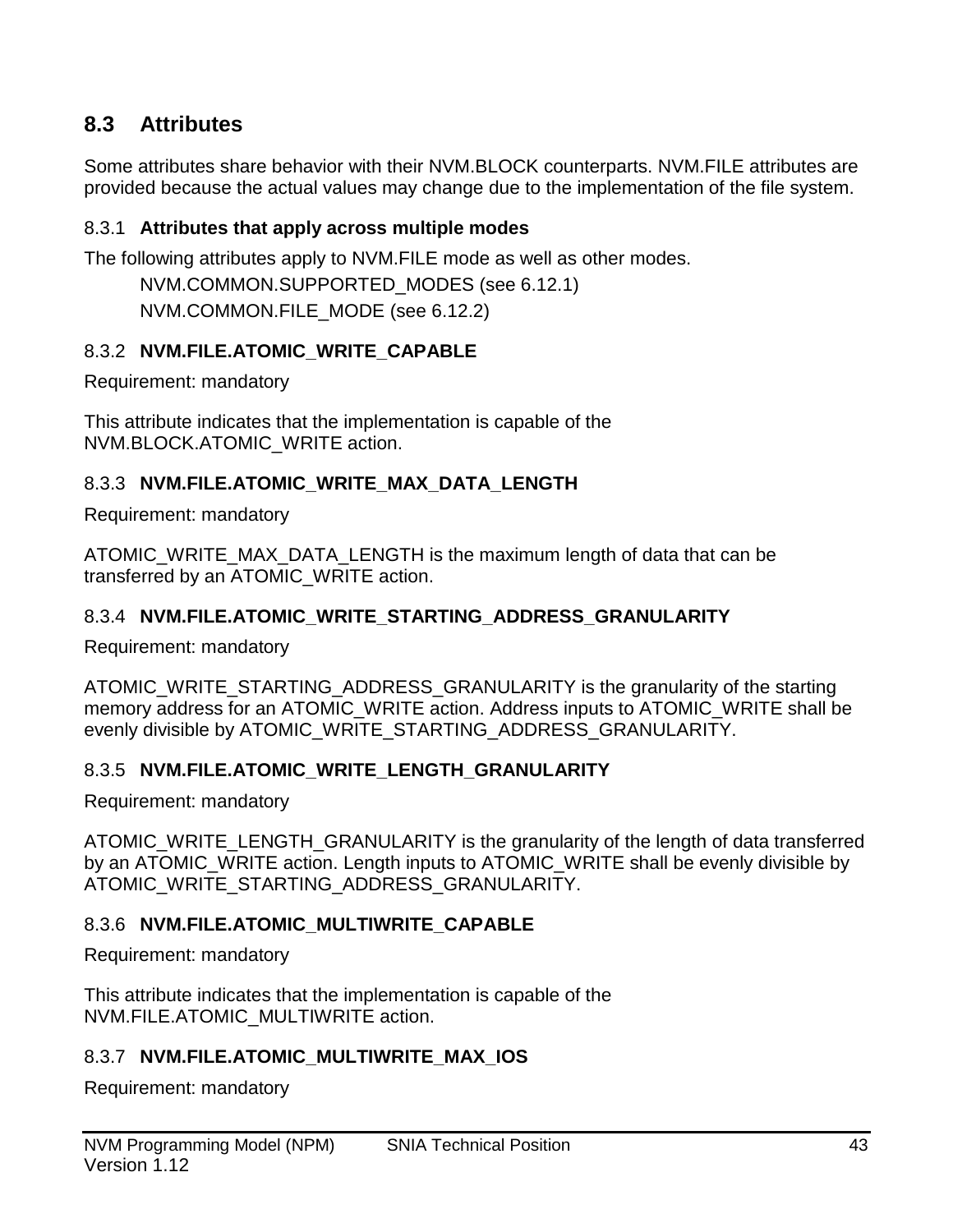ATOMIC\_MULTIWRITE\_MAX\_IOS is the maximum length of the number of IOs (i.e., the size of the Property Group List) that can be transferred by an ATOMIC\_MULTIWRITE action.

# 8.3.8 **NVM.FILE.ATOMIC\_MULTIWRITE\_MAX\_DATA\_LENGTH**

Requirement: mandatory

ATOMIC\_MULTIWRITE\_MAX\_DATA\_LENGTH is the maximum length of data that can be transferred by an ATOMIC\_MULTIWRITE action.

# 8.3.9 **NVM.FILE.ATOMIC\_MULTIWRITE\_STARTING\_ADDRESS\_GRANULARITY**

Requirement: mandatory

ATOMIC\_MULTIWRITE\_STARTING\_ADDRESS\_GRANULARITY is the granularity of the starting address of ATOMIC\_MULTIWRITE inputs. Address inputs to ATOMIC\_MULTIWRITE shall be evenly divisible by ATOMIC\_MULTIWRITE\_STARTING\_ADDRESS\_GRANULARITY.

## 8.3.10 **NVM.FILE.ATOMIC\_MULTIWRITE\_LENGTH\_GRANULARITY**

Requirement: mandatory

ATOMIC MULTIWRITE LENGTH GRANULARITY is the granularity of the length of ATOMIC\_MULTIWRITE inputs. Length inputs to ATOMIC\_MULTIWRITE shall be evenly divisible by ATOMIC\_MULTIWRITE\_LENGTH\_GRANULARITY.

### 8.3.11 **NVM.FILE.WRITE\_ATOMICITY\_UNIT**

See [7.3.11](#page-34-0) [NVM.BLOCK.WRITE\\_ATOMICITY\\_UNIT](#page-34-0)

# 8.3.12 **NVM.FILE.LOGICAL\_BLOCK\_SIZE**

See [7.3.14](#page-34-1) [NVM.BLOCK.LOGICAL\\_BLOCK\\_SIZE](#page-34-1)

# 8.3.13 **NVM.FILE. PERFORMANCE\_BLOCK\_SIZE**

See [7.3.15](#page-34-2) [NVM.BLOCK.PERFORMANCE\\_BLOCK\\_SIZE](#page-34-2)

# 8.3.14 **NVM.FILE.LOGICAL\_ALLOCATION\_SIZE**

See [7.3.16](#page-34-3) [NVM.BLOCK.ALLOCATION\\_BLOCK\\_SIZE](#page-34-3)

# 8.3.15 **NVM.FILE.FUNDAMENTAL\_BLOCK\_SIZE**

See [7.3.20](#page-35-0) [NVM.BLOCK.FUNDAMENTAL\\_BLOCK\\_SIZE](#page-35-0)

# **8.4 Use cases**

### 8.4.1 **Block-optimized application updates record**

Update a record in a file without using a memory-mapped file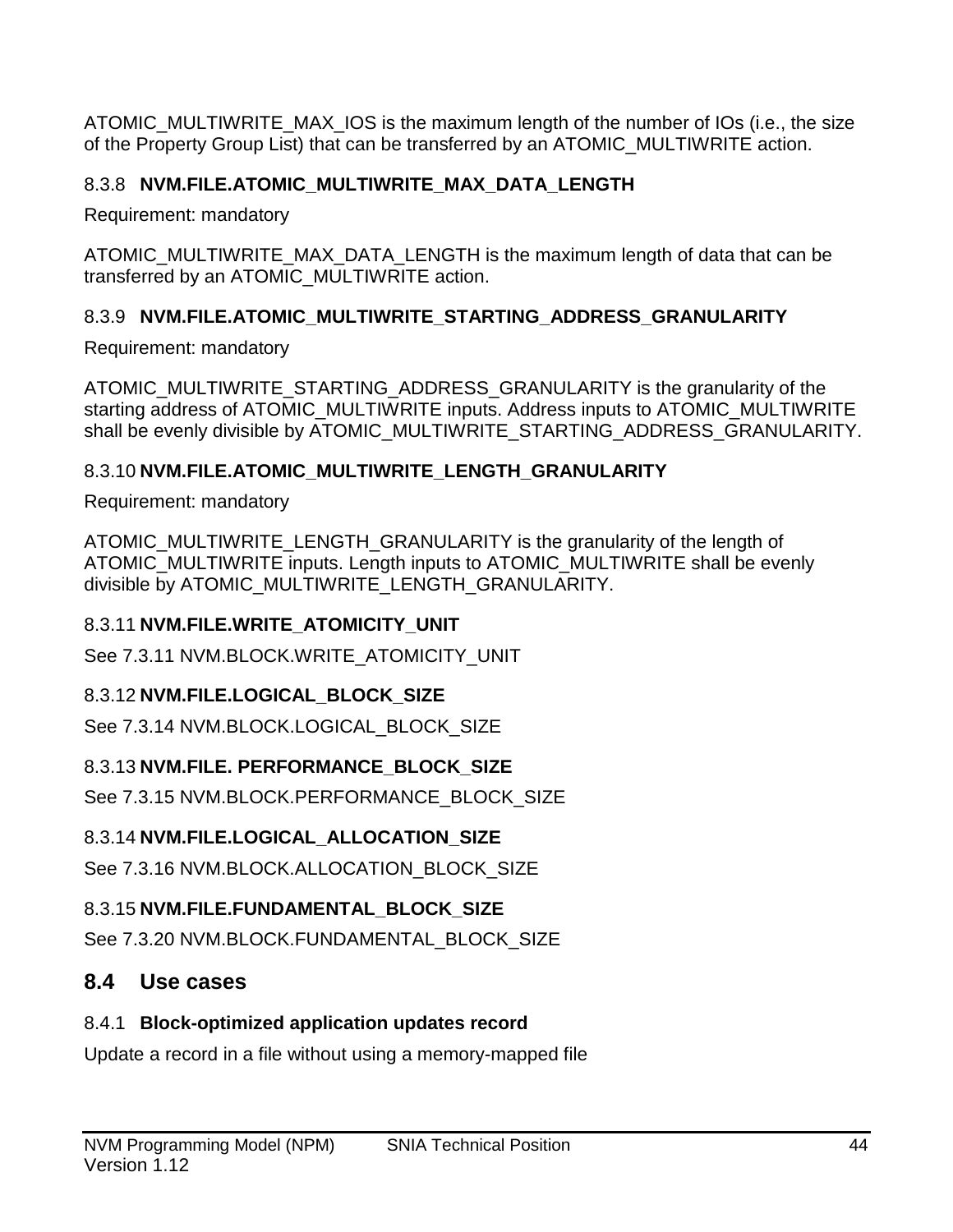# **Purpose/triggers:**

An application using block NVM updates an existing record. The application requests that the file system bypass cache; the application conforms to native API requirements when bypassing cache – this may mean that read and write actions must use multiples of a page cache size. For simplicity, this application uses fixed size records. The record size is defined by application data considerations, not disk or page block sizes. The application factors in the PERFORMANCE\_BLOCK\_SIZE granularity to avoid device-side inefficiencies such as read/modify/write.

# **Scope/context:**

Block NVM context; this shows basic behavior.

## **Preconditions:**

- The administrator created a file and provided its name to the application; this name is accessible to the application – perhaps in a configuration file

- The application has populated the contents of this file
- The file is not in use at the start of this use case (no sharing considerations)

## **Inputs:**

The content of the record, the location (relative to the file) where the record resides

## **Success scenario:**

- 1) The application uses the native OPEN action, passing in the file name and specifying appropriate options to bypass the file system cache
- 2) The application acquires the device's optimal I/O granule size by using the GET\_ATTRIBUTE action for the PERFORMANCE\_BLOCK\_SIZE.
- 3) The application allocates sufficient memory to contain all of the blocks occupied by the record to be updated.
	- a. The application determines the offset within the starting block of the record and uses the length of the block to determine the number of partial blocks.
	- b. The application allocates sufficient memory for the record plus enough additional memory to accommodative any partial blocks.
	- c. If necessary, the memory size is increased to assure that the starting address and length read and write actions are multiples of PERFORMANCE\_BLOCK\_SIZE.
- 4) The application uses the native READ action to read the record by specifying the starting disk address and the length (the same length as the allocated memory buffer). The application also provides the allocated memory address; this is where the read action will put the record.
- 5) The application updates the record in the memory buffer per the inputs
- 6) The application uses the native write action to write the updated block(s) to the same disk location they were read from.
- 7) The application uses the native file SYNC action to assure the updated blocks are written to the persistence domain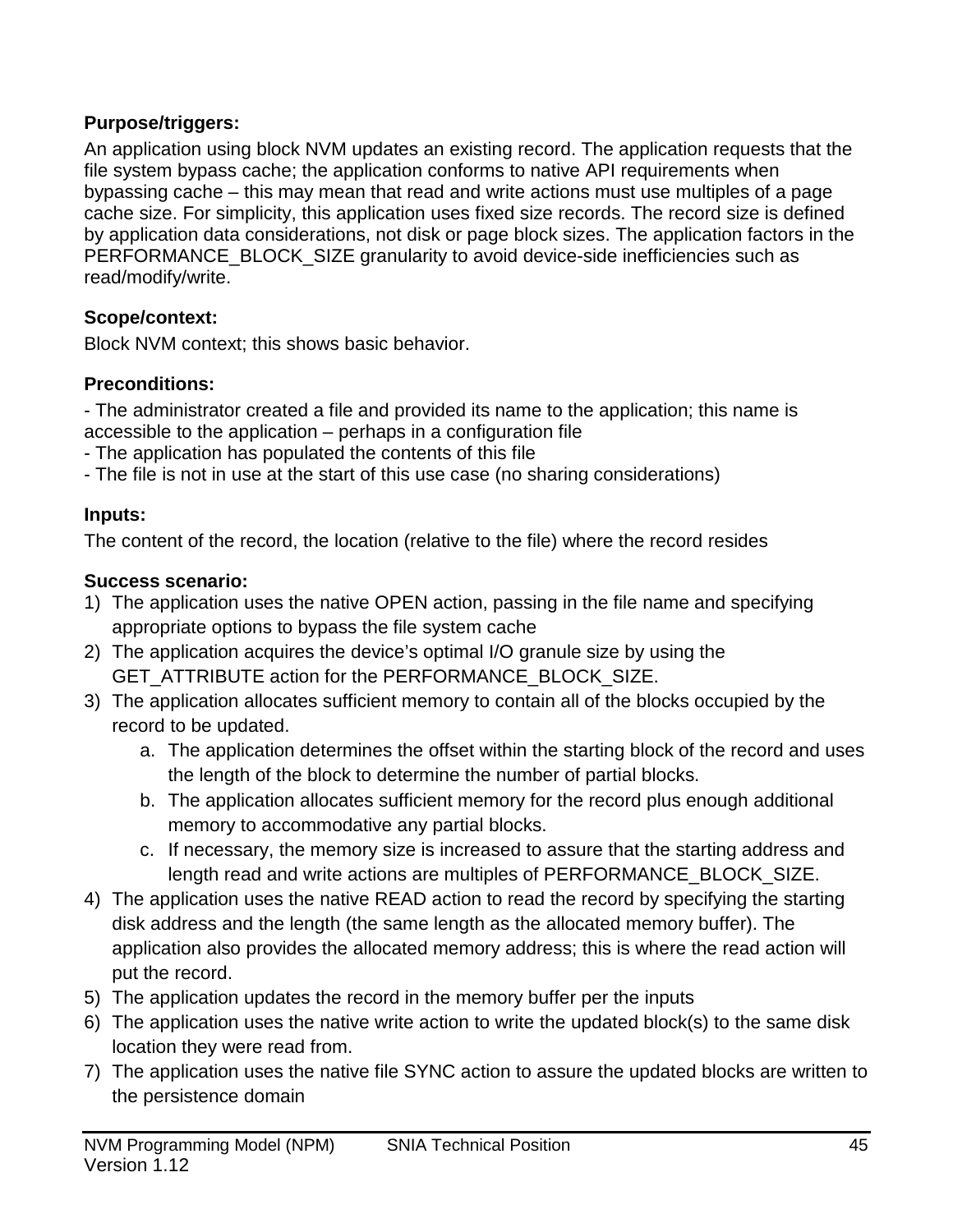8) The application uses the native CLOSE action to clean up.

## **Failure Scenario 1:**

The native read action reports a hardware error. If the unreadable block corresponds to blocks being updated, the application may attempt recovery (write/read/verify), or preventative maintenance (scar the unreadable blocks). If the unreadable blocks are needed for a read/modify/write update and the application lacks an alternate source; the application may inform the user that an unrecoverable hardware error has occurred.

#### **Failure Scenario 2:**

The native write action reports a hardware error. The application may be able to recover by rewriting the block. If the rewrite fails, the application may be able to scar the bad block and write to a different location.

#### **Postconditions:**

The record is updated.

#### 8.4.2 **Atomic write use case**

#### **Purpose/triggers:**

Used by a block-optimized application (see [Block-optimized applications\)](#page-28-0) striving for durability of on-disk data

#### **Scope/context:**

Assure a record is written to disk in a way that torn writes can be detected and rolled back (if necessary). If the device supports atomic writes, they will be used. If not, a double write buffer is used.

### **Preconditions:**

The application has taken steps (based on NVM.BLOCK attributes) to assure the record being written has an optimal memory starting address, starting disk LBA and length.

### **Success scenario:**

- Use GET\_ATTRIBUTE to determine whether the device is ATOMIC\_WRITE\_CAPABLE (or ATOMIC\_MULTIWRITE\_CAPABLE)
- Is so, use the appropriate atomic write action to write the record to NVM
- If the device does not support atomic write, then
	- o Write the page to the double write buffer
	- o Wait for the write to complete
	- o Write the page to the final destination
- At application startup, if the device does not support atomic write
	- Scan the double write buffer and for each valid page in the buffer check if the page in the data file is valid too.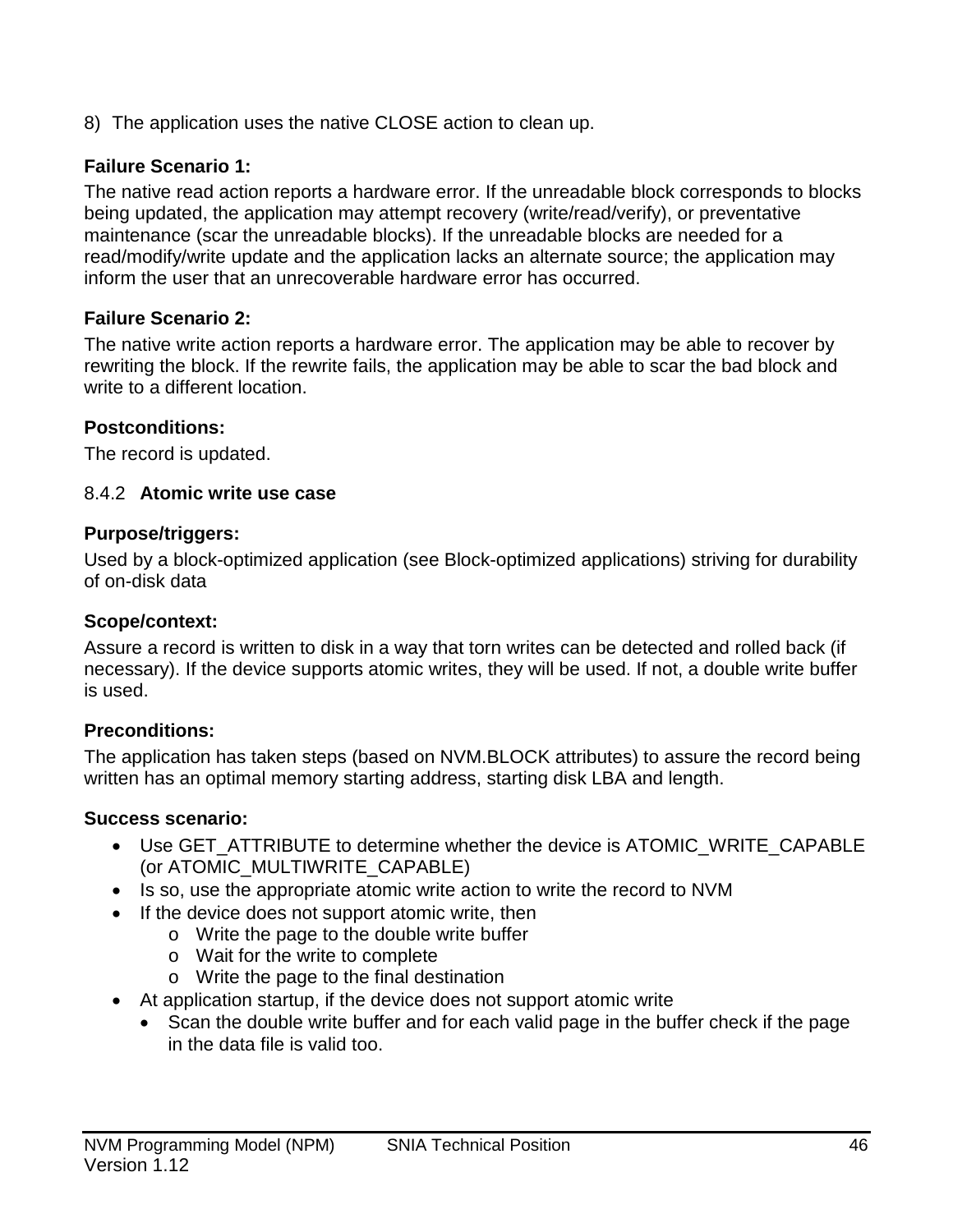## **Postconditions:**

After application startup recovery steps, there are no inconsistent records on disk after a failure caused the application (and possibly system) to restart.

## 8.4.3 **Block and File Transaction Logging**

### **Purpose/Triggers:**

An application developer wishes to implement a transaction log that maintains data integrity through system crashes, system resets, and power failures. The underlying storage is blockgranular, although it may be accessed via a file system that simulates byte-granular access to files.

## **Scope/Context:**

NVM.BLOCK or NVM.FILE (all the NVM.BLOCK attributes mentioned in the use case are also defined for NVM.FILE mode).

For notational convenience, this use case will use the term "file" to apply to either a file in the conventional sense which is accessed through the NVM.FILE interface, or a specific subset of blocks residing on a block device which are accessed through the NVM.BLOCK interface.

### **Inputs:**

- A set of changes to the persistent state to be applied as a single transaction.
- The data and log files.

# **Outputs:**

• An indication of transaction commit or abort

# **Postconditions:**

- If an abort indication was returned, the data was not committed and the previous contents have not been modified.
- If a commit indication was returned, the data has been entirely committed.
- After a system crash, reset, or power failure followed by system restart and execution of the application transaction recovery process, the data has either been entirely committed or the previous contents have not been modified.

# **Success Scenario:**

The application transaction logic uses a log file in combination with its data file to atomically update the persistent state of the application. The log may implement a before-image log or a write-ahead log. The application transaction logic should configure itself to handle torn or interrupted writes to the log or data files.

# **8.4.3.1 NVM.BLOCK.WRITE\_ATOMICITY\_UNIT >= 1**

If the NVM.BLOCK.WRITE\_ATOMICITY\_UNIT is one or greater, then writes of a single logical block cannot be torn or interrupted.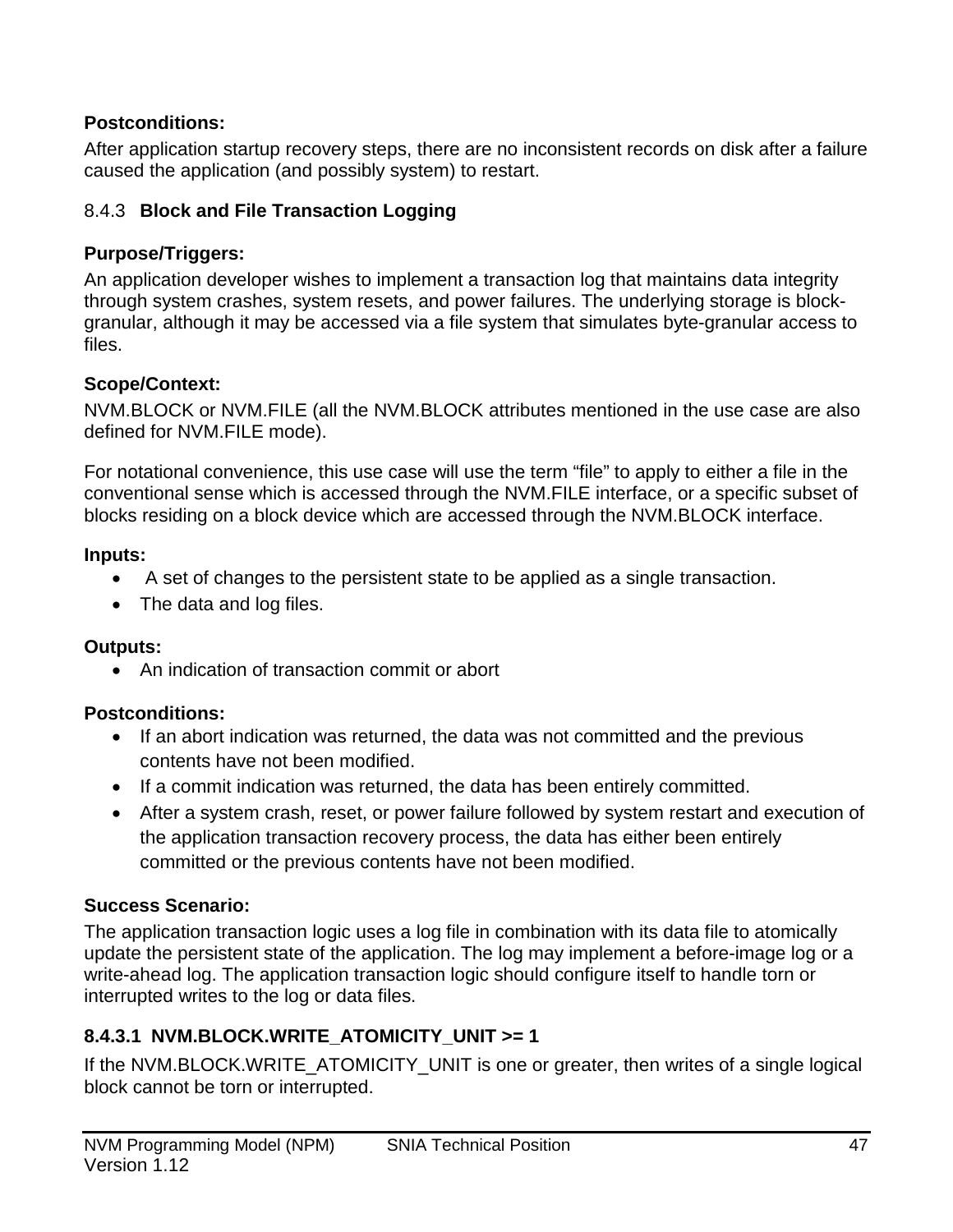In this case, if the log or data record size is less than or equal to the NVM.BLOCK.LOGICAL\_BLOCK\_SIZE, the application need not handle torn or interrupted writes to the log or data files.

If the log or data record size is greater than the NVM.BLOCK.LOGICAL\_BLOCK\_SIZE, the application should be prepared to detect a torn write of the record and either discard or recover such a torn record during the recovery process. One common way of detecting such a torn write is for the application to compute hash of the record and record the hash in the record. Upon reading the record, the application re-computes the hash and compares it with the recorded hash; if they do not match, the record has been torn. Another method is for the application to insert the transaction identifier within each logical block. Upon reading the record, the application compares the transaction identifiers in each logical block; if they do not match, the record has been torn. Another method is for the application to use the NVM.BLOCK.ATOMIC\_WRITE action to perform the writes of the record.

# **8.4.3.2 NVM.BLOCK.WRITE\_ATOMICITY\_UNIT = 0**

If the NVM.BLOCK.WRITE\_ATOMICITY\_UNIT is zero, then writes of a single logical block can be torn or interrupted and the application should handle torn or interrupted writes to the log or data files.

In this case, if a logical block were to contain data from more than one log or data record, a torn or interrupted write could corrupt a previously-written record. To prevent propagating an error beyond the record currently being written, the application aligns the log or data records with the NVM.BLOCK.LOGICAL\_BLOCK\_SIZE and pads the record size to be an integral multiple of NVM.BLOCK.LOGICAL\_BLOCK\_SIZE. This prevents more than one record from residing in the same logical block and therefore a torn or interrupted write may only corrupt the record being written.

## *8.4.3.2.1 NVM.BLOCK.FUNDAMENTAL\_BLOCK\_SIZE >= NVM.BLOCK.LOGICAL\_BLOCK\_SIZE*

If the NVM.BLOCK.FUNDAMENTAL BLOCK SIZE is greater than or equal to the NVM.BLOCK.LOGICAL\_BLOCK\_SIZE, the application should be prepared to handle an interrupted write. An interrupted write results when the write of a single NVM.BLOCK.FUNDAMENTAL\_BLOCK\_SIZE unit is interrupted by a system crash, system reset, or power failure. As a result of an interrupted write, the NVM device may return an error when any of the logical blocks comprising the NVM.BLOCK.FUNDAMENTAL\_BLOCK\_SIZE unit are read. (See also SQLite.org, *Powersafe Overwrite*, [http://www.sqlite.org/psow.html.](http://www.sqlite.org/psow.html)) This presents a danger to the integrity of previously written records that, while residing in differing logical blocks, share the same fundamental block. An interrupted write may prevent the reading of those previously written records in addition to preventing the read of the record in the process of being written.

One common way of protecting previously written records from damage due to an interrupted write is to align the log or data records with the NVM.BLOCK.FUNDAMENTAL\_BLOCK\_SIZE and pad the record size to be an integral multiple of

NVM.BLOCK.FUNDAMENTAL\_BLOCK\_SIZE. This prevents more than one record from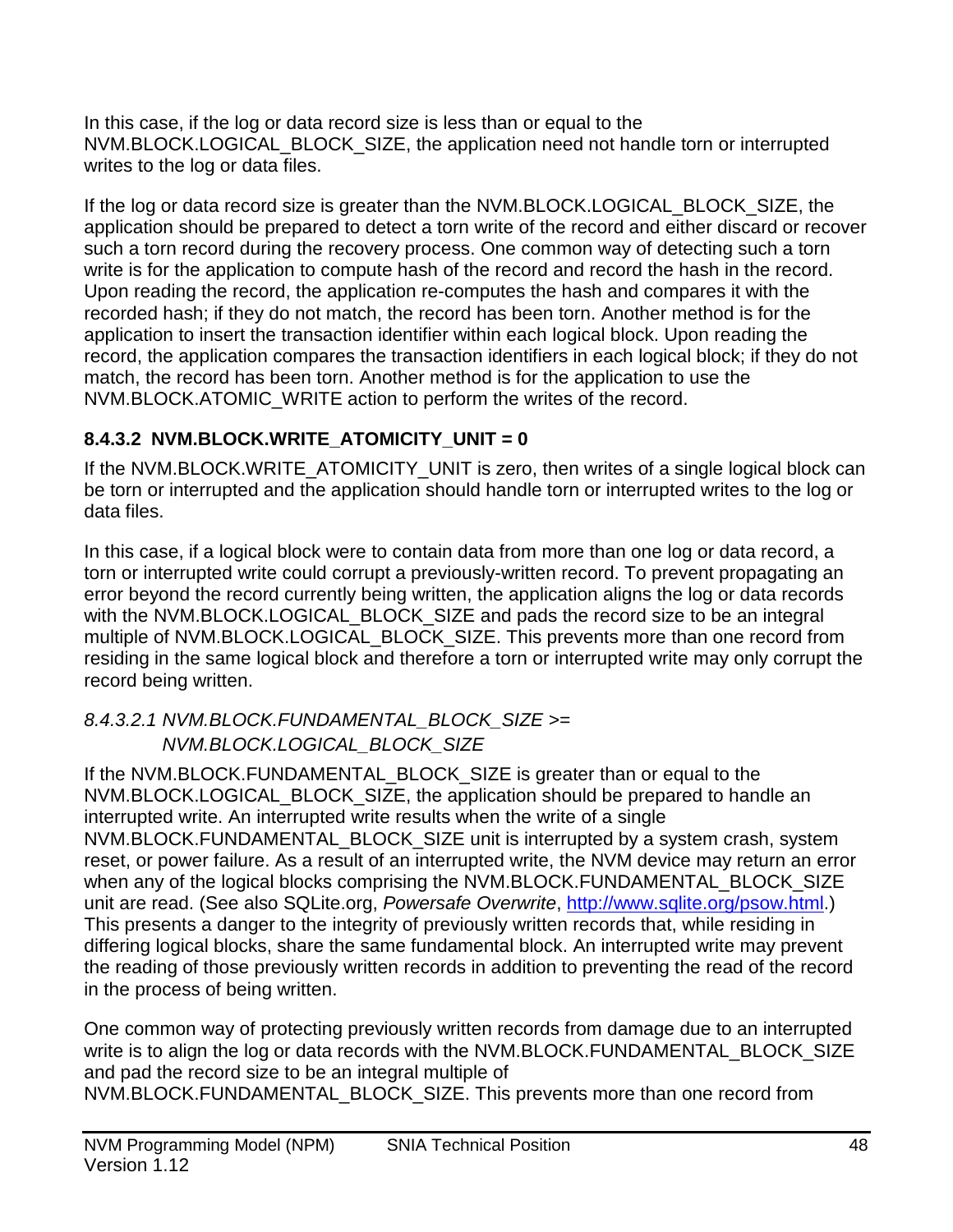residing in the same fundamental block. The application should be prepared to discard or recover the record if the NVM device returns an error when subsequently reading the record during the recovery process.

### *8.4.3.2.2 NVM.BLOCK.FUNDAMENTAL\_BLOCK\_SIZE < NVM.BLOCK.LOGICAL\_BLOCK\_SIZE*

If the NVM.BLOCK.FUNDAMENTAL\_BLOCK\_SIZE is less than the NVM.BLOCK.LOGICAL\_BLOCK\_SIZE, the application should be prepared to handle both interrupted writes and torn writes within a logical block.

As a result of an interrupted write, the NVM device may return an error when the logical block containing the NVM.BLOCK.FUNDAMENTAL\_BLOCK\_SIZE unit which was being written at the time of the system crash, system reset, or power failure is subsequently read. The application should be prepared to discard or recover the record in the logical block if the NVM device returns an error when subsequently reading the logical block during the recovery process.

A torn write results when an integral number of NVM.BLOCK.FUNDAMENTAL\_BLOCK\_SIZE units are written to the NVM device but the entire NVM.BLOCK.LOGICAL\_BLOCK\_SIZE has not been written. In this case, the NVM device may not return an error when the logical block is read. The application should therefore be prepared to detect a torn write of a logical block and either discard or recover such a torn record during the recovery process. One common way of detecting such a torn write is for the application to compute a hash of the record and record the hash in the record. Upon reading the record, the application re-computes the hash and compares it with the recorded hash; if they do not match, a logical block within the record has been torn. Another method is for the application to insert the transaction identifier within each NVM.BLOCK.FUNDAMENTAL\_BLOCK\_SIZE unit. Upon reading the record, the application compares the transaction identifiers in each NVM.BLOCK.FUNDAMENTAL\_BLOCK\_SIZE unit; if they do not match, the logical block has been torn.

# *8.4.3.2.3 NVM.BLOCK.FUNDAMENTAL\_BLOCK\_SIZE = 0*

If the NVM.BLOCK.FUNDAMENTAL\_BLOCK\_SIZE is zero, the application lacks sufficient information to handle torn or interrupted writes to the log or data files.

# **Failure Scenarios:**

Consider the recovery of an error resulting from an interrupted write on a device where the NVM.BLOCK.WRITE\_ATOMICITY\_UNIT is zero. This error may be persistent and may be returned whenever the affected block is read. To repair this error, the application should be prepared to overwrite such a block.

One common way of ensuring that the application will overwrite a block is by assigning it to the set of internal free space managed by the application, which is never read and is available to be allocated and overwritten at some point in the future. For example, the block may be part of a circular log. If the block is marked as free, the transaction log logic will eventually allocate and overwrite that block as records are written to the log.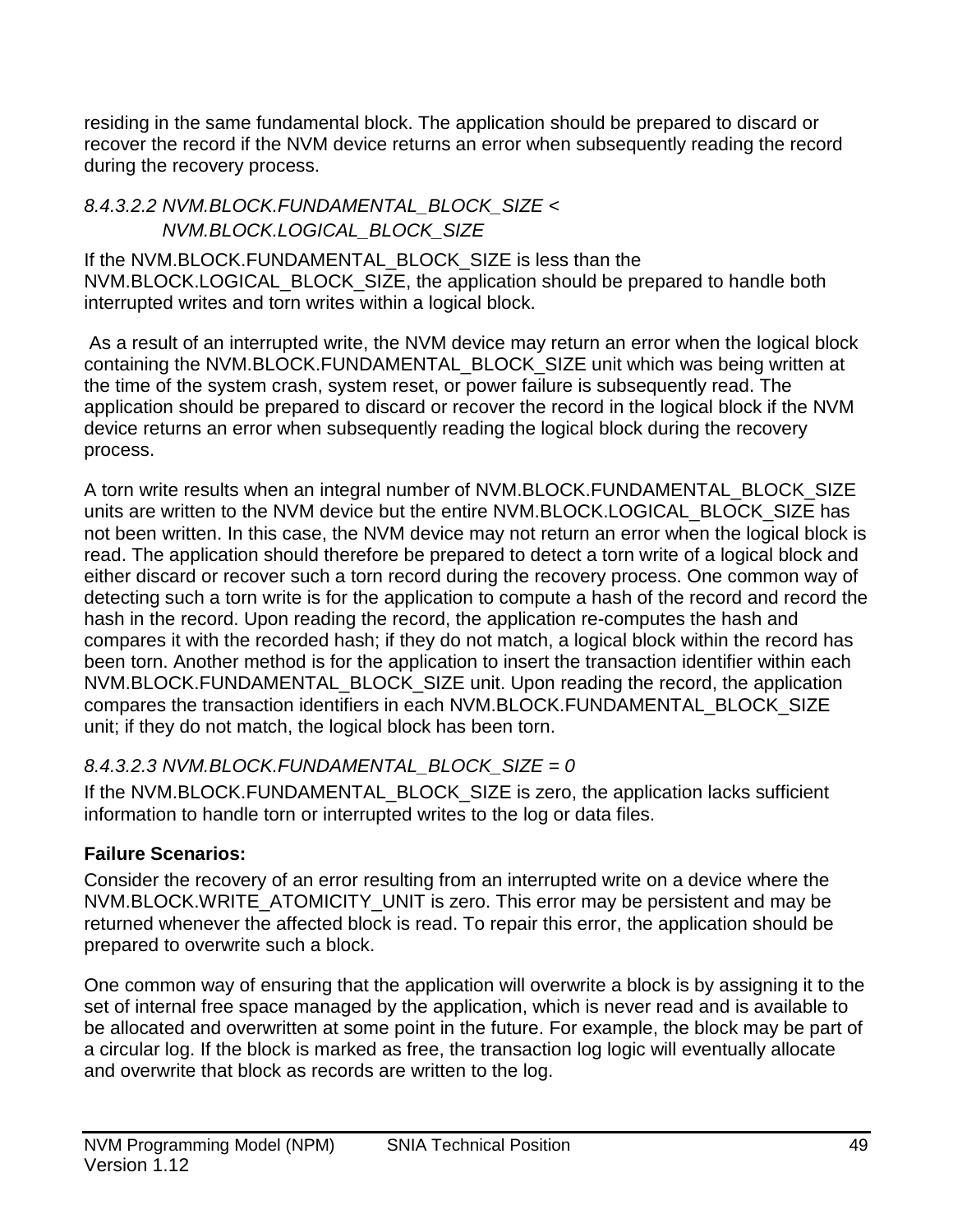Another common way is to record either a before-image or after-image of a data block in a log. During recovery after a system crash, system reset, or power failure, the application replays the records in the log and overwrites the data block with either the before-image contents or the after-image contents.

## **See also:**

- SQLite.org, *Atomic Commit in SQLite*,<http://www.sqlite.org/atomiccommit.html>
- SQLite.org, *Powersafe Overwrite*,<http://www.sqlite.org/psow.html>
- SQLite.org, *Write-Ahead Logging*,<http://www.sqlite.org/wal.html>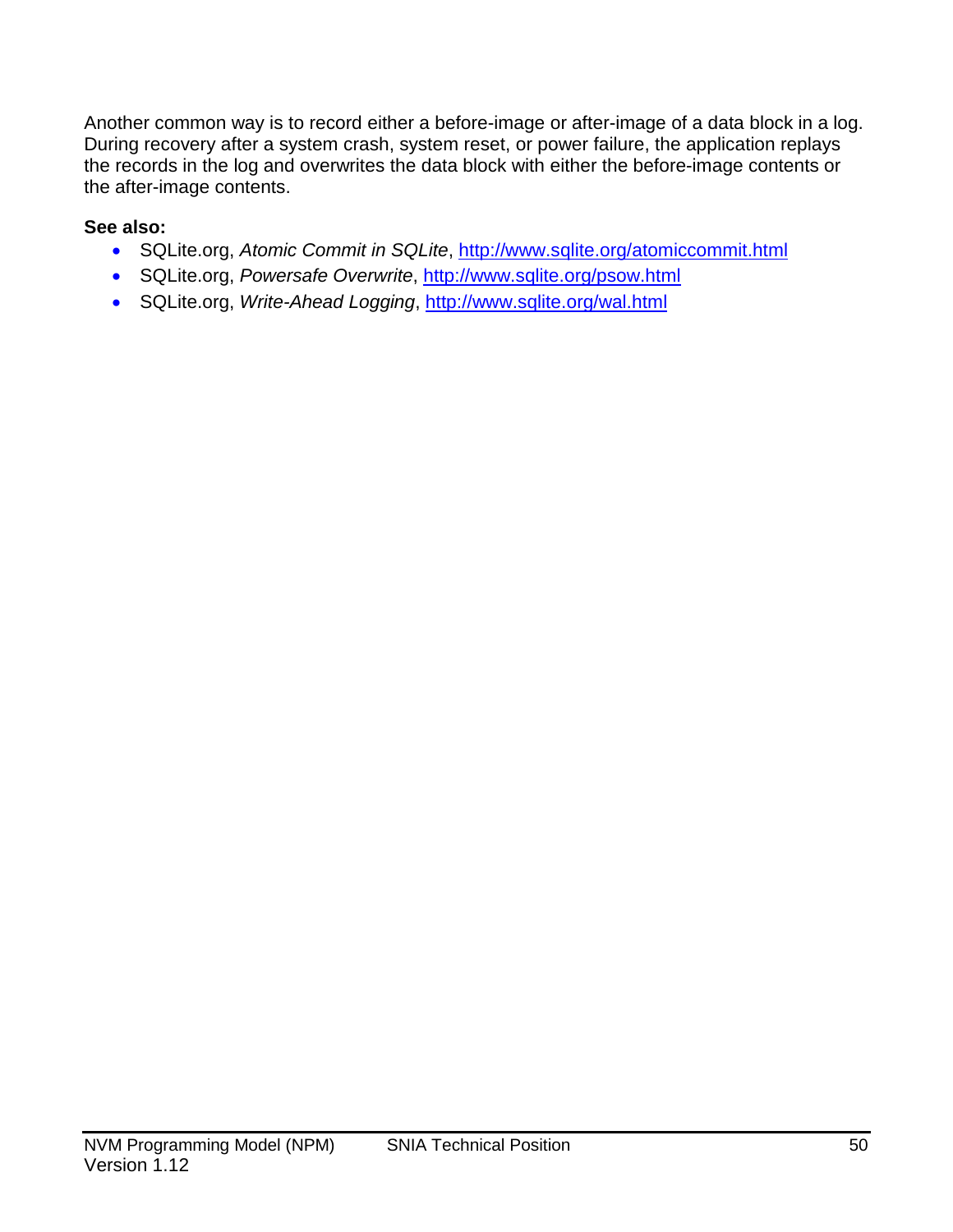# **9 NVM.PM.VOLUME mode**

# **9.1 Overview**

NVM.PM.VOLUME mode describes the behavior to be consumed by operating system abstractions such as file systems or pseudo-block devices that build their functionality by directly accessing persistent memory. NVM.PM.VOLUME mode provides a software abstraction (a PM volume) for persistent memory hardware and profiles functionality for operating system components including:

list of physical address ranges associated with each PM volume

The PM volume provides memory mapped capability in a fashion that traditional CPU load and store operations are possible. This PM volume may be provided via the memory channel of the CPU or via a PCIe memory mapping or other methods. Note that there should not be a requirement for an operating system context switch for access to the PM volume.





# **9.2 Actions**

# 9.2.1 **Actions that apply across multiple modes**

The following actions apply to NVM.PM.VOLUME mode as well as other modes.

```
NVM.COMMON.GET_ATTRIBUTE (see 6.11.1)
NVM.COMMON.SET_ATTRIBUTE (see 6.11.2)
```
# 9.2.2 **NVM.PM.VOLUME.GET\_RANGESET**

Requirement: mandatory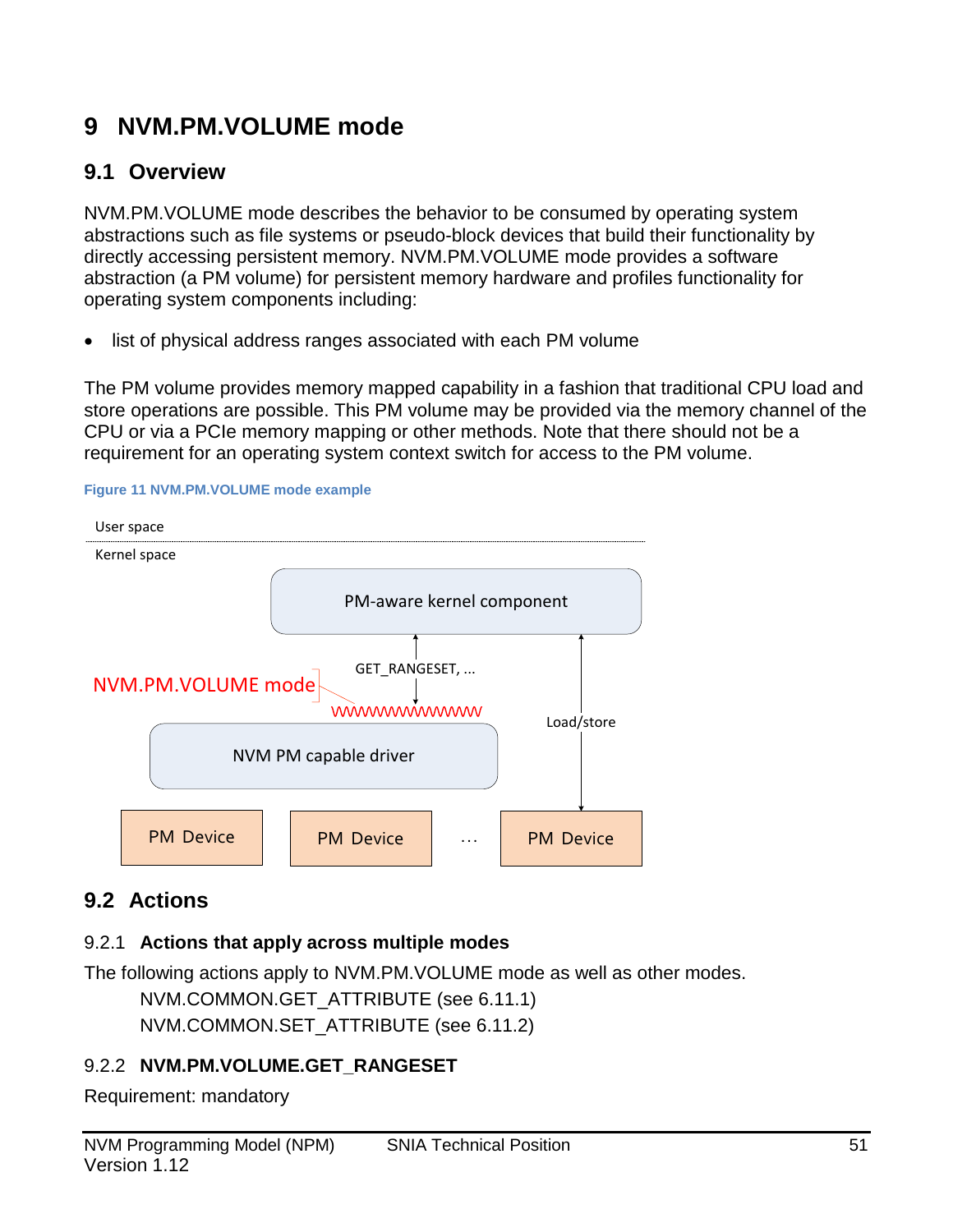The purpose of this action is to return a set of processor physical address ranges (and relate properties) representing all of the content for the identified volume.

When interpreting the set of physical addresses as a contiguous, logical address range; the data underlying that logical address range will always be the same and in the same sequence across PM volume instantiations.

Due to physical memory reconfiguration, the number and sizes of ranges may change in successive get ranges calls, however the total number of bytes in the sum of the ranges does not change, and the order of the bytes spanning all of the ranges does not change. The space defined by the list of ranges can always be addressed relative to a single base which represents the beginning of the first range.

Input: a reference to the PM volume

Returns a Property Group List (see [4.4.5\)](#page-20-0) where the properties are:

- starting physical address (byte address)
- length (in bytes)
- connection type see below
- sync type see below

For this revision of the specification, the following values (in text) are valid for connection type:

- *"memory"*: for persistent memory attached to a system memory channel
- "*PCIe*": for persistent memory attached to a PCIe extension bus

For this revision of the specification, the following values (in text) are valid for sync type:

- "none": no device-specific sync behavior is available implies no entry to NVM.PM.VOLUME implementation is required for flushing
- "VIRTUAL\_ADDRESS\_SYNC": the caller needs to use VIRTUAL\_ADDRESS\_SYNC (see [9.2.3\)](#page-51-0) to assure sync is durable
- "PHYSICAL\_ADDRESS\_SYNC": the caller needs to use PHYSICAL\_ADDRESS\_SYNC (see [9.2.4\)](#page-52-0) to assure sync is durable

### <span id="page-51-0"></span>9.2.3 **NVM.PM.VOLUME.VIRTUAL\_ADDRESS\_SYNC**

#### Requirement: optional

The purpose of this action is to invoke device-specific actions to synchronize persistent memory content to assure durability and enable recovery by forcing data to reach the persistence domain. VIRTUAL\_ADDRESS\_SYNC is used by a caller that knows the addresses in the input range are virtual memory addresses.

Input: virtual address and length (range)

See also: PHYSICAL\_ADDRESS\_SYNC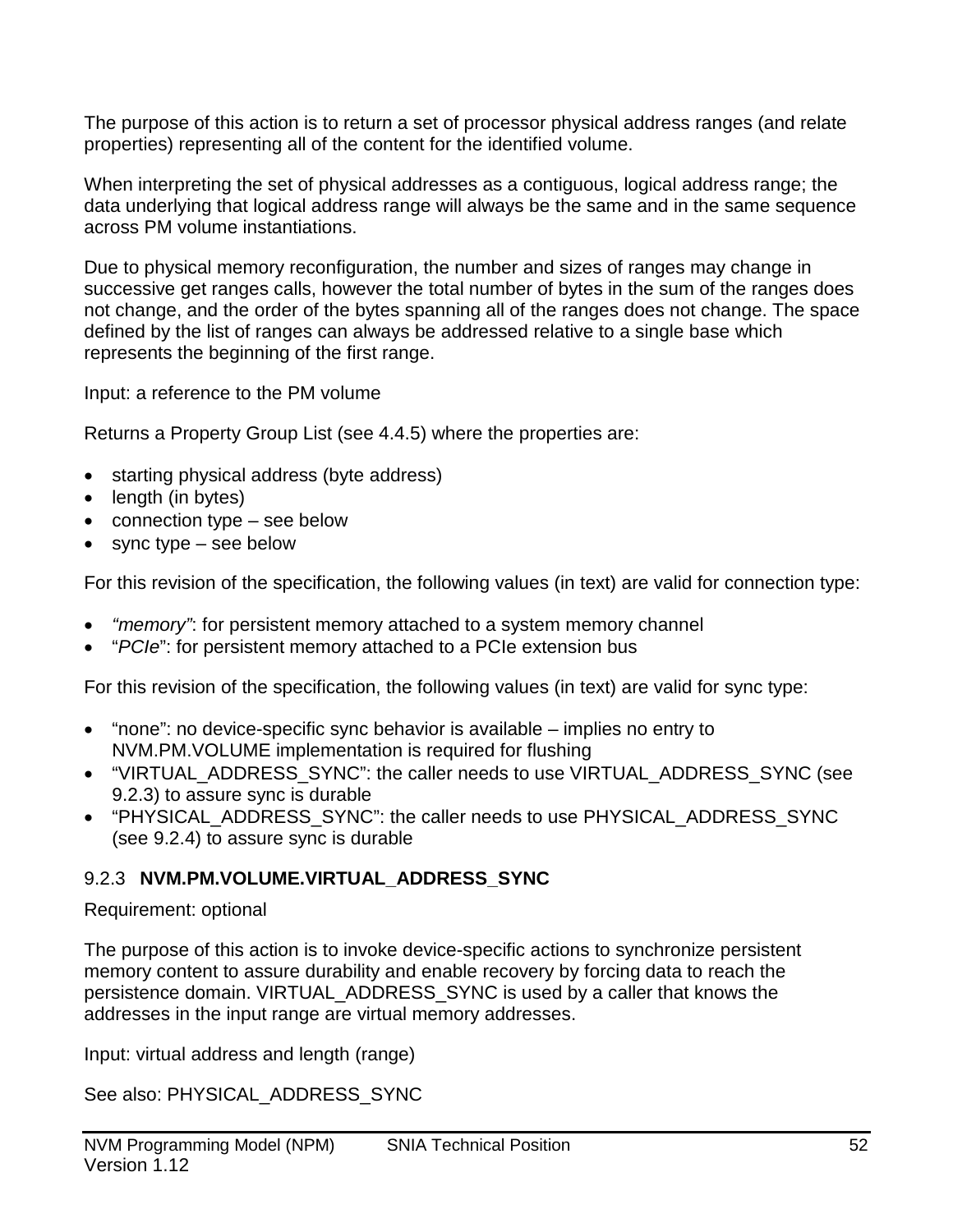## <span id="page-52-0"></span>9.2.4 **NVM.PM.VOLUME.PHYSICAL\_ADDRESS\_SYNC**

#### Requirement: optional

The purpose of this action is to synchronize persistent memory content to assure durability and enable recovery by forcing data to reach the persistence domain. This action is used by a caller that knows the addresses in the input range are physical memory addresses.

See also: VIRTUAL\_ADDRESS\_SYNC

Input: physical address and length (range)

# 9.2.5 **NVM.PM.VOLUME.DISCARD\_IF\_YOU\_CAN**

Requirement: mandatory if DISCARD\_IF\_YOU\_CAN\_CAPABLE (see [9.3.6\)](#page-54-0) is true

This action notifies the NVM device that the input range (volume offset and length) are no longer needed by the caller. This action may not result in any action by the device, depending on the implementation and the internal state of the device. This action is meant to allow the underlying device to optimize the data stored within the range. For example, the device can use this information in support of functionality like thin provisioning or wear-leveling**.**

Inputs: a range of addresses (starting address and length in bytes). The address shall be a logical memory address offset from the beginning of the volume.

Status: Success indicates the request is accepted but not necessarily acted upon.

# 9.2.6 **NVM.PM.VOLUME.DISCARD\_IMMEDIATELY**

Requirement: mandatory if DISCARD\_IMMEDIATELY\_CAPABLE (see [9.3.7\)](#page-55-0) is true

This action notifies the NVM device that the input range (volume offset and length) are no longer needed by the caller. Similar to DISCARD\_IF\_YOU\_CAN, but the implementation is required to unmap the range before the next READ or WRITE action, even if garbage collection of the range has not occurred yet.

Inputs: a range of addresses (starting address and length in bytes). The address shall be a logical memory address offset from the beginning of the volume.

The values returned by subsequent read operations are specified by the DISCARD\_IMMEDIATELY\_RETURNS (see 9.3.8) attribute.

Status: Success indicates the request is completed.

# 9.2.7 **NVM.PM.VOLUME.EXISTS**

Requirement: mandatory if EXISTS\_CAPABLE (se[e9.3.9\)](#page-55-1) is true

A PM device may allocate storage through a thin provisioning mechanism or one of the discard actions. As a result, memory can exist in one of three states: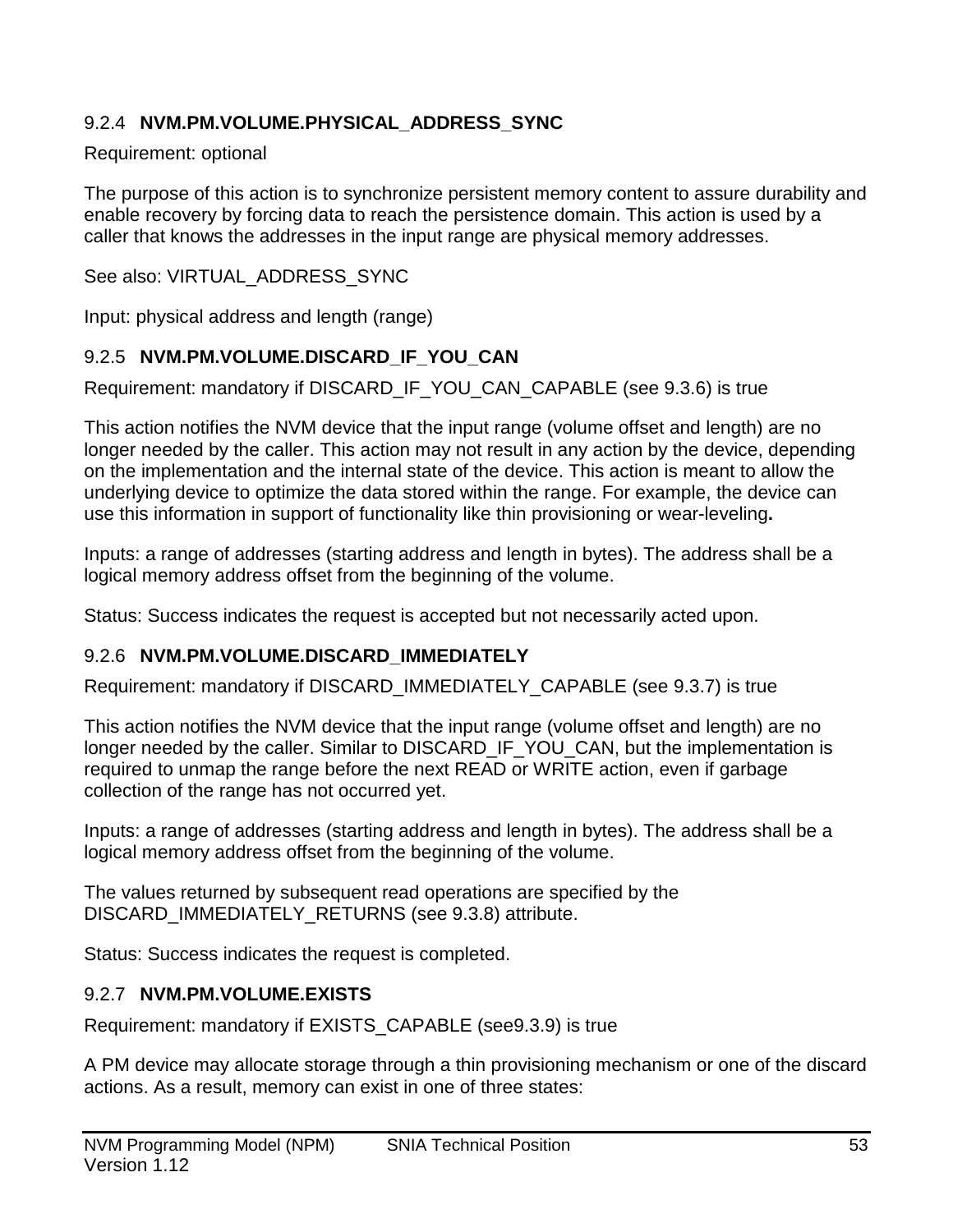- **Mapped**: the range has had data written to it
- **Unmapped**: the range has not been written, and there is no memory allocated
- **Allocated**: the range has not been written, but has memory allocated to it

The EXISTS action allows the NVM user to determine if a range of bytes has been allocated.

Inputs: a range of bytes (starting byte address and length in bytes)

Output: a Property Group List (see [4.4.5\)](#page-20-0) where the properties are the starting address, length and state. State is a string equal to "mapped", "unmapped", or "allocated".

Result: the status of the action

## **9.3 Attributes**

#### 9.3.1 **Attributes that apply across multiple modes**

The following attributes apply to NVM.PM.VOLUME mode as well as other modes. NVM.COMMON.SUPPORTED\_MODES (see [6.12.1\)](#page-25-0)

#### 9.3.2 **NVM.PM.VOLUME.VOLUME\_SIZE**

Requirement: mandatory

VOLUME\_SIZE is the volume size in units of bytes. This shall be the same as the sum of the lengths of the ranges returned by the GET\_RANGESETS action.

#### 9.3.3 **NVM.PM.VOLUME.INTERRUPTED\_STORE\_ATOMICITY**

Requirement: mandatory

INTERRUPTED\_STORE\_ATOMICITY indicates whether the device supports power fail atomicity of store actions.

A value of true indicates that after a store interrupted by reset, power loss or system crash; upon restart the contents of persistent memory reflect either the state before the store or the state after the completed store. A value of false indicates that after a store interrupted by reset, power loss or system crash, upon restart the contents of memory may be such that subsequent loads may create exceptions depending on the value of the FUNDAMENTAL\_ERROR\_RANGE attribute (see [9.3.4\)](#page-53-0).

#### <span id="page-53-0"></span>9.3.4 **NVM.PM.VOLUME.FUNDAMENTAL\_ERROR\_RANGE**

Requirement: mandatory

FUNDAMENTAL\_ERROR\_RANGE is the number of bytes that may become unavailable due to an error on an NVM device.

This attribute is relevant when the device does not support write atomicity.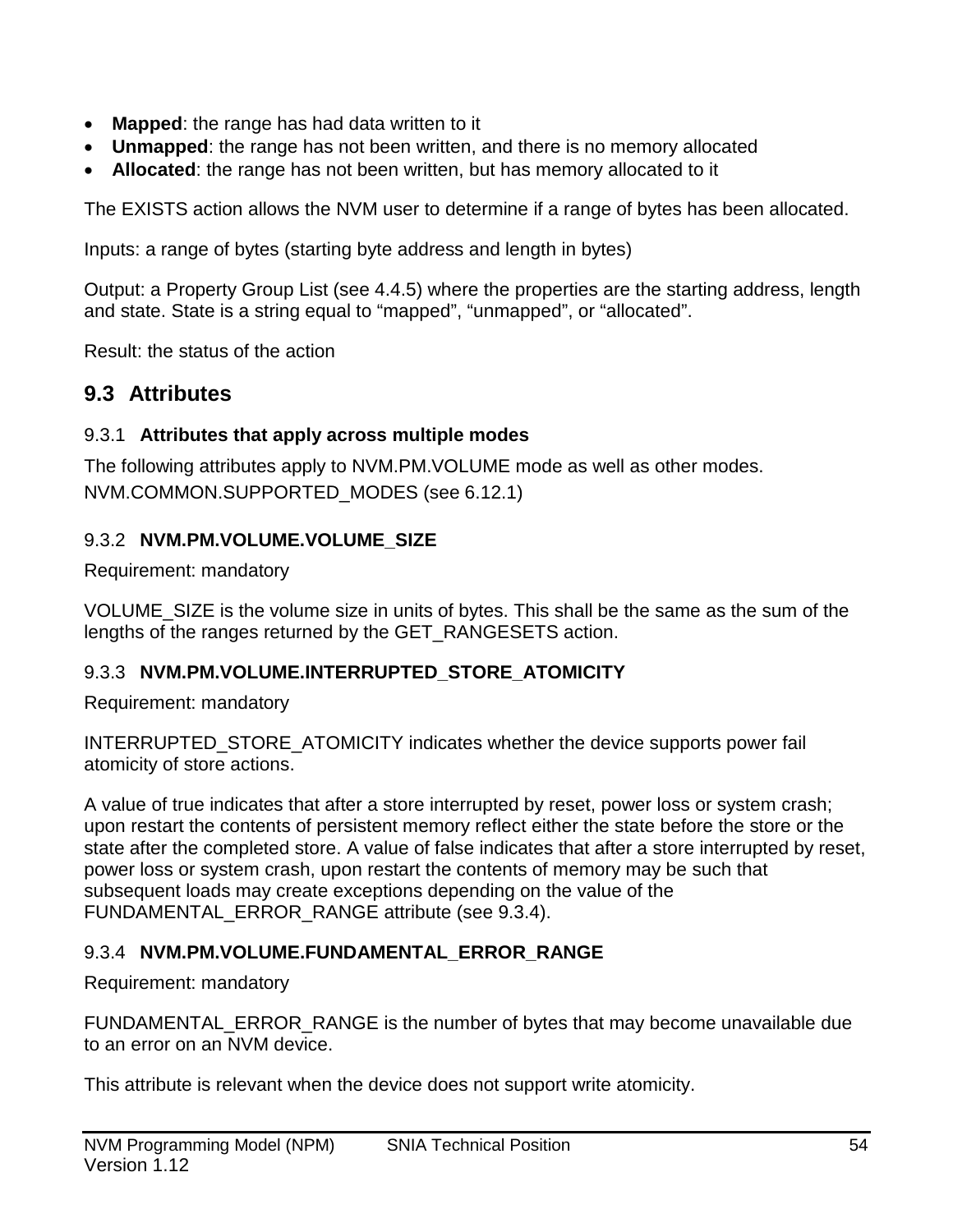A zero value means that the device is unable to provide a guarantee on the number of adjacent bytes impacted by an error.

A caller may organize data in terms of FUNDAMENTAL\_ERROR\_RANGE to avoid certain torn write behavior.

## 9.3.5 **NVM.PM.VOLUME.FUNDAMENTAL\_ERROR\_RANGE\_OFFSET**

Requirement: mandatory

The number of bytes offset from the beginning of a volume range (as returned by GET\_RANGESET) before FUNDAMENTAL\_ERROR\_RANGE\_SIZE intervals apply.

A fundamental error range is not required to start at a byte address evenly divisible by FUNDAMENTAL\_ERROR\_RANGE. FUNDAMENTAL\_ERROR\_RANGE\_OFFSET shall be set to the difference between the starting byte address of a fundamental error range rounded down to a multiple of FUNDAMENTAL\_ERROR\_RANGE.

Figure 12 [Zero range offset example](#page-54-1) depicts an implementation where fundamental error ranges start at bye address zero; the implementation shall return zero for FUNDAMENTAL\_ERROR\_RANGE\_OFFSET.

<span id="page-54-1"></span>**Figure 12 Zero range offset example**

| FUNDAMENTAL RANGE SIZE | FUNDAMENTAL RANGE SIZE | FUNDAMENTAL RANGE SIZE |
|------------------------|------------------------|------------------------|
| PM range               | PM range               | PM range               |
|                        |                        |                        |

Byte Address Zero

Figure 13 [Non-zero range offset example](#page-54-2) depicts an implementation where fundamental error ranges start at a non-zero offset; the implementation shall return the difference between the starting byte address of a fundamental error range rounded down to a multiple of FUNDAMENTAL ERROR RANGE.

<span id="page-54-2"></span>**Figure 13 Non-zero range offset example**

| Non-zero                              | FUNDAMENTAL RANGE SIZE | FUNDAMENTAL RANGE SIZE | FUNDAMENTAL RANGE SIZE |
|---------------------------------------|------------------------|------------------------|------------------------|
| FUNDAMENTAL<br>RANGE<br><b>OFFSET</b> | PM range               | PM range               | PM range               |

Byte Address Zero

# <span id="page-54-0"></span>9.3.6 **NVM.PM.VOLUME.DISCARD\_IF\_YOU\_CAN\_CAPABLE**

Requirement: mandatory

Returns true if the implementation supports DISCARD\_IF\_YOU\_CAN.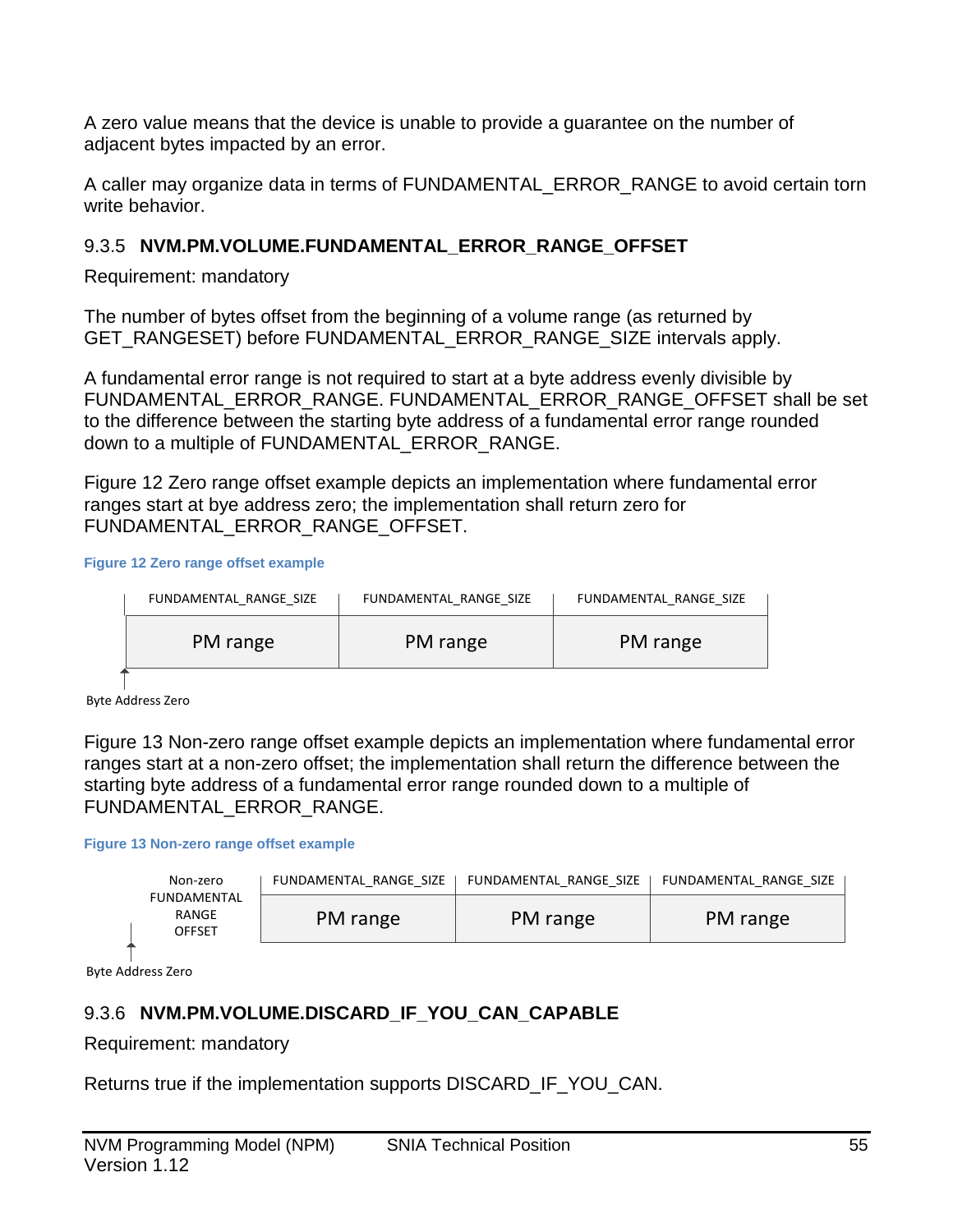# <span id="page-55-0"></span>9.3.7 **NVM.PM.VOLUME.DISCARD\_IMMEDIATELY\_CAPABLE**

Requirement: mandatory

Returns true if the implementation supports DISCARD\_IMMEDIATELY.

# 9.3.8 **NVM.PM.VOLUME.DISCARD\_IMMEDIATELY\_RETURNS**

Requirement: mandatory if DISCARD\_IMMEDIATELY\_CAPABLE (see [9.3.7\)](#page-55-0) is true

The value returned from read operations to bytes specified by a DISCARD\_IMMEDIATELY action with no subsequent write operations. The possible values are:

- A value that is returned to each load of bytes in an unmapped range until the next store action
- Unspecified

## <span id="page-55-1"></span>9.3.9 **NVM.PM.VOLUME.EXISTS\_CAPABLE**

Requirement: mandatory

This attribute indicates that the implementation is capable of the NVM.PM.VOLUME.EXISTS action.

# **9.4 Use cases**

### 9.4.1 **Initialization steps for a PM-aware file system**

### **Purpose/triggers:**

Steps taken by a file system when a PM-aware volume is attached to a PM volume.

### **Scope/context:**

NVM.PM.VOLUME mode

### **Preconditions:**

- The administrator has defined a PM volume
- The administrator has completed one-time steps to create a file system on the PM volume

# **Inputs:**

- A reference to a PM volume
- The name of a PM file system

### **Success scenario:**

- 1. The file system issues a GET\_RANGESET action to retrieve information about the ranges comprised by the PM volume.
- 2. The file system uses the range information from GET\_RANGESET to determine physical address range(s) and offset(s) of the file system's primary metadata (for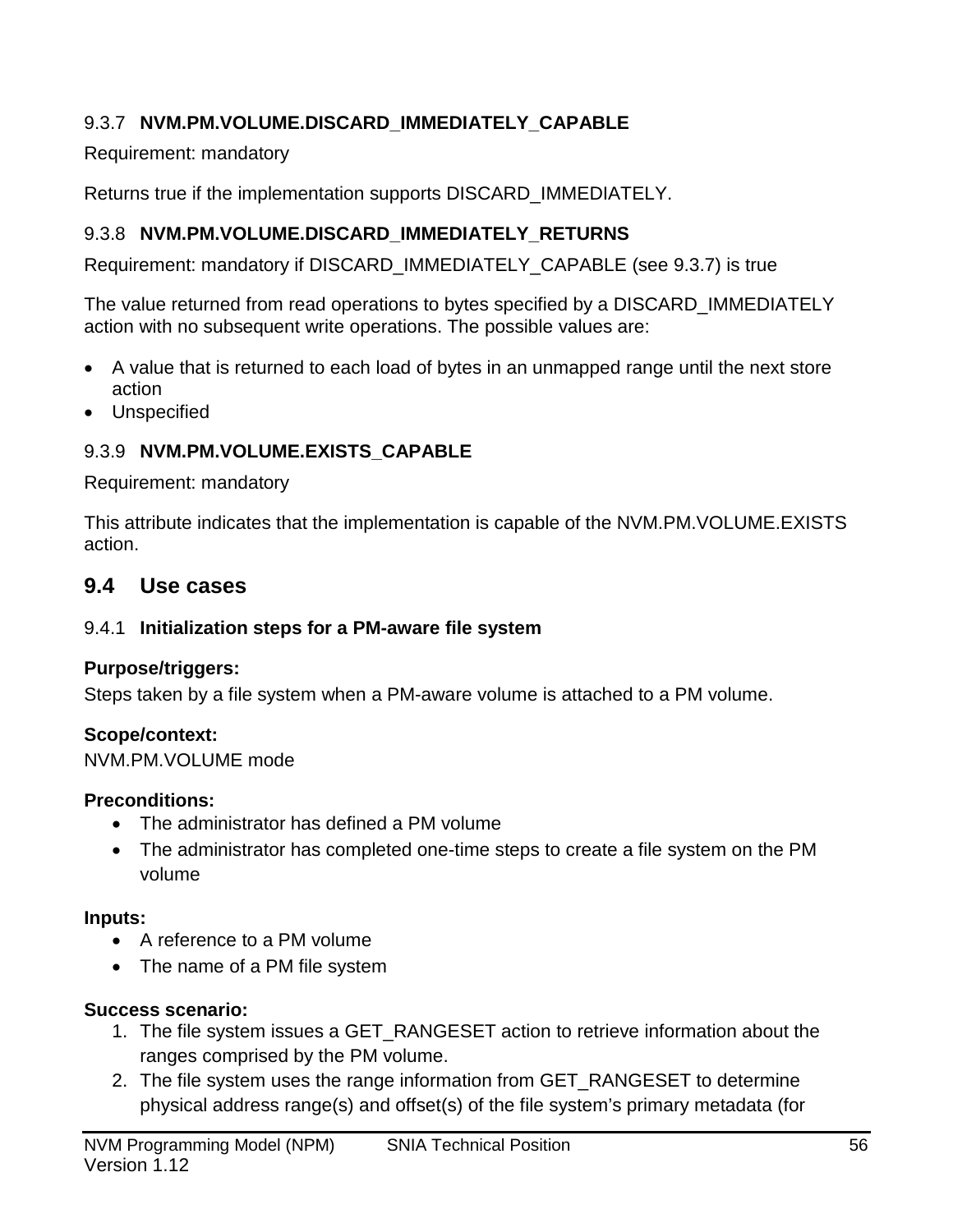example, the primary superblock), then loads appropriate metadata to determine no additional validity checking is needed.

- 3. The file system sets a flag in the metadata indicating the file system is mounted by storing the updated status to the appropriate location
	- a. If the range containing this location requires VIRTUAL\_ADDRESS\_SYNC or PHYSICAL\_ADDRESS\_SYNC is needed (based on GET\_RANGESET's sync mode property), the file system invokes the appropriate SYNC action

# **Postconditions:**

The file system is usable by applications.

# 9.4.2 **Driver emulates a block device using PM media**

# **Purpose/triggers:**

The steps supporting an application write action from a driver that emulates a block device using PM as media.

# **Scope/context:**

NVM.PM.VOLUME mode

# **Preconditions:**

PM layer FUNDAMENTAL\_SIZE reported to driver is cache line size.

# **Inputs:**

The application provides:

- the starting address of the memory (could be volatile) memory containing the data to write
- the length of the memory range to be written,
- an OS-specific reference to a block device (the virtual device backed by the PM volume),
- the starting LBA within that block device

# **Success scenario:**

- 1. The driver registers with the OS-specific component to be notified of errors on the PM volume. PM error handling is outside the scope of this specification, but may be similar to what is described in (and above) Figure 15 Linux Machine Check error flow with proposed new interface.
- 2. Using information from a GET\_RANGESET response, the driver splits the write operating into separate pieces if the target PM addresses (corresponding to application target LBAs) are in different ranges with different "sync type" values. For each of these pieces: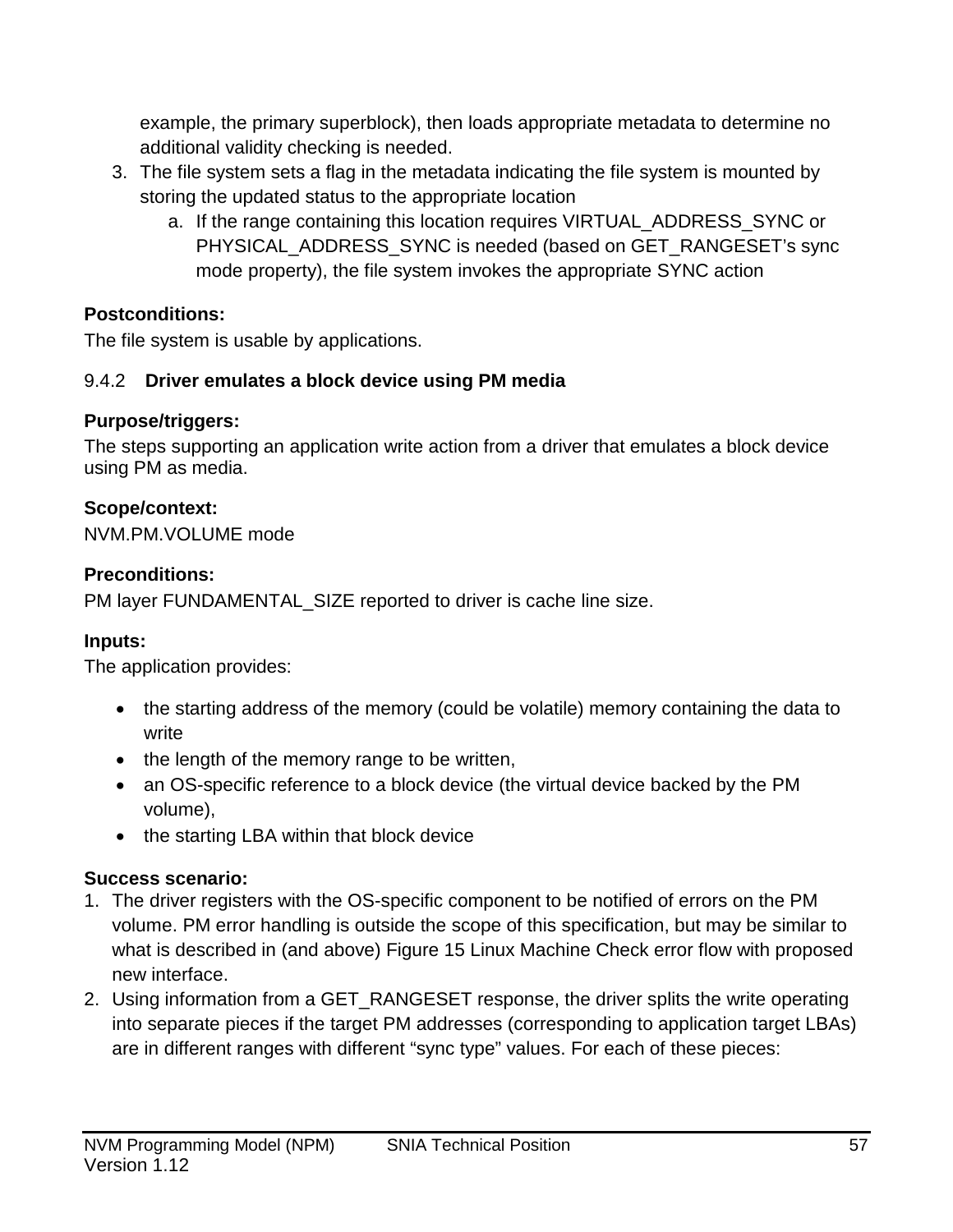- a. Using information from a GET\_RANGESET response, the driver determines the PM memory address corresponding to the input starting LBA, and performs a memory copy operation from the callers input memory to the PM
- b. The driver then performs a platform-specific flush operation
- c. Using information from a GET\_RANGESET response, the driver invokes the PHYSICAL\_ADDRESS\_SYNC or VIRTUAL\_ADDRESS\_SYNC action as needed
- 3. No PM errors are reported by the PM error component, the driver reports that the write action succeeded.

# **Alternative Scenario 1:**

In step 3 in the Success Scenario, the PM error component reports a PM error. The driver verifies that this error impacts the PM range being written and returns an error to the caller.

# **Postconditions:**

The target PM range (i.e., the block device LBA range) is updated.

# **See also:**

[4.2.4](#page-16-0) [NVM block volume using PM hardware](#page-16-0)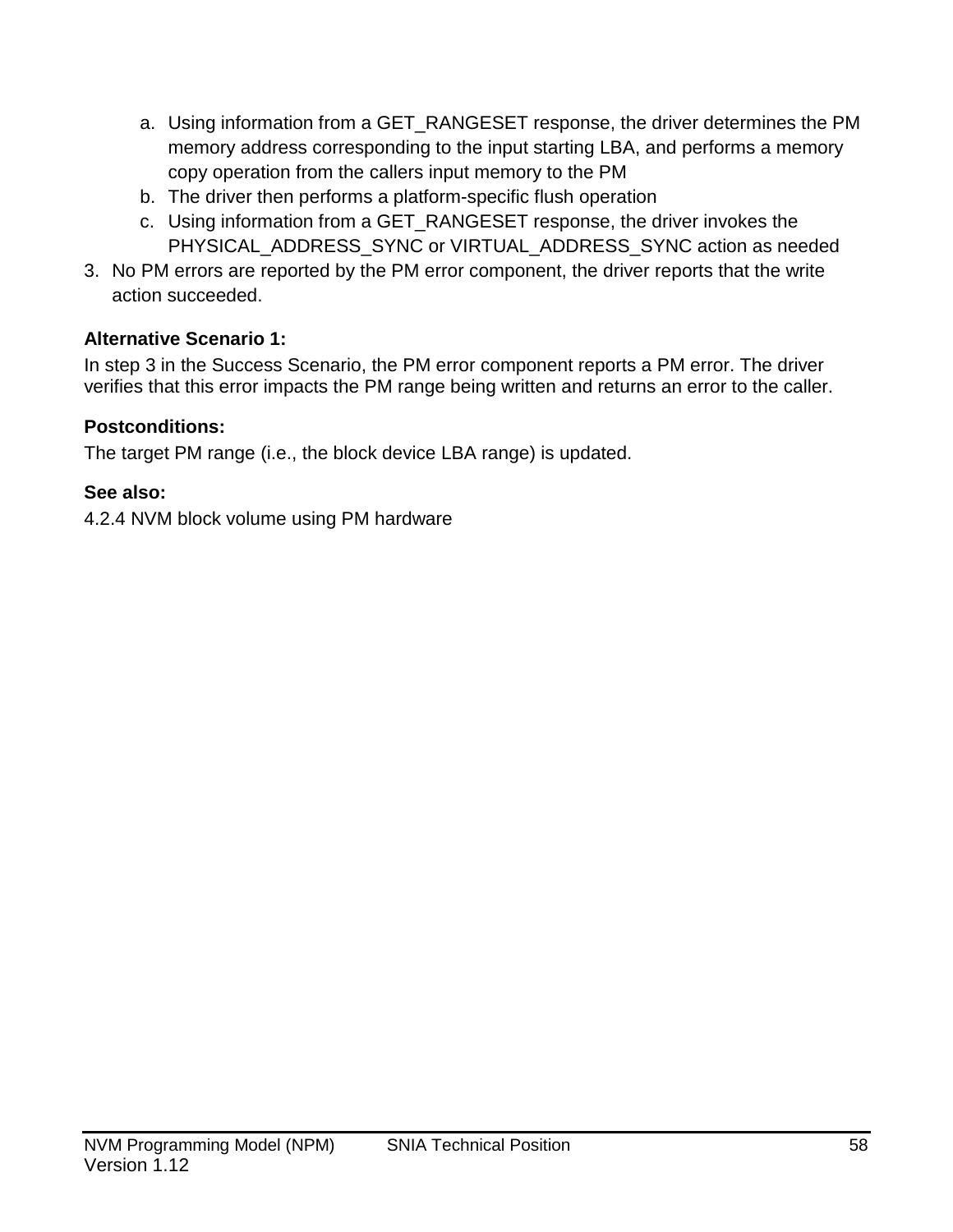# **10 NVM.PM.FILE**

# **10.1Overview**

The NVM.PM.FILE mode access provides a means for user space applications to directly access NVM as memory. Most of the standard actions in this mode are intended to be implemented as APIs exported by existing file systems. An NVM.PM.FILE implementation behaves similarly to preexisting file system implementations, with minor exceptions. This section defines extensions to the file system implementation to accommodate persistent memory mapping and to assure interoperability with NVM.PM.FILE mode applications.

Figure 14 [NVM.PM.FILE mode example](#page-58-0) shows the context surrounding the point in a system (the red, wavy line) where the NVM.PM.FILE mode programming model is exposed by a PMaware file system. A user space application consumes the programming model as is typical for current file systems. This example is not intended to preclude the possibility of a user space PM-aware file system implementation. It does, however presume that direct load/store access from user space occurs within a memory-mapped file context. The PM-aware file system interacts with an NVM PM capable driver to achieve any non-direct-access actions needed to discover or configure NVM. The PM-aware file system may access NVM devices for purposes such as file allocation, free space or other metadata management. The PM-aware file system manages additional metadata that describes the mapping of NVM device memory locations directly into user space.



<span id="page-58-0"></span>**Figure 14 NVM.PM.FILE mode example**

Once memory mapping occurs, the behavior of the NVM.PM.FILE mode diverges from NVM.FILE mode because accesses to mapped memory are in the persistence domain as soon as they reach memory. This is represented in Figure 14 [NVM.PM.FILE mode example](#page-58-0) by the arrow that passes through the "MMU Mappings" extension of the file system. As a result of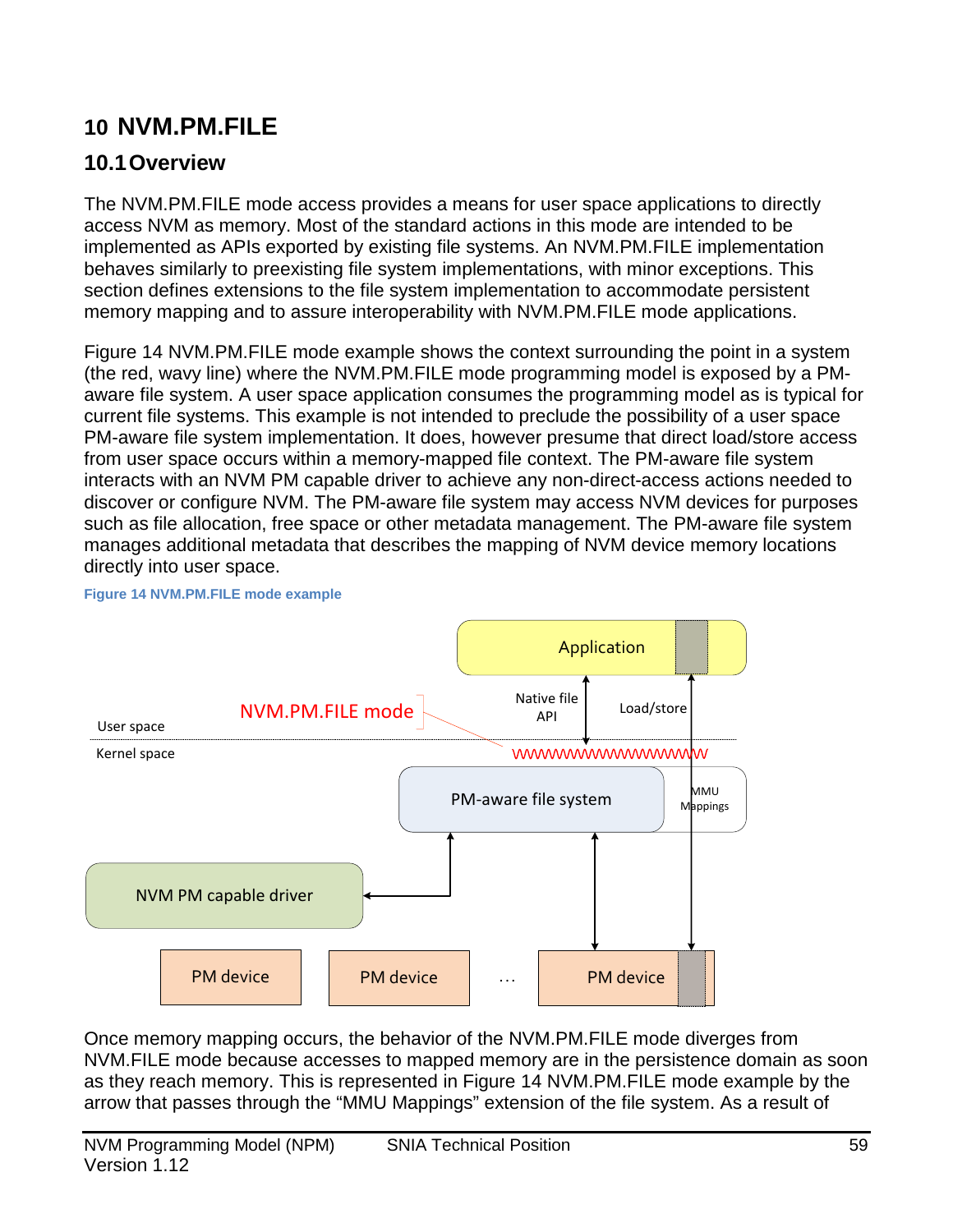persistent memory mapping, primitive ACID properties arise from CPU and memory infrastructure behavior as opposed to disk drive or traditional SSD behavior. Note that writes may still be retained within processor resident caches or memory controller buffers before they reach a persistence domain. As with NMV.FILE.SYNC, the possibility remains that memory mapped writes may become persistent before a corresponding NVM.PM.FILE.SYNC action.

The following actions have behaviors specific to the NVM.PM.FILE mode:

NVM.PM.FILE.MAP – Add a subset of a PM file to application's address space for load/store access.

NVM.PM.FILE.SYNC – Synchronize persistent memory content to assure durability and enable recovery by forcing data to reach the persistence domain.

## 10.1.1 Applications and PM Consistency

Applications (either directly or using services of a library) rely on CPU and kernel tools to achieve consistency of data in PM. These tools cause PM to exhibit certain data consistency properties enabling applications to operate correctly:

- PM is usable as volatile (not just persistent) memory
- Data residing in PM is consistent and durable even after a failure

Consistency is defined relative to the application's objectives and design. For example, an application can utilize a write-ahead log (see SQLite.org, Write-Ahead Logging, http://www.sqlite.org/wal.html); when the application starts, recovery logic uses the write-ahead log to determine whether store operations completed and modifies data to achieve consistency. Similarly, durability objectives vary with applications. For database software, durability typically means that once a transaction has been committed it will remain so, even in the event of unexpected restarts. Other applications use a checkpoint mechanism other than transactions to define durable data states.

When persistence behavior is ignored, memory-mapped PM is expected to operate like volatile memory. Compiled code without durability expectations is expected to continue to run correctly.

This includes the following:

- Accessible through load, store, and atomic read/modify/write instructions
- Subject to existing processor cache coherency and "uncacheable" models (uncacheable models do not require a cache flush instruction to assure data is written to memory)
- Load, store, and atomic read/modify/write instructions retain their current semantics
	- o Even when accessed from multiple threads
	- o Even if locks or lock-protected data live in PM
- Able to use existing code (e.g., sort function) on PM data
- Applies for all data producers: CPU and, where relevant, I/O
- "Execute In Place" capability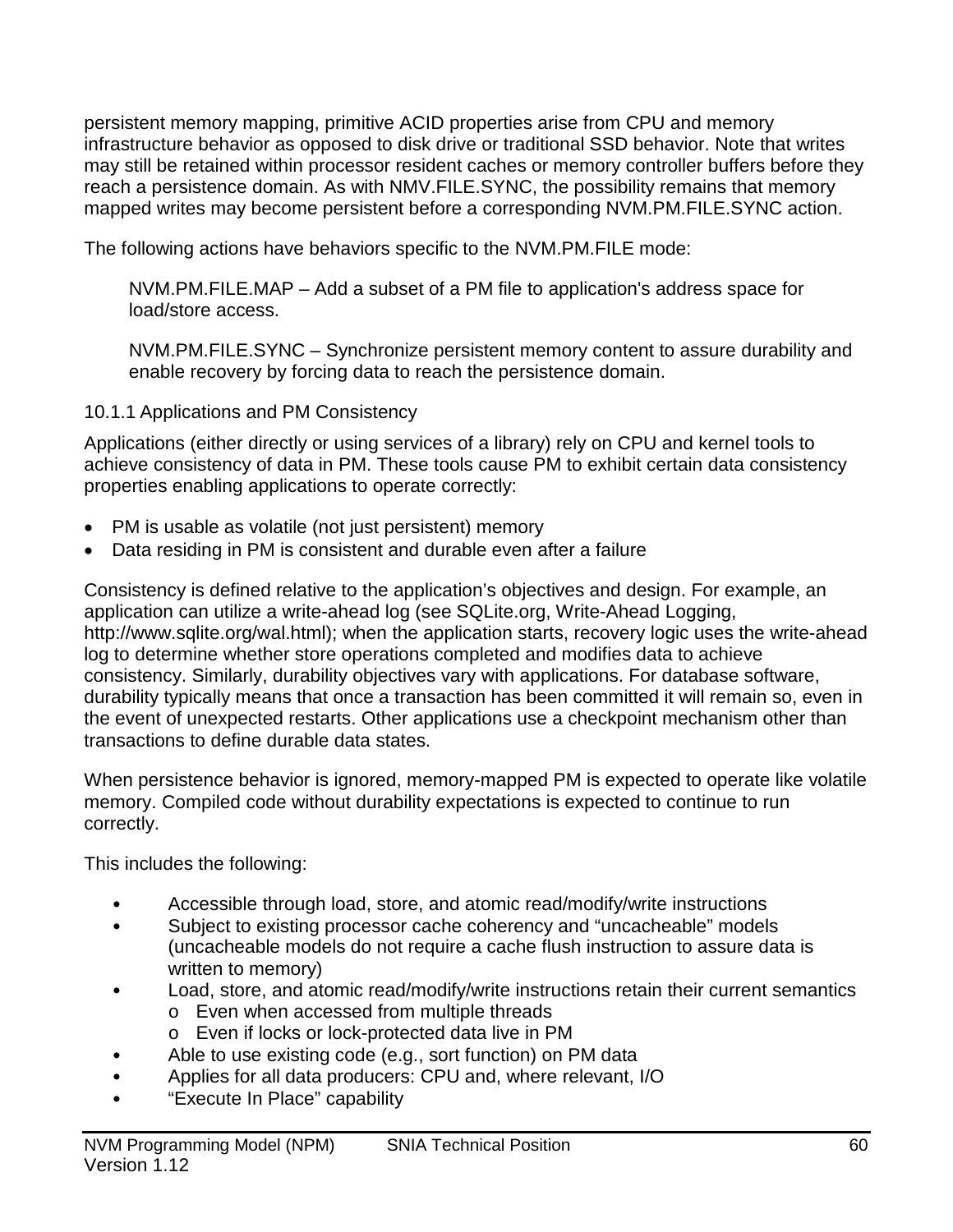• Supports pointers to PM data structures

At the implementation level, the behavior for fence instructions in libraries and thread visibility behavior is the same for data in PM as for data in volatile memory.

Two properties assure data is consistent and durable even after failures:

- Atomicity: some stores can't be partly visible even after a failure
- Strict write ordering

EXAMPLE - This is a pseudo C language example of atomicity and strict ordering. In this example, msync implements NVM.PM.FILE.SYNC:

```
// a, a end in PMa[0] = foo();
msync(\&a[0]), \dots;a end = 0;msync(&a_end, …);
. . .
n = a end + 1;
a[n] = foo();
msync(\&(a[n]), \dots);a<sub>end</sub> = n;
msync(&a_end, …);
```
For correctness of this example, the following assertions apply:

- a[0  $\ldots$  a end] always contains valid data, even after a failure in this code.
- a end is written atomically to PM, so that the second store to a end occurs no earlier than the store to a[n].

To achieve failure atomicity, aligned stores of fundamental data types (see [6.10\)](#page-23-0) reach PM atomically. After a failure (allowed by the failure model), each such store is fully reflected in the resulting PM state or not at all.

At least two facilities are useful to achieve strict ordering:

- msync: Wait for all writes in a range to complete
- optimization using an intra-cache-line ordering guarantee.

To elaborate on these, msync(address\_range) ensures that if any effects from code following the call are visible, then so are all stores to address\_range (from any thread) which precede the call to msync .

With intra-cache-line ordering, thread-ordered stores to a single cache line become visible in PM in the order in which they are issued. The term "thread-ordered" refers to certain stores that are already known in today's implementations to reach coherent cache in order, such as:

- $\times$ 86 MOV
- some C11, C++11 atomic stores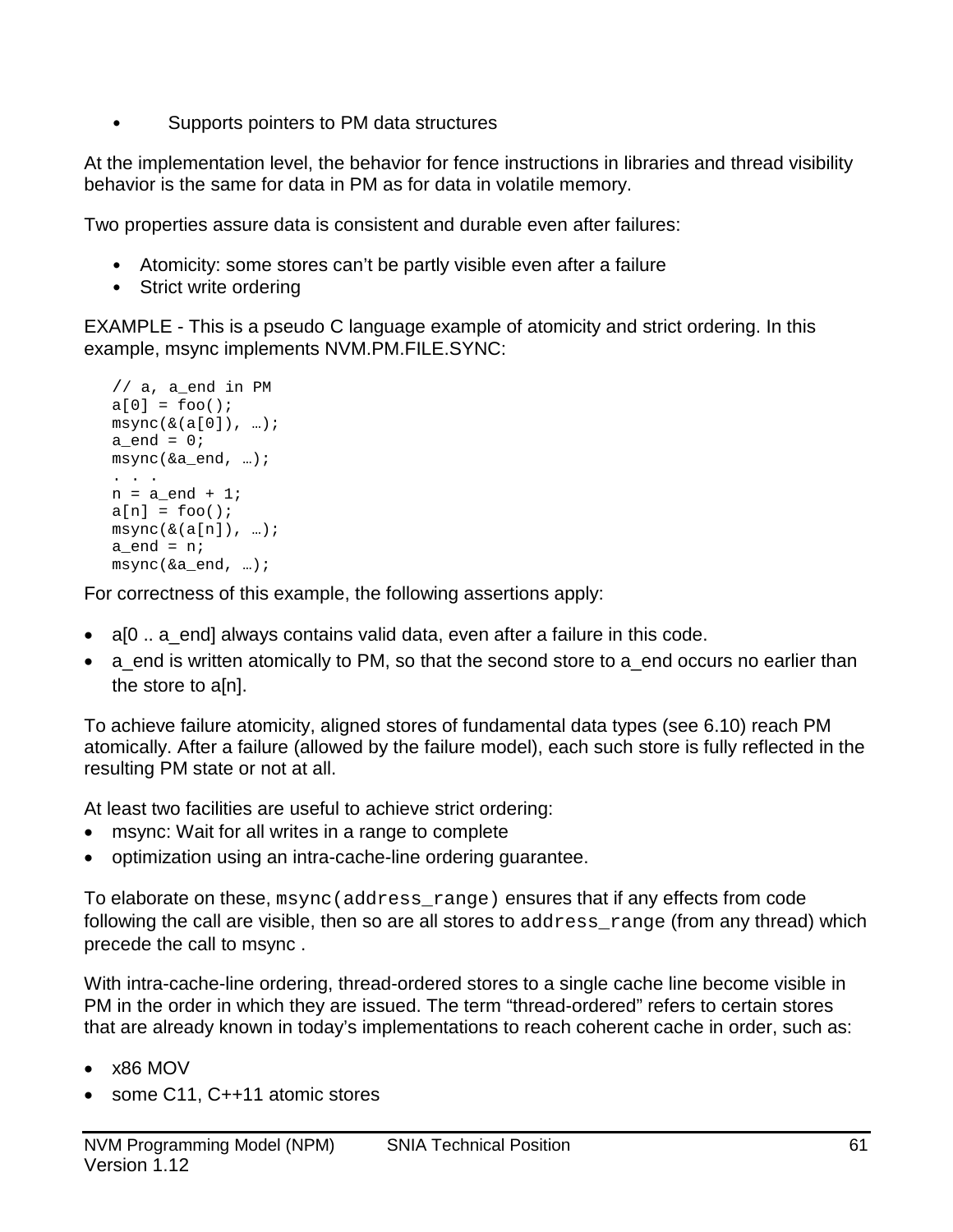• Java & C# volatile stores.

The CPU core and compiler do not reorder these. Within a single cache line, this order is normally preserved when the lines are evicted to PM. This last point is a critical consideration as the preservation of thread-ordered stores during eviction to PM is sometimes not guaranteed.

# 10.1.2 PM Error Handling

With traditional storage, applications access persistent data via read and write system calls that traverse the operating system's IO stack and driver subsystem. In contrast, applications accessing memory-mapped persistent data via NVM.PM.FILE.MAP do so via regular CPU loads and stores. Unlike applications that explicitly invoke the operating system via read() and write() calls, the OS is not explicitly involved in storage IOs to memory-mapped persistent memory. This difference in software architecture enables persistent-memory-based applications to avoid the overhead imposed by IO and driver processing, but it also implies some significant differences in the mechanics of error processing associated with IOs. This section reviews the error-handling mechanisms that exist for traditional storage, reviews the mechanisms that exist for memory generally, and describes the application-level mechanisms that an application can use to achieve similar error-handling semantics on persistent memorybased storage.

When a data error occurs, there are three properties to consider. The first property to consider is instruction precision. Instruction precision refers to whether the error, as detected and reported, is precise with respect to the application instruction that generated the erroneous IO. When an error is instruction-precise, that means that the error is reported before the application could continue on to the immediate next instruction after the IO. When an error is imprecise, this means that error is delivered to the application some time after the corresponding IO was issued by the application. Thus, when an imprecise error is delivered to an application, the application's state may have changed since the issuance of the IO that caused the error.

The second property of data errors to consider is that of data containment. When an IO error is detected, any corrective action may depend on the ability to know what data has been lost. The granularity of data containment likely depends on the error detection and reporting capabilities of the host platform and upon the platform software, which may increase the granularity according to the platform software's requirements.

The third property to consider is whether the platform supports live reporting of memory errors, or whether instead the platform requires a machine restart to report errors. It is possible that the platform supports both precision and data-containment, but does not support live-reporting of memory errors. In such a scenario, the application does not make forward progress past the faulting instruction and is therefore precise. The error, however, would be discovered during application restart rather than when the application had originally caused or encountered an error.

The properties of an error determine the type of response an application can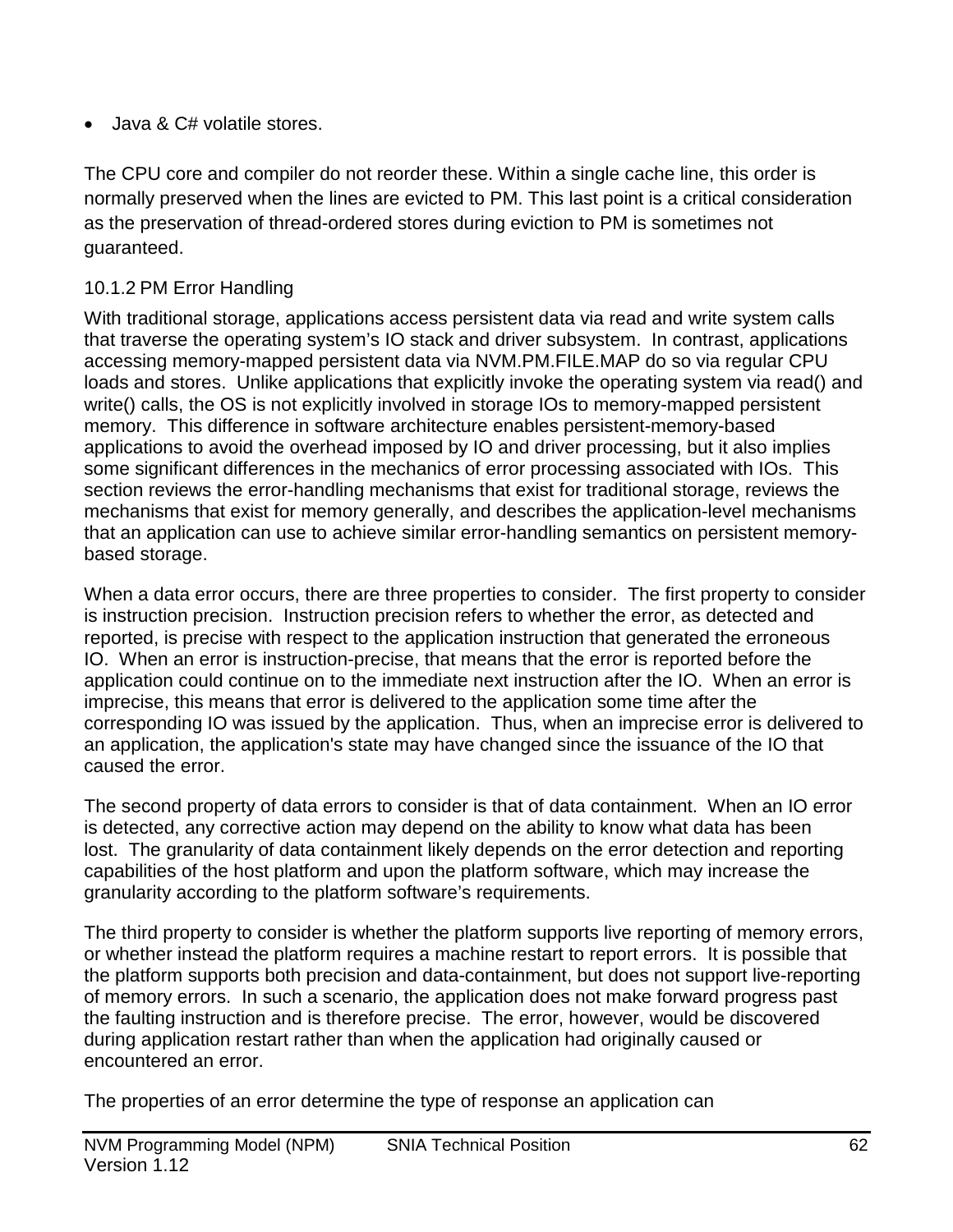execute. Broadly, there are two types of responses to an error: real-time recovery, and application restart with crash recovery. In a real-time recovery scenario, an application can recover from an error without backtracking and without losing any in-flight state. In a restartwith-crash-recovery scenario, the application is forced to validate storage state and restart its processing from some known, good state. This means that state and processing subsequent to the errant instruction must be discarded. Crash recovery is usually achieved via journaling or logging techniques.

Data IO errors may be in some combination of the instruction-precision, data-contained, and live-reporting properties. Instruction-precise, data-contained, live-reported errors are by their nature real-time recoverable. In this case, the instruction generating an error-inducing IO receives a fault indication and the faulting data region corresponding to the IO is known. Notably, only instruction-precise, data-contained, live-reported errors are real-time recoverable. Any other kind of error (imprecise, or precise and data-uncontained) will require that the application restart.

# **10.1.2.1 Error handling with traditional storage**

The traditional read/write system-call based IO abstraction can experience any combination of the instruction-precise, data-contained errors. If the OS detects an error in the course of servicing a read or write, it is reported as an error precisely at the point where the read or write was issued. Further, the storage extent associated with the failure is explicitly known, since it was the argument to the system call. Thus, the data failure is contained.

For reads, this means that the program receives an error notification immediately where the error-inducing read was issued. The program can handle that error immediately, potentially by using a data replica on a different datastore. The program can then resume as it would have if the read was successful. Thus, reads always have the properties of instruction precision and data containment.

For unbuffered writes, only a subset of errors can be reported in an instruction-precise, datacontained manner. (Buffered writes are not considered here, since portions of software tasked with maintaining consistency points on persistent media must use unbuffered writes to be assured the operating system is not buffering the data). Unbuffered write errors that are detected by the storage hardware will be interpreted by the driver, potentially retried, and if failure persists, the error will be reported to the application. However, an unbuffered write operation alone is insufficient to ensure that data has become durable on the media (ie, all associated caching has been flushed) and that there have been no silent media errors. In these cases, any associated errors are not surfaced at the time of the unbuffered write operation. Instead, such errors are only surfaced to the application in a subsequent synchronization and read operation. Just as with any other read, an error reported at that time is instruction-precise and data-contained with respect to the read operation. But, since the error was not detected during the unbuffered write, the error is not precise with respect to the originating write operation. The application will be forced to backtrack or initiate its crashrecovery algorithm. Note, however, that because the error is precise with respect to the verifying read operation, the application can backtrack with local context information about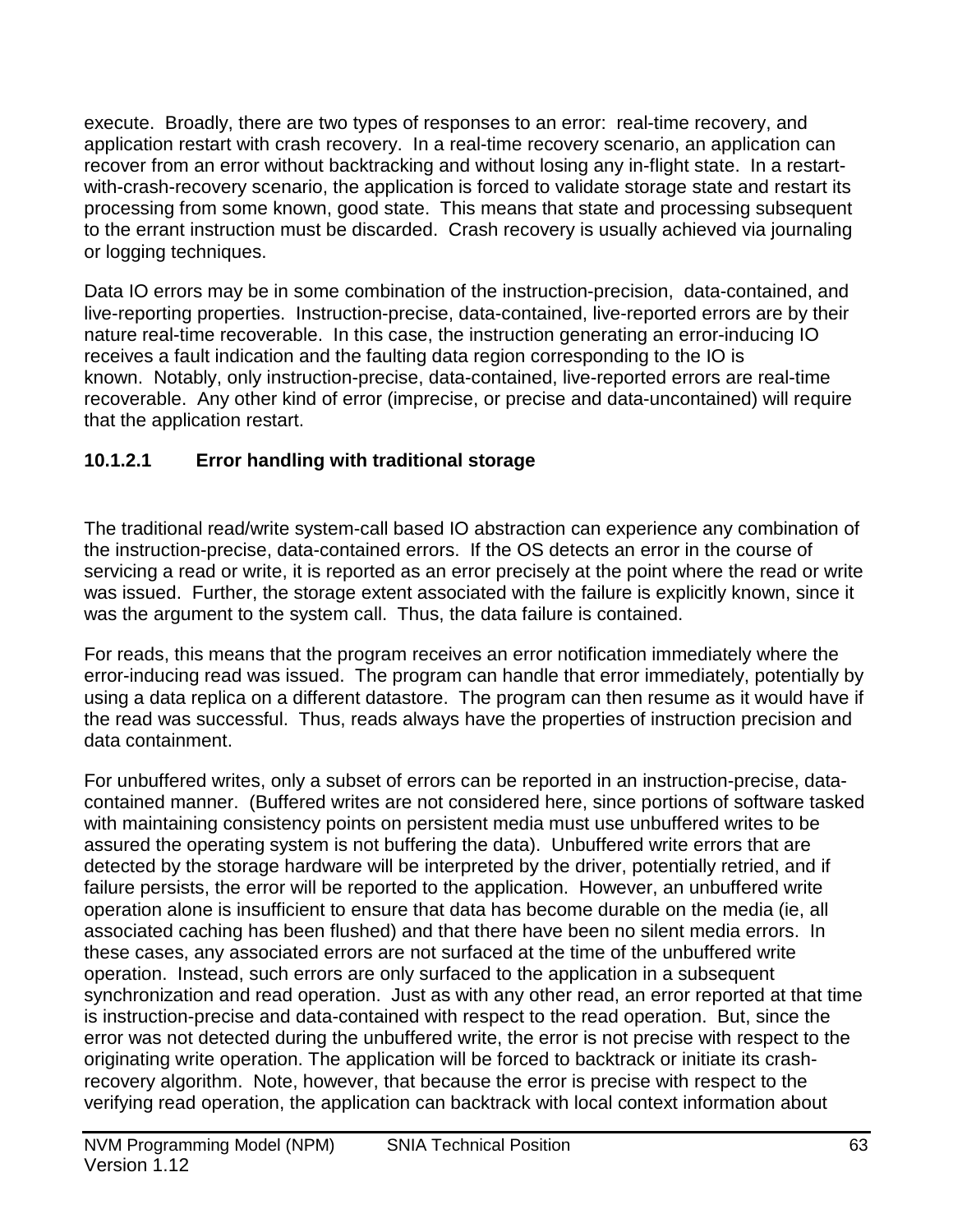where exactly the error was detected. Because verifying every unbuffered write operation carries a significant performance penalty, writes are usually only verified when an application intends to transition to new, crash-consistent state (such as completion of a journal, log update, or some other consistency point). Thus, recovery would usually happen by resuming at the previous consistency point boundary.

Both the precise and imprecise error scenarios may also be data-uncontained. For traditional storage, this typically involves a catastrophic failure, such as a cable disconnection, power loss, or serious media failure. Such errors can be encountered during the course of an IO, but an application must use an administrative interface to the OS in order to classify the error and attempt a crash recovery. Further, the ability to recover from this kind of crash depends entirely on the resilience of the application and the redundancy it uses when storing data.

# **10.1.2.2 Error-handling with memory**

Because errors related to persistent memory are propagated and handled just as any other memory error, applications that use persistent memory must leverage memory-error facilities rather than traditional storage-error processing. Thus, it is important to understand how memory-error processing works, what its limitations are, and how a host's specific capabilities may affect the error-handling capability of an application.

Whereas storage errors may be detected by IO controller hardware or by intermediary IO issue and completion software in an operating system, memory errors are communicated directly from a memory controller to a CPU. The properties of the error reporting and recovery scenarios supported within a memory system vary greatly among different processor architectures. Further, vendors supporting the same instruction set may support different error-reporting and error-recovery features depending on the class (e.g., enterprise versus consumer) of processor.

As with storage errors, the host memory-error reporting and recovery capabilities that determine application recovery scenarios include instruction precision and data containment. Unlike storage errors, some hosts may simply crash with an unhandled exception upon detection of a memory error. Other hosts may not have error-detection capabilities at all, resulting in propagation of memory corruption and eventually datastore corruption.

Similar to the case where an IO controller might report an error condition to driver software, memory errors are reported via a hardware exception to a CPU. Hardware exceptions are processed by the operating system. Memory errors may be propagated to applications via an error signal (typically SIGBUS on POSIX systems). Depending on the host's error-handling capabilities and the features of the host's memory system, the operating system may be able to service the exception immediately, or the operating system may be able to service the exception after a forced reboot (i.e., after a crash).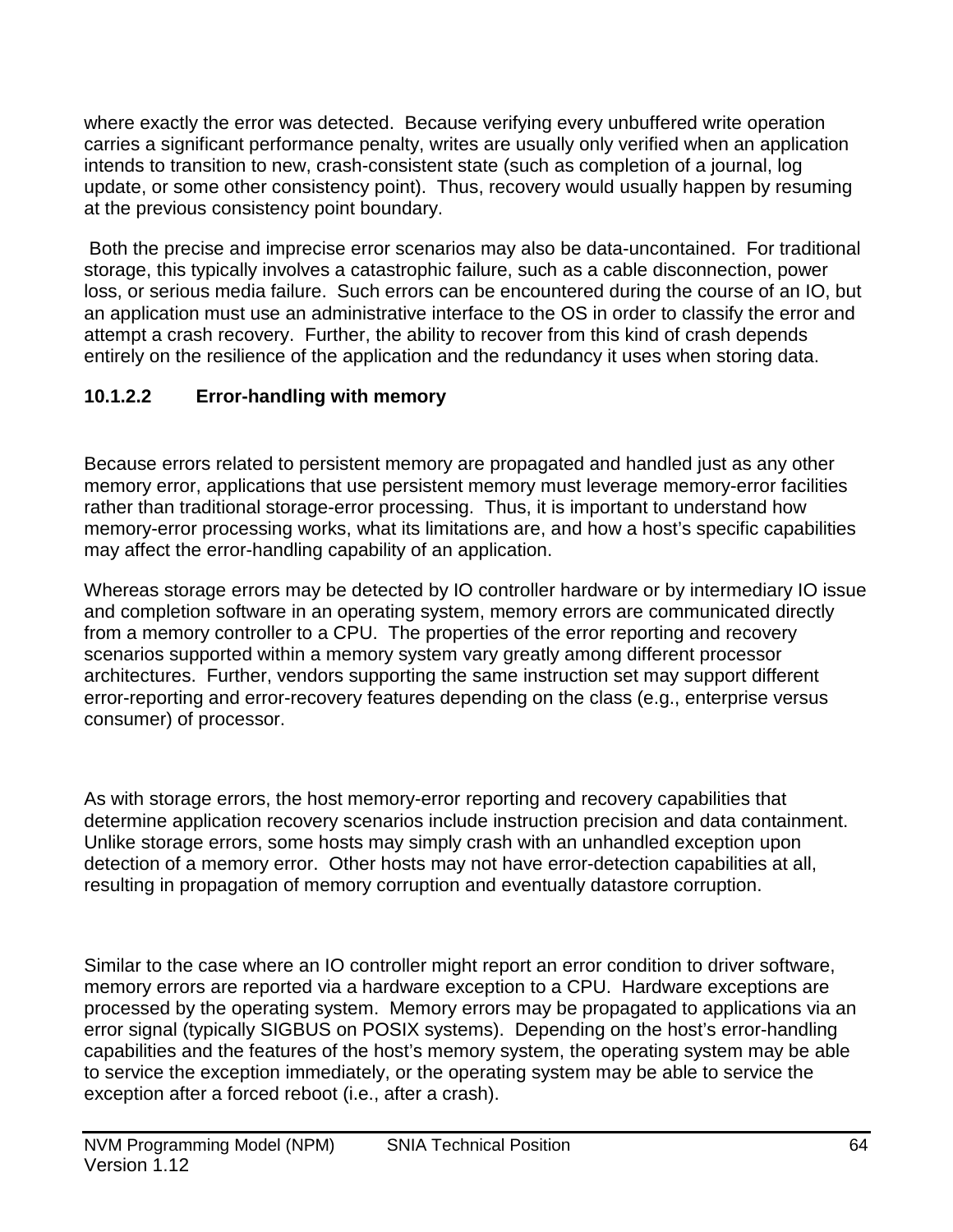## **10.1.2.3 Application support for memory errors**

Applications that require the capability to handle memory errors must have some mechanism for detecting the host's capability to support memory errors. Typically, applications do not support memory error handling for volatile memory. In such a case, the consistency of the data that the application generates is assured by organizing commits of data records at consistency points to some nonvolatile location, and then replay updates or roll back incomplete updates upon an application restart, depending upon how the application is organized. Applications using persistent memory, however, likely require some mechanism to determine if an error occurs when attempting to create a consistency point, since the nonvolatile location is now in memory. These applications also require the ability to handle an error when it occurs. But an application's ability to respond to memory errors depends on the following properties of the host and its operating system:

| Memory error exception support     | Required for crash consistency.<br>Without this, data corruption in the form<br>of a failed consistency point cannot be<br>detected upon restart. This refers to<br>the ".MINIMAL" capability reported by<br>ERROR_EVENT capabilities.                                                                                                                                                                                                                                                                                                                  |
|------------------------------------|---------------------------------------------------------------------------------------------------------------------------------------------------------------------------------------------------------------------------------------------------------------------------------------------------------------------------------------------------------------------------------------------------------------------------------------------------------------------------------------------------------------------------------------------------------|
| Precise memory exception support   | Required for live resumption from<br>errors. Without this, an application<br>must restart to determine the last valid<br>consistency point and reload using that<br>state. This refers to the ".PRECISE"<br>capability reported by ERROR_EVENT<br>capabilities. Platforms that support<br>precise memory exceptions may still<br>also experience imprecise failures in<br>the case of catastrophic system failure,<br>which must be detected by software via<br>administrative means. See the<br>PRECISE capability definition for more<br>information. |
| Granularity of error containment   | Determines how much data could be in<br>an unknown/bad state. Applications<br>should use this for constructing the<br>grain of consistency points. This refers<br>to the .ERROR_UNIT property reported<br>by ERROR_EVENT capabilities.                                                                                                                                                                                                                                                                                                                  |
| Live exception handling capability | Determines whether a host must restart<br>to handle an exception. If this property                                                                                                                                                                                                                                                                                                                                                                                                                                                                      |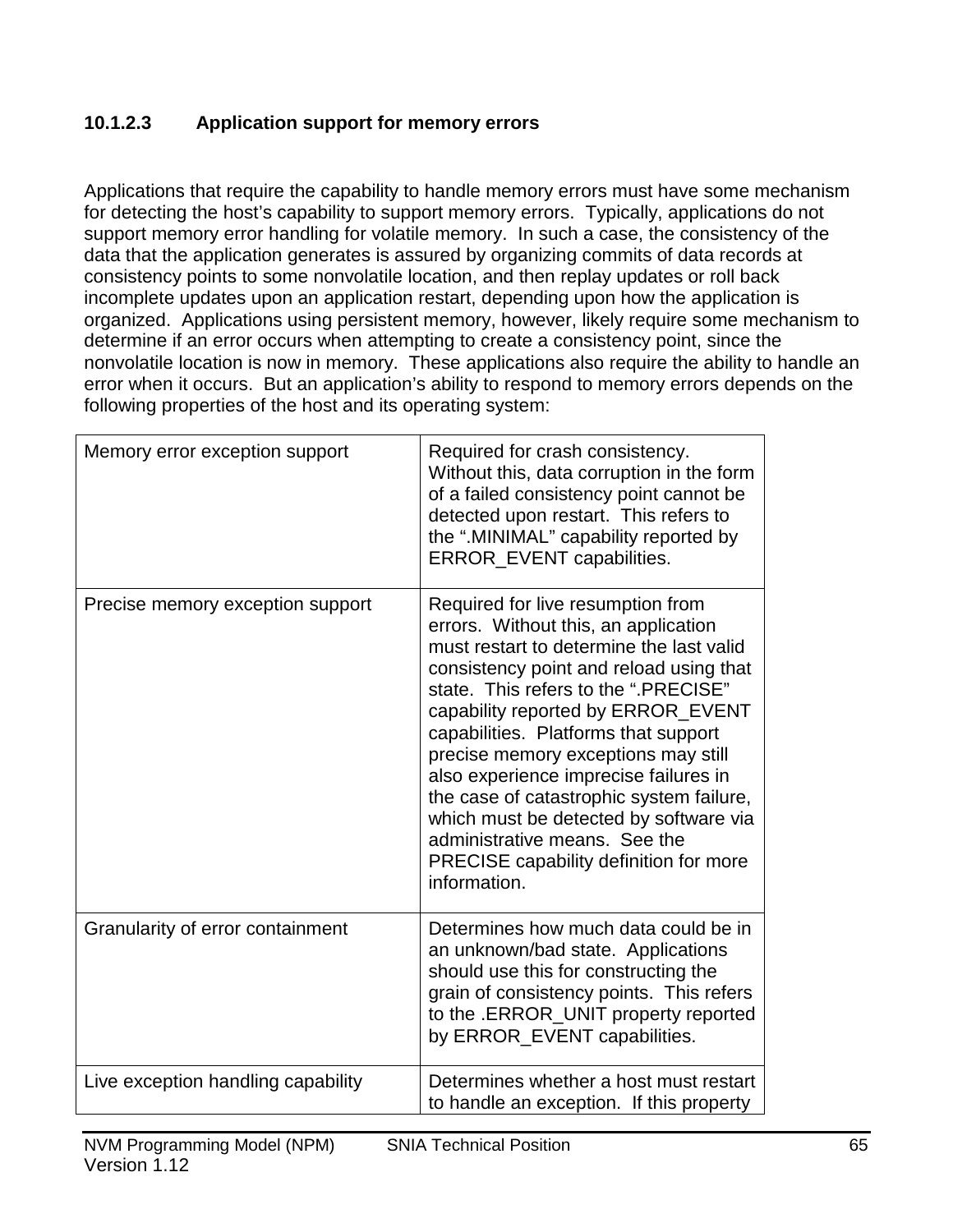|  | is present, an application may be able<br>to backtrack with local context rather<br>than perform a full application restart.<br>This refers to the .LIVE SUPPORT<br>capability reported by ERROR_EVENT<br>capabilities. |
|--|-------------------------------------------------------------------------------------------------------------------------------------------------------------------------------------------------------------------------|
|--|-------------------------------------------------------------------------------------------------------------------------------------------------------------------------------------------------------------------------|

The NVM programming model provides a mechanism to get the error information, and standard memory-fault capabilities provide an application the ability to install a signal handler in response to a memory exception. Given a host that supports precise memory exceptions, an application can create consistency points by performing an NVM.PM.FILE.SYNC (or OPTIMIZED\_FLUSH) operation followed by an immediate load of the data, or by using NVM.PM.FILE.OPTIMIZED\_FLUSH\_AND\_VERIFY (if available).

If an application's platform supports live resumption of a precise memory error, the application may find it desirable to resume from the point of the fault rather than discard all program state and fully restart from the previous consistency point. Note, however, that because signal handlers are global in scope rather than local, some additional application logic is required to handle a memory error in a live fashion. This is different than traditional IO, where handling an IO fault can be done inline and with local application context information. This is possible with traditional IO because IO faults are conveyed by an explicit return value that is checkable by application software. In contrast, an application that handles memory errors does so in a global context via a SIGBUS handler. To get any local context about the instruction stream and program state that generated the error, that global SIGBUS handler will need some coordination with the specific context or state of the application that generated the error. Section 10.4.2 (Direct load access) demonstrates how one might build local-context errordetection capabilities using signal handlers. Section 10.1.2.1.4 more broadly describes a generic application's error-handling facilities using the mechanisms provided by NVM.PM.FILE. Note that some of these mechanisms do provide a return value (similar to traditional IO), but the complexity of modern superscalar processors implies that memory errors can arise outside of the invocation of these special NVM.PM.FILE operations. Specifically, an error could arise during any load or store to a memory-mapped location, whether it is a persistent location or volatile. To handle those errors, an application must use traditional memory error-handling facilities (such as SIGBUS). Further, a platform is not guaranteed to have an NVM.PM.FILE.OPTIMIZED\_FLUSH\_AND\_VERIFY operation, which returns an error if verification fails. In the case that the platform relies on manual load operations to verify data, the application must also then be prepared to process errors using SIGBUS or similar facilities.

# **10.1.2.4 Building blocks for handling PM Errors: What's Provided and how to use it**

As described in Section 10.2.6 and 10.3.6 (and in new actions), software has accessibility to the following minimal error-detection and correction actions: NVM.PM.FILE.CHECK\_ERROR, NVM.PM.FILE.CLEAR\_ERROR, and NVM.PM.FILE.GET\_ERROR\_INFO. These actions are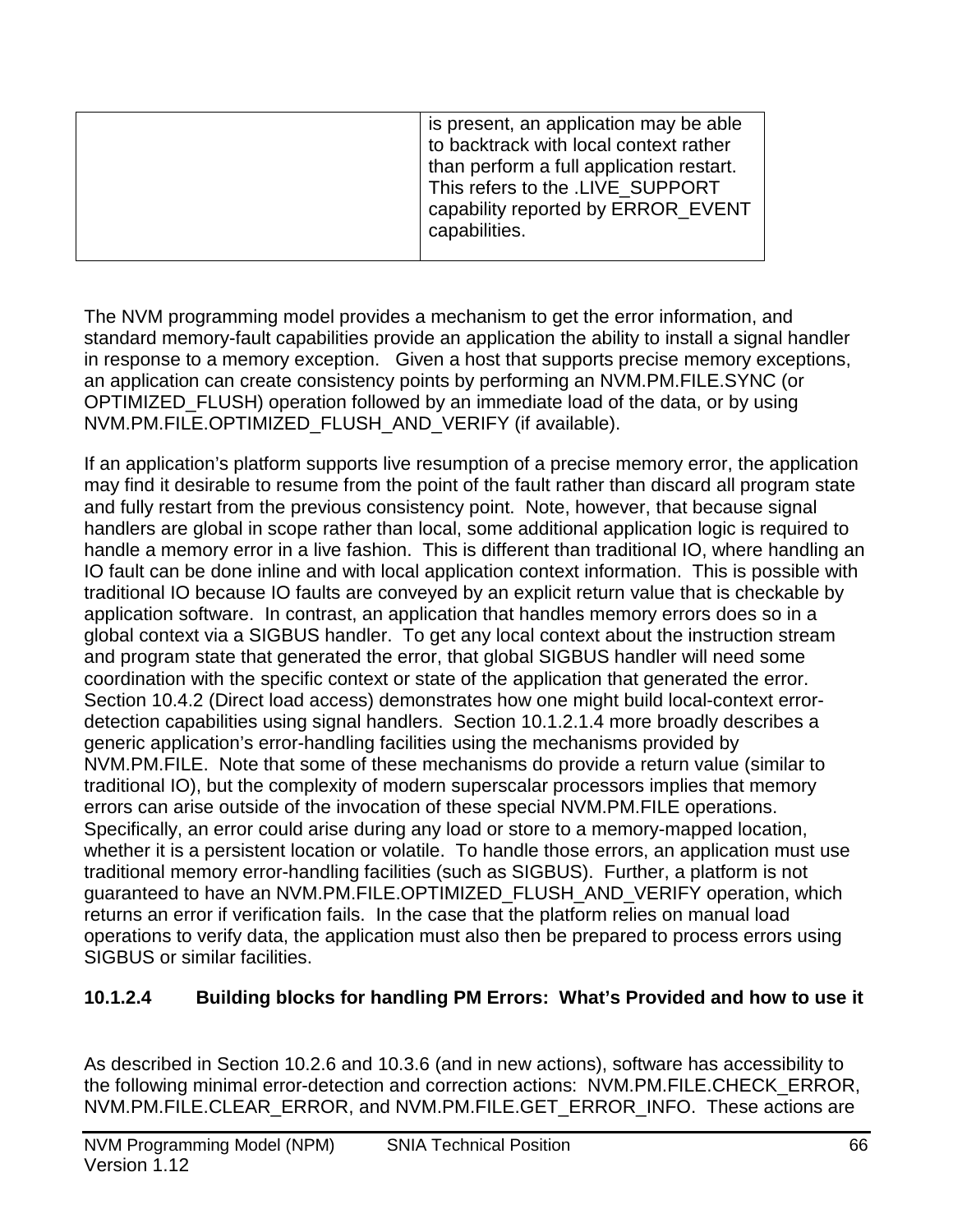mandatory if the host has indicated support for error-handling via the ERROR\_EVENT\_MINIMAL\_CAPABILITY attribute. These actions are meant to address two different modes of access to PM – either via file IO using NVM.PM.FILE, or via loads and stores associated with a file mapped using NVM.PM.FILE.MAP. In addition to NVM.PM.FILE.CHECK\_ERROR and NVM.PM.FILE.CLEAR\_ERROR, an implementation may provide support for the optional memory-mapped variants of CHECK\_ERROR and CLEAR\_ERROR (NVM.PM.FILE.MAP.CHECK\_ERROR and NVM.PM.FILE.MAP.CLEAR\_ERROR, respectively).

The core, mandatory CHECK\_ERROR and CLEAR\_ERROR actions operate on file objects, whereas the GET\_ERROR\_INFO action provides information regarding memory-mapped files, including the virtual address information corresponding to the memory that encountered an error. Note that the GET\_ERROR\_INFO action may behave differently on different platforms. For example, the ERROR\_EVENT\_LIVE\_SUPPORT\_CAPABILITY property indicates whether errors that would cause a machine check can be reported to software without first requiring a host restart. Thus, the GET\_ERROR\_INFO action may refer to errors that were reported as the result of a previous crash, in the case that LIVE\_SUPPORT is unavailable. Those errors are in addition to any previously detected errors, such as permanent device failures that result in a region being reported as in an error condition. When LIVE\_SUPPORT is available, the errors reported by GET\_ERROR\_INFO may refer to errors that have occurred since the current machine-start operation (in addition to any permanent errors).

Generally, there are two critical application use-cases to consider with respect to ensuring crash-consistent behavior: initial startup, and runtime creation or modification of records. These cases apply whether an application uses traditional file IO using traditional media, or whether the application uses memory-mapped persistent memory. In the initial startup case, an application must inspect the state of on-media data and determine whether the state of the datastore is valid. Typically, this involves checksumming critical data structures and attempting to restore the last set of consistency points that are valid. Applications commonly organize consistency points in a log-based structure, and depending on the organization of the log, the crash-recovery startup routine involves undoing or redoing the last attempted consistency points. Thus, initial-startup crash-recovery involves basic sanity checking and restoration of valid state from what may have been an in-progress operation between consistency points.

The second case to consider is when an application is attempting to detect or correct an error when in the midst of generating a new record. In order to be crash consistent, an application may elect to organize creation of new records into individual consistency points. As data is committed to any persistent media, an application must verify that the data committed has reached the associated persistence domain so that it could be recovered by a subsequent restart and initialization. For NVM.PM.FILE, verifying persistent data involves either an NVM.PM.FILE.OPTIMIZED\_FLUSH\_AND\_VERIFY action on the newly created or modified data, or by issuing an NVM.PM.FILE.SYNC (or .OPTIMIZED\_FLUSH) followed immediately by memory loads on the entirety of the flushed data. Depending on the complexity of the consistency point (such as whether a failed verification refers to a set of inter-dependent, nested data structures), it may not be possible to make an alteration to the consistency point using alternate persistent memory locations. Further, an application author may simply elect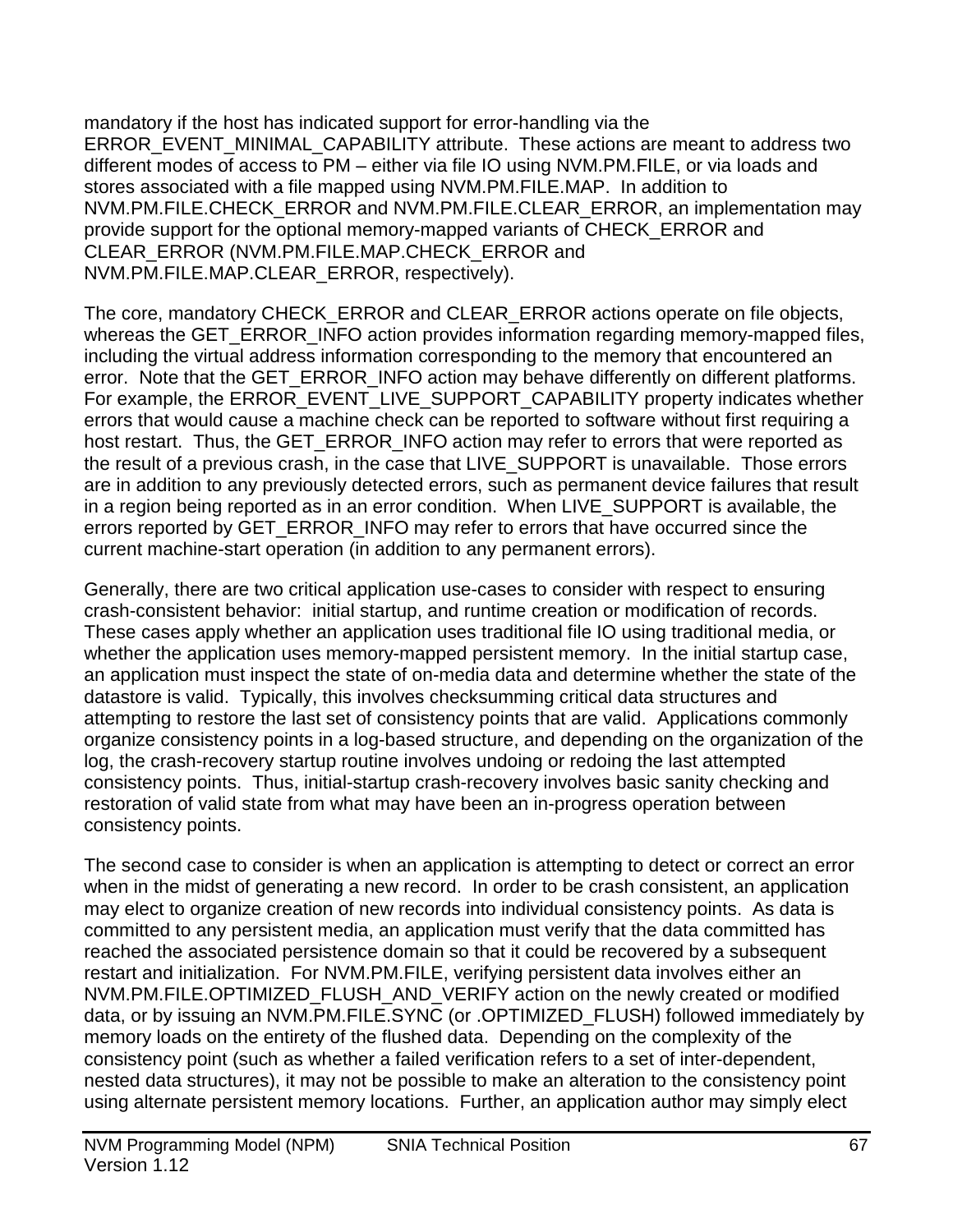not to attempt in-line recovery of a consistency point. Instead, the most practical thing to do may be to restart the application. In such a case, the error handling effectively is reduced to the first case considered here: initial startup. The problematic consistency point will be discovered by the initial-startup error-handling routine, the consistency point will be discarded, and the application will further initialize and resume processing.

It is important to note that in both cases, crash-consistency error handling is handled from the perspective of a failed LOAD or READ operation. That is because initialization is effectively retrieving the stored data, and creating a consistency point is effectively verification (retrieval and comparison) of persistent data. The platform may generate errors associated with WRITE or STORE operations (including during the originating placement of the data that is part of the consistency point). Further, nothing precludes an application from using the CHECK\_ERROR and GET\_ERROR\_INFO actions to attempt to handle such errors. Errors encountered outside of the bounds of a consistency point must force the application to engage its error handling routine from the perspective of the last consistency point.





<span id="page-67-0"></span>Figure 15- [INIT\\_ERROR\\_HANDLING](#page-67-0) depicts how an application would do its startup processing and associated initialization error handling. The organization of the steps here are not unique to persistent memory. First, an application opens the file associated with the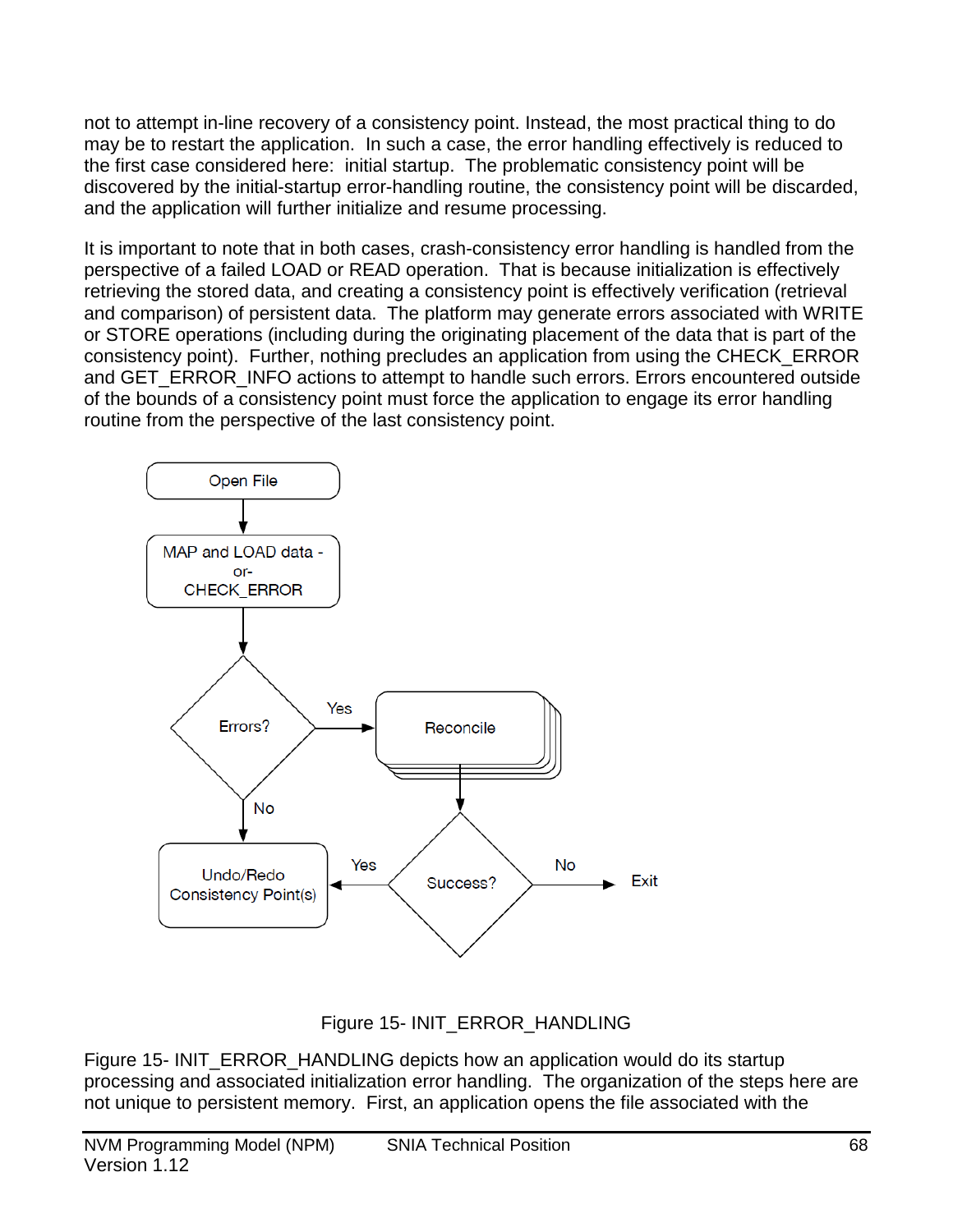datastore. Then, the application either maps the file and proceeds to use memory loads to retrieve the data, or the application does a CHECK\_ERROR action on the portions of the file as it proceeds to READ the data. If errors are encountered, they must be reconciled. If no errors are encountered, the application restores its state at the last-valid consistency point, which may involve undoing the partial effects of pending consistency points or redoing consistency points whose effects were not made global to the application. If errors are encountered in that process, again, the errors must be reconciled. After re-initializing the state, the application is then ready to initialize processing using its now-validated persistent state.



Figure 16 – CONSISTENCY\_PT\_ERROR\_HANDLING

<span id="page-68-0"></span>Figure 16 – [CONSISTENCY\\_PT\\_ERROR\\_HANDLING](#page-68-0) depicts how an application would handle errors during generation of a consistency point. Note that consistency-point error handling presumes that the platform has the ERROR\_EVENT\_LIVE\_SUPPORT\_CAPABILITY attribute. Without live delivery of memory errors, the host will crash and restart. In such a scenario, the only error-handling case that is relevant is the initialization case, since the application will restart and must re-initialize and detect that the partial consistency point has happened. The processing mechanism is quite similar to initialization, and again, this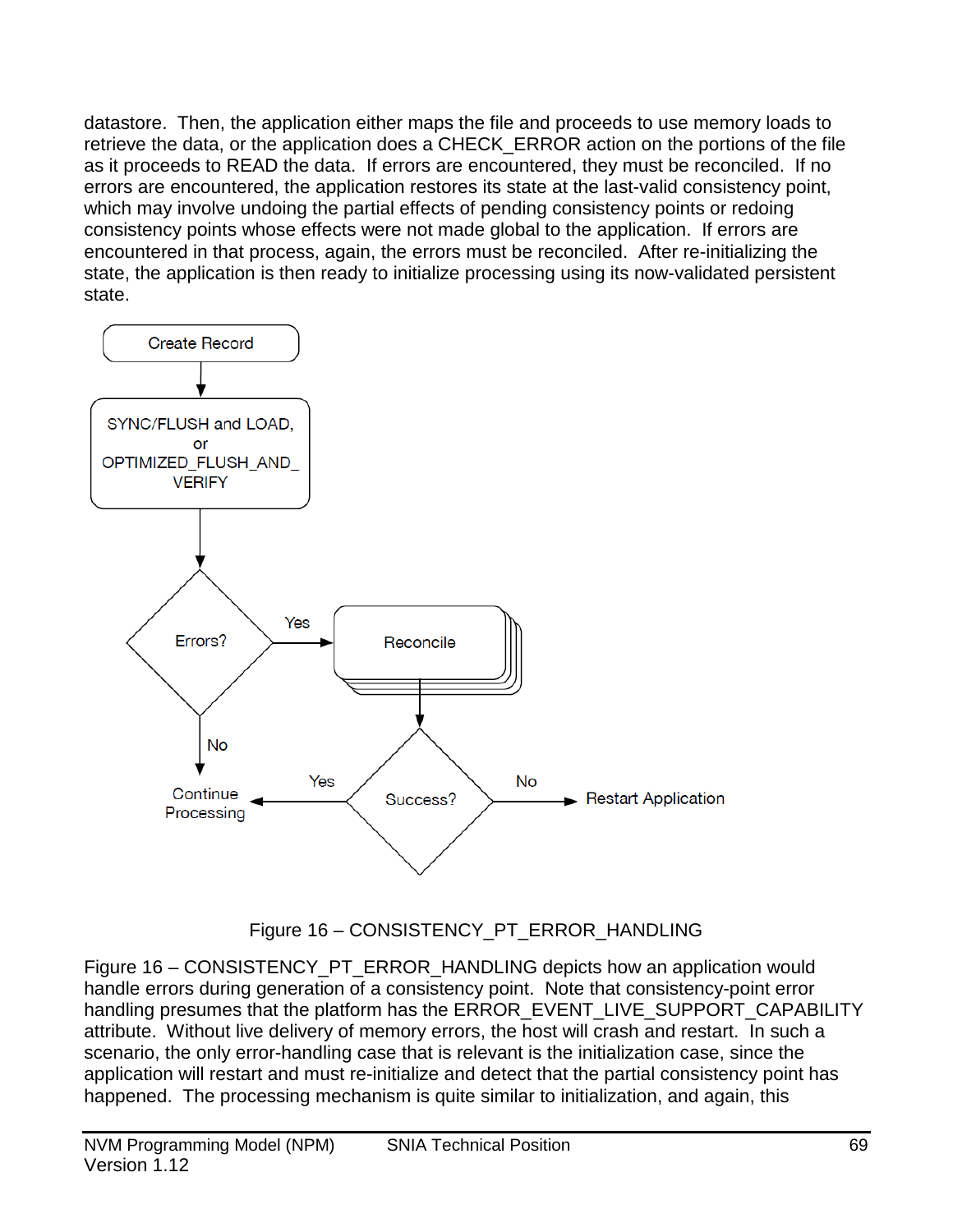organization is not unique to persistent memory. The key difference between this case and application-initialization is that the application has program-local state with which to aid in the recovery.

In this consistency-point error-handling case, the application would first generate the new data associated with the consistency point, including any pointers referring to the data. The application would then perform a sync (or flush) action with a verification operation (or alternatively, an OPTIMIZED\_FLUSH\_AND\_VERIFY action). Next, the application checks for errors. If the application is using file IO, this means using the CHECK\_ERROR action to fetch the details of any failed operations. If the application is using memory-mapped persistent memory, this corresponds to receiving a SIGBUS signal and performing the GET\_ERROR\_INFO action to get the error information. For each error, the application attempts to reconcile the error – depending on what exactly caused the error (ie, a data error or a metadata error), the application may not be able to reconcile the error, may have to discard the consistency point, and may ultimately have to restart the application.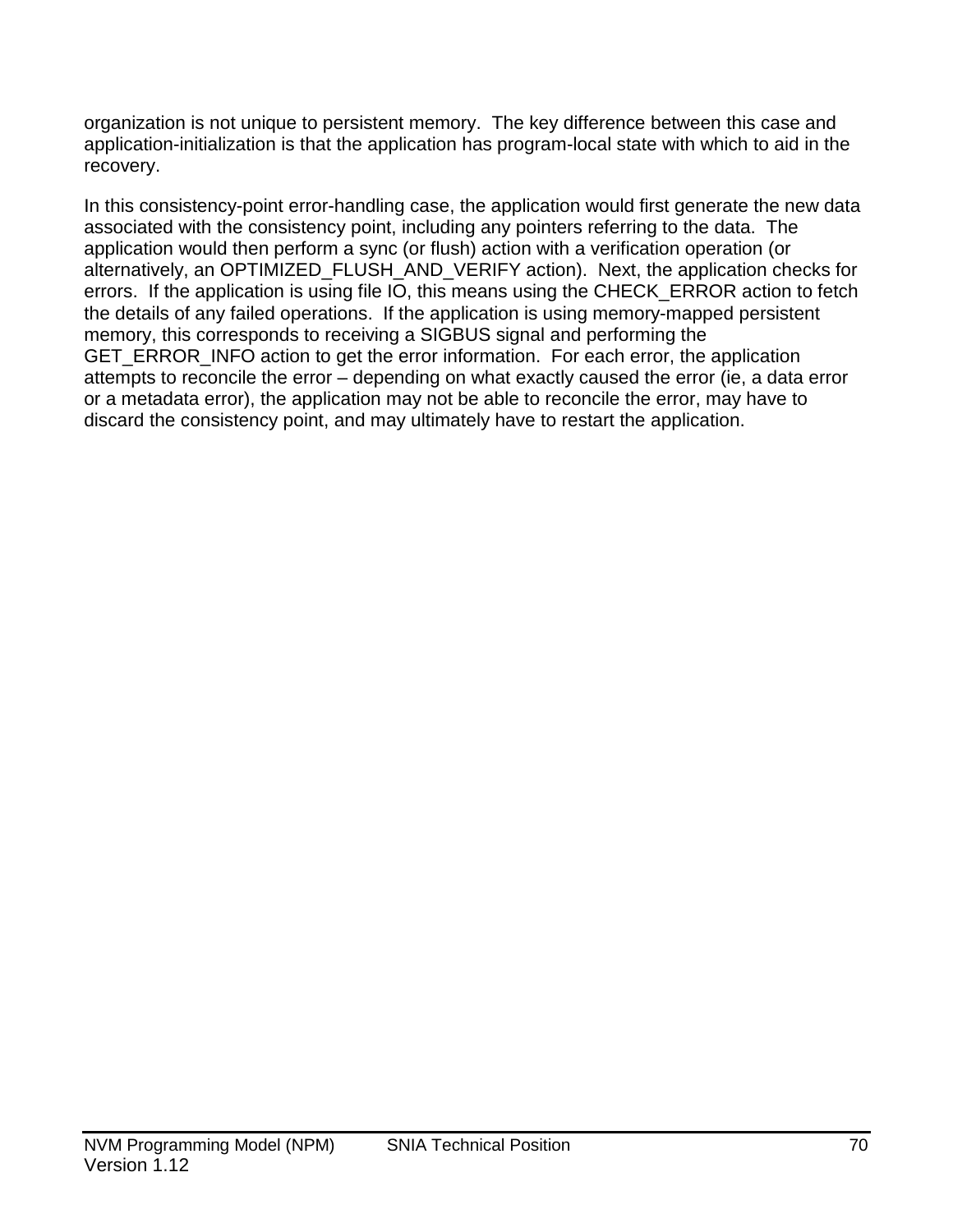

# <span id="page-70-0"></span>Figure 17 - RECONCILE\_ERROR\_FILE\_OR\_MAP\_WITH\_CLEAR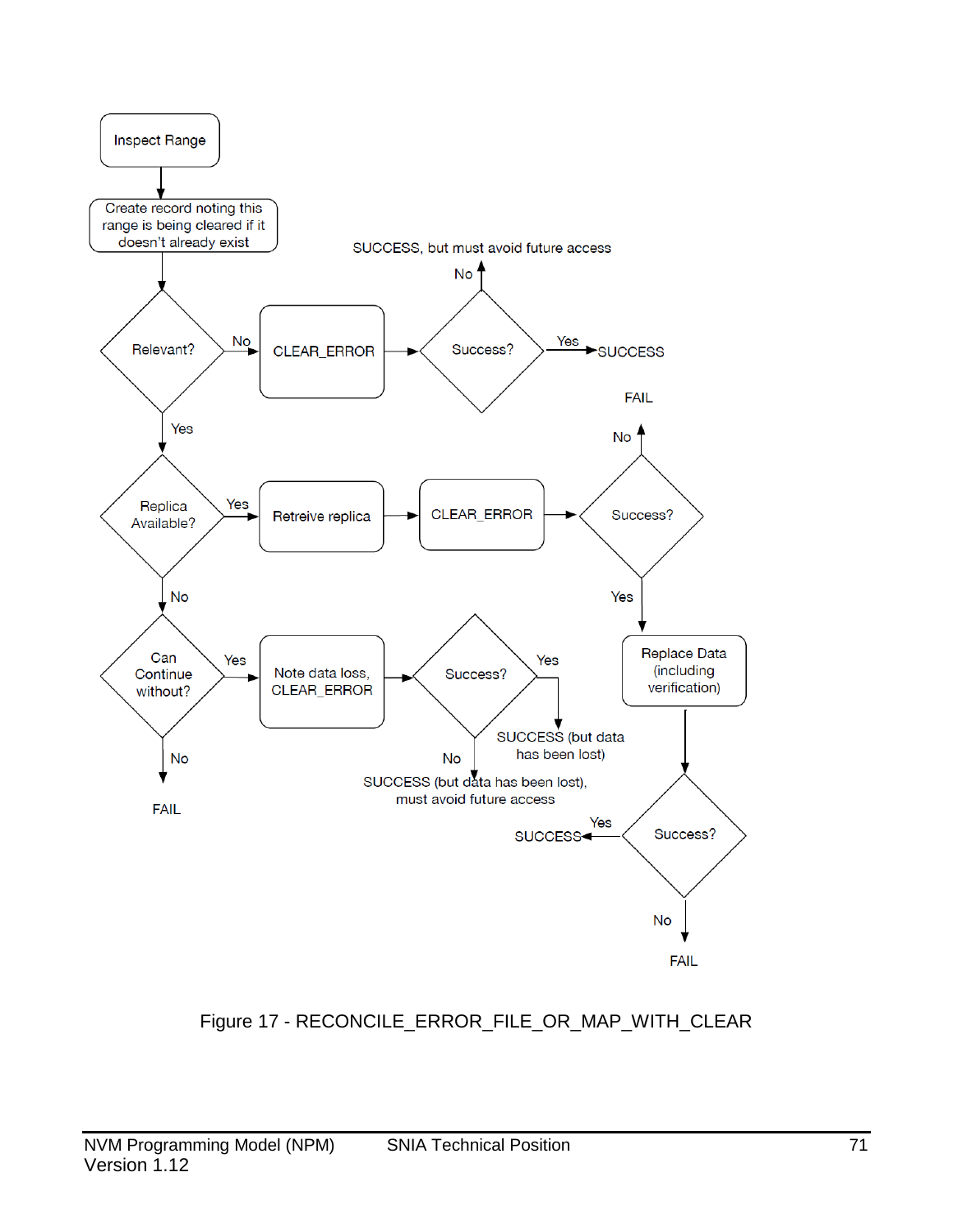

# Figure 18 – RECONCILE\_ERROR\_MAP\_NOCLEAR

<span id="page-71-0"></span>Figure 17 - [RECONCILE\\_ERROR\\_FILE\\_OR\\_MAP\\_WITH\\_CLEAR](#page-70-0) and [Figure 18 –](#page-71-0) [RECONCILE\\_ERROR\\_MAP\\_NOCLEAR](#page-71-0) depict memory-error reconciliation using file IO and memory-mapped access, respectively, using the minimally mandatory error-handling actions. Figure 17 - [RECONCILE\\_ERROR\\_FILE\\_OR\\_MAP\\_WITH\\_CLEAR](#page-70-0) also applies when using memory-mapped files, in the case that the implementation supports NVM.PM.FILE.MAP.CHECK\_ERROR and NVM.PM.FILE.MAP.CLEAR\_ERROR.

For both cases, whether using CLEAR\_ERROR actions or using memory-mapped files without CLEAR\_ERROR available, a successful resolution means that error recovery can proceed and make forward progress. This may mean that data has been lost, but the application can continue recovery. In a failure scenario, the application cannot make forward progress in error-recovery. In such a case, the only way forward is to avoid the region reported, not attempt to re-clear the region, and discard the affected data. Depending on the nature of the data being discarded, this may be a catastrophic failure for the application.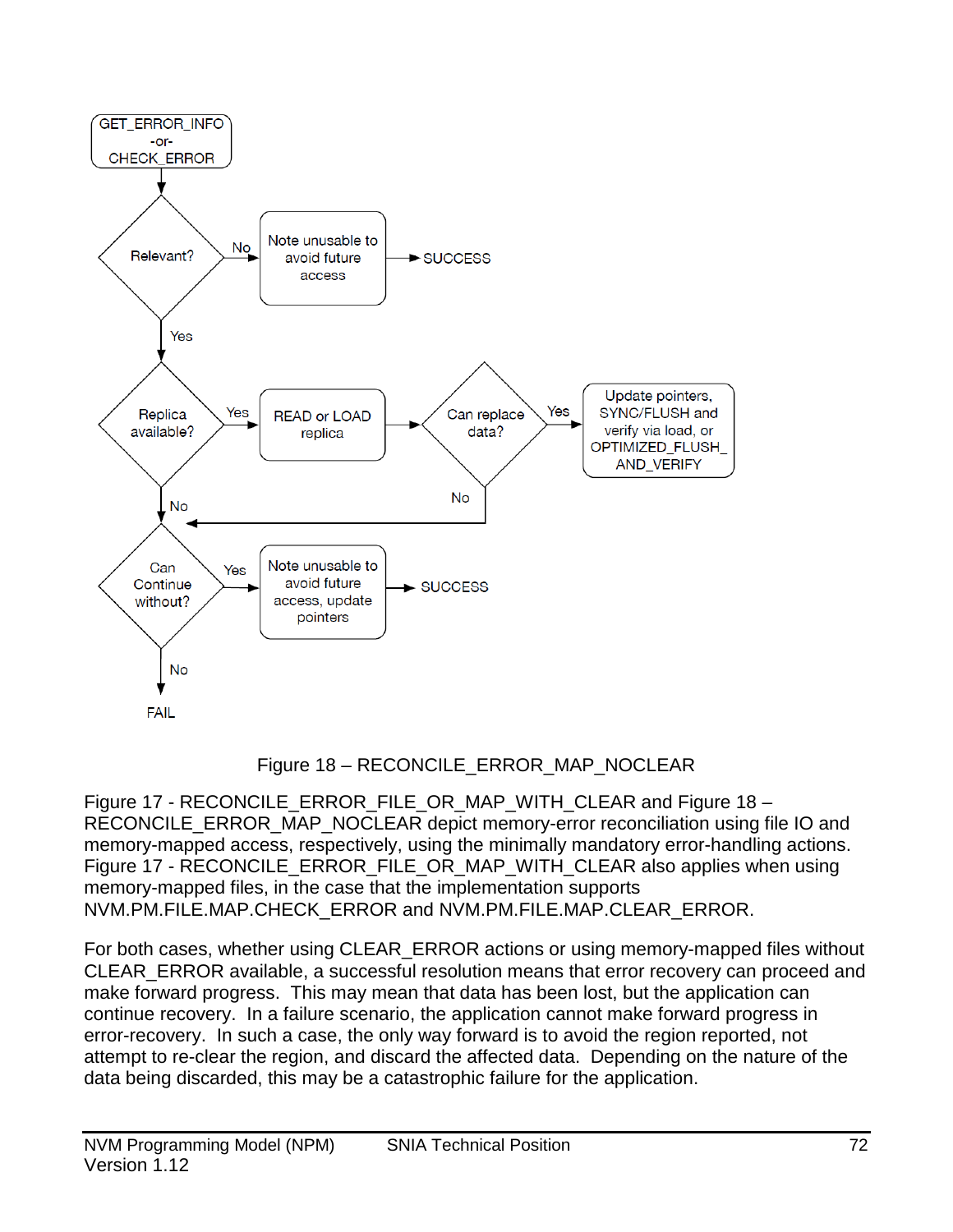The overall organization for these methods is quite similar. In general, reconciliation attempts to determine if the error is relevant, if there is replica data available to use, and to potentially make an internal note in the application to not use the erroneous locations in the future. The primary difference is that if CLEAR\_ERROR is not available (e.g., the programmer is using memory-mapped files and the CLEAR\_ERROR and CHECK\_ERROR actions are not implemented), the programmer must take on the responsibility of additional book-keeping during (and after) reconciling errors, because the application must subsequently avoid regions that have been reported to have errors. Specifically, the CLEAR\_ERROR implementation will attempt to clear the error condition and assure that a subsequent access to the same region (whether a file region or a memory-mapped region) will not trigger the same error. Depending on the nature of the error, the CLEAR\_ERROR action may, internally, allocate new blocks and/or adjust mappings for use in this error 'hole' and update the underlying file structures accordingly. Once the CLEAR\_ERROR action has succeeded, the application must then replace the data that was in the region that triggered the error and verify persistent data on the underlying persistent media. In contrast, when using memory-mapped access, the application assumes the responsibility of both data replacement and internal metadata reference updates. An application may choose to use the CLEAR\_ERROR action upon initial start-up or during error-recovery, in order to aggressively discover and handle known errors before continuing further processing.

As depicted in Figure 17 - [RECONCILE\\_ERROR\\_FILE\\_OR\\_MAP\\_WITH\\_CLEAR,](#page-70-0) errorrecovery using file IO may require both the CLEAR\_ERROR action and data replacement (such as when replica data is available). Because CLEAR\_ERROR and data replacement are separate operations and because power may fail in between the execution of those operations, an application performing error-recovery must use some kind of internal note-keeping to keep track of clears-in-progress. This is because an error could be cleared by CLEAR\_ERROR and then subsequently not reported (via CHECK\_ERROR) after a power failure. In order to assure that the application has a chance to subsequently provide replacement data to the cleared region, an application must keep track of the fact that an error recovery was being performed.

As shown in Figure 17 - [RECONCILE\\_ERROR\\_FILE\\_OR\\_MAP\\_WITH\\_CLEAR,](#page-70-0) reconciliation starts by inspecting a range that reports an error and creating a record that indicates that this error is in the midst of being reconciled, so that it may be resumed after a power failure. The error being inspected may or may not be relevant. For example, the error may refer to a location that was otherwise unused by the application. In such a case, the application simply does a CLEAR\_ERROR. Completing the CLEAR\_ERROR action indicates that the host has made this location usable again.

If the error was relevant, the application must determine if there is a replica for the information available. Recall, in this case what is being reported is an error when loading or verifying information. If alternative, valid data is available, the application either loads it or reads it from the alternative location, and then the application invokes the CLEAR\_ERROR, checks for success, and then replaces the data at the file location that reported the error. After replacing the data, an application should also perform the equivalent of a sync action and verification (such as explicit data-reading), to assure that the replacement data has been placed without creating a new error. If the CLEAR\_ERROR action and subsequent data placement operations succeed, the reconcile algorithm has completed successfully. If not, the reconcile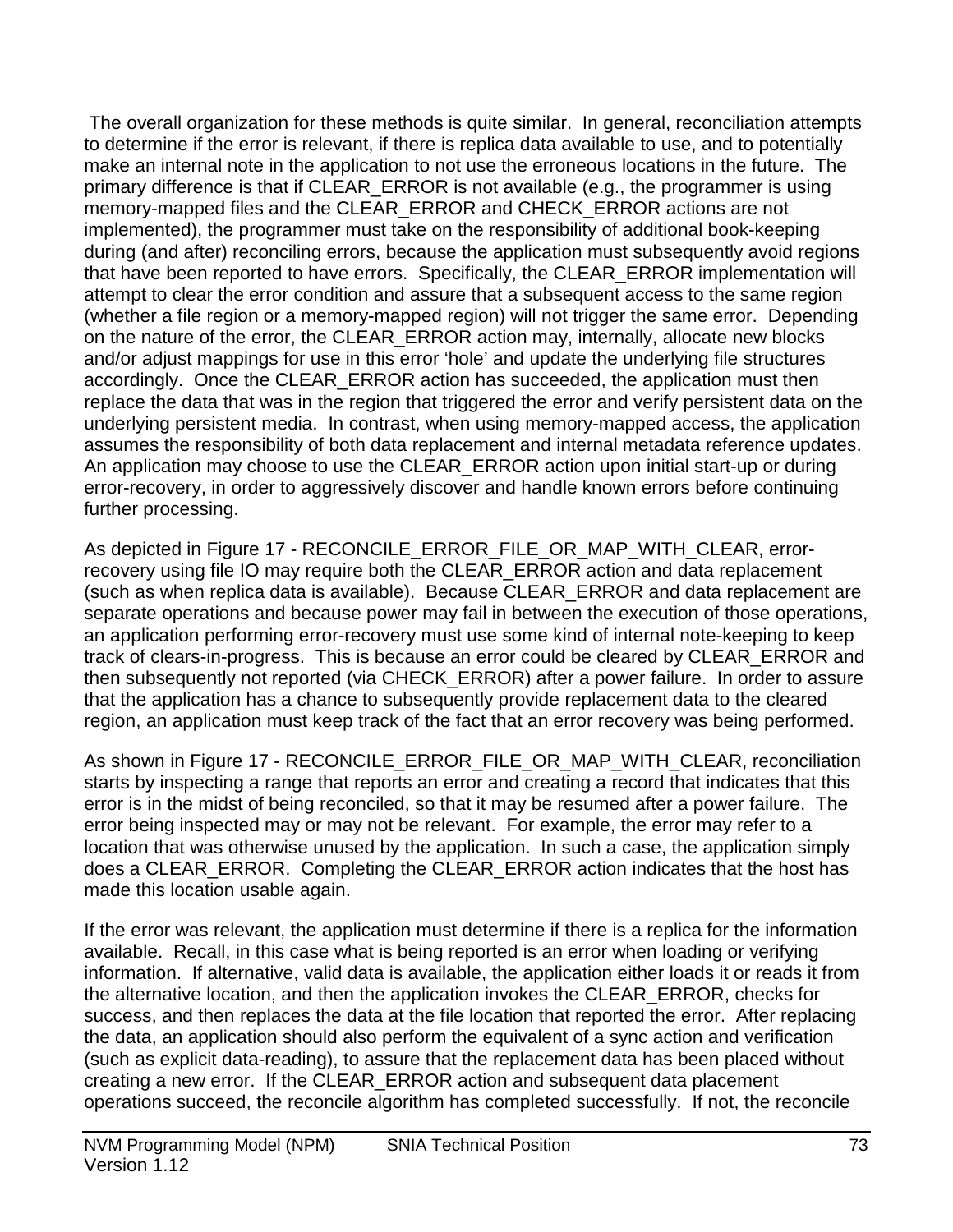algorithm should be retried.

In the case of a retry or if no replica data is available, the application must determine if it can proceed without the data that is the source of the memory error. If so, it can simply do a CLEAR\_ERROR, update internal state that may have referred to this now-unavailable data, and proceed. If not, the reconcile algorithm has failed, and whatever is depending on it will also fail.

Figure 18 – [RECONCILE\\_ERROR\\_MAP\\_NOCLEAR](#page-71-0) depicts the same error-reconcile algorithm in the case where the application is using memory-mapped persistent memory and when the CHECK\_ERROR and CLEAR\_ERROR actions are not available for memorymapped persistent memory. In this case, the algorithm starts by performing the GET\_ERROR\_INFO action to get detailed information about the originating error. From this point, processing is nearly identical to the variant when CLEAR\_ERROR is available. As previously noted, the only difference is that the application must take on the role of making sure the application will not subsequently access the same ranges, and the application must do its own updates to internal reference tables to point to any replica data, rather than writing or storing the data after a CLEAR\_ERROR action. It is notably very important that an application guard against subsequent access to an error-containing range, to assure forward progress during error-handling situations. For example, on systems that do not feature the ERROR\_EVENT\_LIVE\_SUPPORT\_CAPABILITY property, attempting to re-access the same error-containing region without performing a CLEAR\_ERROR would trigger an endless access-and-crash cycle during application startup. Thus, if CLEAR\_ERROR is not available, the application bears the responsibility of avoiding that endless access-and-crash scenario.

## **10.1.2.5 OS Platform considerations:**

To support error-detection and recovery by applications using persistent memory, the underlying operating system will require some modifications as compared to how errors for volatile memory are detected and reported. First, the OS must enable the NVM.PM.FILE implementation to intercept and record errors so that it can, in turn, service the CHECK\_ERROR and CLEAR\_ERROR actions. Secondly, in the case that the platform does not support live reporting and recovery of memory errors and those errors are only reported upon system restart, the OS must deliver those errors in a manner consistent with how they would be reported if the system did support live reporting and recovery.

Existing operating systems may not connect memory error notifications to the filesystem layer. However, because NVM.PM.FILE's error-checking and error-handling capabilities operate on file constructs, some modification to the operating system may be required to facilitate the CHECK\_ERROR and CLEAR\_ERROR.

Using Linux running on the Intel architecture as an example, memory errors are reported using Intel's Machine Check Architecture (MCA). When the operating system enables this feature, the error flow on an uncorrectable error is shown by the solid red arrow (labeled  $(2)$ ) in Figure 15 Linux Machine Check error flow with proposed new interface, which depicts the mcheck component getting notified when the bad location in PM is accessed.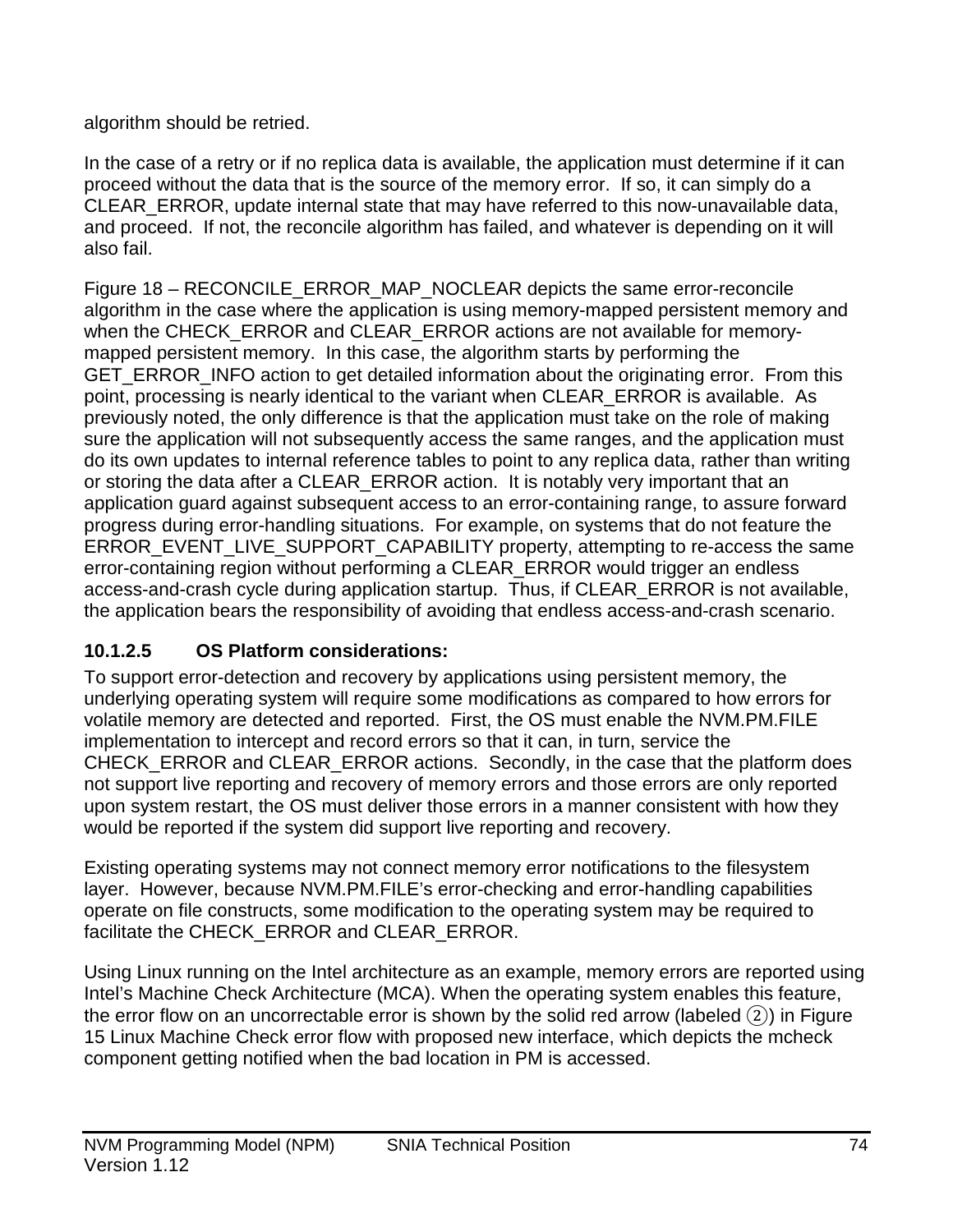

Figure 19 - Linux Machine Check error flow with proposed new interface

As mentioned above, sending the application a SIGBUS (a type of asynchronous event) allows the application to decide what to do. However, in this case, remember that the NVM.PM.FILE manages the PM and that the location being accessed is part of a file on that file system. So even if the application gets a signal preventing it from using corrupted data, a method for recovering from this situation must be provided. A system administrator may try to back up rest of the data in the file system before replacing the faulty PM, but with the error mechanism we've described so far, the backup application would be sent a SIGBUS every time it touched the bad location. What is needed in this case is a way for the NVM.PM.FILE implementation to be notified of the error so it can isolate the affected PM locations and then continue to provide access to the rest of the PM file system. The dashed arrows in Figure 15 show the necessary modification to the machine check code in Linux. On start-up, the NVM.PM.FILE implementation registers with the machine code to show it has responsibility for certain ranges of PM. Later, when the error occurs, NVM.PM.FILE gets called back by the mcheck component and has a chance to handle the error.

This suggested machine check flow change enables the file system to participate in recovery while not eliminating the ability to signal the error to the application. Further, this suggested flow enables an implementation of CHECK\_ERROR and CLEAR\_ERROR at the filesystem level, allowing notification of error state to the filesystem so that errors can be reported from the lower levels of the operating system responsible for dealing with memory errors

The other platform consideration is with respect to delivering memory errors after a system crash. Some server hardware can detect memory errors, but it cannot resume from memory errors without restarting the host. On such servers, the OS and firmware detect which areas of the persistent memory experienced an error on the previous boot. To prevent applications from experiencing an endless access-crash-restart-access again-crash cycle, the OS must interact with the firmware to protect the memory regions associated with the error and then deliver a memory error to an application if and when it subsequently accesses those memory areas. In this manner, the OS and firmware can enable the behavior depicted in [Figure 15-](#page-67-0)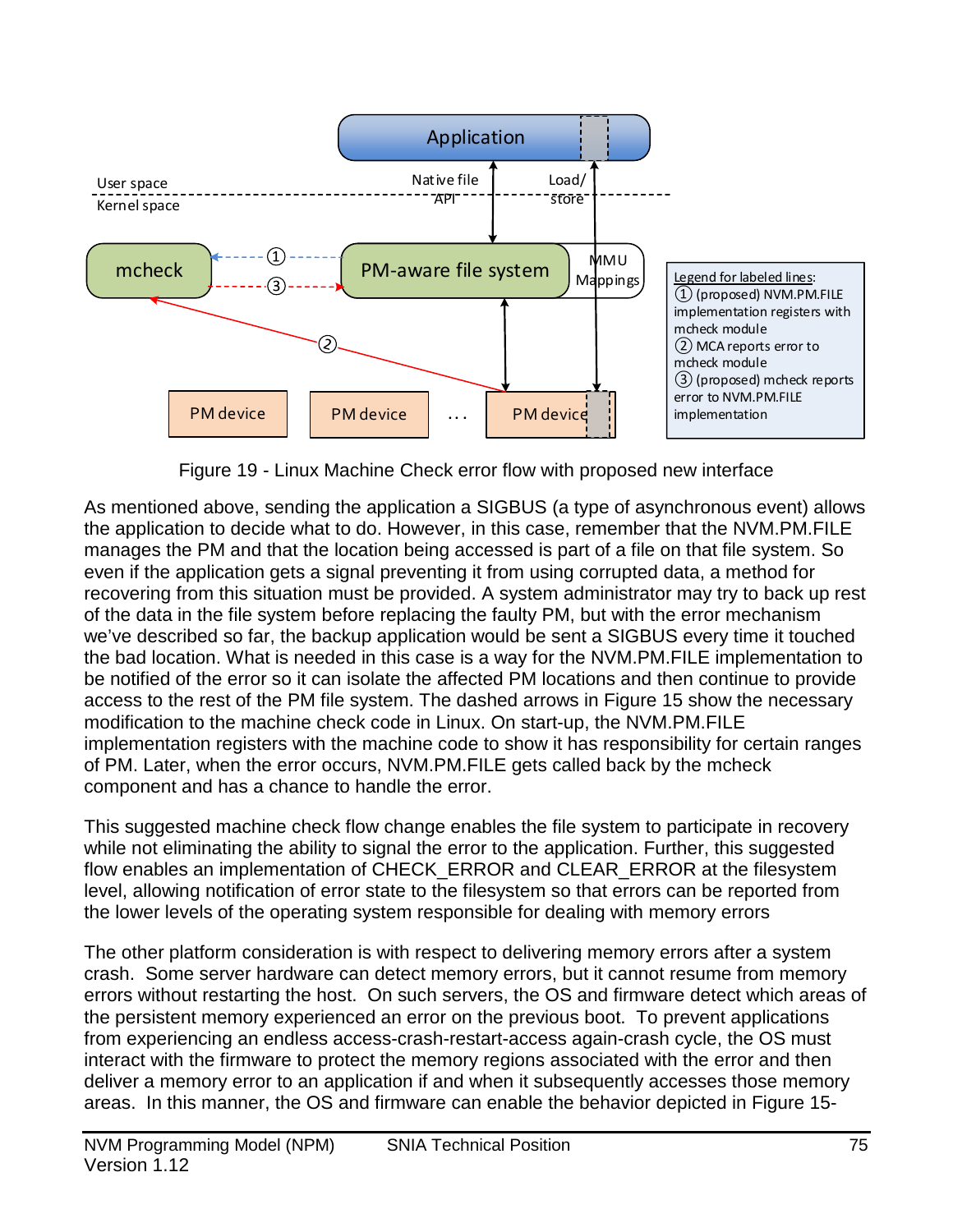[INIT\\_ERROR\\_HANDLING,](#page-67-0) wherein an application initially performs a MAP action on the PM file and then loads data from that mapped data. If the host has previously crashed, then the OS must be modified to deliver the corresponding SIGBUS errors or to report the errors via GET\_ERROR\_INFO or CHECK\_ERROR without actually letting the application access those memory locations. This assurance also means that applications do not have to implement different initialization and recovery algorithms depending on the platform's capabilities.

A platform's implementation of the NVM Programming Model may vary in complexity and may, in turn, affect the values of attributes such as

NVM.PM.FILE.ERROR\_EVENT\_LIVE\_SUPPORT\_CAPABILITY. Specifically, the fundamental error unit of the memory device may be smaller than the unit used by the operating system for memory protection (such as pages). In such a case, the NVM programming implementation must choose to either report an ERROR\_UNIT that is larger (such as the size of the memory protection unit) than the device's error unit, or the OS must be modified. Such a modification would involve maintaining memory protection of that larger memory-protection unit, to take an exception upon access to an erroneous region within that memory-protection unit, and to then internally consult the error state known about the memory device to determine whether the memory access should be allowed to proceed. Effectively, the modified OS would trap-and-execute on every access within the memory-protection unit. This capability is particularly important on hosts that do not feature the LIVE\_SUPPORT errorhandling property, since the OS must take the responsibility to assure a subsequent application access will not lead to a crash and instead will lead to delivery of memory error information. Simultaneously, however, the OS must assure that non-erroneous accesses succeed. In practical terms, those non-erroneous accesses that happen to be within the same memory protection unit may suffer performance degradation, as the OS is required to inspect every access within the protection unit. This degradation should be rare, however, since errors are expected to be rare. Further, administrators should be able to discover such non-fatal but performance-affecting errors through logs or other administrative interfaces.

A host implementation may choose to report a ERROR\_UNIT that simplifies its implementation, such as reporting a larger grain that is a multiple of the host's memory protection unit size. The implementer must weigh the tradeoffs of complexity versus size reported carefully. Depending on the host's characteristics, the host's memory protection unit size may be unacceptably large for practical applications. Recall that applications will use the ERROR\_UNIT to organize their data structures (such as log structures). Very large ERROR UNIT sizes may lead to waste through internal fragmentation in the applications.

## **10.2Actions**

The following actions are mandatory for compliance with the NVM Programming Model NVM.PM.FILE mode.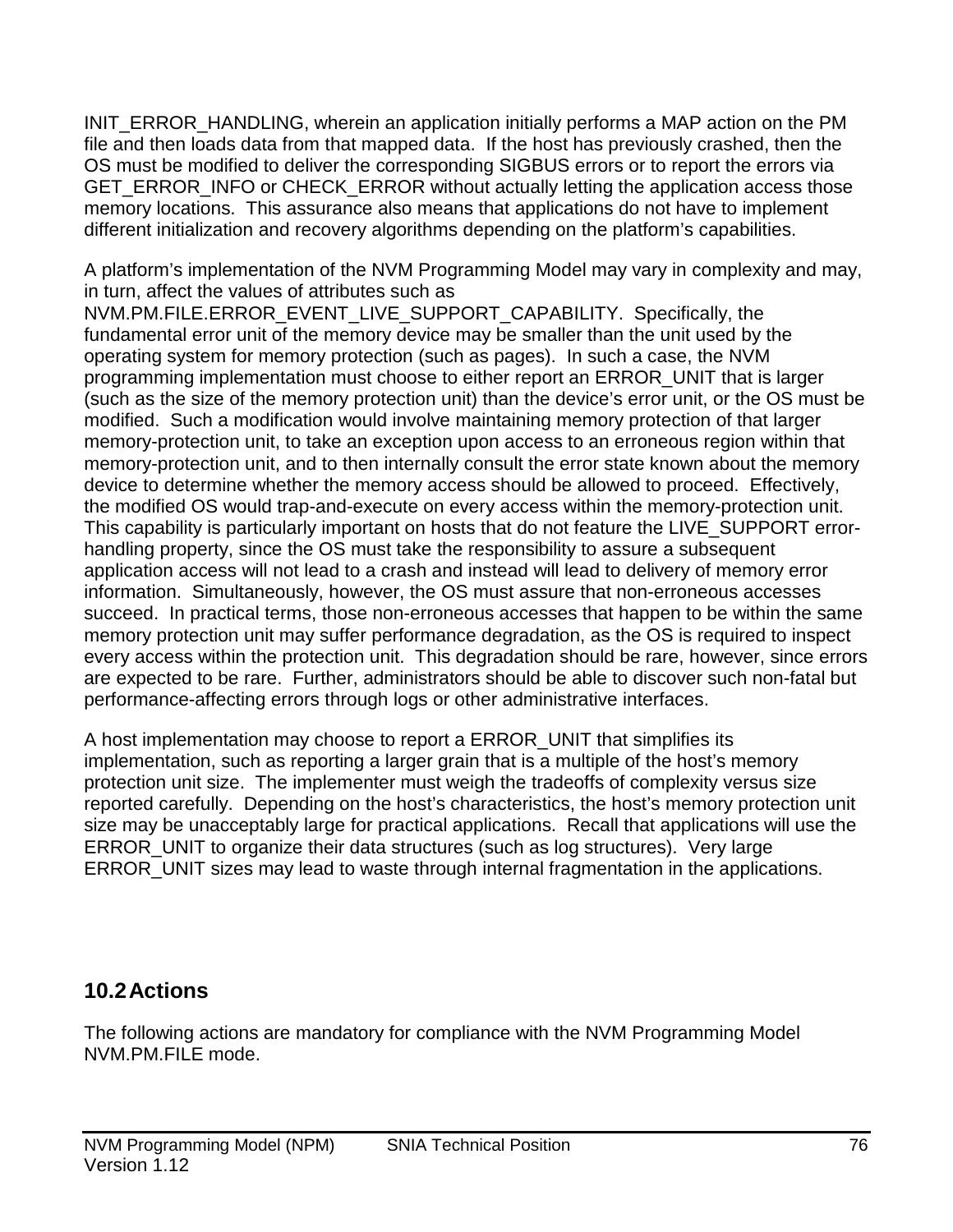#### 10.2.1 **Actions that apply across multiple modes**

The following actions apply to NVM.PM.FILE mode as well as other modes.

NVM.COMMON.GET\_ATTRIBUTE (see [6.11.1\)](#page-24-0) NVM.COMMON.SET\_ATTRIBUTE (see [6.11.2\)](#page-24-1)

#### 10.2.2 **Native file system actions**

Native actions shall apply with unmodified syntax and semantics provided that they are compatible with programming model specific actions. This is intended to support traditional file operations allowing many applications to use PM without modification. This specifically includes mandatory implementation of the native synchronization of mapped files. As always, specific implementations may choose whether or not to implement optional native operations.

#### 10.2.3 **NVM.PM.FILE.MAP**

Requirement: mandatory

The mandatory form of this action shall have the same syntax found in a pre-existing file system, preferably the operating system's native file map call. The specified subset of a PM file is added to application's address space for load/store access. The semantics of this action are unlike the native MAP action because NVM.PM.FILE.MAP causes direct load/store access. For example, the role of the page cache might be reduced or eliminated. This reduces or eliminates the consumption of volatile memory as a staging area for non-volatile data. In addition, by avoiding demand paging, direct access can enable greater uniformity of access time across volatile and non-volatile data.

PM mapped file operation may not provide the access time and modify time behavior typical of native file systems.

PM mapped file operation may not provide the normal semantics for the native file synchronization actions (e.g., POSIX fsync and fdatasync and Win32 FlushFileBuffers). If a file is mapped at the time when the native file synchronization action is invoked, the normal semantics apply. However if the file had been mapped, data had been written to the file through the map, the data had not been synchronized by use of the NVM.PM.FILE.SYNC action, the NVM.PM.FILE.OPTIMIZED\_FLUSH action, the NVM.PM.FILE.OPTIMIZED\_FLUSH\_AND\_VERIFY action, or the native mapped file sync action, and the mapping had been removed prior to the execution of the native file synchronization action, the action is not required to synchronize the data written to the map.

Requires NVM.PM.FILE.OPEN

Inputs: align with native operating system's map

Outputs: align with native operating system's map. Optionally, outputs may include the result of NVM.PM.FILE.OPTIMIZED\_FLUSH\_ALLOWED as described in section 10.2.8.

Relevant Options: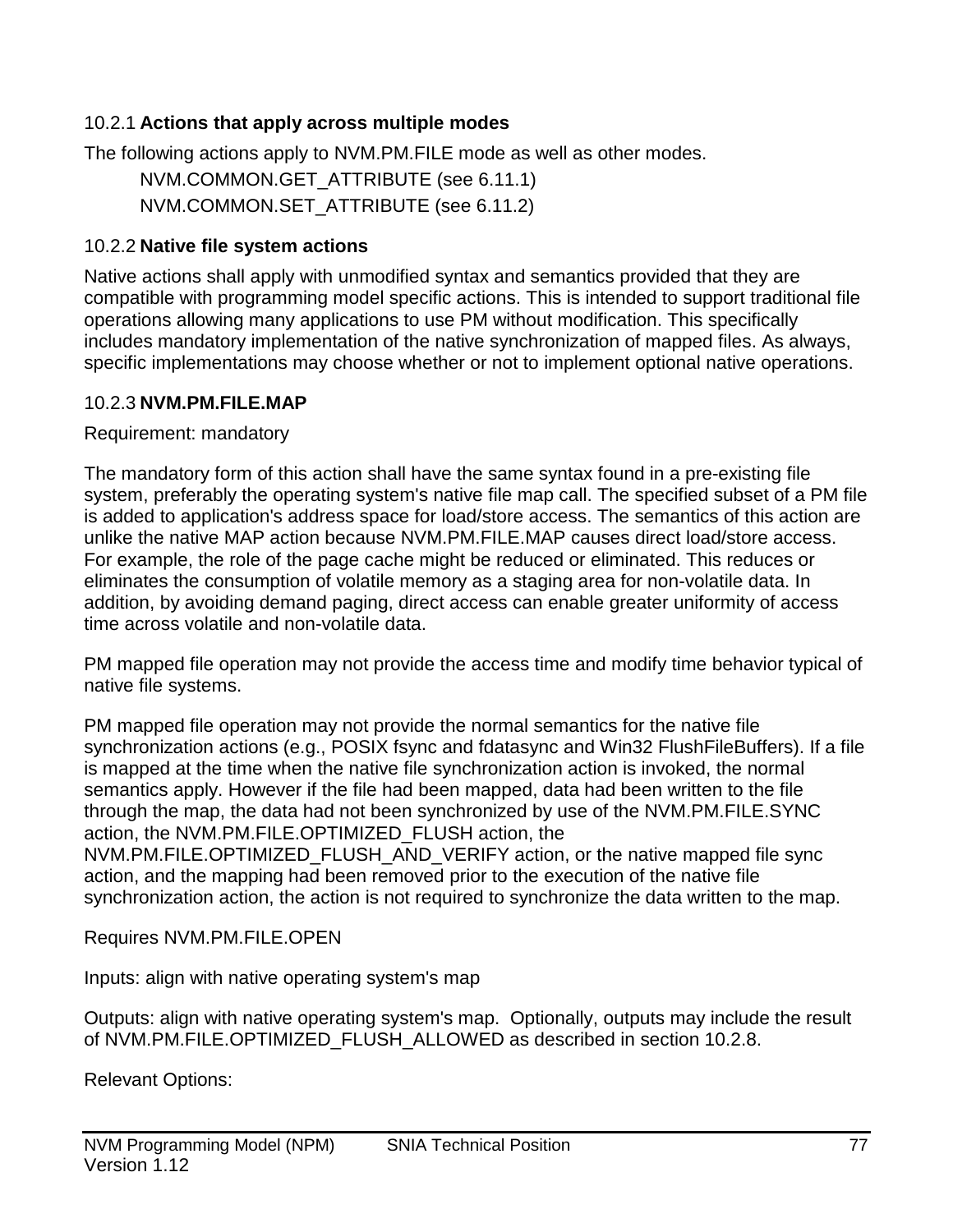All of the native file system options should apply.

NVM.PM.FILE.MAP\_SHARED (Mandatory) – This existing native option shall be supported by the NVM.PM.FILE.MAP action. This option indicates that user space processes other than the writer can see any changes to mapped memory immediately.

NVM.PM.FILE.MAP\_COPY\_ON\_WRITE (Optional)– This existing native option indicates that any write after mapping will cause a copy on write to volatile memory, or PM that is discarded during any type of restart. The copy is only visible to the writer. The copy is not folded back into PM during the sync command.

Relevant Attributes:

NVM.PM.FILE.MAP\_COPY\_ON\_WRITE\_CAPABLE (see [10.3.2\)](#page-87-0) - Native operating system map commands make a distinction between MAP\_SHARED and MAP\_COPY\_ON\_WRITE. Both are supported with native semantics under the NVM Programming Model. This attribute indicates whether the MAP\_COPY\_ON\_WRITE mapping mode is supported. All NVM.PM.FILE.MAP implementations shall support the MAP\_SHARED option.

Error handing for mapped ranges of persistent memory is unlike I/O, in that there is no acknowledgement to a load or store instruction. Instead processors equipped to detect memory access failures respond with machine checks. These can be routed to user threads as asynchronous events. With memory-mapped PM, asynchronous events are the primary means of discovering the failure of a load to return good data. Please refer to NVM.PM.FILE.GET\_ERROR\_INFO (section [10.2.6\)](#page-79-0) for more information on error handling behavior.

Depending on memory configuration, CPU memory write pipelines may effectively preclude application level error handling during memory accesses that result from store instructions. For example, errors detected during the process of flushing the CPU's write pipeline are more likely to be associated with that pipeline than the NVM itself. Errors that arise within the CPU's write pipeline generally do not enable application level recovery at the point of the error. As a result application processes may be forced to restart when these errors occur (see PM Error Handling Annex B). Such errors should appear in CPU event logs, leading to an administrative response that is outside the scope of this specification.

Applications needing timely assurance that recently stored data is recoverable should use the NVM.PM.FILE.OPTIMIZED\_FLUSH\_AND\_VERIFY action to verify data from NVM after it is flushed (see [10.2.7\)](#page-80-0). Errors during verify are handled in the manner described in this annex.

#### 10.2.4 **NVM.PM.FILE.SYNC**

Requirement: mandatory

The purpose of this action is to synchronize persistent memory content to assure durability and enable recovery by forcing data to reach the persistence domain.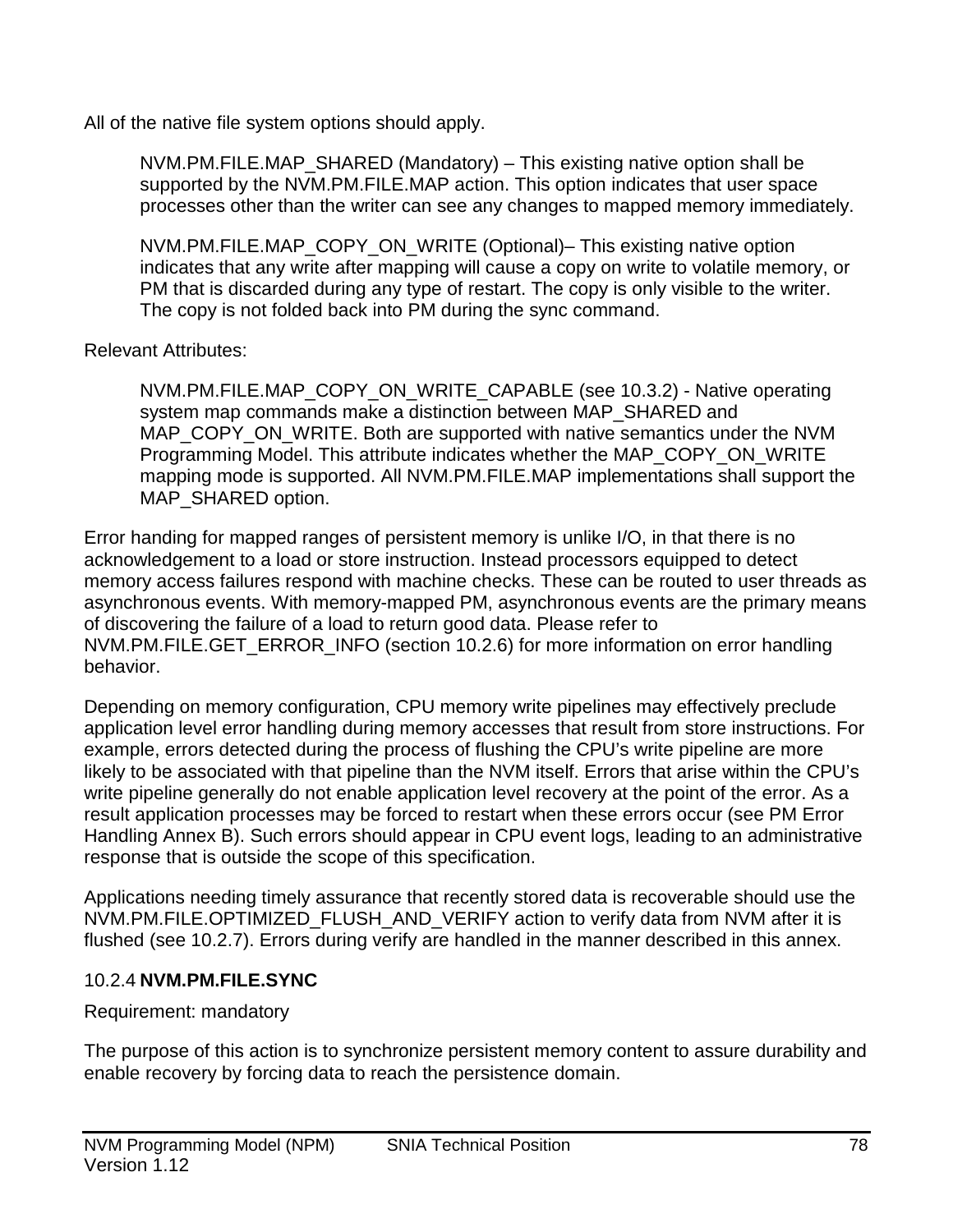The native file system sync action may be supported by implementations that also support NVM.PM.FILE.SYNC. The intent is that the semantics of NVM.PM.FILE.SYNC match native sync operation on memory-mapped files however because persistent memory is involved, NVM.PM.FILE implementations need not flush full pages. Note that writes may still be subject to functionality that may mask whether stored data has reached the persistence domain (such as caching or buffering within processors or memory controllers). NVM.PM.FILE.SYNC is responsible for insuring that data within the processor or memory buffers reaches the persistence domain.

A number of boundary conditions can arise regarding interoperability of PM and non-PM implementation components. The following limitations apply:

- The behavior of an NVM.PM.FILE.SYNC action applied to a range in a file that was not mapped using NVM.PM.FILE.MAP is unspecified.
- The behavior of NVM.PM.FILE.SYNC on non-persistent memory is unspecified.

In both the PM and non-PM modes, updates to ranges mapped as shared can and may become persistent in any order before a sync requires them all to become persistent. The sync action applied to a shared mapping does not guarantee write atomicity. The byte range referenced by the sync parameter may have reached a persistence domain prior to the sync command. The sync action guarantees only that the range referenced by the sync action will reach the persistence domain before the successful completion of the sync action. Any atomicity that is achieved is not caused by the sync action itself.

#### Requires: NVM.PM.FILE.MAP

Inputs: Align with native operating system's sync with the exception that alignment restrictions are relaxed.

Outputs: Align with native operating system's sync with the addition that it shall return an error code.

Users of the NVM.PM.FILE.SYNC action should be aware that for files that are mapped as shared, there is no requirement to buffer data on the way to the persistence domain. Although data may traverse a processor's write pipeline and other buffers within memory controllers these are more transient than the disk I/O buffering that is common in NVM.FILE implementations.

Error handling related to this action is expected to be derived from ongoing work that begins with Annex B (Informative) PM error handling.

#### 10.2.5 **NVM.PM.FILE.OPTIMIZED\_FLUSH**

Requirement: mandatory if NVM.PM.OPTIMIZED\_FLUSH\_CAPABLE is set.

The purpose of this action is to synchronize multiple ranges of persistent memory content to assure persistence and enable recovery by forcing data to reach the persistence domain. This action has the same effect as NVM.PM.FILE.SYNC however it is intended to allow additional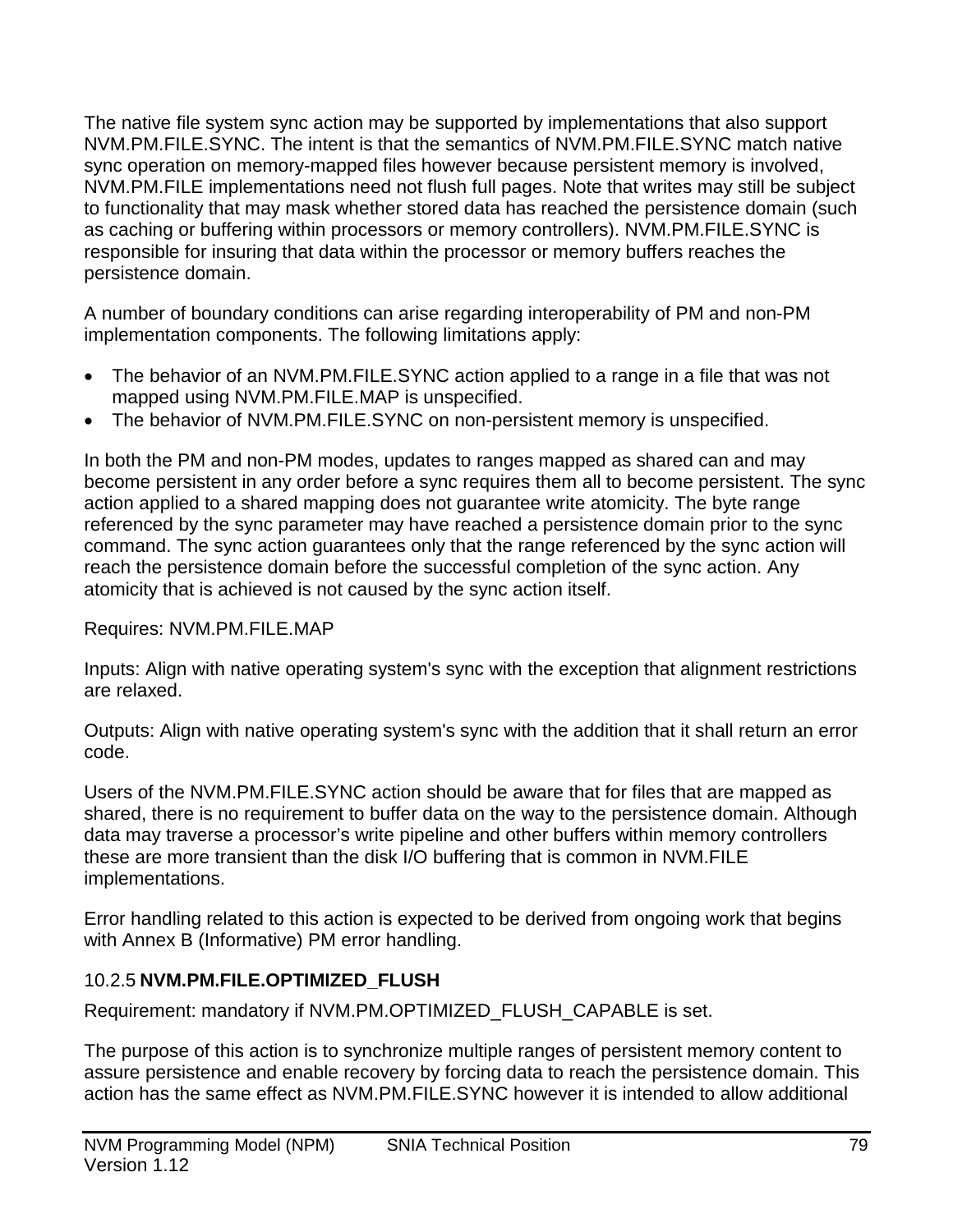implementation optimization by excluding options supported by sync and by allowing multiple byte ranges to be synchronized during a single action. Page oriented alignment constraints imposed by the native definition are lifted. Because of this, implementations might be able to use underlying persistent memory more optimally than they could with the native sync. In addition some implementations may enable this action to avoid context switches into kernel space. With the exception of these differences all of the content of the NVM.PM.FILE.SYNC action description also applies to NVM.PM.FILE.OPTIMIZED\_FLUSH.

Requires: NVM.PM.FILE.MAP. OPTIMIZED\_FLUSH also requires that NVM.PM.FILE.OPTIMIZED\_FLUSH\_ALLOWED (see 10.2.8) has returned TRUE for the ranges being flushed since the most recent map call. Otherwise data in PM may not be fully accessible to file system clients, depending on file system implementation.

Inputs: Identical to NVM.PM.FILE.SYNC except that an array of byte ranges is specified and options are precluded. A reference to the array and the size of the array are input instead of a single address and length. Each element of the array contains an address and length of a range of bytes to be synchronized.

Outputs: Align with native OS's sync with the addition that it shall return an error code.

Relevant attributes: NVM.PM.FILE.OPTIMIZED\_FLUSH\_CAPABLE – Indicates whether this action is supported by the NVM.PM.FILE implementation (see [10.3.5\)](#page-88-0).

NVM.PM.FILE.OPTIMIZED\_FLUSH provides no guarantee of atomicity within or across the synchronized byte ranges. Neither does it provide any guarantee of the order in which the bytes within the ranges of the action reach a persistence domain.

In the event of failure the progress of the action is indeterminate. Various byte ranges may or may not have reached a persistence domain. There is no indication as to which byte ranges may have been synchronized.

## <span id="page-79-0"></span>10.2.6 **NVM.PM.FILE.GET\_ERROR\_EVENT\_INFO**

Requirement: mandatory if NVM.PM.ERROR\_EVENT\_CAPABLE is set.

The purpose of this action is to provide a sufficient description of an error event to enable recovery decisions to be made by an application. This action is intended to originate during an application event handler in response to a persistent memory error. In some implementations this action may map to the delivery of event description information to the application at the start of the event handler rather than a call made by the event handler. The error information returned is specific to the memory error that caused the event.

Inputs: It is assumed that implementations can extract the information output by this action from the event being handled.

Outputs: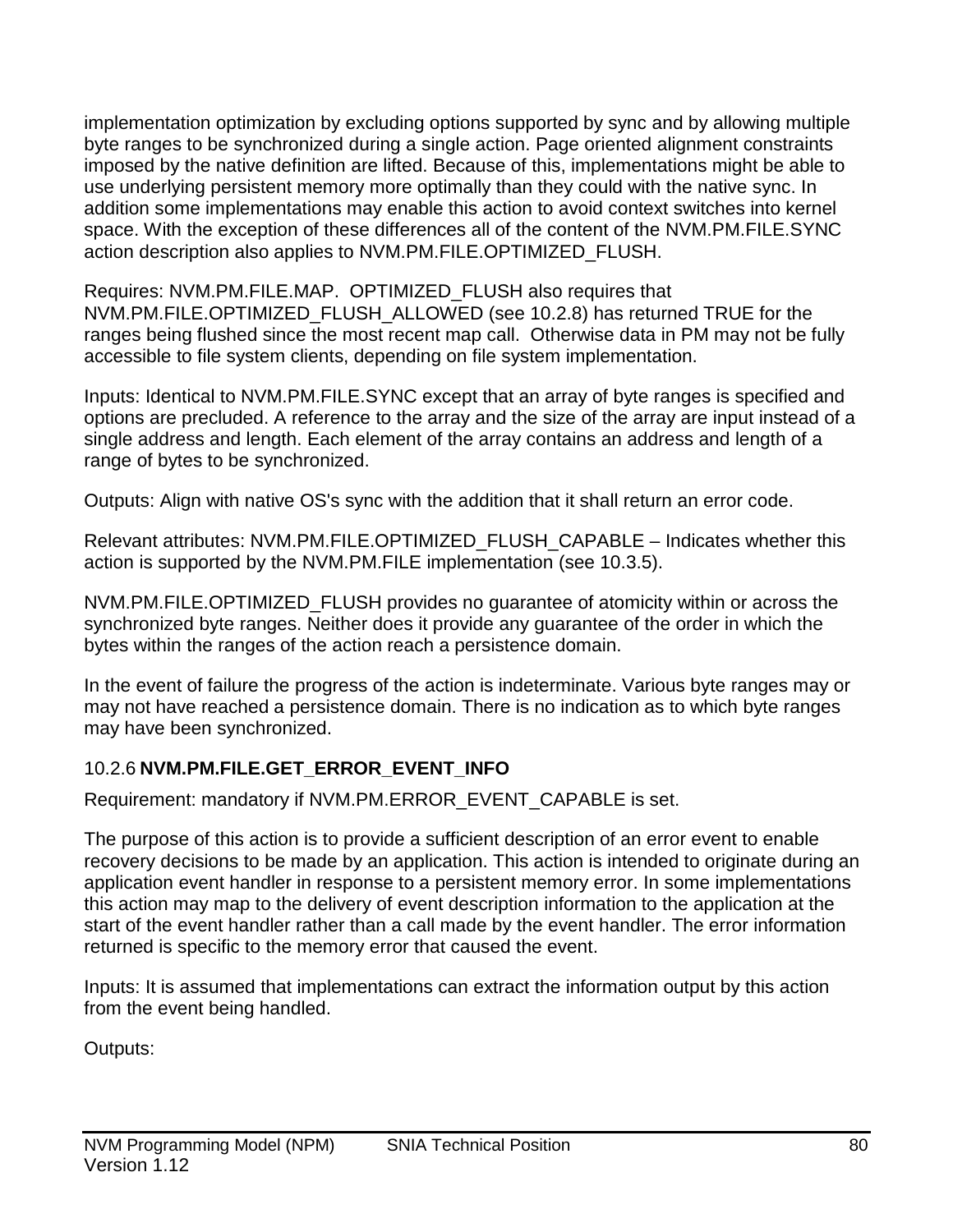1 – An indication of whether or not execution of the application can be resumed from the point of interruption. If execution cannot be resumed then the process running the application should be restarted for full recovery.

2 – An indication of error type enabling the application to determine whether an address is provided and the direction of data flow (load/verify vs. store) when the error was detected.

3 – The memory mapped address and length of the byte range where data loss was detected by the event.

Relevant attributes:

NVM.PM.FILE.ERROR\_EVENT\_CAPABLE – Indicates whether load error event handling and this action are supported by the NVM.PM.FILE implementation (see [10.3.6\)](#page-88-1).

This action is used to obtain information about an error that caused a machine check involving memory mapped persistent memory. This is necessary because with persistent memory there is no opportunity to provide error information as part of a function call or I/O. The intent is to allow sophisticated error handling and recovery to occur before the application sees the event by allowing the NVM.PM.FILE implementation to handle it first. It is expected that after NVM.PM.FILE has completed whatever recovery is possible, the application error handler will be called and use the error information described here to stage subsequent recovery actions, some of which may occur after the application's process is restarted.

In some implementations the same event handler may be used for many or all memory errors. Therefore this action may arise from memory accesses unrelated to NVM. It is the application event handler's responsibility to determine whether the memory range indicated is relevant for recovery. If the memory range is irrelevant then the event should be ignored other than as a potential trigger for a restart.

In some systems, errors related to memory stores may not provide recovery information to the application unless and until load instructions attempt to access the memory locations involved. This can be accomplished using the NVM.PM.FILE.OPTIMIZED\_FLUSH\_AND\_VERIFY action (section [10.2.7\)](#page-80-0).

For more information on the circumstances which may surround this action please refer to PM Error Handling Annex B.

## <span id="page-80-0"></span>10.2.7 **NVM.PM.FILE.OPTIMIZED\_FLUSH\_AND\_VERIFY**

Requirement: mandatory if NVM.PM.FILE.OPTIMIZED\_FLUSH\_AND\_VERIFY\_CAPABLE is set.

The purpose of this action is to synchronize multiple ranges of persistent memory content to assure durability and enable recovery by forcing data to reach the persistence domain. Furthermore, this action verifies that data was written correctly. The intent is to supply a mechanism whereby the application can receive data integrity assurance on writes to memorymapped PM prior to completion of this action. This is the PM analog of the POSIX definition of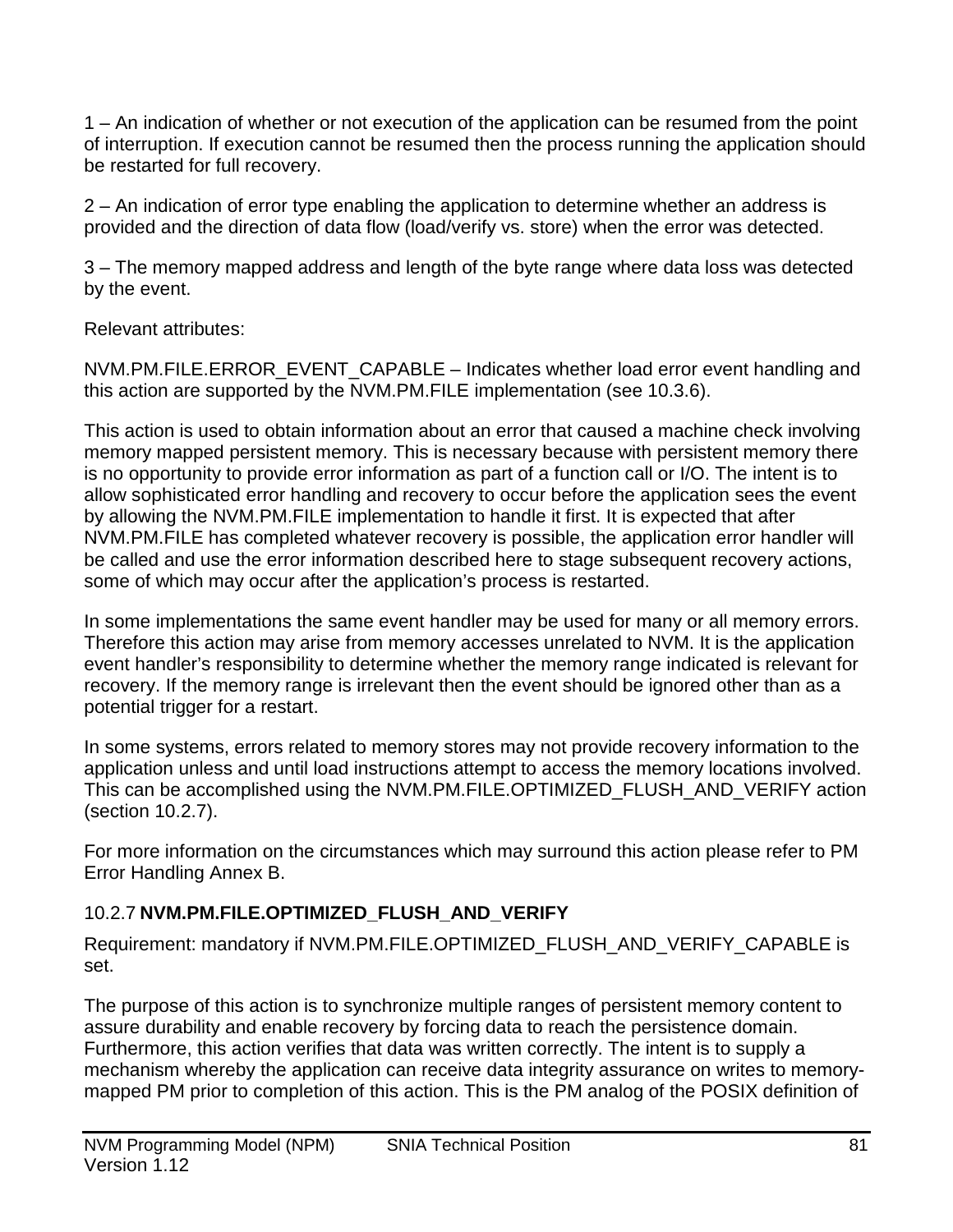synchronized I/O which clarifies that the intent of synchronized I/O data integrity completion is "so that an application can ensure that the data being manipulated is physically present on secondary mass storage devices".

Except for the additional verification of flushed data, this action has the same effect as NVM.PM.FILE.OPTIMIZED\_FLUSH.

Requires: NVM.PM.FILE.MAP

Inputs: Identical to NVM.PM.FILE.OPTIMIZED\_FLUSH.

Outputs: Align with native OS's sync with the addition that it shall return an error code. The error code indicates whether or not all data in the indicated range set is readable.

Relevant attributes:

NVM.PM.FILE.OPTIMIZED\_FLUSH\_AND\_VERIFY\_CAPABLE – Indicates whether this action is supported by the NVM.PM.FILE implementation (see [10.3.7\)](#page-88-2).

OPTIMIZED\_FLUSH\_AND\_VERIFY shall assure that any errors that occur during the process of delivering data to the persistence domain are reported prior to or during completion of the action.. Any errors discovered during verification should be logged for administrative attention. Error reporting shall occur across all data ranges specified in the action regardless of when they were actually flushed.

In the event of failure the progress of the action is indeterminate.

## 10.2.8 **NVM.PM.FILE.OPTIMIZED\_FLUSH\_ALLOWED**

Requirement: mandatory if NVM.PM.FILE.OPTIMIZED\_FLUSH\_CAPABLE is set.

The purpose of this action is to determine whether a given implementation guarantees persistence of specific memory ranges as a result of a flush. References to NVM.PM.OPTIMIZED\_FLUSH in this section should be interpreted as applying to both NVM.PM.OPTIMIZED\_FLUSH and NVM.PM.OPTIMIZED\_FLUSH\_AND\_VERIFY. The existence of NVM.PM.FILE.OPTIMIZED\_FLUSH on a platform does not imply it is always allowed for a given range of persistent memory. For example, the file system exposing the range of persistent memory may require the control point offered by NVM.PM.FILE.SYNC in order to assure that data in the persistence domain is accessible to file system clients. This action provides a way for the application to determine if persistence is achieved correctly by NVM.PM.FILE.OPTIMIZED\_FLUSH. When NVM.PM.FILE.OPTIMIZED\_FLUSH\_ALLOWED returns true for a memory-mapped range, the operating system is guaranteeing that OPTIMIZED\_FLUSH's will work correctly in the indicated ranges for the lifetime of the mapping. This implies an application must re-check whether OPTIMIZED\_FLUSH\_ALLOWED is true each time the persistent memory is mapped, but once mapped by a particular running instance of the application, the check is not required again as long as the same mapping is used. An implementation of this action may provide a combined NVM.PM.FILE.MAP and NVM.PM.FILE.OPTIMIZED\_FLUSH\_ALLOWED action that is more efficient than separate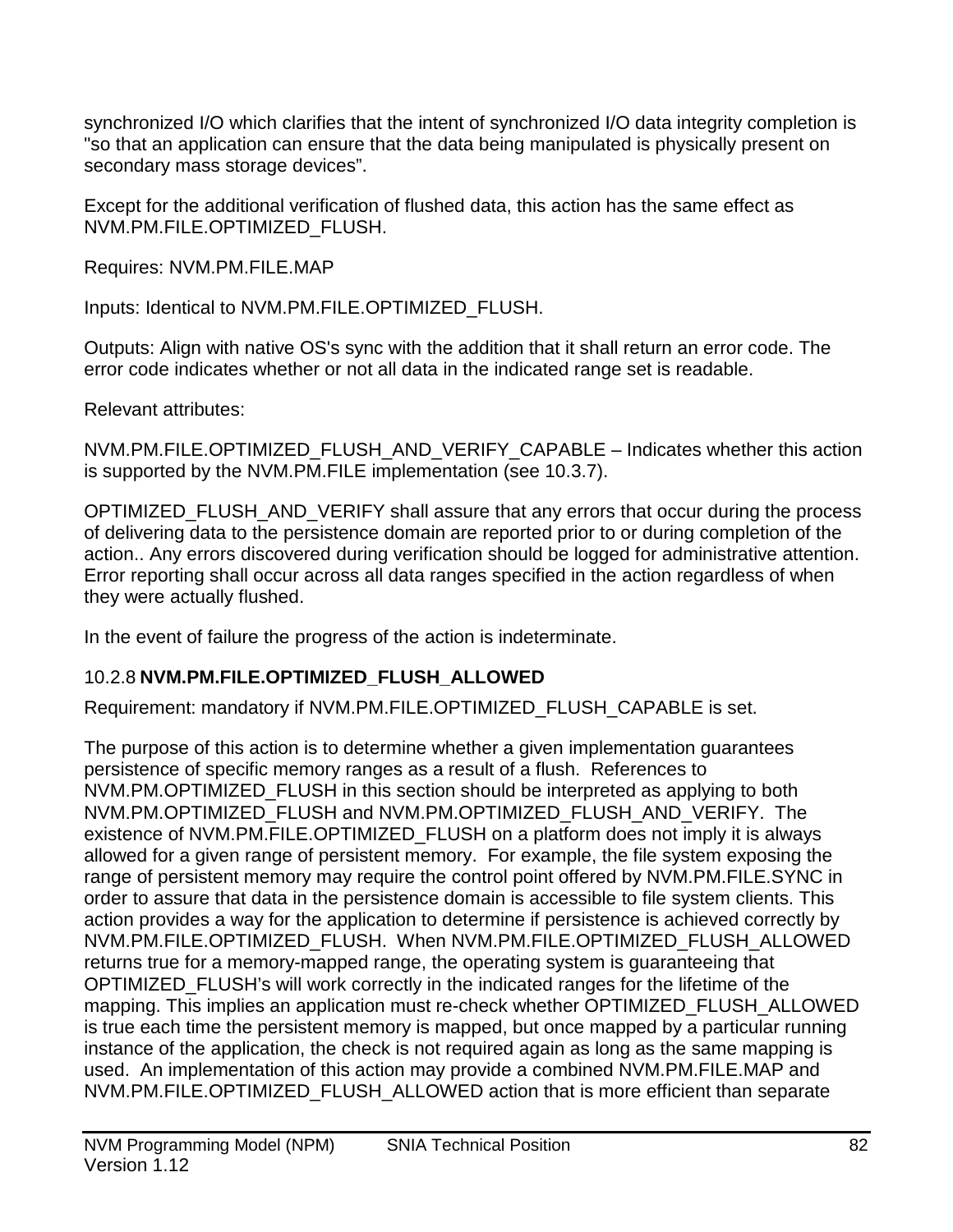actions. In some systems the result of OPTIMIZED\_FLUSH\_ALLOWED may be more easily determined at MAP time.

Requires: NVM.PM.FILE.MAP

Inputs: A range or set of ranges of mapped memory.

Outputs: True only if NVM.PM.FILE.OPTIMIZED\_FLUSH is allowed for every byte in the given range, false or common operating system call error otherwise.

Relevant attributes:

NVM.PM.FILE.OPTIMIZED\_FLUSH\_CAPABLE – Indicates whether this action is supported by the NVM.PM.FILE implementation (see [10.3.5\)](#page-88-2).

#### 10.2.9 **NVM.PM.FILE.DEEP\_FLUSH**

Requirement: mandatory if NVM.PM.FILE.DEEP\_FLUSH\_CAPABLE is set.

The purpose of this action is to provide the same persistency semantics as NVM.PM.FILE.SYNC, but performance may be sacrificed in order to flush persistent memory stores to the most reliable persistence domain available to software. For example, the powerfail safe domain on a system may include multiple layers of caches which implies a higher failure rate since more hardware is involved. NVM.PM.FILE.DEEP\_FLUSH could be implemented in this case with special cache flush operations that flush stores to the media rather than depending on automatic cache flushes on power failure. The result is a higher expected reliability at the cost of flush performance.

Requires: NVM.PM.FILE.MAP

Inputs: At least one range of mapped memory.

Outputs: Align with native OS's sync with the addition that it shall return an error code.

Relevant attributes:

NVM.PM.FILE.DEEP\_FLUSH\_CAPABLE – Indicates whether this action is supported by the NVM.PM.FILE implementation (see [10.3.8\)](#page-88-2).

## 10.2.10 **NVM.PM.FILE.CHECK\_ERROR**

Requirement: Mandatory if ERROR\_EVENT\_MINIMAL\_CAPABILITY is set.

The purpose of this action is to detect whether any memory in a given memory range is in an error condition that is unable to be corrected by the NVM.PM.FILE implementation. The range may be expressed either as a file handle, offset and length or as a memory mapped start address and length. The file handle form of this action is intended to be used by applications either during startup or when accessing PM through file IO rather than via loads and stores.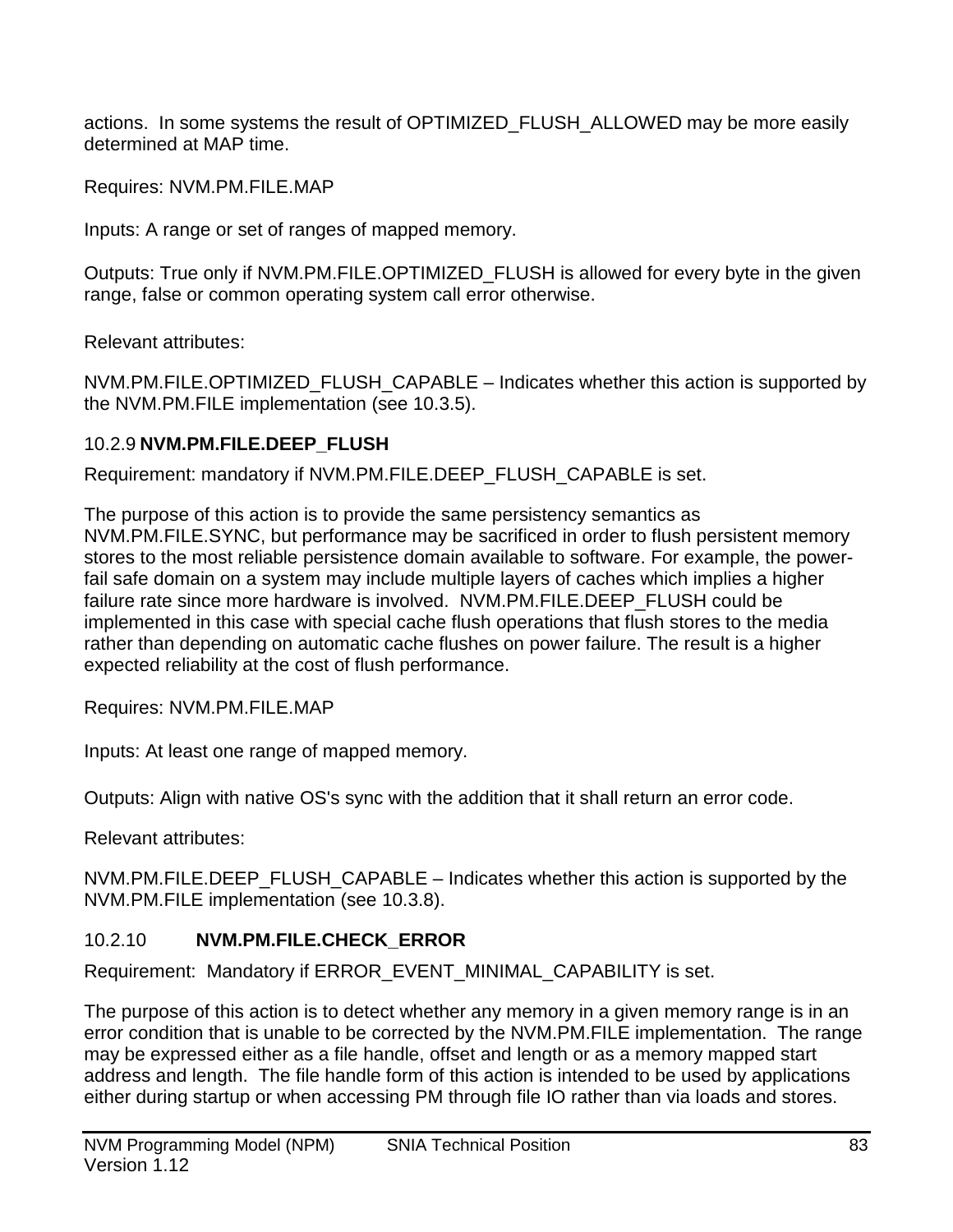The memory mapped address form of this action is intended to be used by applications either during startup or when accessing PM through memory-mapped loads and stores. It is expected that applications will use CHECK\_ERROR to detect error conditions and to then attempt to reconcile the error condition (such as by reading replica data from another location or by writing data to an alternate location). Depending on the use case, it may be appropriate for an application to subsequently use the CLEAR\_ERROR action on the ranges reported by CHECK\_ERROR.

Errors reported by the CHECK\_ERROR action represent a summary of known, detectable errors discovered by the combination of the platform firmware, the operating system driver software, and the NVM.PM.FILE implementation. The CHECK\_ERROR action does not represent a specific type of error at a specific point in the memory hierarchy; instead, CHECK\_ERROR reports to the programmer that an error condition exists regarding a specific file location.

The CHECK ERROR action references the current state of the provided file for the range indicated by the offset and length, or the state of the provided mapped memory region for the byte range indicated when its error state was last reported to platform software. CHECK\_ERROR may not report historical errors that may have been reported previously. Application software that requires historical information of previous errors or error state may need to consult system logs or administrative interfaces provided by the operating system.

Requires: ERROR\_EVENT\_MINIMAL\_CAPABILITY is set.

The memory mapped range form of this command also requires ERROR\_EVENT\_MAPPED\_SUPPORT\_CAPABILITY to be set.

Inputs: A file descriptor corresponding to an open NVM.PM.FILE, a byte offset in to that file, and a length in bytes to check from that offset or a start address and length, indicating a previously mapped byte range to be checked.

Outputs: A list of error ranges where errors were encountered. Each range in the list will specify an offset from the start address in the input parameter, and the length in bytes of a range where the error condition exists.

## 10.2.11 **NVM.PM.FILE.CLEAR\_ERROR**

NVM.PM.FILE.CLEAR\_ERROR(file, offset, length)

Requirement: Mandatory if ERROR\_EVENT\_MINIMAL\_CAPABILITY is set.

The purpose of this action is to clear an unrecoverable error condition for a given range in an NVM.PM.FILE instance. Note the difference between this CLEAR\_ERROR operation, which operates on a file, and NVM.PM.FILE.MAP.CLEAR\_ERROR, which operates on mapped memory regions. NVM.PM.FILE.CLEAR\_ERROR is mandatory when error-handling capabilities are available, as it and NVM.PM.FILE.CHECK\_ERROR provide the minimal functionality required for software to implement a failure detection and recovery algorithm. Note, however, that the efficacy of the CLEAR\_ERROR action on various platform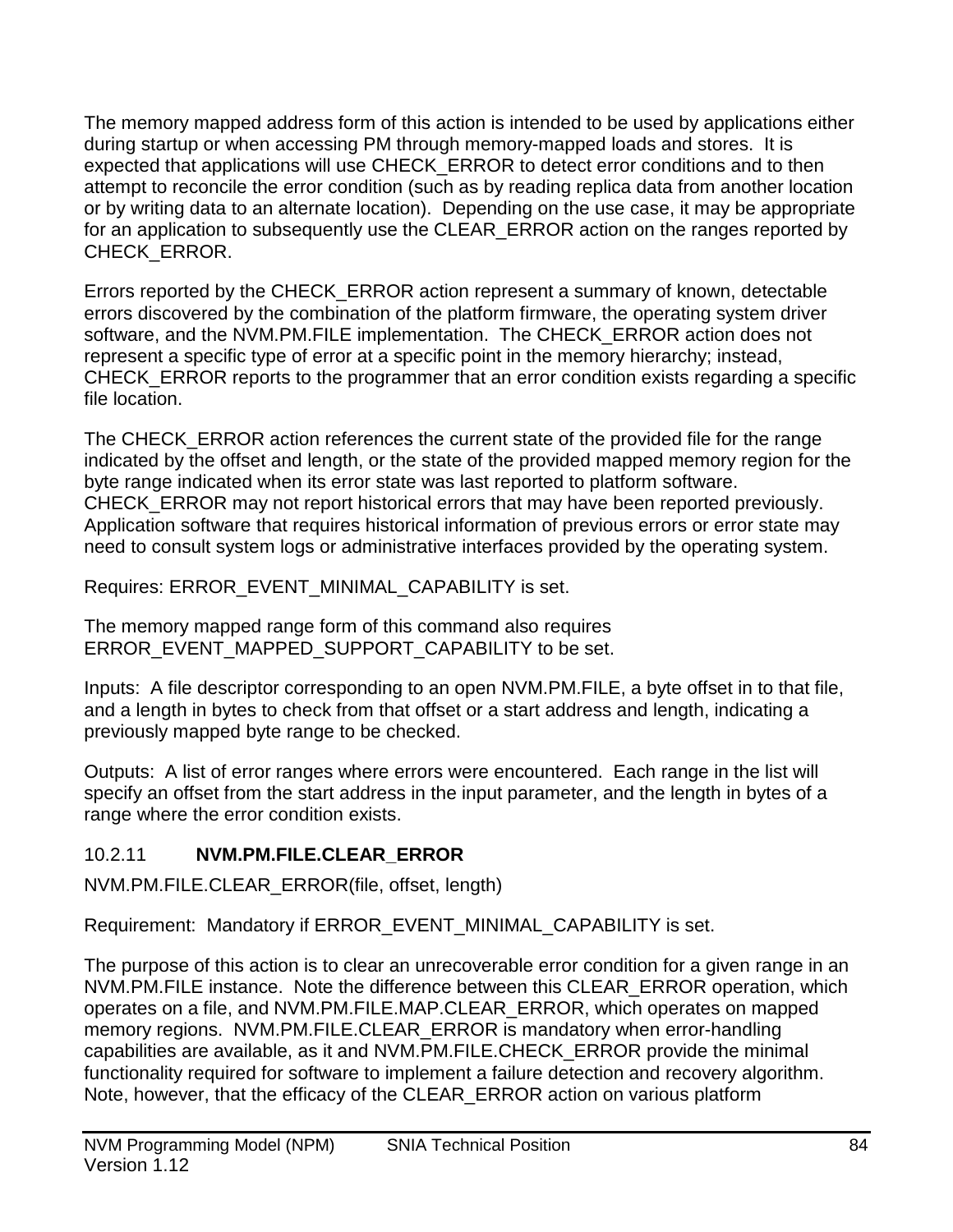implementations and under varying hardware failure scenarios is not specified by the programming model. The CLEAR\_ERROR action may fail, and software must take in to consideration the possibility of such a failure.

The NVM.PM.FILE.CLEAR ERROR action is intended to provide the application with a means to clear an error condition within a file. The programmer can then subsequently replace data that has become inaccessible due to that error. Note that an application may not always have replica replacement data available. In such a case, the application must choose whether it must halt, or whether it can clear the error condition (using CLEAR\_ERROR), internally note the error, and then provide stand-in data (such as all zeros). In either case, however, the application is assured that a subsequent access to the file location will not cause the same error. Because hardware can always subsequently fail, however, nothing precludes a new error from occurring at the same location.

CLEAR\_ERROR is meant to be used in conjunction with CHECK\_ERROR. Note, however, that the underlying implementation may choose to actively resolve error conditions between the time that they are reported by CHECK\_ERROR and when an application may invoke CLEAR\_ERROR. For example, an implementation of the programming model that features support for higher availability may have replica data available that the implementation can automatically reorganize the underlying file extents and replace the data in a manner transparent to the application. The error would, in such a case, be reported for a brief amount of time via CHECK\_ERROR, but then would no longer be considered in an error condition. To shield this complexity from application developers, the CLEAR\_ERROR shall indicate success even if the region being cleared no longer is in an error condition; the application shall view such an operation as having been completed successfully, even if the underlying implementation did not take any action upon invocation of the CLEAR\_ERROR action.

CLEAR\_ERROR does not perform data replacement, but it is a necessary step to ensure that a subsequent data replacement operation will not trigger the same error. This property is fundamental to assuring forward progress of failure-recovery by applications. After a CLEAR\_ERROR action, an application may choose to not subsequently provide replacement data if it instead intends to discard that data. Further, because data replacement is separate from error-clearing and because power can fail between the two operations, the programmer must structure the application to internally note that it is in the midst of clearing an error so that it can resume data-replacement after a crash.

The CLEAR ERROR action operates on file regions that are aligned with respect to the ERROR\_UNIT and that are a multiple of the ERROR\_UNIT.

The CLEAR\_ERROR action is provided to give applications a means to clear error conditions within a file, under the presumption that an application will require further access to the file in the future. If the entirety of the file is no longer usable given the error state, however, an application may choose instead to simply delete the file. The NVM.PM.FILE implementation shall not provide back ranges that are in an error state when subsequently creating a new file.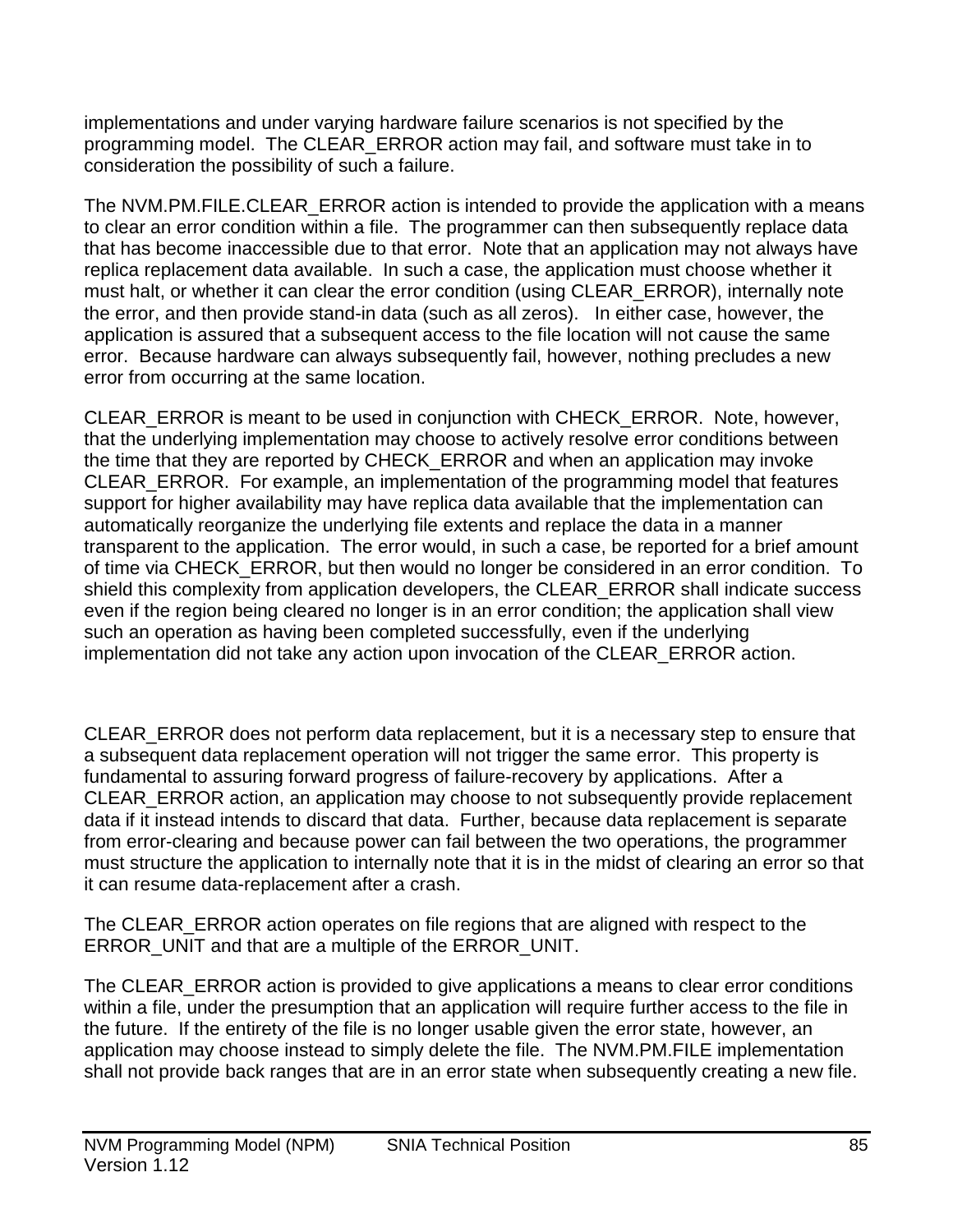Requires: ERROR\_EVENT\_MINIMAL\_CAPABILITY is set.

Inputs: A file descriptor corresponding to an open NVM.PM.FILE, a byte offset in to that file, and a length in bytes. The offset and length must be aligned with respect to the ERROR\_UNIT attribute.

Outputs: An indicator whether the action succeeded.

Failure Scenario: The implementation may be unable to clear the error and then subsequently provide usable blocks to back the memory-mapped region affected by an error condition. For example, this may happen if the underlying implementation cannot allocate any functioning, spare capacity, or if an unrecoverable platform error is encountered. In the case that allocation fails, the application must choose whether it can continue. Note that in such a case, subsequent CHECK\_ERROR actions will continue to indicate failure in the affected region. In the case that a CLEAR\_ERROR fails, the application can choose to re-try the CLEAR\_ERROR action (depending upon whether the implementation has provided an unambiguous indication that the error is permanent), or it may choose to continue on as in the case when data validation has failed (e.g., avoiding this region in the future).

## NVM.PM.FILE.MAP.CLEAR\_ERROR(startAddress, length)

Requirement: Optional.

The purpose of this action is to clear an unrecoverable error condition for a memory-mapped region that was previously mapped using NVM.PM.FILE.MAP. Note the difference between this CLEAR\_ERROR operation, which operates on a memory-mapped byte-addressed region, and NVM.PM.FILE.CLEAR\_ERROR, which operates on file locations.

The NVM.PM.FILE.MAP.CLEAR\_ERROR action is intended to provide the application with a means to clear an error condition within a memory-mapped region. The programmer can then subsequently replace data that has become inaccessible due to that error. Note that an application may not always have replacement data available. In such a case, the application must choose whether it must halt, or whether it can clear the error condition (using CLEAR\_ERROR), internally note the error, and then provide stand-in data (such as all zeros). In either case, however, the application is assured that a subsequent access to mapped region will not cause the same error. Because hardware can always subsequently fail, however, nothing precludes a new error from occurring at the same location.

CLEAR\_ERROR does not perform data replacement, but it is a necessary step to ensure that a subsequent data replacement operation will not indefinitely trigger the same error. After a CLEAR\_ERROR action, an application may choose to not subsequently provide replacement data if it instead intends to discard that data. Further, because data replacement is separate from error-clearing and because power can fail between the two operations, the programmer must structure the application to internally note that it is in the midst of clearing an error so that it can resume data-replacement after a crash.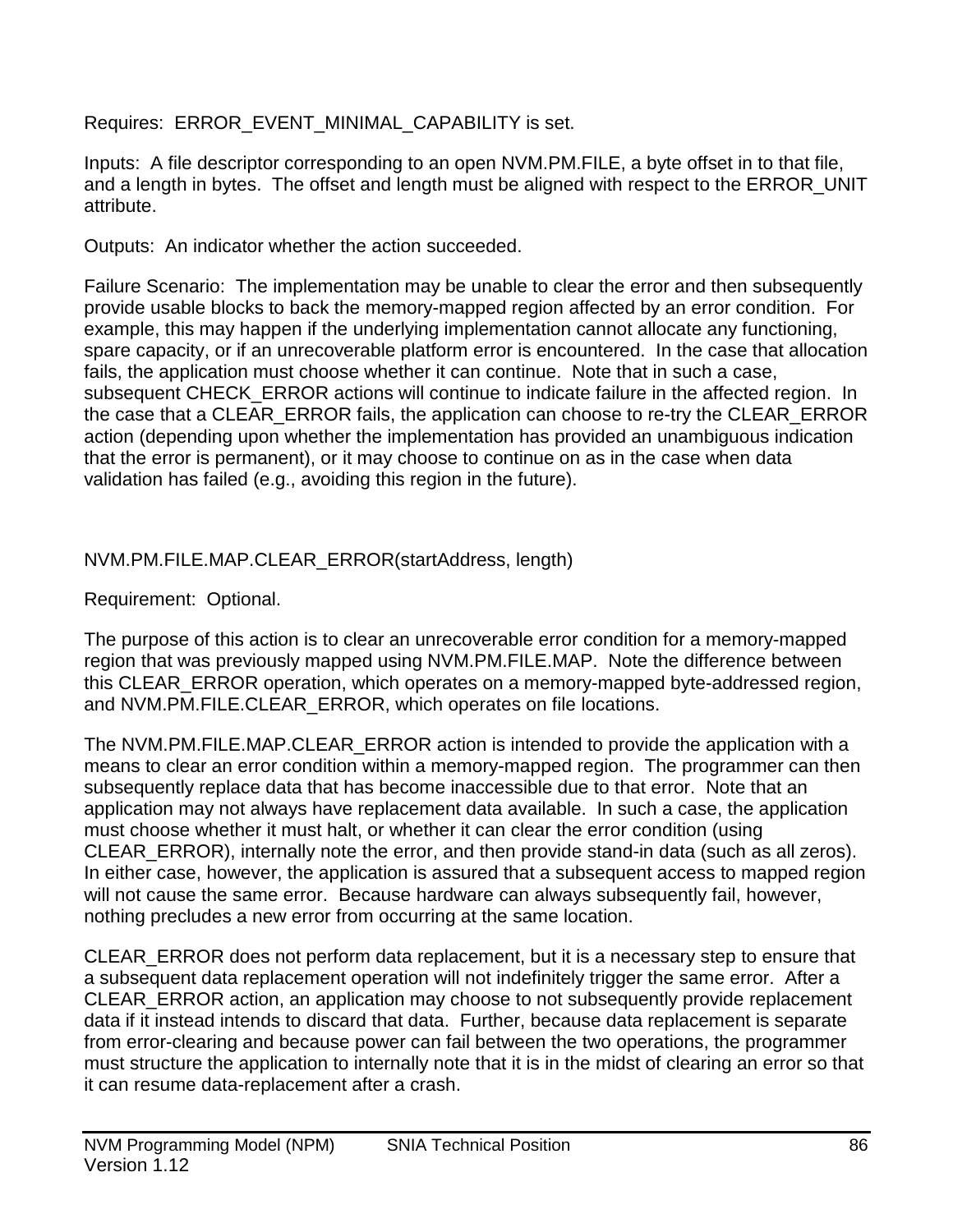CLEAR\_ERROR is meant to be used in conjunction with CHECK\_ERROR. Note, however, that the underlying implementation may choose to actively resolve error conditions between the time that they are reported by CHECK\_ERROR and when an application may invoke CLEAR\_ERROR. For example, an implementation of the programming model that features support for higher availability may have replica data available that the implementation can automatically remap in to a region that is locally available to the application. The error would, in such a case, be reported for a brief amount of time via CHECK\_ERROR, but then would no longer be considered in an error condition. To shield this complexity from application developers, the CLEAR\_ERROR shall indicate success even if the region being cleared no longer is in an error condition; the application shall view such an operation as having been completed successfully, even if the underlying implementation did not take any action upon invocation of the CLEAR\_ERROR action.

The MAP.CLEAR\_ERROR action operates on memory-mapped byte-addressable regions that are aligned with respect to the ERROR\_UNIT and that are a multiple of the ERROR\_UNIT.

The CLEAR\_ERROR action is provided to give applications a means to clear error conditions within a memory-mapped region of a file, under the presumption that an application will require further access to the memory-mapped file in the future. If the entirety of the backing file is no longer usable given the error state, however, an application may choose instead to simply delete the file. The NVM.PM.FILE implementation shall not provide back ranges that are in an error state when subsequently creating a new file.

Requires: ERROR\_EVENT\_MINIMAL\_CAPABILITY and ERROR\_EVENT\_MAPPED\_SUPPORT\_CAPABILITY are set.

Inputs: A starting byte address and a length, corresponding to a region that has been mapped previously using NVM.PM.FILE.MAP. Both the starting address and length must be aligned according to the ERROR\_UNIT attribute.

Outputs: An indicator whether the action succeeded.

Failure Scenario: When attempting to clear the error condition and make usable blocks available in place of the failed blocks, the NVM.PM.FILE implementation may fail. For example, this may happen if the underlying implementation cannot allocate any functioning, spare capacity, or if an unrecoverable platform error is encountered. In the case that allocation fails, the application must choose whether it can continue. Note that in such a case, subsequent CHECK\_ERROR actions will continue indicate failure in the affected region. In the case that a CLEAR\_ERROR fails, the application can choose to re-try the CLEAR\_ERROR action (depending upon whether the implementation has provided an unambiguous indication that the error is permanent), or it may choose to continue on as in the case when data validation has failed (e.g., avoiding this region in the future).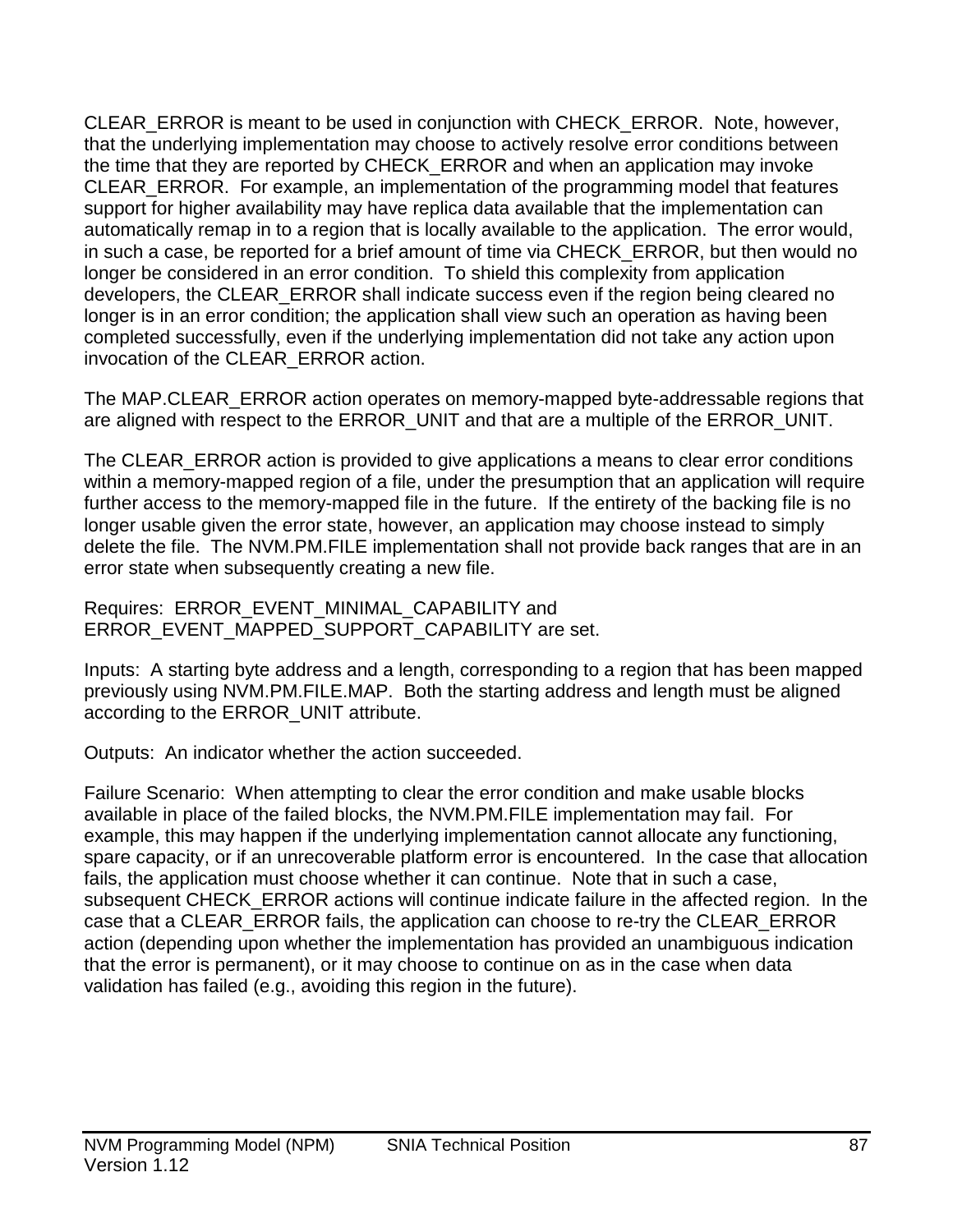## **10.3Attributes**

#### 10.3.1 **Attributes that apply across multiple modes**

The following attributes apply to NVM.PM.FILE mode as well as other modes. NVM.COMMON.SUPPORTED\_MODES (see [6.12.1\)](#page-25-0) NVM.COMMON.FILE\_MODE (see [6.12.2\)](#page-25-1)

#### <span id="page-87-0"></span>10.3.2 **NVM.PM.FILE.MAP\_COPY\_ON\_WRITE\_CAPABLE**

Requirement: mandatory

This attribute indicates that MAP\_COPY\_ON\_WRITE option is supported by the NVM.PM.FILE.MAP action.

#### 10.3.3 **NVM.PM.FILE.INTERRUPTED\_STORE\_ATOMICITY**

Requirement: mandatory

INTERRUPTED\_STORE\_ATOMICITY indicates whether the volume supports power fail atomicity of aligned store operations on fundamental data types. To achieve failure atomicity, aligned operations on fundamental data types reach NVM atomically. Formally "aligned operations on fundamental data types" is implementation defined. See [6.10.](#page-23-0)

A value of true indicates that after an aligned store of a fundamental data type is interrupted by reset, power loss or system crash; upon restart the contents of persistent memory reflect either the state before the store or the state after the completed store. A value of false indicates that after a store interrupted by reset, power loss or system crash, upon restart the contents of memory may be such that subsequent loads may create exceptions. A value of false also indicates that after a store interrupted by reset, power loss or system crash; upon restart the contents of persistent memory may not reflect either the state before the store or the state after the completed store.

The value of this attribute is true only if it's true for all ranges in the file system.

#### 10.3.4 **NVM.PM.FILE.FUNDAMENTAL\_ERROR\_RANGE**

Requirement: mandatory

FUNDAMENTAL\_ERROR\_RANGE is the number of bytes that may become unavailable due to an error on an NVM device.

An application may organize data in terms of FUNDAMENTAL\_ERROR\_RANGE to assure two key data items are not likely to be affected by a single error.

Unlike NVM.PM.VOLUME (see [9\)](#page-50-0), NVM.PM.FILE does not associate an offset with the FUNDAMENTAL\_ERROR\_RANGE because the file system is expected to handle any volume mode offset transparently to the application. The value of this attribute is the maximum of the values for all ranges in the file system.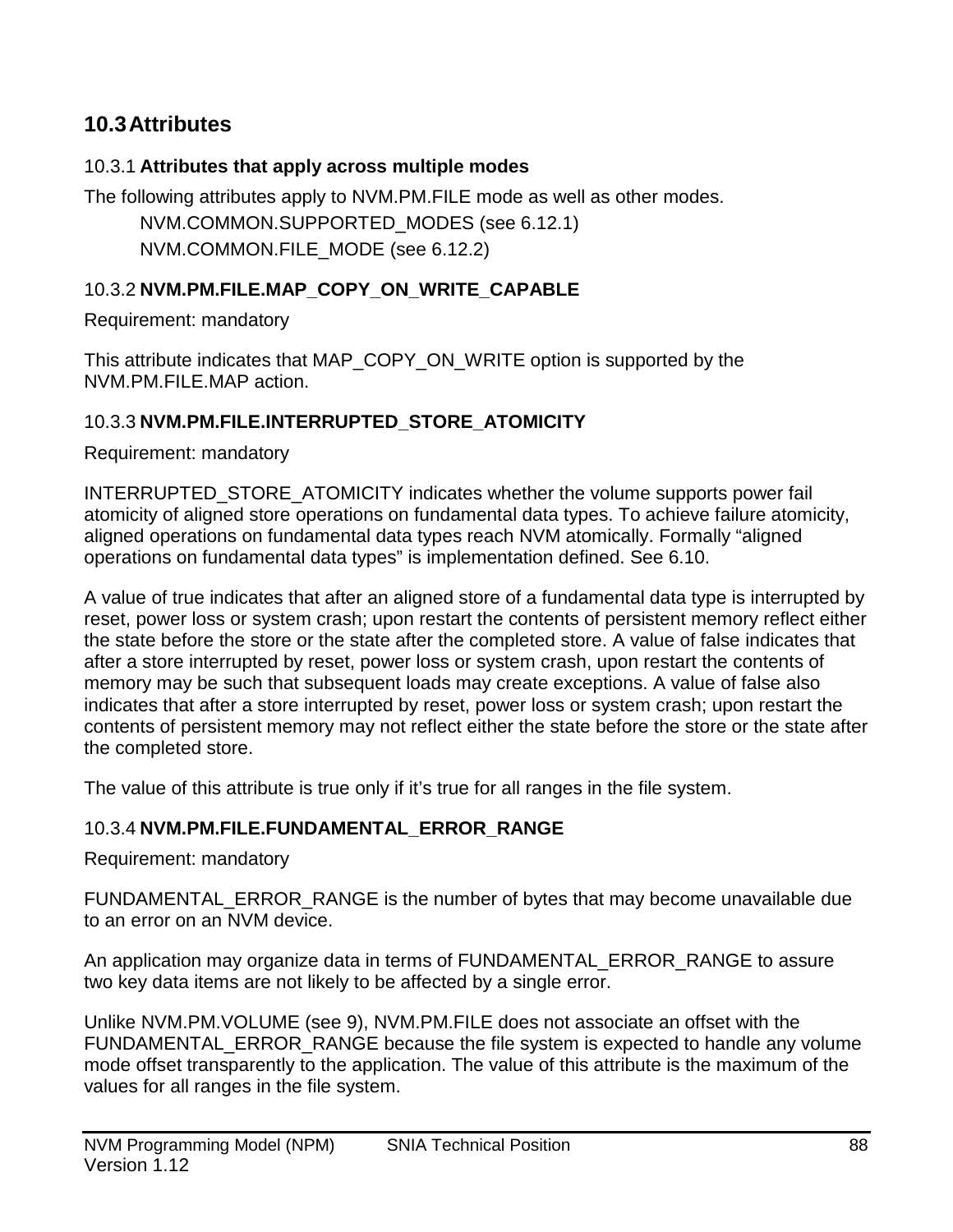### <span id="page-88-0"></span>10.3.5 **NVM.PM.FILE.OPTIMIZED\_FLUSH\_CAPABLE**

Requirement: mandatory

This attribute indicates that the OPTIMIZED\_FLUSH action is supported by the NVM.PM.FILE implementation.

#### <span id="page-88-1"></span>10.3.6 **NVM.PM.FILE.ERROR\_EVENT\_CAPABLE**

Requirement: mandatory

This attribute indicates that the NVM.PM.FILE implementation is capable of handling error events in such a way that, in the event of data loss, those events are subsequently delivered to applications. If error event handling is supported then NVM.PM.FILE.GET\_ERROR\_INFO action shall also be supported.

#### <span id="page-88-2"></span>10.3.7 **NVM.PM.FILE.OPTIMIZED\_FLUSH\_AND\_VERIFY\_CAPABLE**

Requirement: mandatory

This attribute indicates that the OPTIMIZED\_FLUSH\_AND\_VERIFY action is supported by the NVM.PM.FILE implementation.

#### 10.3.8 **NVM.PM.FILE.DEEP\_FLUSH\_CAPABLE**

Requirement: mandatory

This attribute indicates that the DEEP\_FLUSH action is supported by the NVM.PM.FILE implementation.

## 10.3.9 **NVM.PM.FILE.ERROR\_EVENT\_MINIMAL\_CAPABILITY**

Requirement: Mandatory

This Boolean attribute indicates whether the platform has the minimal set of features to enable basic memory error detection and reporting to applications. If this attribute is not present, none of the other ERROR\_EVENT capabilities are defined. If this attribute is present, the NVM.PM.FILE.GET\_ERROR\_INFO, NVM.PM.FILE.CHECK\_ERROR, and NVM.PM.FILE.CLEAR\_ERROR actions shall also be supported.

## 10.3.10 **NVM.PM.FILE.ERROR\_EVENT\_PRECISE\_CAPABILITY**

Requirement: Mandatory

This Boolean attribute indicates whether the platform supports precise memory-access exceptions. In this context, 'precise' means that the exception is immediately delivered during the instruction that generated the memory error. Notably, this refers only to LOAD instructions. Modern superscalar processors feature caching layers that may, when storing data, generate errors much later in time than when the originating instruction generated the data. Because of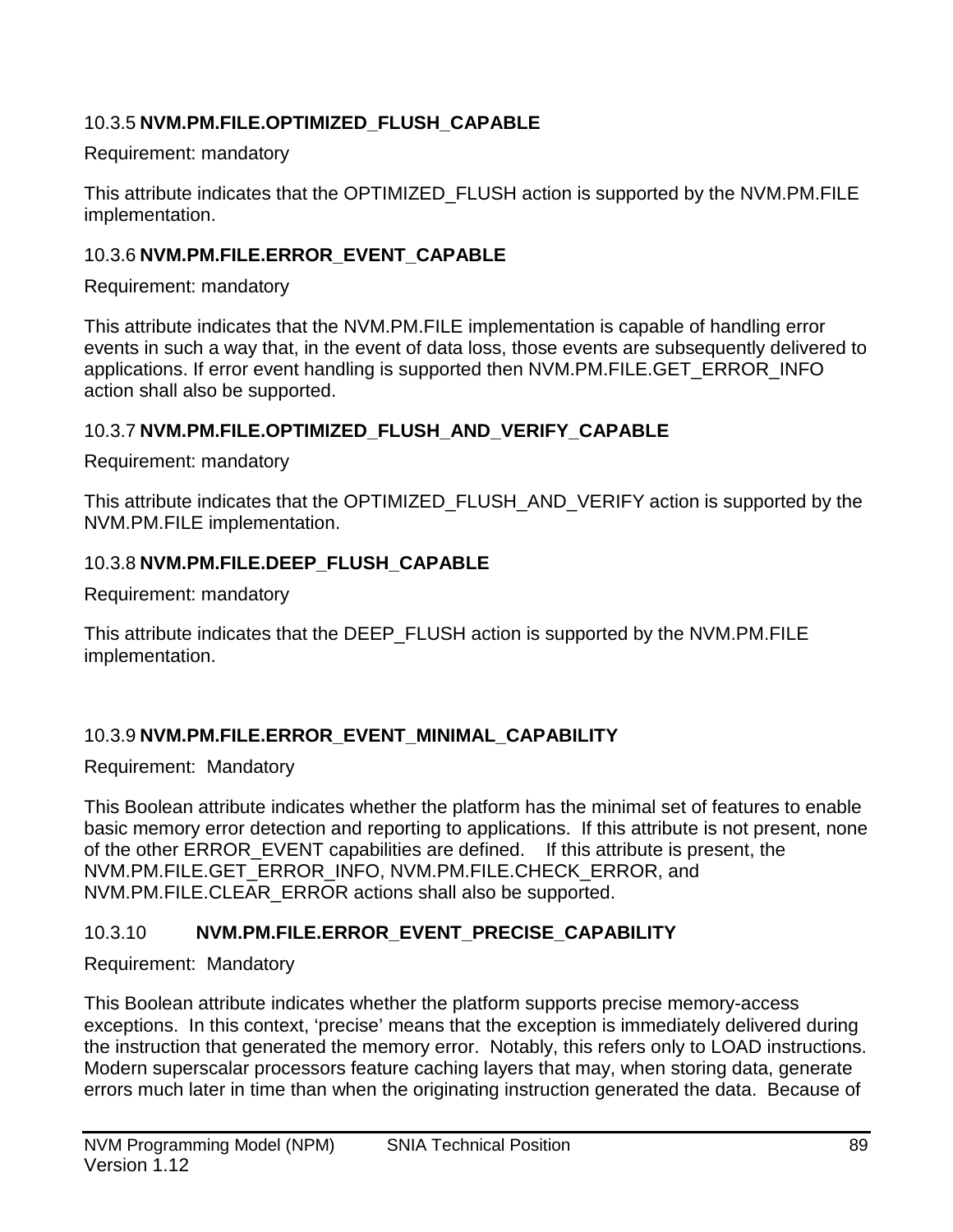this complexity, it is commonly not possible to report which instruction originally stored the data that eventually caused a memory fault (for example, on a cache eviction).

The PRECISE property implies that the instruction stream of an application will not proceed past a LOAD that caused an error. If this property is present, the application can use LOAD operations to validate persistent memory state and assure that data is in a crash-consistent state before proceeding. Without the PRECISE property, an application cannot assume that the data from a LOAD is valid. In such a case, it may be associated with a still-pending memory error. Applications operating on platforms that do not support the PRECISE property must either employ ad-hoc mechanisms (such as timers) to attempt to force errors to be surfaced, or they must simply choose to operate with a reduced guarantee of crash consistency.

It is important to consider that hosts featuring support for PRECISE memory exceptions may still experience failures that cannot be reported in an instruction-precise fashion. For example, a host may employ a mechanism in its persistence domain that is meant to assure that data is flushed to persistent media if power is lost. If that mechanism fails and data is not flushed to persistent media as intended, the state of the persistent media is indeterminate. This is analogous to the case of a battery-backed storage system experiencing a failure in its battery unit. Because these catastrophic failures tend to be implementation- and platform-specific in nature, the NVM Programming Model does not specify the manner in which they should be reported. Instead, programmers should use administrative means (such as examining operating-system specific indications or logs) to discover such failures.

Note that PRECISE exceptions are distinct from the capability of generating a LIVE exception. A host may support PRECISE exceptions (assuring that the instruction stream will not progress past a faulting LOAD operation) but not support LIVE exception delivery. See the LIVE\_SUPPORT capability for more information.

## 10.3.11 **NVM.PM.FILE.ERROR\_EVENT\_ERROR\_UNIT\_CAPABILITY**

Requirement: Mandatory

This attribute indicates, in bytes, the minimal amount of data that the platform can identify as being in an unusable or otherwise unknown state. A value of 0 indicates that memory errors are not contained. If errors are not contained, the application would have no choice but to treat the entire nonvolatile memory datastore as unreliable and must likely resume on a different node with replica data.

## 10.3.12 **NVM.PM.FILE.ERROR\_EVENT\_MAPPED\_SUPPORT\_CAPABILITY**

Requirement: Mandatory

This attribute indicates that the platform implements the NVM.PM.FILE.MAP.CHECK\_ERROR andNVM.PM.FILE.MAP.CLEAR\_ERROR actions. Note that this is distinct from support for sending a signal or its equivalent to an application that has accessed a memory-mapped file and thus caused a memory-related exception or error. The CHECK\_ERROR and CLEAR\_ERROR actions that operate on files must be implemented if the ERROR\_EVENT\_MINIMAL\_CAPABILITY attribute is set. The MAPPED\_SUPPORT attribute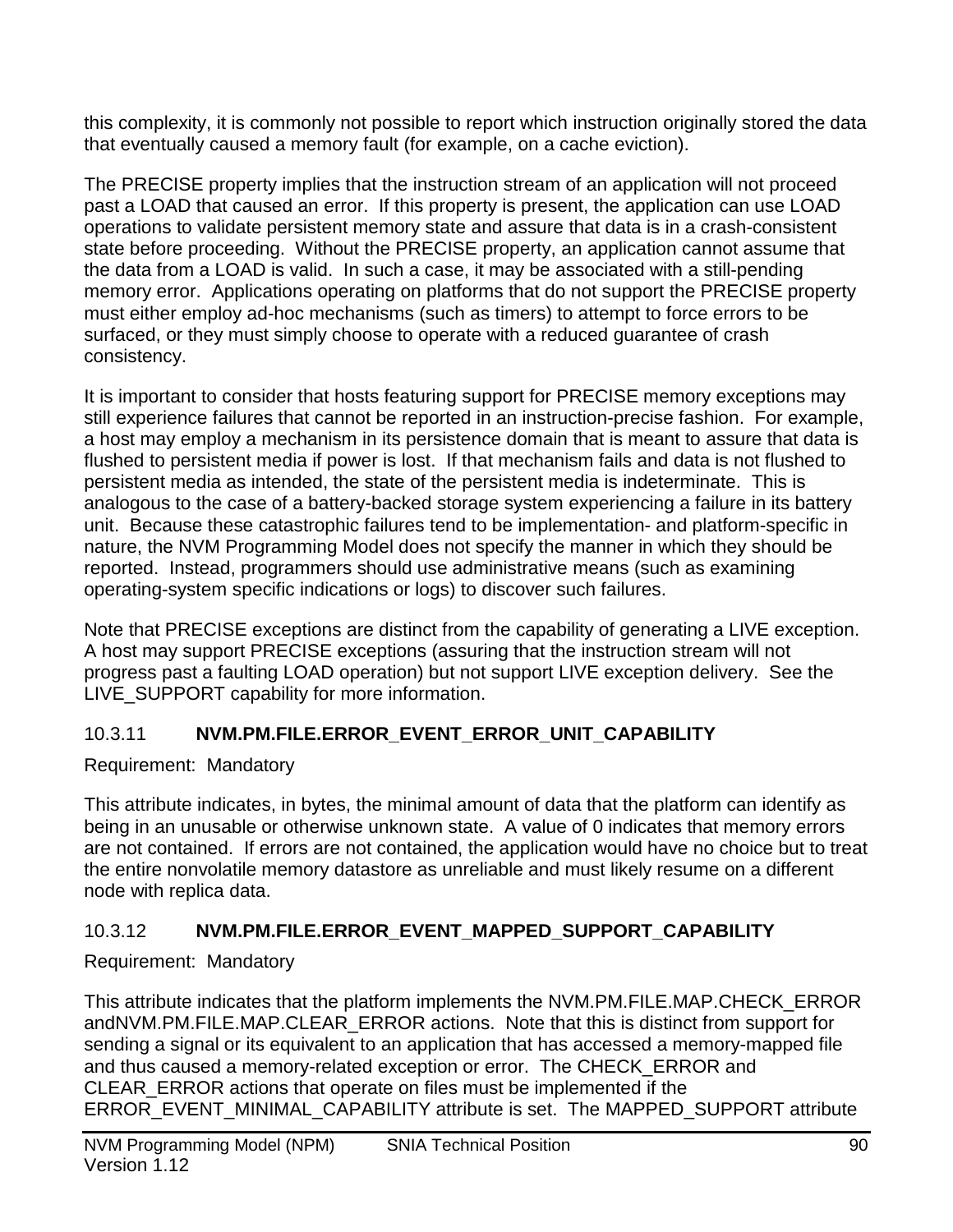indicates that the CHECK\_ERROR and CLEAR\_ERROR actions, which operate on memorymapped file regions, are also implemented.

## 10.3.13 **NVM.PM.FILE.ERROR\_EVENT\_LIVE\_SUPPORT\_CAPABILITY**

Requirement: Mandatory

This Boolean attribute indicates whether the platform supports live delivery of memory errors. In this case, 'live' means that the error is reported without crashing the host, thus allowing an application to attempt to recover from a fault without restarting. Hosts that do not feature LIVE\_SUPPORT may still support PRECISE error delivery, meaning that the application's instruction flow is not allowed to proceed past a LOAD instruction that generated a fault. If the host does not feature LIVE\_SUPPORT, however, the fault information must be discovered after a subsequent host and application restart, either via the NVM.PM.FILE.CHECK\_ERROR action or via a memory exception that is delivered to the application upon a subsequent access to the memory location that caused the fault.

Note that even if a host that features the LIVE\_SUPPORT capability may not be able to deliver all memory faults in a 'live' fashion. That is, the host may enter a state wherein it cannot deliver a memory exception in a live fashion (as during complex interactions with IO) and instead the host must crash immediately so as to maintain PRECISE memory exception semantics. Thus, application that notes the LIVE\_SUPPORT capability may be able to interpret this as being able to optimize recovery under certain circumstances. For example, an application may choose to fetch a replica of data from another host and continue executing if the LIVE\_SUPPORT capability is present, whereas the absence of this capability would imply that a memory fault originated during a previous execution of the application and must initiate its recovery routine. But even if the LIVE\_SUPPORT capability is present, application software must not interpret this presence as meaning that memory errors will always be reported in a live fashion.

## **10.4Use cases**

## 10.4.1 **Update PM File Record**

Update a record in a PM file.

## **Purpose/triggers:**

An application using persistent memory updates an existing record. For simplicity, this application uses fixed size records. The record size is defined by application data considerations.

## **Scope/context:**

Persistent memory context; this use case shows basic behavior.

## **Preconditions:**

- The administrator created a PM file and provided its name to the application; this name is accessible to the application – perhaps in a configuration file
- The application has populated the PM file contents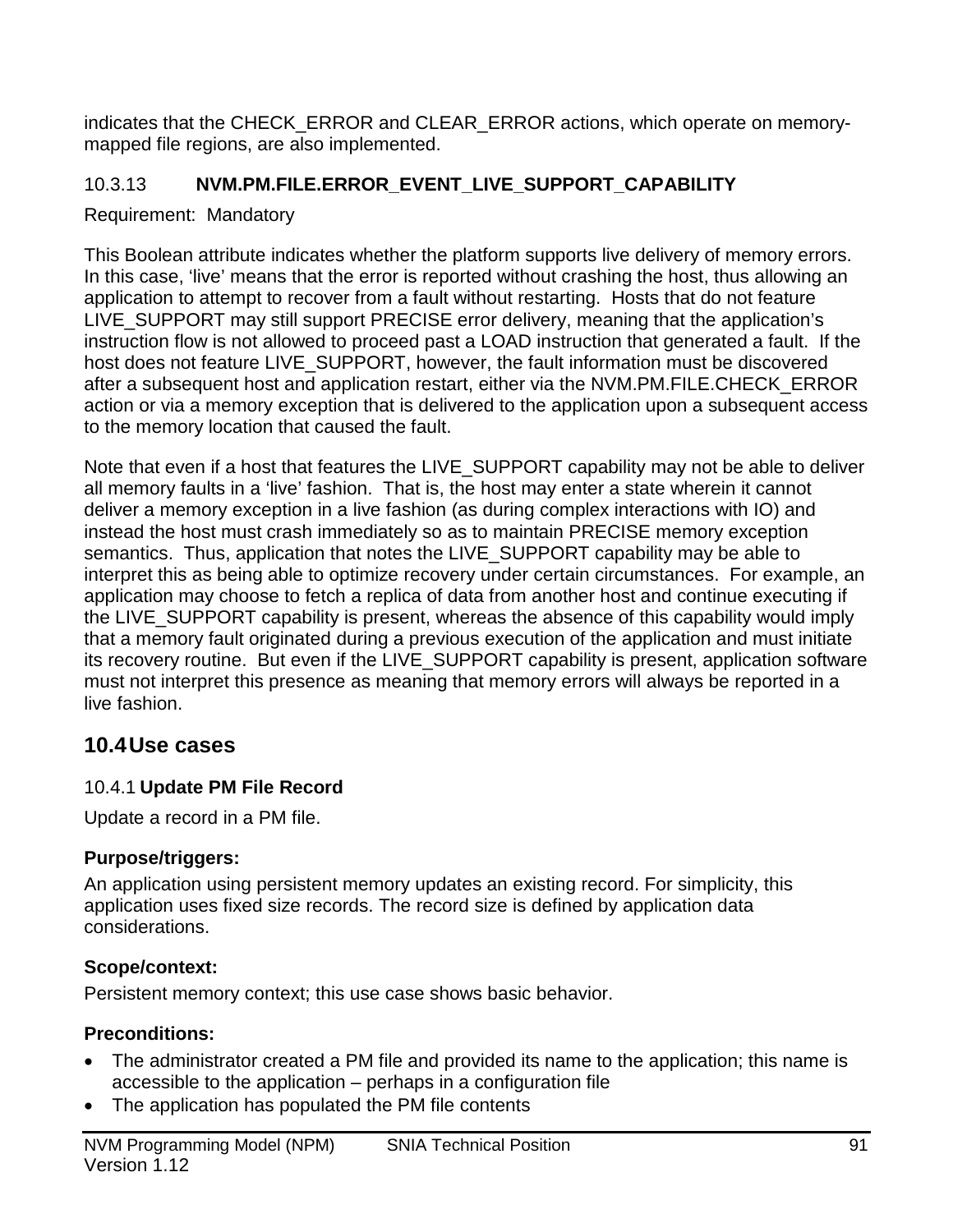• The PM file is not in use at the start of this use case (no sharing considerations)

### **Inputs:**

The content of the record, the location (relative to the file) where the record resides

## **Success scenario:**

- 1) The application uses the native OPEN action, passing in the file name
- 2) The application uses the NVM.PM.FILE.MAP action, passing in the file descriptor returned by the native OPEN. Since the records are not necessarily page aligned, the application maps the entire file.
- 3) The application registers for memory hardware exceptions
- 4) The application stores the new record content to the address returned by NVM.PM.FILE.MAP offset by the record's location
- 5) The application uses NVM.PM.FILE.SYNC to flush the updated record to the persistence domain
	- a. The application may simply sync the entire file
	- b. Alternatively, the application may limit the range to be sync'd
- 6) The application uses the native UNMAP and CLOSE actions to clean up.

## **Failure Scenario:**

While reading PM content (accessing via a load operation), a memory hardware exception is reported. The application's event handler is called with information about the error as described in NVM.PM.FILE.GET\_ERROR\_INFO. Based on the information provided, the application records the error for subsequent recovery and determines whether to restart or continue execution.

## **Postconditions:**

The record is updated.

## 10.4.2 **Direct load access**

## **Purpose/triggers:**

An application developer wishes to retrieve data from a persistent memory-mapped file using direct memory load instruction access with error handling for uncorrectable errors.

## **Scope/context:**

NVM.PM.FILE

## **Inputs:**

• Virtual address of the data.

## **Outputs:**

- Data from persistent memory if successful
- Error code if an error was detected within the accessed memory range.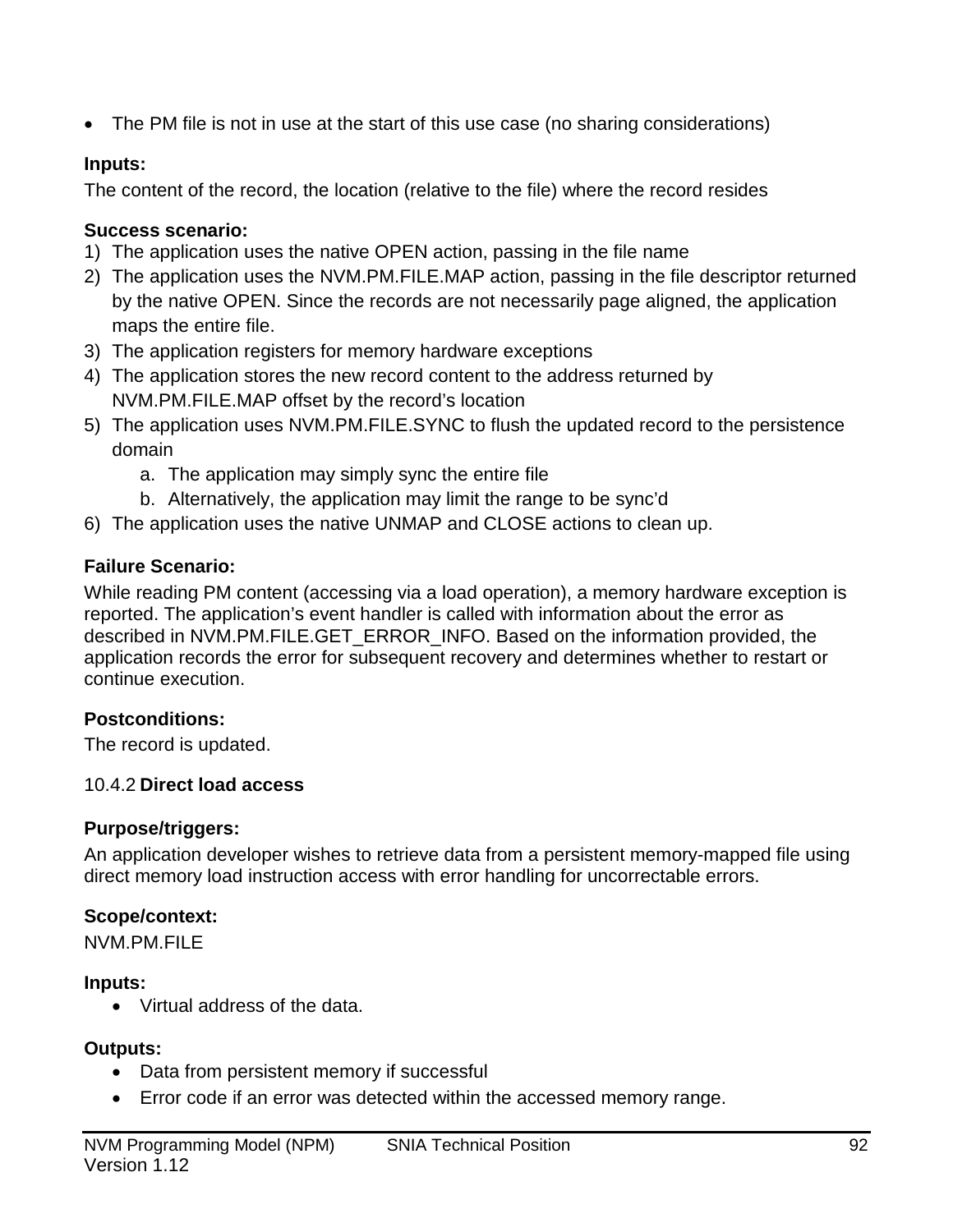#### **Preconditions:**

- The persistent memory file must be mapped into a region of virtual memory.
- The virtual address must be within the mapped region of the file.

#### **Postconditions:**

- If an error was returned, the data may be unreadable. Future load accesses may continue to return an error until the data is overwritten to clear the error condition
- If no error was returned, there is no postcondition.

#### **Success and Failure Scenarios:**

Consider the following fragment of example source code, which is simplified from the code for the function that reads SQLite's transaction journal:

```
retCode = pred(journalFD, magic, 8, off);if (retCode != SQLITE_OK) return retCode;
if (memcmp(magic, journalMagic, 8) != 0)
   return SQLITE_DONE;
```
This example code reads an eight-byte magic number from the journal header into an eightbyte buffer named *magic* using a standard file *read* call. If an error is returned from the *read* system call, the function exits with an error return code indicating that an I/O error occurred. If no error occurs, it then compares the contents of the *magic* buffer against the expected magic number constant named *journalMagic*. If the contents of the buffer do not match the expected magic number, the function exits with an error return code.

An equivalent version of the function using direct memory load instruction access to a mapped file is:

```
volatile siginfo_t errContext;
...
int retCode = SQLITE_OK;
TRY
{
     if (memcmp(journalMmapAddr + off, journalMagic, 8) != 0)
         retCode = SQLITE_DONE;
}
CATCH(BUS_MCEERR_AR)
{
     if ((errContext.si_code == BUS_MCEERR_AR) &&
         (errContext.si_addr >= journalMmapAddr) &&
         (errContext.si_addr < (journalMmapAddr + journalMmapSize))){
         retCode = SQLITE_IOERR;
     } else {
         signal(errContext.si_signo, SIG_DFL);
         raise(errContext.si_signo);
     }
}
ENDTRY;
if (retCode != SQLITE_OK) return retCode;
```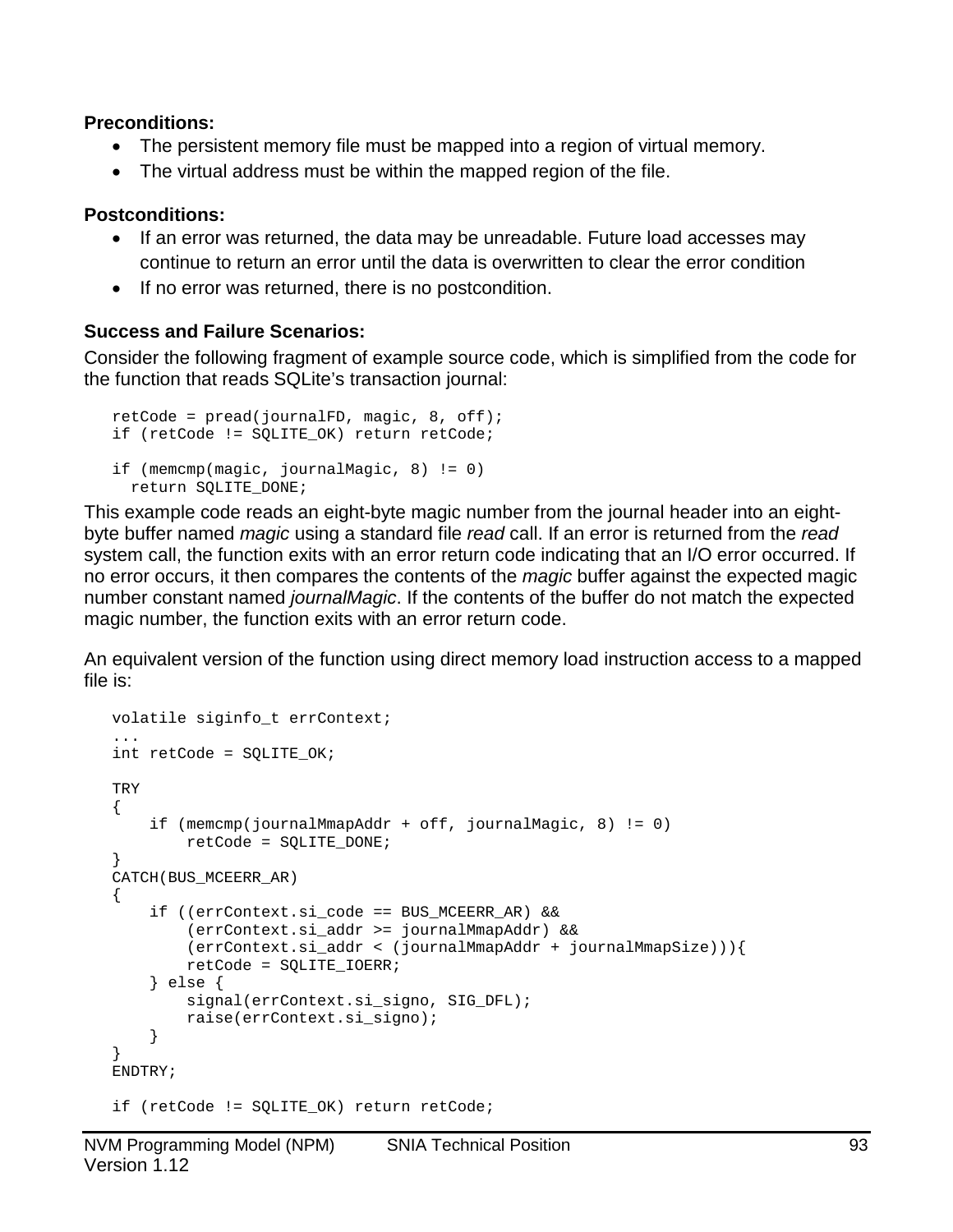The mapped file example compares the magic number in the header of the journal file against the expected magic number using the *memcmp* function by passing a pointer containing the address of the magic number in the mapped region of the file. If the contents of the magic number member of the file header do not match the expected magic number, the function exits with an error return code.

The application-provided TRY/CATCH/ENDTRY macros implement a form of exception handling using POSIX *sigsetjmp* and *siglongjmp* C library functions. The TRY macro initializes a *sigjmp\_buf* by calling *sigsetjmp*. When a SIGBUS signal is raised, the signal handler calls *siglongjmp* using the *sigjmp\_buf* set by the *sigsetjmp* call in the TRY macro. Execution then continues in the CATCH clause. (Caution: the code in the TRY block should not call library functions as they are not likely to be exception-safe.) Code for the Windows platform would be similar except that it would use the standard Structured Exception Handling *try-except* statement catching the EXCEPTION\_IN\_PAGE\_ERROR exception rather than applicationprovided TRY/CATCH/ENDTRY macros.

If an error occurs during the read of the magic number data from the mapped file, a SIGBUS signal will be raised resulting in the transfer of control to the CATCH clause. The address of the error is compared against the range of the memory-mapped file. In this example the error address is assumed to be in the process's logical address space. If the error address is within the range of the memory-mapped file, the function returns an error code indication that an I/O error occurred. If the error address is outside the range of the memory-mapped file, the error is assumed to be for some other memory region such as the program text, stack, or heap, and the signal or exception is re-raised. This is likely to result in a fatal error for the program.

#### **See also:**

• Microsoft Corporation, Reading and Writing From a File View (Windows), available from http://msdn.microsoft.com/en-us/library/windows/desktop/aa366801.aspx

#### 10.4.3 **Direct store access**

#### **Purpose/triggers:**

An application developer wishes to place data in a persistent memory-mapped file using direct memory store instruction access.

#### **Scope/context:**

NVM.PM.FILE

#### **Inputs:**

- Virtual address of the data.
- The data to store.

#### **Outputs:**

• Error code if an error occurred.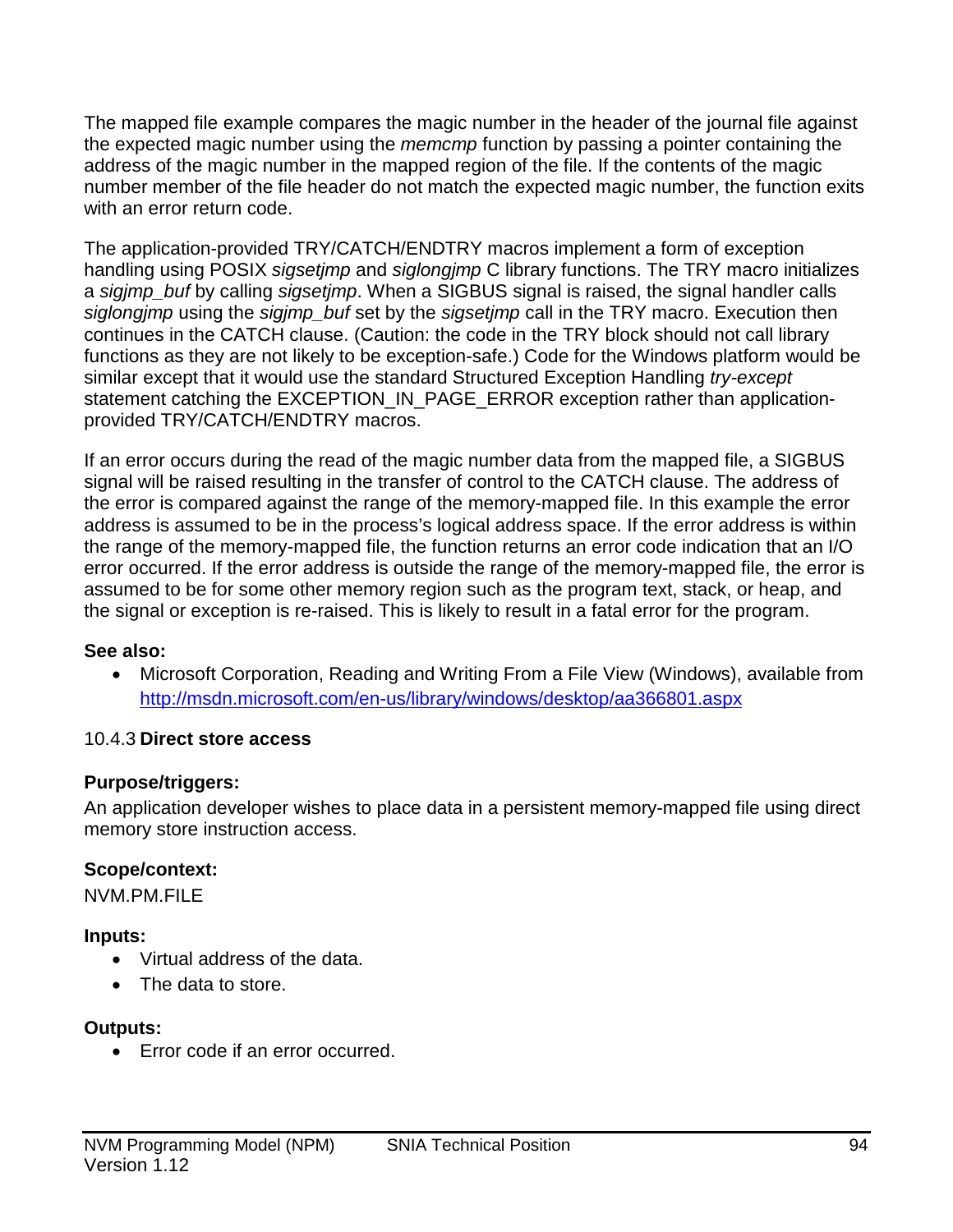#### **Preconditions:**

- The persistent memory file must be mapped into a region of virtual memory.
- The virtual address must be within the mapped region of the file.

### **Postconditions:**

- If an error was returned, the state of the data recorded in the persistence domain is indeterminate.
- If no error was returned, the specified data is either recorded in the persistence domain or an undiagnosed error may have occurred.

#### **Success and Failure Scenarios:**

Consider the following fragment of example source code, which is simplified from the code for the function that writes to SQLite's transaction journal:

```
ret = pwrite(journalFD, dbPgData, dbPgSize, off);
if (ret != SQLITE_OK) return ret;
ret = write32bits(journalFD, off + dbPgSize, cksum);
if (ret != SQLITE_OK) return ret;
ret = fdatasync(journalFD);
if (ret != SQLITE OK) return ret;
```
This example code writes a page of data from the database cache to the journal using a standard file *write* call. If an error is returned from the *write* system call, the function exits with an error return code indicating that an I/O error occurred. If no error occurs, the function then appends the checksum of the data, again using a standard file *write* call. If an error is returned from the *write* system call, the function exits with an error return code indicating that an I/O error occurred. If no error occurs, the function then invokes the *fdatasync* system call to flush the written data from the file system buffer cache to the persistence domain. If an error is returned from the *fdatasync* system call, the function exits with an error return code indicating that an I/O error occurred. If no error occurs, the written data has been recorded in the persistence domain.

An equivalent version of the function using direct memory store instruction access to a memory-mapped file is:

```
memcpy(journalMmapAddr + off, dbPgData, dbPgSize);
PM_track_dirty_mem(dirtyLines, journalMmapAddr + off, dbPgSize);
store32bits(journalMmapAddr + off + dbPgSize, cksum);
PM track dirty mem(dirtyLines, journalMmapAddr + off + dbPqSize, 4);
ret = PM_optimized_flush(dirtyLines, dirtyLinesCount);
if (ret == SQLITE_OK) dirtyLinesCount = 0;
return ret;
```
The memory-mapped file example writes a page of data from the database cache to the journal using the *memcpy* function by passing a pointer containing the address of the page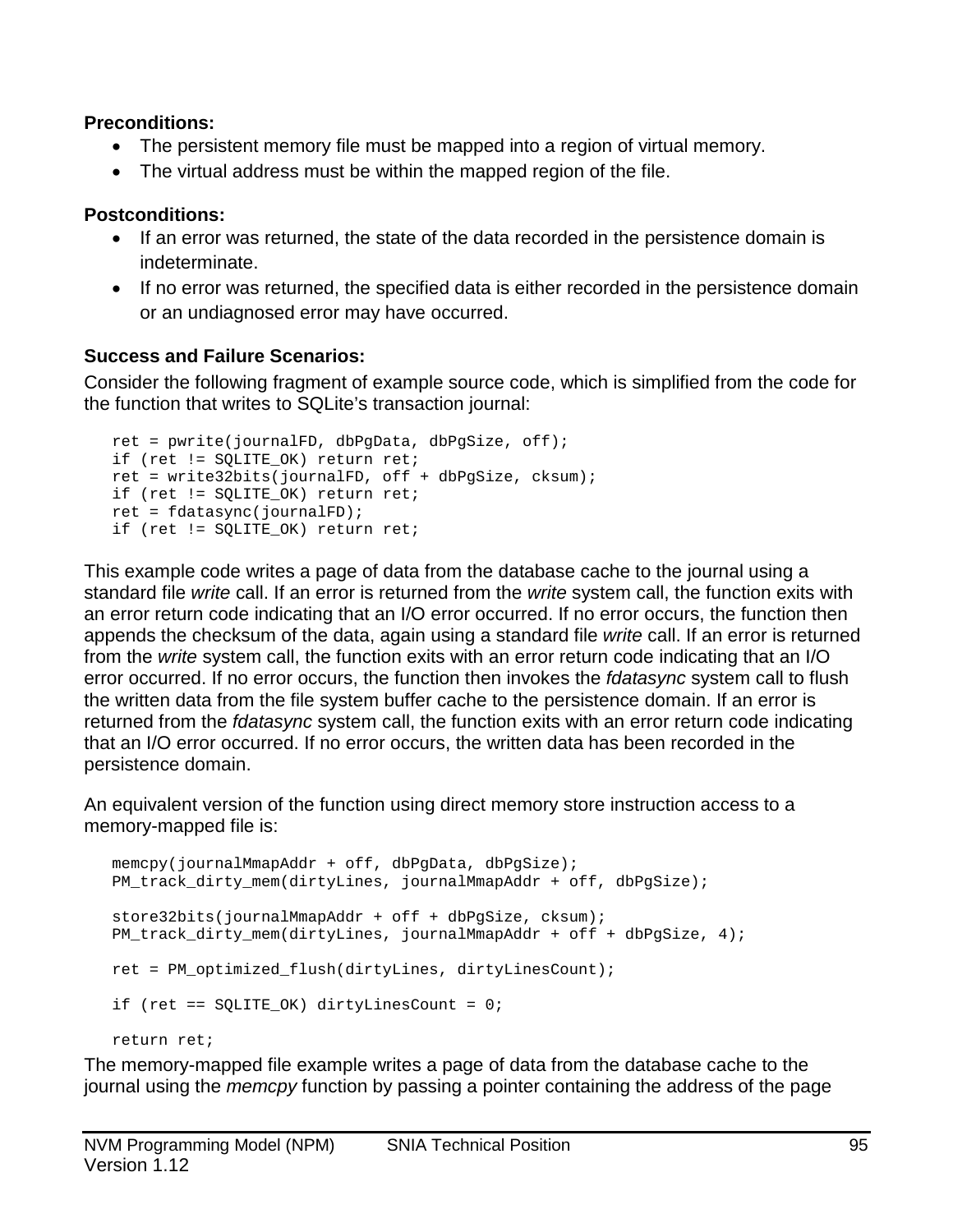data field in the mapped region of the file. It then appends the checksum using direct stores to the address of the checksum field in the mapped region of the file.

The code calls the application-provided *PM\_track\_dirty\_mem* function to record the virtual address and size of the memory regions that it has modified. The *PM\_track\_dirty\_mem* function constructs a list of these modified regions in the *dirtyLines* array.

The function then calls the *PM\_optimized\_flush* function to flush the written data to the persistence domain. If an error is returned from the *PM\_optimized\_flush* call, the function exits with an error return code indicating that an I/O error occurred. If no error occurs, the written data is either recorded in the persistence domain or an undiagnosed error may have occurred. Note that this postcondition is weaker than the guarantee offered by the *fdatasync* system call in the original example.

#### **See also:**

• Microsoft Corporation, Reading and Writing From a File View (Windows), available from http://msdn.microsoft.com/en-us/library/windows/desktop/aa366801.aspx

#### 10.4.4 **Direct store access with synchronized I/O data integrity completion**

#### **Purpose/triggers:**

An application developer wishes to place data in a persistent memory-mapped file using direct memory store instruction access with synchronized I/O data integrity completion.

#### **Scope/context:**

NVM.PM.FILE

#### **Inputs:**

- Virtual address of the data.
- The data to store.

#### **Outputs:**

• Error code if an error occurred.

#### **Preconditions:**

- The persistent memory file must be mapped into a region of virtual memory.
- The virtual address must be within the mapped region of the file.

#### **Postconditions:**

- If an error was returned, the state of the data recorded in the persistence domain is indeterminate.
- If no error was returned, the specified data is recorded in the persistence domain.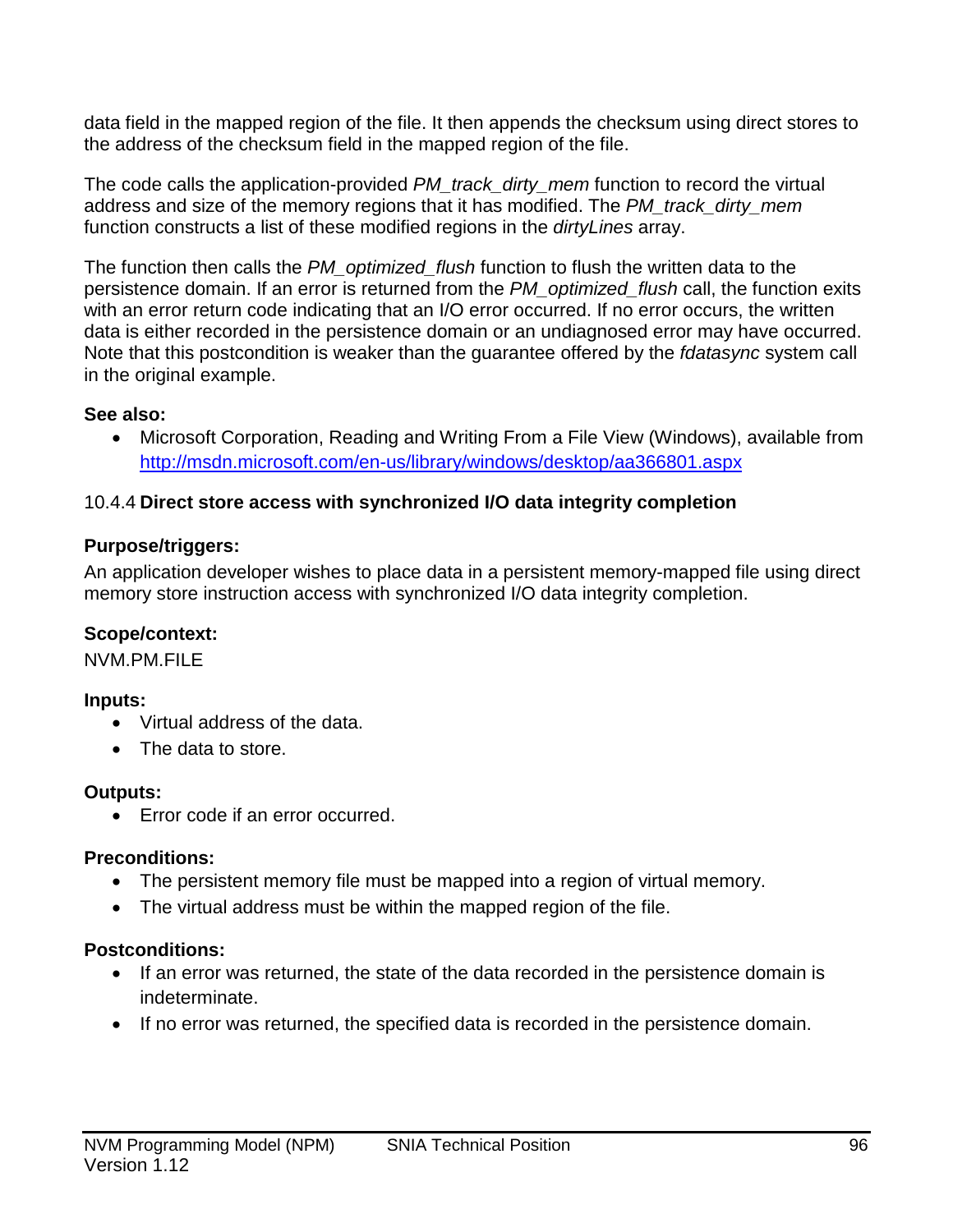#### **Success and Failure Scenarios:**

Consider the following fragment of example source code, which is simplified from the code for the function that writes to SQLite's transaction journal:

```
ret = pwrite(journalFD, dbPgData, dbPgSize, off);
if (ret != SQLITE_OK) return ret;
ret = write32bits(journalFD, off + dbPgSize, cksum);
if (ret != SQLITE OK) return ret;
ret = fdatasync(journalFD);
if (ret != SQLITE_OK) return ret;
```
This example code writes a page of data from the database cache to the journal using a standard file *write* call. If an error is returned from the *write* system call, the function exits with an error return code indicating that an I/O error occurred. If no error occurs, the function then appends the checksum of the data, again using a standard file *write* call. If an error is returned from the *write* system call, the function exits with an error return code indicating that an I/O error occurred. If no error occurs, the function then invokes the *fdatasync* system call to flush the written data from the file system buffer cache to the persistence domain. If an error is returned from the *fdatasync* system call, the function exits with an error return code indicating that an I/O error occurred. If no error occurs, the written data has been recorded in the persistence domain.

An equivalent version of the function using direct memory store instruction access to a memory-mapped file is:

```
memcpy(journalMmapAddr + off, dbPgData, dbPgSize);
PM_track_dirty_mem(dirtyLines, journalMmapAddr + off, dbPgSize);
store32bits(journalMmapAddr + off + dbPgSize, cksum);
PM_track_dirty_mem(dirtyLines, journalMmapAddr + off + dbPgSize, 4);
ret = PM_optimized_flush_and_verify(dirtyLines, dirtyLinesCount);
if (ret == SQLITE_OK) dirtyLinesCount = 0;
return ret;
```
The memory-mapped file example writes a page of data from the database cache to the journal using the *memcpy* function by passing a pointer containing the address of the page data field in the mapped region of the file. It then appends the checksum using direct stores to the address of the checksum field in the mapped region of the file.

The code calls the application-provided *PM\_track\_dirty\_mem* function to record the virtual address and size of the memory regions that it has modified. The *PM\_track\_dirty\_mem* function constructs a list of these modified regions in the *dirtyLines* array.

The function then calls the *PM\_optimized\_flush\_and\_verify* function to flush the written data to the persistence domain. If an error is returned from the *PM\_optimized\_flush\_and\_verify* call, the function exits with an error return code indicating that an I/O error occurred. If no error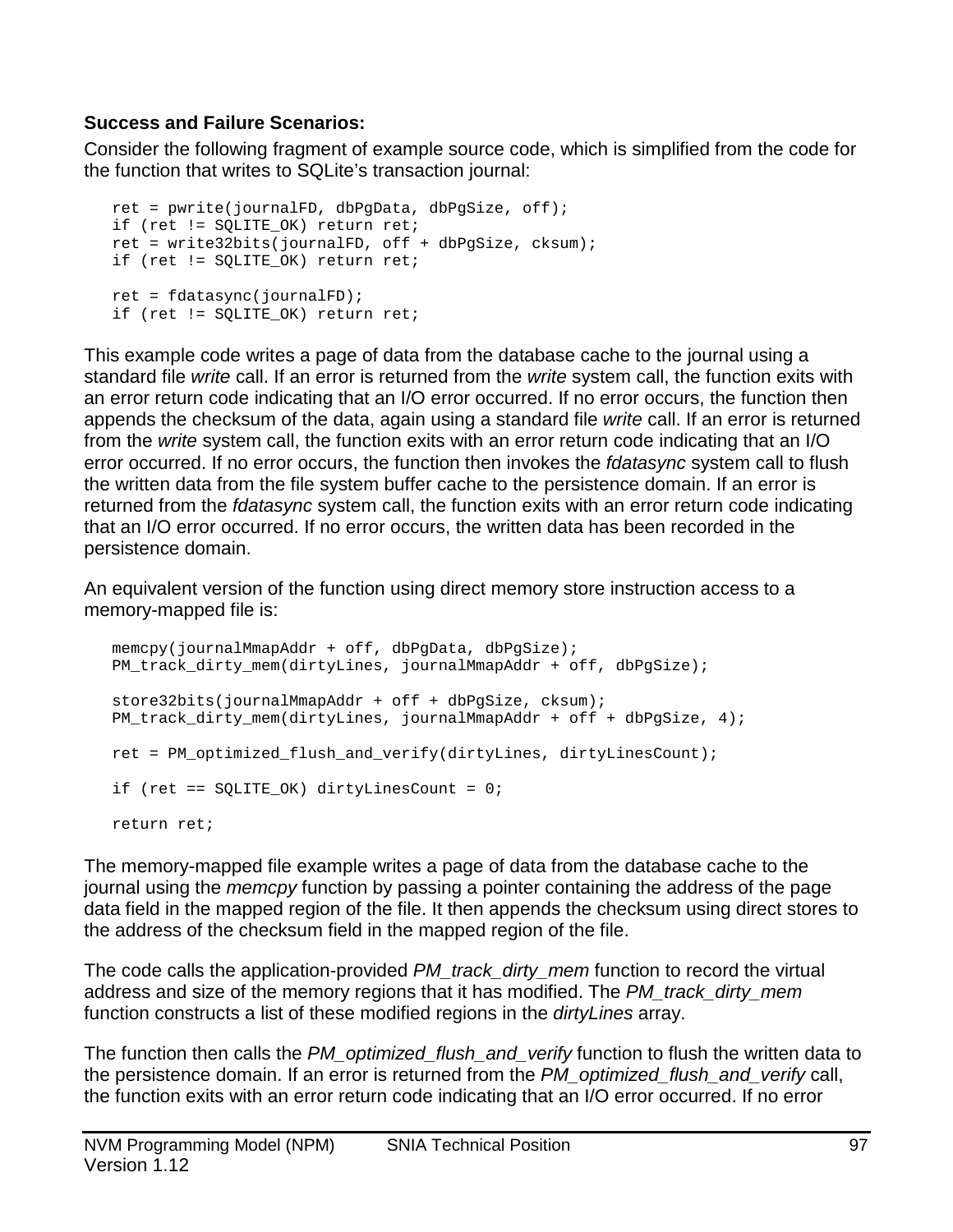occurs, the written data has been recorded in the persistence domain. Note that this postcondition is equivalent to the guarantee offered by the *fdatasync* system call in the original example.

### **See also:**

- Microsoft Corp, FlushFileBuffers function (Windows), <http://msdn.microsoft.com/en-us/library/windows/desktop/aa364439.aspx>
- Oracle Corp, Synchronized I/O section in the Programming Interfaces Guide, available from

[http://docs.oracle.com/cd/E19683-01 /816-5042/chap7rt-57/index.html](http://docs.oracle.com/cd/E19683-01%20/816-5042/chap7rt-57/index.html)

• The Open Group, "The Open Group Base Specification Issue 6", section 3.373 "Synchronized Input and Output", available from [http://pubs.opengroup.org/onlinepubs/007904975/basedefs/xbd\\_chap03.html#tag\\_03\\_373](http://pubs.opengroup.org/onlinepubs/007904975/basedefs/xbd_chap03.html#tag_03_373)

## 10.4.5 **Persistent Memory Transaction Logging**

## **Purpose/Triggers:**

An application developer wishes to implement a transaction log that maintains data integrity through system crashes, system resets, and power failures. The underlying storage is bytegranular persistent memory.

## **Scope/Context:**

NVM.PM.VOLUME and NVM.PM.FILE

For notational convenience, this use case will use the term "file" to apply to either a file in the conventional sense which is accessed through the NVM.PM.FILE interface, or a specific subset of memory ranges residing on an NVM device which are accessed through the NVM.BLOCK interface.

## **Inputs:**

- A set of changes to the persistent state to be applied as a single transaction.
- The data and log files.

## **Outputs:**

• An indication of transaction commit or abort.

## **Postconditions:**

- If an abort indication was returned, the data was not committed and the previous contents have not been modified.
- If a commit indication was returned, the data has been entirely committed.
- After a system crash, reset, or power failure followed by system restart and execution of the application transaction recovery process, the data has either been entirely committed or the previous contents have not been modified.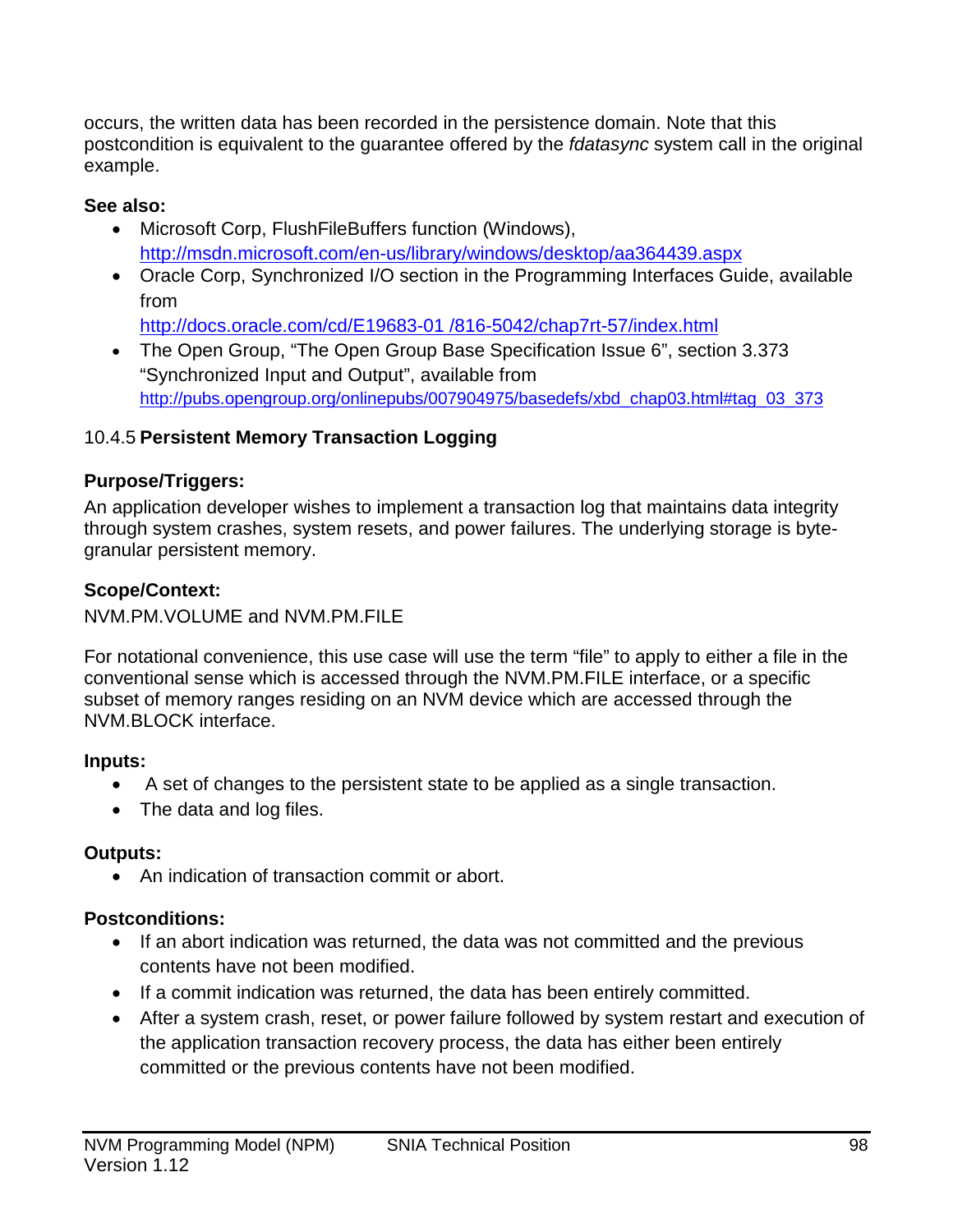### **Success Scenario:**

The application transaction logic uses a log file in combination with its data file to atomically update the persistent state of the application. The log may implement a before-image log or a write-ahead log. The application transaction logic should configure itself to handle torn or interrupted writes to the log or data files.

Since persistent memory may be byte-granular, torn writes may occur at any point during a series of stores. The application should be prepared to detect a torn write of the record and either discard or recover such a torn record during the recovery process. One common way of detecting such a torn write is for the application to compute a hash of the record and record the hash in the record. Upon reading the record, the application re-computes the hash and compares it with the recorded hash; if they do not match, the record has been torn.

## **10.4.5.1 NVM.PM.FILE.INTERRUPTED\_STORE\_ATOMICITY is true**

If the NVM.PM.FILE.INTERRUPTED\_STORE\_ATOMICITY is true, then writes which are interrupted by a system crash, system reset, or power failure occur atomically. In other words, upon restart the contents of persistent memory reflect either the state before the store or the state after the completed store.

In this case, the application need not handle interrupted writes to the log or data files.

## **10.4.5.2 NVM.PM.FILE.INTERRUPTED\_STORE\_ATOMICITY is false**

NVM.PM.FILE.INTERRUPTED\_STORE\_ATOMICITY is false, then writes which are interrupted by a system crash, system reset, or power failure do not occur atomically. In other words, upon restart the contents of persistent memory may be such that subsequent loads may create exceptions depending on the value of the FUNDAMENTAL ERROR\_RANGE attribute.

In this case, the application should be prepared to handle an interrupted write to the log or data files.

## *10.4.5.2.1 NVM.PM.FILE.FUNDAMENTAL\_ERROR\_RANGE > 0*

If the NVM.PM.FILE.FUNDAMENTAL\_ERROR\_RANGE is greater than zero, the application should align the log or data records with the

NVM.PM.FILE.FUNDAMENTAL\_ERROR\_RANGE and pad the record size to be an integral multiple of NVM.PM.FILE.FUNDAMENTAL\_ERROR\_RANGE. This prevents more than one record from residing in the same fundamental error range. The application should be prepared to discard or recover the record if a load returns an exception when subsequently reading the record during the recovery process. (See also SQLite.org, *Powersafe Overwrite*, [http://www.sqlite.org/psow.html.](http://www.sqlite.org/psow.html))

## *10.4.5.2.2 NVM.PM.FILE.FUNDAMENTAL\_ERROR\_RANGE = 0*

If the NVM.PM.FILE.FUNDAMENTAL ERROR RANGE is zero, the application lacks sufficient information to handle interrupted writes to the log or data files.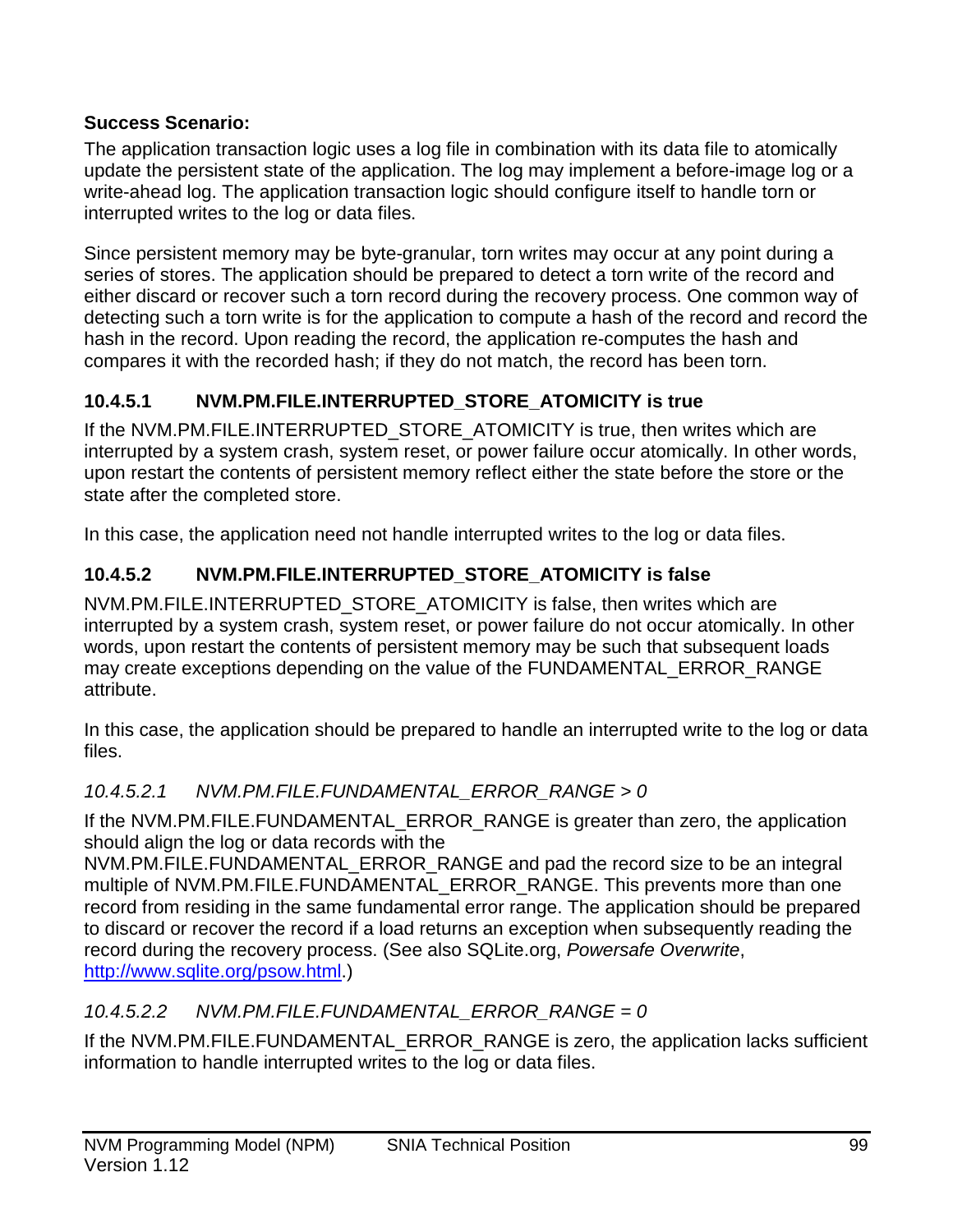#### **Failure Scenarios:**

Consider the recovery of an error resulting from an interrupted write on a persistent memory volume or file system where the NVM.PM.FILE.INTERRUPTED\_STORE\_ATOMICITY is false. This error may be persistent and may be returned whenever the affected fundamental error range is read. To repair this error, the application should be prepared to overwrite such a range.

One common way of ensuring that the application will overwrite a range is by assigning it to the set of internal free space managed by the application, which is never read and is available to be allocated and overwritten at some point in the future. For example, the range may be part of a circular log. If the range is marked as free, the transaction log logic will eventually allocate and overwrite that range as records are written to the log.

Another common way is to record either a before-image or after-image of a data range in a log. During recovery after a system crash, system reset, or power failure, the application replays the records in the log and overwrites the data range with either the before-image contents or the after-image contents.

## **See also:**

- SQLite.org, *Atomic Commit in SQLite*,<http://www.sqlite.org/atomiccommit.html>
- SQLite.org, *Powersafe Overwrite*,<http://www.sqlite.org/psow.html>
- SQLite.org, *Write-Ahead Logging*,<http://www.sqlite.org/wal.html>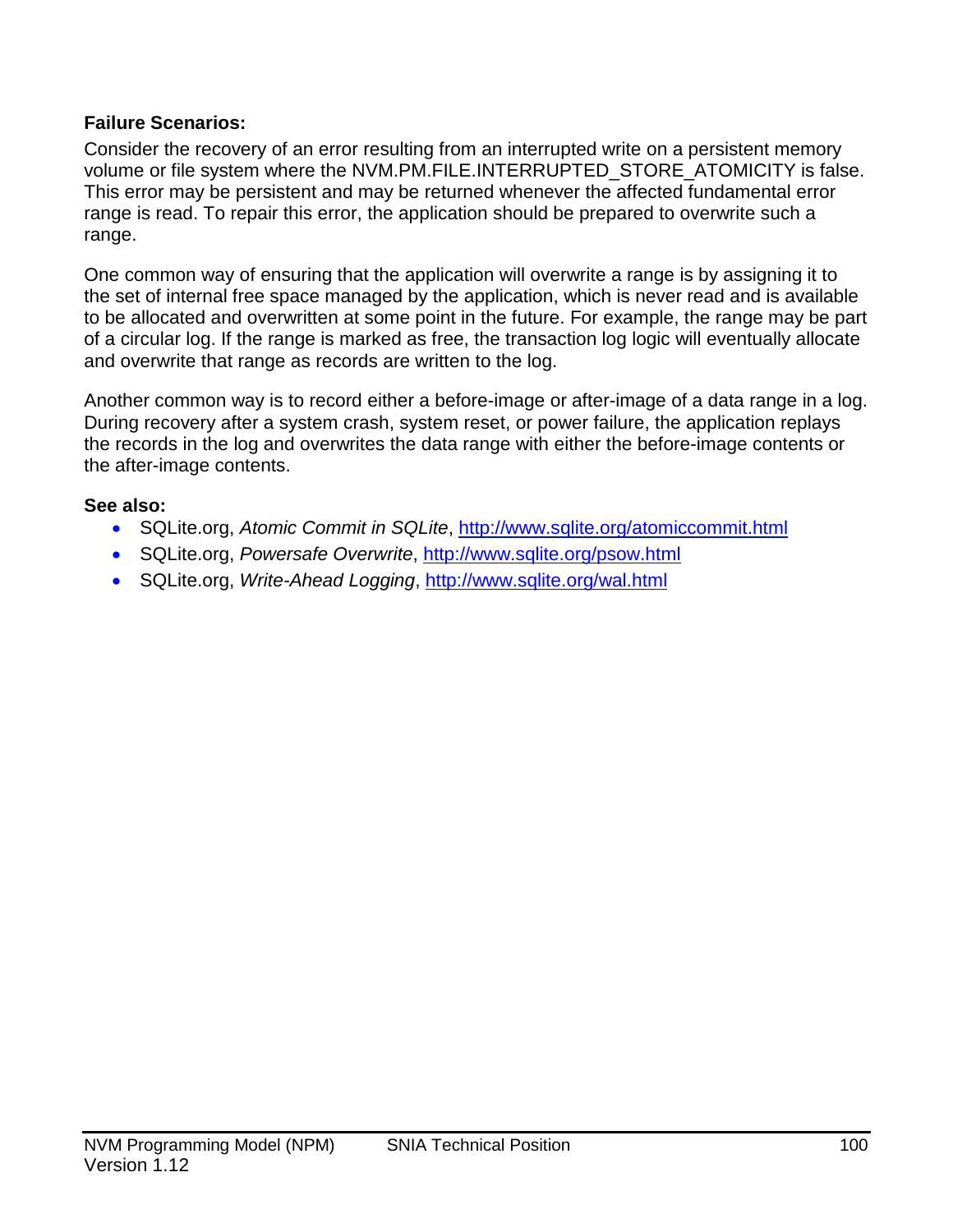# **Annex A (Informative) PM pointers**

Pointers are data types that hold virtual addresses of data in memory. When applications use pointers with volatile memory, the value of the pointer must be re-assigned each time the program is run (a consequence of the memory being volatile). When applications map a file (or a portion of a file) residing in persistent memory to virtual addresses, it may or may not be assigned the same virtual address. If not, then pointers to values in that mapped memory will not reference the same data. There are several possible solutions to this problem:

- 1) Relative pointers
- 2) Regions are mapped at fixed addresses
- 3) Pointers are relocated when region is remapped

All three approaches are problematic, and involve different challenges that have not been fully addressed.

None, except perhaps the third one, handles C++ vtable pointers inside persistent memory, or pointers to string constants, where the string physically resides in the executable, and not the memory-mapped file. Both of those issues are common.

Option (1) implies that no existing pointer-containing library data structures can be stored in PM, since pointer representations change. Option (2) requires careful management of virtual addresses to ensure that memory-mapped files that may need to be accessed simultaneously are not assigned to the same address. It may also limit address space layout randomization. Option (3) presents challenges in, for example, a C language environment in which pointers may not be unambiguously identifiable, and where they may serve as hash table indices or the like. Pointer relocation would invalidate such hash tables. It may be significantly easier in the context of a Java-like language.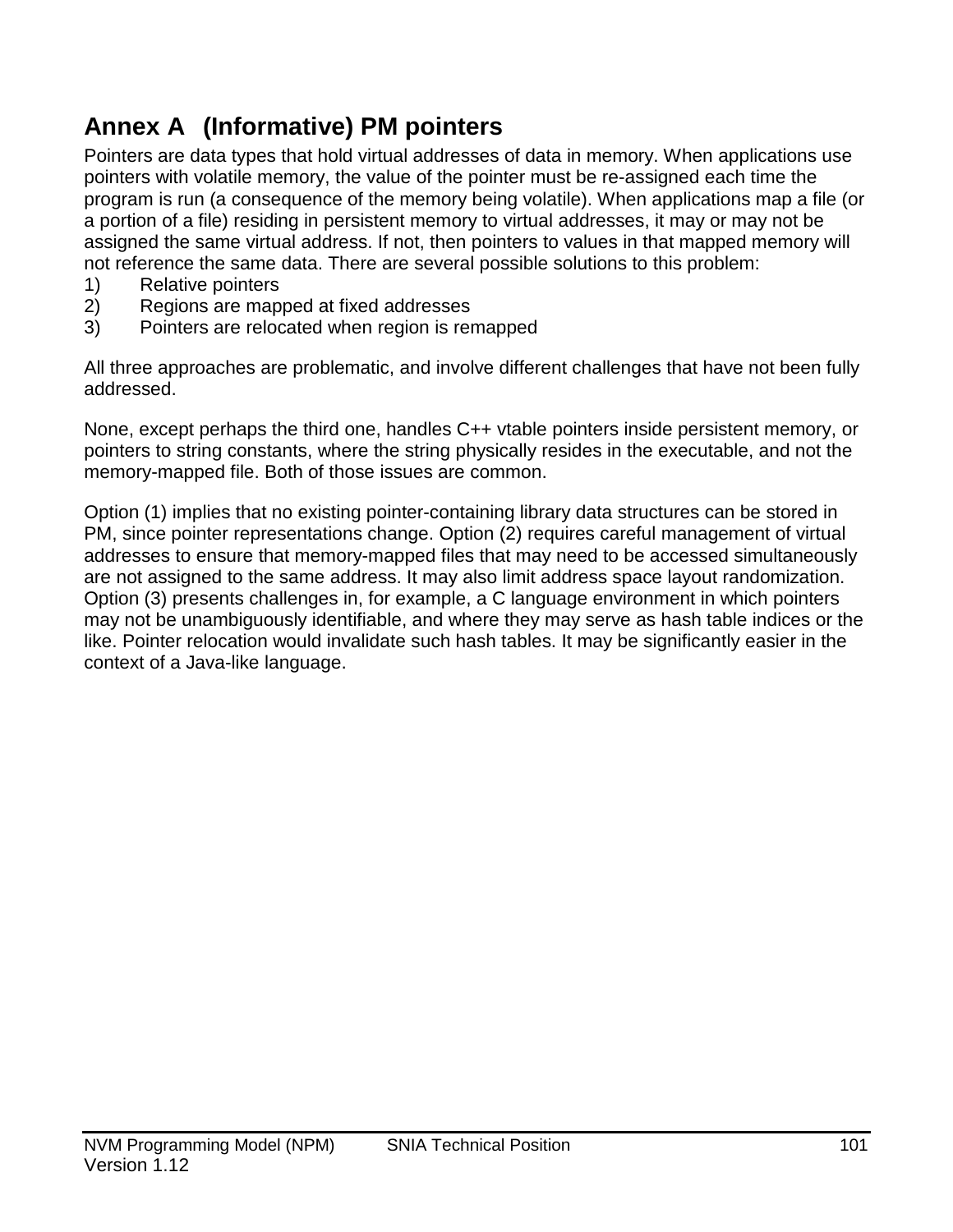# **Annex B (Informative) Deferred behavior**

This annex lists some behaviors that are being considered for future specifications.

# **D.1 Remote sharing of NVM**

This version of the specification talks about the relationship between DMA and persistent memory (see [6.6](#page-22-0) [Interaction with I/O devices\)](#page-22-0) which should enable a network device to access NVM devices. But no comprehensive approach to remote share of NVM is addressed in this version of the specification.

## **D.2 MAP\_CACHED OPTION FOR NVM.PM.FILE.MAP**

This would enable memory mapped ranges to be either cached or uncached by the CPU.

# **D.3 NVM.PM.FILE.DURABLE.STORE**

This might imply that through this action things become durable and visible at the same time, or not visible until it is durable. Is there a special case for atomic write that, by the time the operation completes, it is both visible and durable? The prospective use case is an opportunity for someone with a hardware implementation that does not require separation of store and sync. This is not envisioned as the same as a file system write. It still implies a size of the store. The use case for NVM.FILE.DURABLE.STORE is to force access to the persistence domain.

# **D.4 Enhanced NVM.PM.FILE.WRITE**

Add an NVM.PM.FILE.WRITE action where the only content describes error handling.

## **D.5 Management-only behavior**

Several management-only behaviors have been discussed, but deferred to a future revision; including:

- Secure Erase
- Behavior enabling management application to discover PM devices (and behavior to fill gaps in the discovery of block NVM attributes)
- Attribute exposing flash erase block size for management of disk partitions

# **D.6 Access hints**

Allow applications to suggest how data is placed on storage

# **D.7 Multi-device atomic multi-write action**

Perform an atomic write to multiple extents in different devices.

# **D.8 NVM.BLOCK.DISCARD\_IF\_YOU\_MUST action**

The text below was partially developed, before being deferred to a future revision.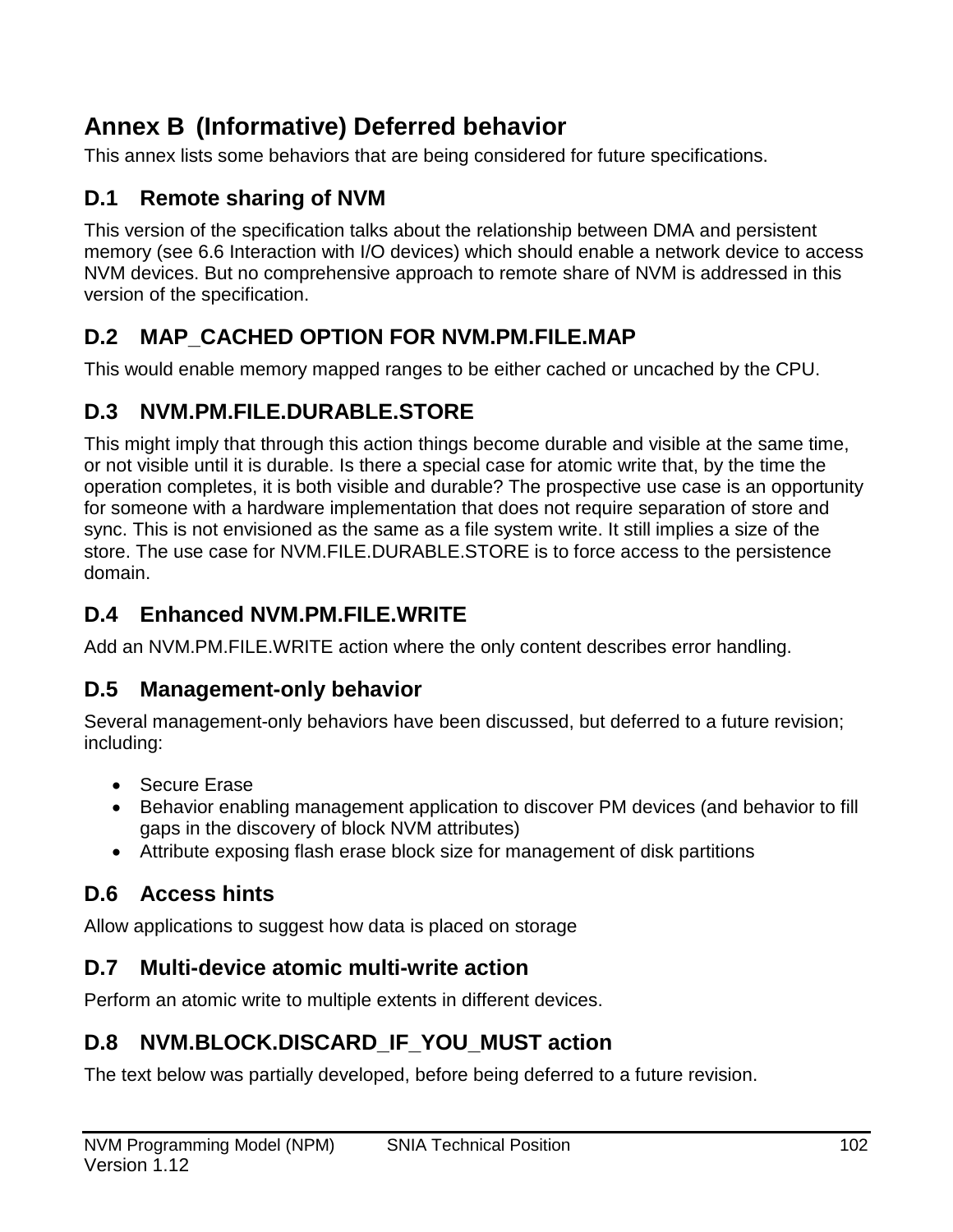#### 10.4.6 **NVM.BLOCK.DISCARD\_IF\_YOU\_MUST**

Proposed new name MARK\_DISCARDABLE

Purpose - discard blocks to prevent write amplification

This action notifies the NVM device that some or all of the blocks which constitute a volume are no longer needed by the application, but the NVM device should defer changes to the blocks as long as possible. This action is a hint to the device.

If the data has been retained, a subsequent read shall return "success" along with the data. Otherwise, it shall return an error indicating the data does not exist (and the data buffer area for that block is undefined).

Inputs: a range of blocks (starting LBA and length in logical blocks)

Status: Success indicates the request is accepted but not necessarily acted upon.

Existing implementations of TRIM may work this way.

#### 10.4.7 **DISCARD\_IF\_YOU\_MUST use case**

#### **Purpose/triggers:**

An NVM device may allocate blocks of storage from a common pool of storage. The device may also allocate storage through a thin provisioning mechanism. In each of these cases, it is useful to provide a mechanism which allows an application or NVM user to notify the NVM storage system that some or all of the blocks which constitute the volume are no longer needed by the application. This allows the NVM device to return the memory allocated for the unused blocks to the free memory pool and make the unused blocks available for other consumers to use.

DISCARD\_IF\_YOU\_MUST operation informs the NVM device that that the specified blocks are no longer required. DISCARD\_IF\_YOU\_MUST instructs the NVM device to release previously allocated blocks to the NVM device's free memory pool. The NVM device releases the used memory to the free storage pool based on the specific implementation of that device. If the device cannot release the specified blocks, the DISCARD\_IF\_YOU\_MUST operation returns an error.

#### **Scope/context:**

This use case describes the capabilities of an NVM device that the NVM consumer can determine.

#### **Inputs:**

The range to be freed.

#### **Success scenario:**

The operation succeeds unless an invalid region is specified or the NVM device is unable to free the specified region.